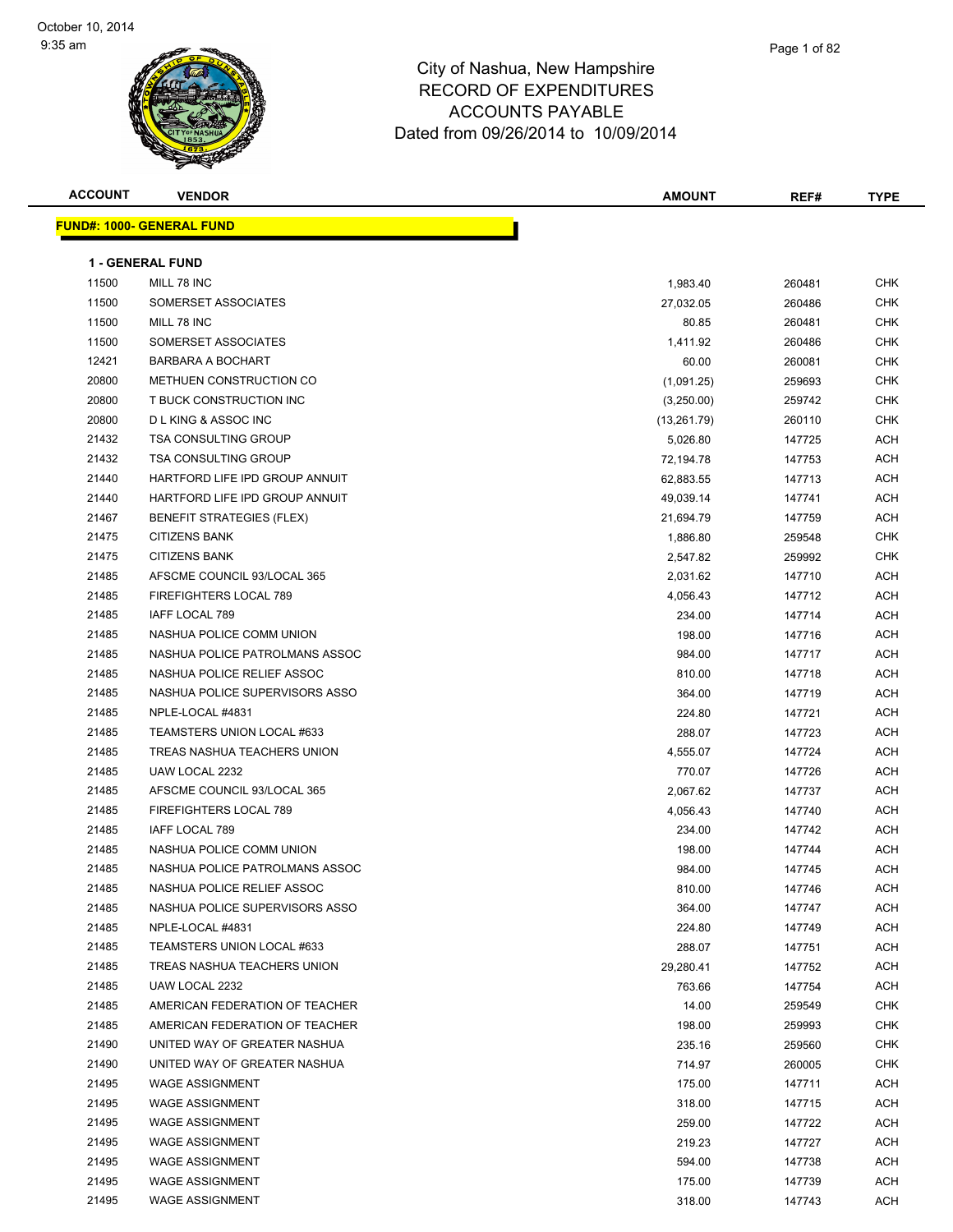

| <b>ACCOUNT</b> | <b>VENDOR</b>                     | <b>AMOUNT</b> | REF#   | <b>TYPE</b> |
|----------------|-----------------------------------|---------------|--------|-------------|
|                | <u> FUND#: 1000- GENERAL FUND</u> |               |        |             |
|                | <b>1 - GENERAL FUND</b>           |               |        |             |
| 21495          | <b>WAGE ASSIGNMENT</b>            | 259.00        | 147750 | <b>ACH</b>  |
| 21495          | <b>WAGE ASSIGNMENT</b>            | 219.23        | 147755 | <b>ACH</b>  |
| 21495          | <b>WAGE ASSIGNMENT</b>            | 1,429.25      | 259550 | <b>CHK</b>  |
| 21495          | <b>WAGE ASSIGNMENT</b>            | 1.15          | 259551 | <b>CHK</b>  |
| 21495          | <b>WAGE ASSIGNMENT</b>            | 142.16        | 259552 | <b>CHK</b>  |
| 21495          | <b>WAGE ASSIGNMENT</b>            | 80.74         | 259553 | <b>CHK</b>  |
| 21495          | <b>WAGE ASSIGNMENT</b>            | 104.00        | 259554 | <b>CHK</b>  |
| 21495          | <b>WAGE ASSIGNMENT</b>            | 275.00        | 259555 | <b>CHK</b>  |
| 21495          | <b>WAGE ASSIGNMENT</b>            | 1,495.57      | 259556 | <b>CHK</b>  |
| 21495          | <b>WAGE ASSIGNMENT</b>            | 11.54         | 259557 | <b>CHK</b>  |
| 21495          | <b>WAGE ASSIGNMENT</b>            | 237.00        | 259558 | CHK         |
| 21495          | <b>WAGE ASSIGNMENT</b>            | 25.00         | 259559 | CHK         |
| 21495          | <b>WAGE ASSIGNMENT</b>            | 161.24        | 259561 | <b>CHK</b>  |
| 21495          | <b>WAGE ASSIGNMENT</b>            | 1,429.25      | 259994 | <b>CHK</b>  |
| 21495          | <b>WAGE ASSIGNMENT</b>            | 1.15          | 259995 | <b>CHK</b>  |
| 21495          | <b>WAGE ASSIGNMENT</b>            | 152.63        | 259996 | <b>CHK</b>  |
| 21495          | <b>WAGE ASSIGNMENT</b>            | 80.74         | 259997 | <b>CHK</b>  |
| 21495          | <b>WAGE ASSIGNMENT</b>            | 104.00        | 259998 | <b>CHK</b>  |
| 21495          | <b>WAGE ASSIGNMENT</b>            | 275.00        | 259999 | <b>CHK</b>  |
| 21495          | <b>WAGE ASSIGNMENT</b>            | 1,509.88      | 260000 | <b>CHK</b>  |
| 21495          | <b>WAGE ASSIGNMENT</b>            | 11.54         | 260001 | <b>CHK</b>  |
| 21495          | <b>WAGE ASSIGNMENT</b>            | 197.68        | 260002 | CHK         |
| 21495          | <b>WAGE ASSIGNMENT</b>            | 237.00        | 260003 | CHK         |
| 21495          | <b>WAGE ASSIGNMENT</b>            | 75.00         | 260004 | <b>CHK</b>  |
| 21495          | <b>WAGE ASSIGNMENT</b>            | 358.20        | 260006 | <b>CHK</b>  |
| 21495          | <b>WAGE ASSIGNMENT</b>            | 148.23        | 260007 | <b>CHK</b>  |
| 21538          | NASHUA TEACHERS UNION             | 100.32        | 147720 | <b>ACH</b>  |
| 21538          | NASHUA TEACHERS UNION             | 4,242.07      | 147748 | <b>ACH</b>  |
| 21921          | STATE OF NH-MV                    | 18,451.63     | 147701 | <b>ACH</b>  |
| 21921          | STATE OF NH-MV                    | 19,513.05     | 147702 | ACH         |
| 21921          | STATE OF NH-MV                    | 22,960.47     | 147708 | <b>ACH</b>  |
| 21921          | STATE OF NH-MV                    | 27,475.76     | 147709 | <b>ACH</b>  |
| 21921          | STATE OF NH-MV                    | 21,397.94     | 147728 | ACH         |
| 21921          | STATE OF NH-MV                    | 14,762.85     | 147731 | <b>ACH</b>  |
| 21921          | STATE OF NH-MV                    | 14,617.78     | 147733 | ACH         |
| 21921          | STATE OF NH-MV                    | 14,273.69     | 147735 | ACH         |
| 21921          | STATE OF NH-MV                    | 16,765.56     | 147736 | <b>ACH</b>  |
| 21921          | STATE OF NH-MV                    | 15,140.48     | 147756 | ACH         |
| 21922          | STATE OF NH DEPT OF SAFETY        | 16.50         | 259602 | <b>CHK</b>  |
| 21922          | STATE OF NH DEPT OF SAFETY        | 49.50         | 260055 | <b>CHK</b>  |
|                | <b>TOTAL 1 - GENERAL FUND</b>     | \$484,035.05  |        |             |
|                |                                   |               |        |             |

#### **101 - MAYOR**

| 61100 | WB MASON CO INC                | 31.36 | 260239 | <b>CHK</b> |
|-------|--------------------------------|-------|--------|------------|
| 68300 | <b>CANAL ART &amp; FRAMING</b> | 25.00 | 260097 | СНК        |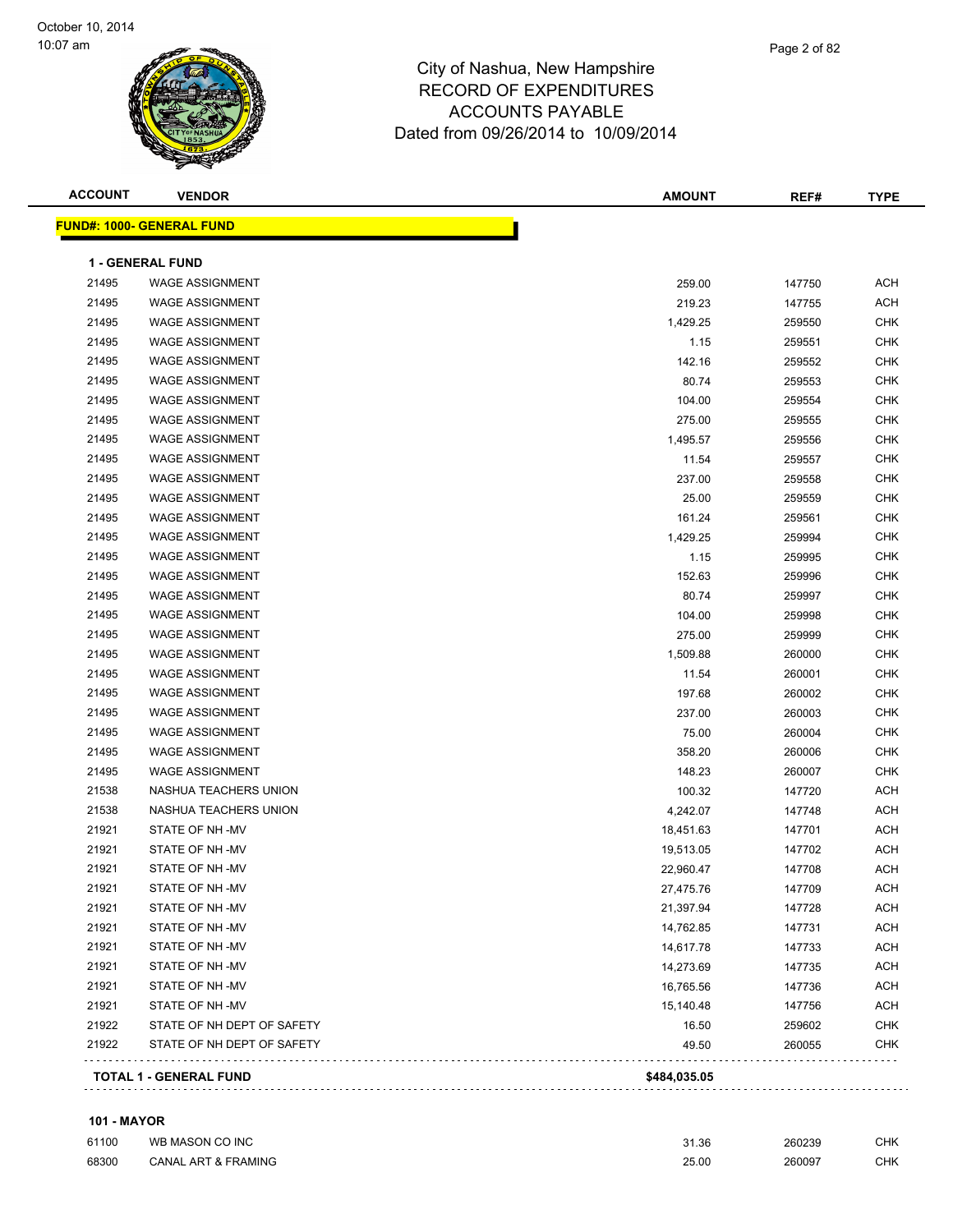

**ACCOUNT VENDOR AMOUNT REF# TYPE**

|                    | FUND#: 1000- GENERAL FUND                                          |                 |                  |                          |
|--------------------|--------------------------------------------------------------------|-----------------|------------------|--------------------------|
|                    | TOTAL 101 - MAYOR                                                  | \$56.36         |                  |                          |
|                    | 102 - BOARD OF ALDERMEN                                            |                 |                  |                          |
| 61100              | WB MASON CO INC                                                    | 125.18          | 259753           | <b>CHK</b>               |
| 61100              | ANCO SIGNS & STAMPS INC                                            | 18.50           | 260072           | <b>CHK</b>               |
|                    | TOTAL 102 - BOARD OF ALDERMEN                                      | \$143.68        |                  |                          |
| <b>103 - LEGAL</b> |                                                                    |                 |                  |                          |
| 55300              | DOROTHY CLARKE                                                     | 48.80           | 260011           | <b>CHK</b>               |
| 55614              | HILLSBOROUGH COUNTY REGISTRY                                       | 16.49           | 259666           | <b>CHK</b>               |
| 61100              | WB MASON CO INC                                                    | 266.12          | 259753           | <b>CHK</b>               |
|                    | <b>TOTAL 103 - LEGAL</b>                                           | \$331.41        |                  |                          |
|                    |                                                                    |                 |                  |                          |
| 53435              | 107 - CITY CLERK<br>LHS ASSOC INC                                  | 2,709.00        | 259681           | <b>CHK</b>               |
| 55607              | LHS ASSOC INC                                                      | 19.00           |                  | <b>CHK</b>               |
| 61100              | WB MASON CO INC                                                    |                 | 259681           |                          |
|                    |                                                                    | 49.77           | 259753           | <b>CHK</b>               |
| 61299<br>61650     | PATRIOT SIGNAGE<br>WB MASON CO INC                                 | 192.50<br>67.00 | 259717<br>259753 | <b>CHK</b><br><b>CHK</b> |
|                    |                                                                    | \$3,037.27      |                  |                          |
|                    | <b>111 - HUMAN RESOURCES</b>                                       |                 |                  |                          |
| 55200              | <b>SHRM</b>                                                        | 185.00          | 259601           | <b>CHK</b>               |
| 55425              | <b>CBCINNOVIS INC</b>                                              | 23.00           | 259584           | <b>CHK</b>               |
| 55425              | <b>ERIC GINGRES</b>                                                | 40.00           | 259649           | <b>CHK</b>               |
| 55425              | <b>SHAWN SIMMONS</b>                                               | 40.00           | 259735           | <b>CHK</b>               |
| 55425              | <b>TODD WELCH</b>                                                  | 40.00           | 259754           | <b>CHK</b>               |
| 61100              | WB MASON CO INC                                                    | 132.59          | 259753           | <b>CHK</b>               |
| 61100              | <b>ALICIA MASKE</b>                                                | 60.83           | 260020           | <b>CHK</b>               |
|                    | <b>TOTAL 111 - HUMAN RESOURCES</b>                                 | \$521.42        |                  |                          |
|                    | 113 - BENEFITS                                                     |                 |                  |                          |
| 59580              | STATE OF NH UC                                                     | 13,434.60       | 260509           | <b>CHK</b>               |
|                    | <b>TOTAL 113 - BENEFITS</b>                                        | \$13,434.60     |                  |                          |
|                    |                                                                    |                 |                  |                          |
| 55109              | <b>120 - TELECOMMUNICATIONS</b><br><b>FAIRPOINT COMMUNICATIONS</b> |                 | 259586           | <b>CHK</b>               |
| 55109              |                                                                    | 2,285.15        |                  |                          |
|                    | PAETEC COMMUNICATIONS INC                                          | 2,098.78        | 259594           | <b>CHK</b>               |
| 55109              | PAETEC COMMUNICATIONS INC                                          | 688.29          | 259595           | <b>CHK</b>               |
| 55109              | <b>SUSAN LOVERING</b>                                              | 33.00           | 260019           | <b>CHK</b>               |
| 55109              | <b>FAIRPOINT COMMUNICATIONS</b>                                    | 74.99           | 260036           | <b>CHK</b>               |
| 55109              | PACIFIC TELEMANAGEMENT SERVICE                                     | 75.00           | 260197           | <b>CHK</b>               |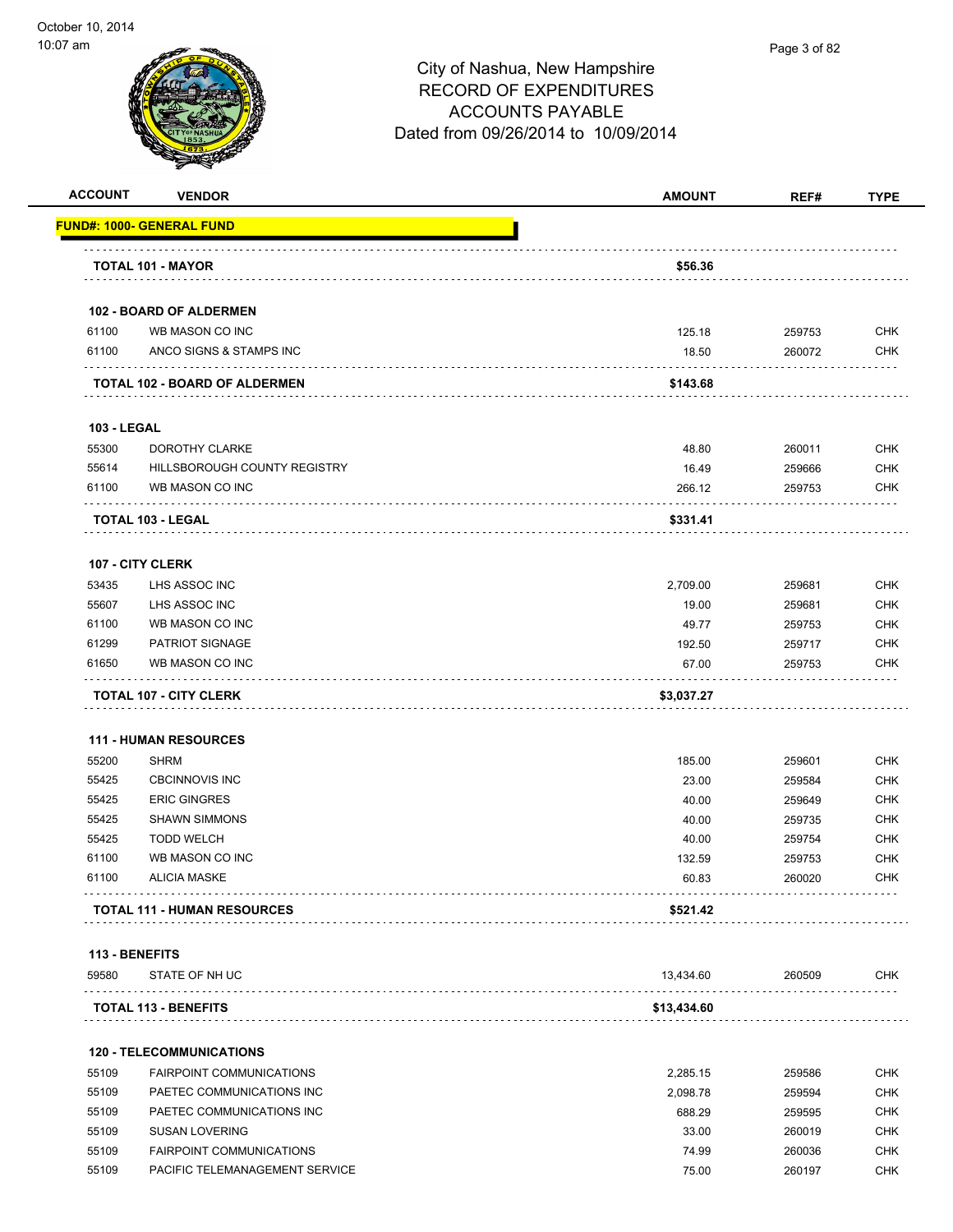

| <b>ACCOUNT</b> | <b>VENDOR</b>                         |                              | <b>AMOUNT</b> | REF#    | <b>TYPE</b> |
|----------------|---------------------------------------|------------------------------|---------------|---------|-------------|
|                | <u> FUND#: 1000- GENERAL FUND</u>     |                              |               |         |             |
|                | <b>TOTAL 120 - TELECOMMUNICATIONS</b> |                              | \$5,255.21    |         |             |
|                | <b>122 - INFORMATION TECHNOLOGY</b>   |                              |               |         |             |
| 54400          | <b>CDW GOVERNMENT</b>                 |                              | 156.74        | 259630  | <b>CHK</b>  |
| 54407          | CONWAY OFFICE SOLUTIONS               |                              | 1,977.17      | 260106  | <b>CHK</b>  |
| 54407          | CITIZENS BANK CREDIT CARD             | DNH*GODADDY.COM              | 30.34         | 9201505 | ACH         |
| 54407          | CITIZENS BANK CREDIT CARD             | CTO*CITRIX ONLIINE.COM       | 55.00         | 9201505 | <b>ACH</b>  |
| 54407          | CITIZENS BANK CREDIT CARD             | NLI*SHAREFILE                | 109.55        | 9201505 | ACH         |
| 54407          | CITIZENS BANK CREDIT CARD             | NEOVATION.COM                | 20.00         | 9201505 | ACH         |
| 54407          | CITIZENS BANK CREDIT CARD             | <b>FOREIGN EXCHANGE FEE</b>  | 1.50          | 9201505 | ACH         |
| 54414          | CITIZENS BANK CREDIT CARD             | BLS*SNMPSOFT PLIMUS INC      | 299.00        | 9201505 | <b>ACH</b>  |
| 54414          | CITIZENS BANK CREDIT CARD             | <b>FOREIGN EXCHANGE FEE</b>  | 8.38          | 9201505 | ACH         |
| 55118          | VERIZON WIRELESS-985557535            |                              | 40.01         | 260061  | <b>CHK</b>  |
| 61615          | CONWAY OFFICE SOLUTIONS               |                              | 10,167.00     | 260106  | <b>CHK</b>  |
| 71221          | <b>CDW GOVERNMENT</b>                 |                              | 2,810.40      | 260100  | <b>CHK</b>  |
| 71221          | COMPUTER HUT dba IT INSIDERS          |                              | 229.95        | 260103  | <b>CHK</b>  |
| 71221          | <b>VOLOGY DATA SYSTEMS</b>            |                              | 549.60        | 260237  | <b>CHK</b>  |
| 71221          | CITIZENS BANK CREDIT CARD             | CLAMCASE, LLC                | 149.00        | 9201505 | <b>ACH</b>  |
|                | TOTAL 122 - INFORMATION TECHNOLOGY    |                              | \$16,603.64   |         |             |
|                | <b>126 - FINANCIAL SERVICES</b>       |                              |               |         |             |
| 41307          | HILLSBOROUGH COUNTY REGISTRY          |                              | 71.43         | 260144  | <b>CHK</b>  |
| 42200          | <b>NINA GREGOIRE</b>                  |                              | 91.40         | 259707  | <b>CHK</b>  |
| 42200          | <b>WILLIAM S PARKER</b>               |                              | 55.00         | 259716  | <b>CHK</b>  |
| 53452          | KROLL, BECKER & WING LLC              |                              | 1,276.80      | 259680  | <b>CHK</b>  |
| 53452          | KROLL, BECKER & WING LLC              |                              | 494.76        | 260163  | <b>CHK</b>  |
| 55400          | <b>MATTHEW MORIN</b>                  |                              | 1,595.76      | 259571  | <b>CHK</b>  |
| 55400          | CITIZENS BANK CREDIT CARD             | <b>Southwest Airlines</b>    | 222.60        | 9201505 | ACH         |
| 55421          | CITIZENS BANK CREDIT CARD             | Red Jacket Mountain View Inn | 100.00        | 9201505 | ACH         |
| 55421          | CITIZENS BANK CREDIT CARD             | North Conway Hotel           | 150.00        | 9201505 | <b>ACH</b>  |
| 55607          | MAILINGS UNLIMITED - MVR              |                              | 1,140.00      | 147729  | ACH         |
| 61100          | WB MASON CO INC                       |                              | 422.91        | 259753  | <b>CHK</b>  |
| 61100          | WB MASON CO INC                       |                              | 16.70         | 260239  | <b>CHK</b>  |
| 61235          | <b>FREEDOM PRINTERS LLC</b>           |                              | 3,036.75      | 259654  | <b>CHK</b>  |
|                | LINDENMEYR MUNROE                     |                              | 1,758.25      | 260169  | <b>CHK</b>  |
|                |                                       |                              |               |         |             |
| 61235          | <b>TOTAL 126 - FINANCIAL SERVICES</b> |                              | \$10,432.36   |         |             |

**129 - CITY BUILDINGS** PENNICHUCK WATER WORKS INC 556.21 260049 CHK 54243 HEATING SPECIALTIES OF NH INC **1990 120 120 1316.42** 260141 CHK DEPENDABLE LOCK SERVICE INC 633.00 259644 CHK HOME DEPOT CREDIT SERVICE 3065 159.91 259667 CHK NASHUA WALLPAPER & PAINT CO 126.96 259704 CHK M & M ELECTRICAL SUPPLY CO INC 24.32 260170 CHK PROTECTION ONE ALARM MONTORING 90.96 260207 CHK STANLEY CONVERGENT SECURITY 492.50 260222 CHK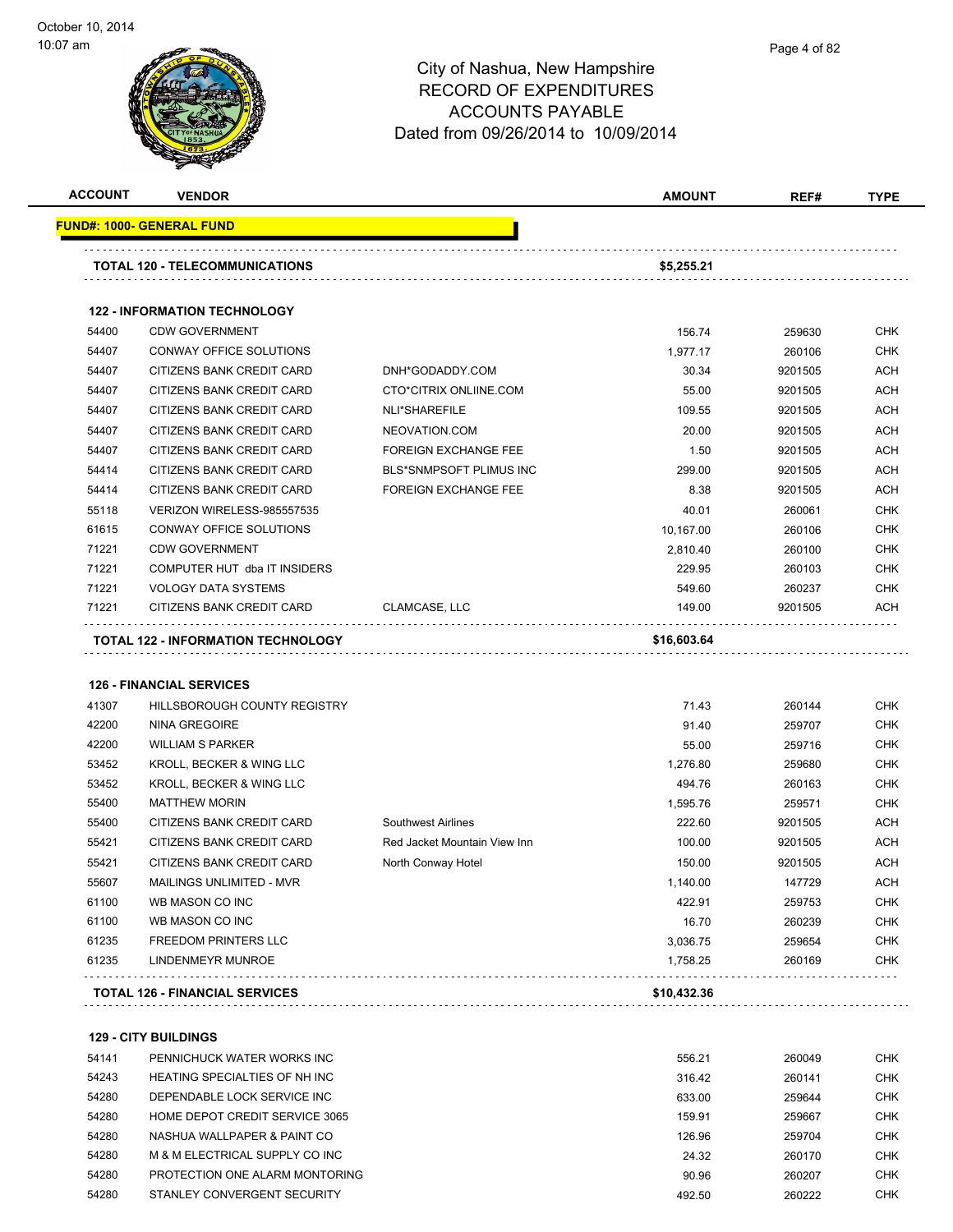

| <b>ACCOUNT</b> | <b>VENDOR</b>                         |                                | <b>AMOUNT</b> | REF#    | <b>TYPE</b> |
|----------------|---------------------------------------|--------------------------------|---------------|---------|-------------|
|                | <u> FUND#: 1000- GENERAL FUND</u>     |                                |               |         |             |
|                | <b>129 - CITY BUILDINGS</b>           |                                |               |         |             |
| 61428          | <b>NEW ENGLAND PAPER &amp; SUPPLY</b> |                                | 1,258.43      | 260190  | <b>CHK</b>  |
| 61499          | HOME DEPOT CREDIT SERVICE 3065        |                                | 212.50        | 260146  | <b>CHK</b>  |
| 71999          | HILLYARD/MANCHESTER                   |                                | 2,068.00      | 260145  | <b>CHK</b>  |
|                | <b>TOTAL 129 - CITY BUILDINGS</b>     |                                | \$5,939.21    |         |             |
|                | <b>130 - PURCHASING</b>               |                                |               |         |             |
| 55500          | THE TELEGRAPH                         |                                | 1,185.00      | 260056  | <b>CHK</b>  |
| 55500          | UNION LEADER CORP -- 19828            |                                | 314.52        | 260059  | <b>CHK</b>  |
| 55500          | MASSACHUSETTS MUNICIPAL ASSOC         |                                | 555.00        | 260173  | <b>CHK</b>  |
| 55500          | CITIZENS BANK CREDIT CARD             | American Public Works Associat | 295.00        | 9201505 | <b>ACH</b>  |
| 55500          | CITIZENS BANK CREDIT CARD             | American Public Works Associat | 295.00        | 9201505 | <b>ACH</b>  |
|                | <b>TOTAL 130 - PURCHASING</b>         |                                | \$2,644.52    |         |             |
|                | <b>131 - HUNT BUILDING</b>            |                                |               |         |             |
| 61100          | <b>FORTIN GAGE LTD LLC</b>            |                                | 99.90         | 260125  | CHK         |
|                | TOTAL 131 - HUNT BUILDING             |                                | \$99.90       |         |             |
|                | 132 - ASSESSING                       |                                |               |         |             |
| 55200          | <b>GMNBR</b>                          |                                | 170.00        | 259659  | <b>CHK</b>  |
| 55307          | ANDREW G LEMAY                        |                                | 38.08         | 259567  | <b>CHK</b>  |
| 55307          | <b>GREG TURGISS</b>                   |                                | 116.48        | 260030  | CHK         |
| 55307          | <b>GARY TURGISS</b>                   |                                | 91.28         | 260232  | <b>CHK</b>  |
| 55400          | NH MUNICIPAL ASSOCIATION LLC          |                                | 260.00        | 260047  | <b>CHK</b>  |
| 55400          | <b>NHAAO</b>                          |                                | 35.00         | 260048  | CHK         |
|                | <b>TOTAL 132 - ASSESSING</b>          |                                | \$710.84      |         |             |
|                | <b>142 - WOODLAWN CEMETERY</b>        |                                |               |         |             |
| 54280          | PHILIP J STYLIANOS INC                |                                | 80.00         | 259720  | CHK         |
| 54280          | NORTHERN SAFETY CO INC                |                                | 28.44         | 260194  | <b>CHK</b>  |
| 54487          | <b>GRANZ POWER EQUIPMENT</b>          |                                | 65.43         | 260137  | <b>CHK</b>  |
| 54600          | MORIN ENGINE SERVICES LLC             |                                | 40.00         | 259570  | <b>CHK</b>  |
| 55109          | PAETEC COMMUNICATIONS INC             |                                | 9.87          | 259594  | <b>CHK</b>  |
| 61100          | WB MASON CO INC                       |                                | 256.73        | 259753  | <b>CHK</b>  |
| 61299          | NORTHERN SAFETY CO INC                |                                | 26.95         | 260194  | <b>CHK</b>  |
| 61428          | NEW ENGLAND PAPER & SUPPLY            |                                | 59.42         | 260190  | <b>CHK</b>  |
| 61499          | HOME DEPOT CREDIT SERVICE 3065        |                                | 200.07        | 259667  | <b>CHK</b>  |
| 61560          | HOME DEPOT CREDIT SERVICE 3065        |                                | 71.40         | 260146  | <b>CHK</b>  |
| 61799          | SANEL AUTO PARTS CO                   |                                | 166.01        | 259730  | CHK         |
|                |                                       |                                |               |         |             |
|                | TOTAL 142 - WOODLAWN CEMETERY         |                                | \$1,004.32    |         |             |

| 54487 | NASHUA OUTDOOR POWER EQUIPMENT | 27.97  | 259703 | СНК |
|-------|--------------------------------|--------|--------|-----|
| 71000 | NASHUA OUTDOOR POWER EQUIPMENT | 375.99 | 259703 | СНК |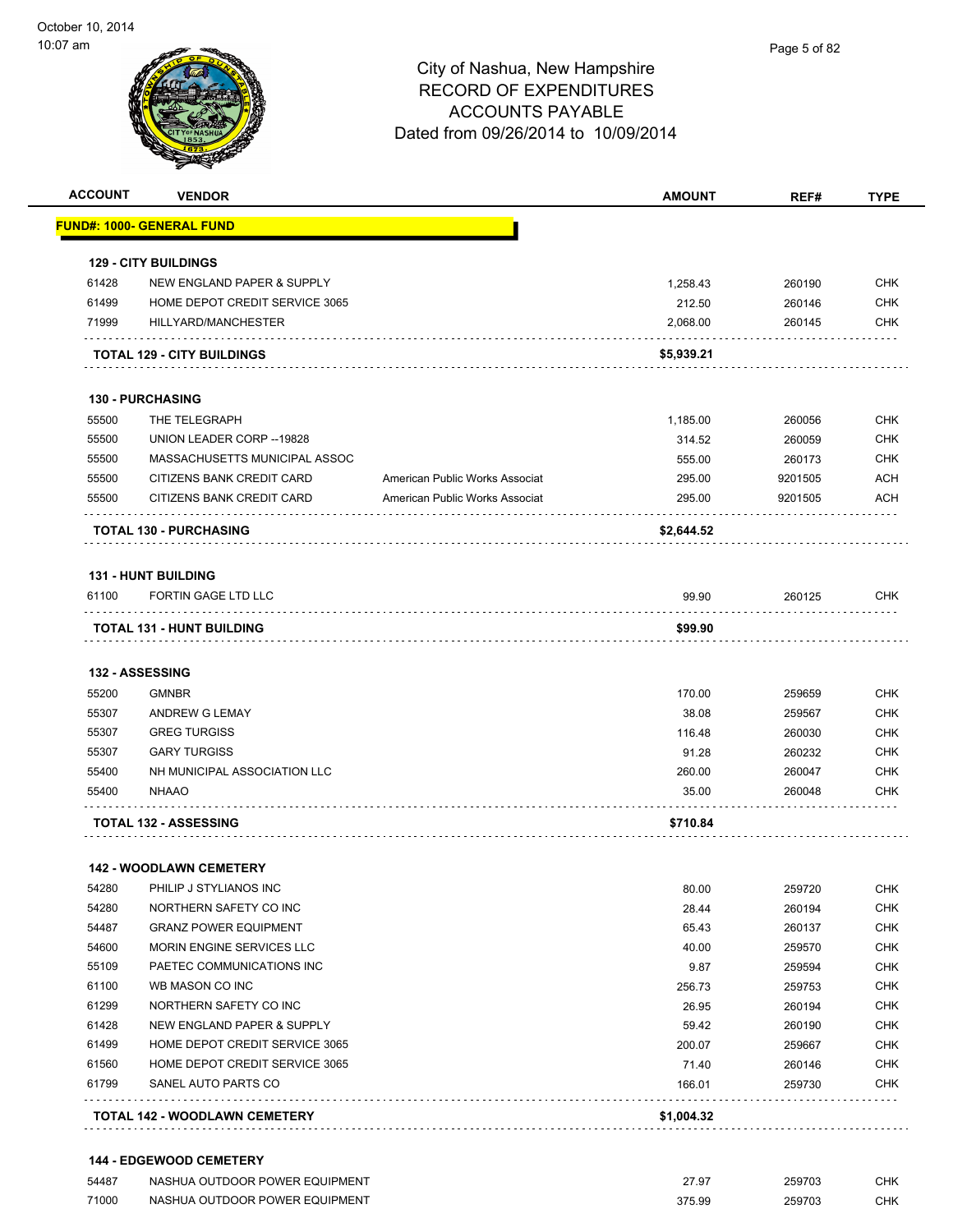

| <b>ACCOUNT</b> | <b>VENDOR</b>                                                    |                 | <b>AMOUNT</b>  | REF#             | <b>TYPE</b>              |
|----------------|------------------------------------------------------------------|-----------------|----------------|------------------|--------------------------|
|                | <u> FUND#: 1000- GENERAL FUND</u>                                |                 |                |                  |                          |
|                |                                                                  |                 |                |                  |                          |
|                | <b>TOTAL 144 - EDGEWOOD CEMETERY</b>                             |                 | \$403.96       |                  |                          |
|                |                                                                  |                 |                |                  |                          |
|                | <b>145 - SUBURBAN CEMETERY</b>                                   |                 |                |                  |                          |
| 54141          | PENNICHUCK WATER WORKS INC                                       |                 | 177.04         | 260049           | <b>CHK</b><br><b>CHK</b> |
| 54280<br>54280 | HOME DEPOT CREDIT SERVICE 3065<br>HOME DEPOT CREDIT SERVICE 3065 |                 | 9.40<br>162.90 | 259667<br>260146 | <b>CHK</b>               |
|                |                                                                  |                 |                |                  |                          |
|                | TOTAL 145 - SUBURBAN CEMETERY                                    |                 | \$349.34       |                  |                          |
| 150 - POLICE   |                                                                  |                 |                |                  |                          |
| 52809          | <b>WILLIAM DILLON</b>                                            |                 | 250.00         | 259563           | <b>CHK</b>               |
| 54100          | PSNH-LARGE POWER                                                 |                 | 11,581.15      | 259599           | <b>CHK</b>               |
| 54100          | <b>PSNH</b>                                                      |                 | 364.20         | 260051           | <b>CHK</b>               |
| 54114          | <b>DIRECT ENERGY BUSINESS</b>                                    |                 | 3.08           | 259645           | <b>CHK</b>               |
| 54141          | PENNICHUCK WATER WORKS INC                                       |                 | 1,103.04       | 260049           | <b>CHK</b>               |
| 54243          | J LAWRENCE HALL INC                                              |                 | 304.94         | 260154           | <b>CHK</b>               |
| 54280          | METRO GROUP INC                                                  |                 | 201.00         | 259694           | <b>CHK</b>               |
| 54280          | NASHUA GLASS                                                     |                 | 1,320.00       | 259700           | <b>CHK</b>               |
| 54280          | HOME DEPOT CREDIT SERVICE 3073                                   |                 | 89.42          | 260147           | <b>CHK</b>               |
| 54280          | METRO GROUP INC                                                  |                 | 201.00         | 260176           | <b>CHK</b>               |
| 54407          | INTERWARE DEVELOPMENT CO INC                                     |                 | 210.00         | 260152           | <b>CHK</b>               |
| 54407          | LEXISNEXIS A DIV REED ELSEVIER                                   |                 | 298.00         | 260166           | <b>CHK</b>               |
| 54487          | <b>GYM SERVICES INC</b>                                          |                 | 219.98         | 259662           | <b>CHK</b>               |
| 54487          | TREASURER STATE OF NH                                            |                 | 135.00         | 260057           | <b>CHK</b>               |
| 54600          | STATEWIDE COLLISION LLC                                          |                 | 416.50         | 259739           | <b>CHK</b>               |
| 54600          | <b>GRANITE STATE GLASS</b>                                       |                 | 308.00         | 260135           | <b>CHK</b>               |
| 54821          | <b>GREATAMERICA FINANCIAL SVCS</b>                               |                 | 5,492.22       | 260037           | <b>CHK</b>               |
| 54821          | <b>BUSINESS ELECTRONICS INC.</b>                                 |                 | 3,150.00       | 260095           | <b>CHK</b>               |
| 54849          | <b>FAIRPOINT COMMUNICATIONS</b>                                  |                 | 34.87          | 259586           | <b>CHK</b>               |
| 54849          | PETER CINFO                                                      |                 | 45.96          | 260010           | <b>CHK</b>               |
| 54849          | COMCAST CABLE COMMUNICATIONS I                                   |                 | 332.85         | 260034           | <b>CHK</b>               |
| 54849          | VERIZON WIRELESS-286546928                                       |                 | 1,253.89       | 260062           | <b>CHK</b>               |
| 55109          | PAETEC COMMUNICATIONS INC                                        |                 | 179.37         | 259595           | <b>CHK</b>               |
| 55200          | <b>KEVIN RAUTENBERG</b>                                          |                 | 111.00         | 260026           | CHK                      |
| 55307          | <b>JASON REINOLD</b>                                             |                 | 44.80          | 259577           | <b>CHK</b>               |
| 55307          | <b>KEITH TROMBLEY</b>                                            |                 | 44.80          | 259579           | <b>CHK</b>               |
| 55307          | <b>JEFFREY DILLON</b>                                            |                 | 44.80          | 260013           | <b>CHK</b>               |
| 55307          | <b>COREY GOBBI</b>                                               |                 | 44.80          | 260016           | <b>CHK</b>               |
| 55307          | <b>HANNAH MERULLO</b>                                            |                 | 44.80          | 260021           | <b>CHK</b>               |
| 55400          | CANINE TACTICAL OPERATIONS                                       |                 | 1,260.00       | 259626           | <b>CHK</b>               |
| 55400          | CITIZENS BANK CREDIT CARD                                        | Sig Sauer, Inc. | 700.00         | 9201505          | <b>ACH</b>               |
| 55400          | CITIZENS BANK CREDIT CARD                                        | Scitent         | 30.00          | 9201505          | <b>ACH</b>               |
| 55400          | CITIZENS BANK CREDIT CARD                                        | Scitent         | 30.00          | 9201505          | <b>ACH</b>               |
| 55607          | USPS-CMRS-PB #14658595                                           |                 | 1,000.00       | 147732           | <b>ACH</b>               |
| 55607          | UNITED PARCEL SERVICE                                            |                 | 53.37          | 259604           | <b>CHK</b>               |
| 55699          | AMERICAN SECURITY & FIRE PROTE                                   |                 | 216.00         | 260070           | <b>CHK</b>               |
| 55699          | CANAL ART & FRAMING                                              |                 | 137.00         | 260097           | <b>CHK</b>               |
| 55699          | NASHUA MILLYARD ASSOC INC                                        |                 | 703.46         | 260187           | <b>CHK</b>               |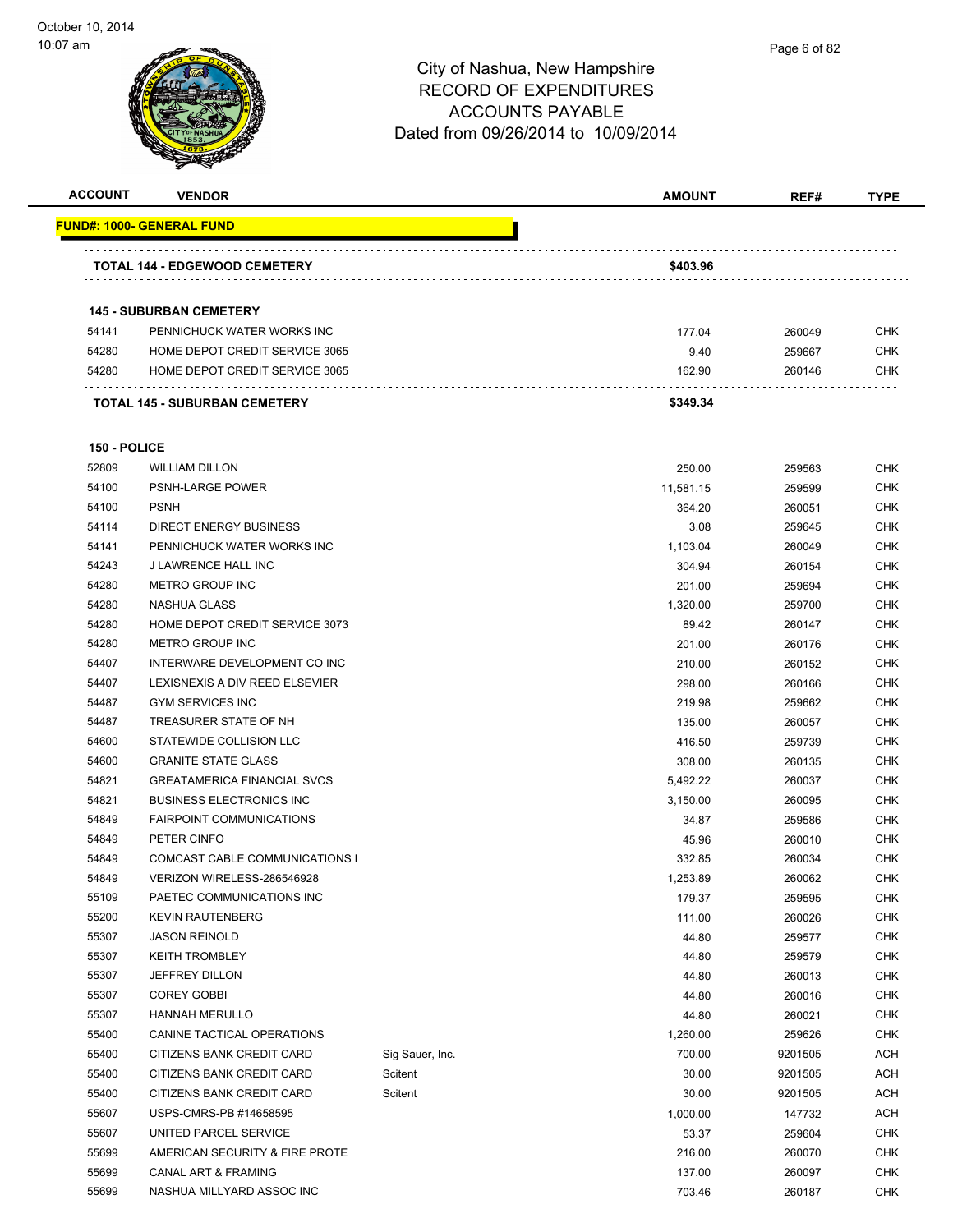

| <b>ACCOUNT</b> | <b>VENDOR</b>                         |                        | <b>AMOUNT</b> | REF#    | <b>TYPE</b> |
|----------------|---------------------------------------|------------------------|---------------|---------|-------------|
|                | <u> FUND#: 1000- GENERAL FUND</u>     |                        |               |         |             |
| 150 - POLICE   |                                       |                        |               |         |             |
| 55699          | STANLEY ELEVATOR CO INC               |                        | 89.92         | 260223  | CHK         |
| 61100          | OFFICE DEPOT                          |                        | 263.76        | 259593  | <b>CHK</b>  |
| 61100          | WB MASON CO INC                       |                        | 1,993.83      | 259753  | <b>CHK</b>  |
| 61100          | EMPLOYEE DATA FORMS OF MO LLC         |                        | 113.75        | 260117  | <b>CHK</b>  |
| 61100          | MCINTIRE BUSINESS PRODUCTS INC        |                        | 186.00        | 260175  | <b>CHK</b>  |
| 61100          | WB MASON CO INC                       |                        | 385.83        | 260239  | CHK         |
| 61107          | <b>BEN'S UNIFORMS</b>                 |                        | 873.00        | 259622  | <b>CHK</b>  |
| 61107          | <b>BEN'S UNIFORMS</b>                 |                        | 86.00         | 260084  | <b>CHK</b>  |
| 61107          | <b>GEORGE'S APPAREL</b>               |                        | 508.00        | 260130  | <b>CHK</b>  |
| 61110          | <b>BEN'S UNIFORMS</b>                 |                        | 482.98        | 259622  | <b>CHK</b>  |
| 61110          | RILEYS SPORT SHOP INC                 |                        | 832.50        | 260214  | CHK         |
| 61121          | <b>BROWNELLS INC</b>                  |                        | 629.36        | 260093  | CHK         |
| 61121          | RILEYS SPORT SHOP INC                 |                        | 898.75        | 260214  | <b>CHK</b>  |
| 61142          | BOUND TREE MEDICAL, LLC               |                        | 360.50        | 260092  | <b>CHK</b>  |
| 61142          | TACTICAL MEDICAL SOLUTIONS INC        |                        | 908.00        | 260224  | <b>CHK</b>  |
| 61299          | PETSMART INC                          |                        | 799.94        | 259597  | CHK         |
| 61299          | <b>ID TECHNOLOGY LLC</b>              |                        | 426.14        | 260149  | CHK         |
| 61299          | <b>J GARDNER &amp; ASSOCIATES LLC</b> |                        | 339.00        | 260153  | <b>CHK</b>  |
| 61428          | CENTRAL PAPER PRODUCTS CO             |                        | 214.28        | 259631  | CHK         |
| 61428          | CENTRAL PAPER PRODUCTS CO             |                        | 244.12        | 260101  | CHK         |
| 61428          | THE DURKIN CO INC                     |                        | 1,045.04      | 260114  | CHK         |
| 61650          | WB MASON CO INC                       |                        | 993.01        | 259753  | <b>CHK</b>  |
| 61799          | NORTHERN FOREIGN CAR PARTS INC        |                        | 604.95        | 259708  | CHK         |
| 61799          | NYTECH SUPPLY CO                      |                        | 376.89        | 259710  | <b>CHK</b>  |
| 61799          | CARPARTS OF NASHUA                    |                        | 413.45        | 260098  | <b>CHK</b>  |
| 61799          | <b>G H BERLIN OIL CO</b>              |                        | 122.16        | 260126  | <b>CHK</b>  |
| 61799          | HOME DEPOT CREDIT SERVICE 3073        |                        | 2.66          | 260147  | CHK         |
| 61799          | <b>MIKE'S EQUIPMENT REPAIR</b>        |                        | 641.12        | 260179  | CHK         |
| 61799          | <b>QUIRK GM PARTS DEPOT</b>           |                        | 533.46        | 260208  | <b>CHK</b>  |
| 61799          | <b>TOWERS MOTOR PARTS CORP</b>        |                        | 64.55         | 260227  | CHK         |
| 61807          | PANTEAO PRODUCTIONS                   |                        | 62.28         | 259715  | <b>CHK</b>  |
| 61807          | CITIZENS BANK CREDIT CARD             | Amazon.com             | 96.97         | 9201505 | ACH         |
| 61807          | CITIZENS BANK CREDIT CARD             | Amazon.com             | 65.36         | 9201505 | ACH         |
| 61907          | <b>BOB'S PIZZA</b>                    |                        | 9.54          | 260089  | <b>CHK</b>  |
| 71221          | <b>GOVCONNECTION INC</b>              |                        | 427.58        | 260132  | <b>CHK</b>  |
| 71228          | <b>SOFTMART</b>                       |                        | 2,157.30      | 260220  | <b>CHK</b>  |
| 71400          | ATLANTIC TACTICAL INC                 |                        | 85.20         | 259617  | <b>CHK</b>  |
| 71407          | RILEYS SPORT SHOP INC                 |                        | 499.12        | 260214  | <b>CHK</b>  |
| 71999          | CITIZENS BANK CREDIT CARD             | Tractor Supply Co #550 | 197.28        | 9201505 | <b>ACH</b>  |
|                | <b>TOTAL 150 - POLICE</b>             |                        | \$50,992.88   |         |             |
|                |                                       |                        |               |         |             |

#### **152 - FIRE**

| 52800 | CHRISTOPHER DIAS       | 552.00 | 259635 | снк |
|-------|------------------------|--------|--------|-----|
| 52800 | <b>JAMES W KIRK</b>    | 703.00 | 260162 | CHK |
| 52800 | <b>GLENN W NIELSEN</b> | 110.00 | 260192 | CHK |
| 52800 | <b>BRIAN RHODES</b>    | 911.25 | 260213 | снк |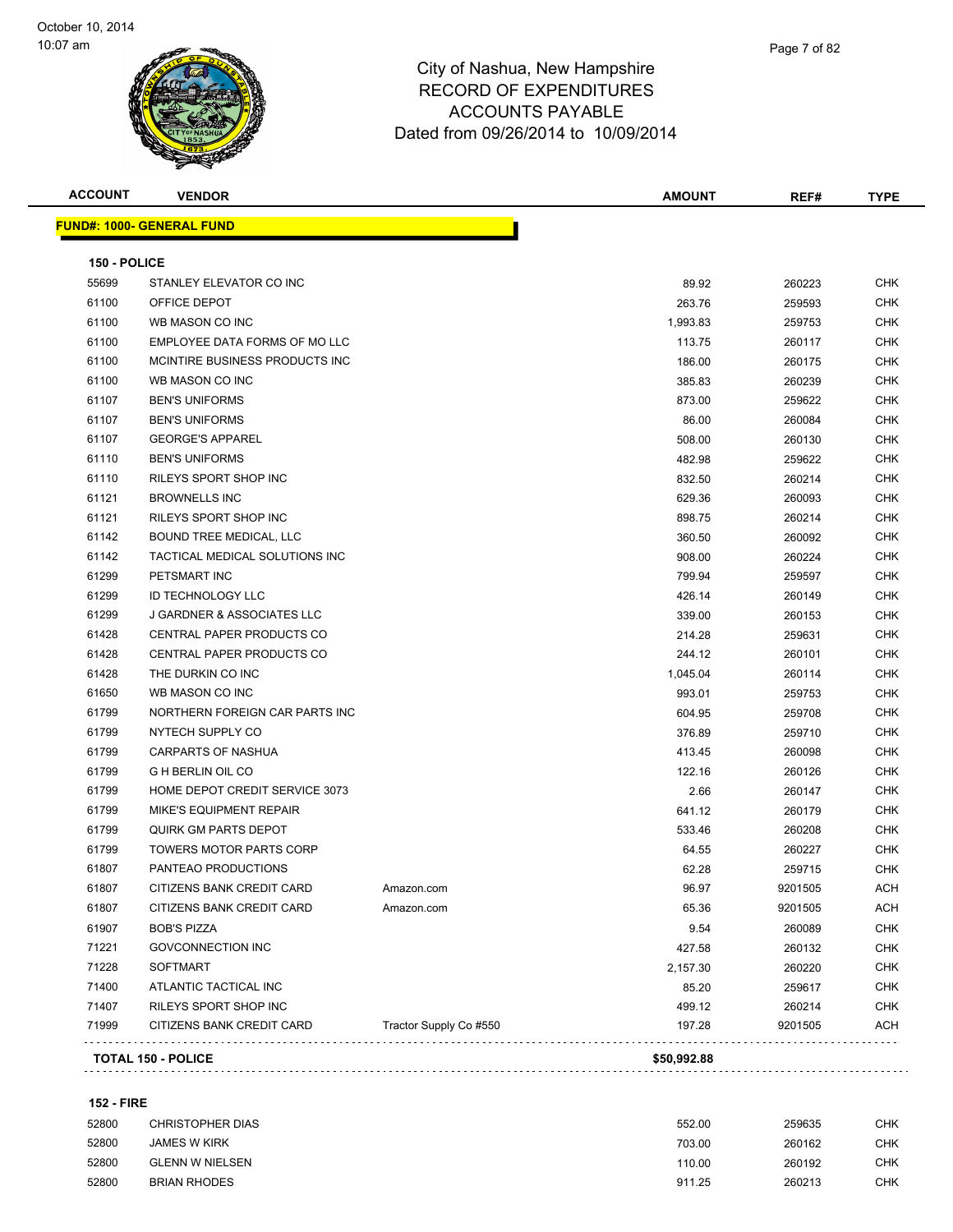

| <b>ACCOUNT</b>    | <b>VENDOR</b>                      |                                | <b>AMOUNT</b>     | REF#    | <b>TYPE</b> |
|-------------------|------------------------------------|--------------------------------|-------------------|---------|-------------|
|                   | <u> FUND#: 1000- GENERAL FUND</u>  |                                |                   |         |             |
|                   |                                    |                                |                   |         |             |
| <b>152 - FIRE</b> |                                    |                                |                   |         |             |
| 54100             | <b>CONSTELLATION NEWENERGY INC</b> |                                | 21.25             | 260035  | <b>CHK</b>  |
| 54114             | LIBERTY UTILITIES - NH             |                                | 65.50             | 259588  | <b>CHK</b>  |
| 54114             | LIBERTY UTILITIES - NH             |                                | 58.97             | 259590  | <b>CHK</b>  |
| 54114             | LIBERTY UTILITIES - NH             |                                | 153.41            | 260041  | <b>CHK</b>  |
| 54114             | <b>DIRECT ENERGY BUSINESS</b>      |                                | 222.64            | 260113  | <b>CHK</b>  |
| 54141             | PENNICHUCK WATER WORKS INC         |                                | 1,391.96          | 260049  | <b>CHK</b>  |
| 54243             | AE MECHANICAL INC                  |                                | 697.25            | 259609  | <b>CHK</b>  |
| 54243             | AE MECHANICAL INC                  |                                | 406.40            | 260066  | <b>CHK</b>  |
| 54280             | AIR CLEANING SPECIALISTS OF NE     |                                | 2,619.00          | 260067  | CHK         |
| 54280             | HARRY W WELLS & SON INC            |                                | 208.00            | 260139  | CHK         |
| 54600             | <b>BELLETETES INC</b>              |                                | 27.05             | 259621  | <b>CHK</b>  |
| 54600             | <b>FASTENAL CO</b>                 |                                | 15.05             | 259651  | <b>CHK</b>  |
| 54600             | SANEL AUTO PARTS CO                |                                | 491.13            | 259731  | <b>CHK</b>  |
| 54600             | <b>BELLETETES INC</b>              |                                | 9.99              | 260083  | <b>CHK</b>  |
| 54600             | <b>JACK YOUNG CO INC</b>           |                                | 279.63            | 260156  | <b>CHK</b>  |
| 54600             | M & M ELECTRICAL SUPPLY CO INC     |                                | 27.70             | 260170  | <b>CHK</b>  |
| 54600             | SANEL AUTO PARTS CO                |                                | 15.69             | 260217  | <b>CHK</b>  |
| 54828             | US BANK EQUIPMENT FINANCE          |                                | 223.26            | 260060  | <b>CHK</b>  |
| 55118             | PAETEC COMMUNICATIONS INC          |                                | 10.59             | 259594  | <b>CHK</b>  |
| 55200             | NATIONAL ASSOC OF FIRE             |                                | 65.00             | 260043  | CHK         |
| 55200             | SOUHEGAN MUTUAL FIRE               |                                | 50.00             | 260054  | CHK         |
| 55400             | CITIZENS BANK CREDIT CARD          | National Fire Sprinkler Assoc. | 110.00            | 9201505 | ACH         |
| 55400             | CITIZENS BANK CREDIT CARD          | Holiday Inn - Appleton WI      | 388.50            | 9201505 | ACH         |
| 55421             | GREATER NASHUA CHAMBER OF COMM     |                                | 1,000.00          | 260038  | <b>CHK</b>  |
| 55699             | TRUE BLUE CLEANERS                 |                                | 87.14             | 259745  | <b>CHK</b>  |
| 55699             | TRUE BLUE CLEANERS                 |                                | 113.10            | 259746  | <b>CHK</b>  |
| 55699             | TRUE BLUE CLEANERS                 |                                | 22.62             | 260230  | <b>CHK</b>  |
| 55699             | TRUE BLUE CLEANERS                 |                                | 75.40             | 260231  | <b>CHK</b>  |
| 61100             | WB MASON CO INC                    |                                | 507.87            | 259753  | <b>CHK</b>  |
| 61142             | MOORE MEDICAL LLC                  |                                | 1,683.18          | 259696  | CHK         |
| 61299             | <b>BATTERIES PLUS</b>              |                                | 84.34             | 260082  | CHK         |
| 61307             | YANKEE TRUCK LLC                   |                                |                   | 259755  | CHK         |
| 61428             | NEW ENGLAND PAPER & SUPPLY         |                                | 37.59<br>1,098.42 | 260190  | CHK         |
| 61538             | <b>BIRCH HILL LANDSCAPING</b>      |                                | 526.00            | 260086  | <b>CHK</b>  |
| 61699             | HOME DEPOT CREDIT SERVICE 3065     |                                |                   |         | <b>CHK</b>  |
|                   | M & M ELECTRICAL SUPPLY CO INC     |                                | 66.69             | 260146  |             |
| 61699             |                                    |                                | 59.08             | 260170  | <b>CHK</b>  |
| 61705             | <b>MAYNARD &amp; LESIEUR INC</b>   |                                | 70.00             | 260174  | <b>CHK</b>  |
| 61709             | <b>G H BERLIN OIL CO</b>           |                                | 2,078.31          | 259655  | <b>CHK</b>  |
| 61799             | YANKEE TRUCK LLC                   |                                | 86.04             | 259755  | <b>CHK</b>  |
| 61799             | <b>JACK YOUNG CO INC</b>           |                                | 803.17            | 260156  | <b>CHK</b>  |
| 61799             | MINUTEMAN TRUCKS INC               |                                | 358.66            | 260182  | <b>CHK</b>  |
| 71025             | <b>GRAINGER</b>                    |                                | 192.16            | 260134  | <b>CHK</b>  |
| 71400             | <b>BATTERIES PLUS</b>              |                                | 58.56             | 260082  | <b>CHK</b>  |
| 71999             | LYNN PEAVEY CO                     |                                | 52.50             | 259683  | <b>CHK</b>  |
| 71999             | <b>AQUATIC SPECIALTIES LLC</b>     |                                | 150.00            | 260073  | <b>CHK</b>  |
|                   | <b>TOTAL 152 - FIRE</b>            |                                | \$19,045.05       |         |             |
|                   |                                    |                                |                   |         |             |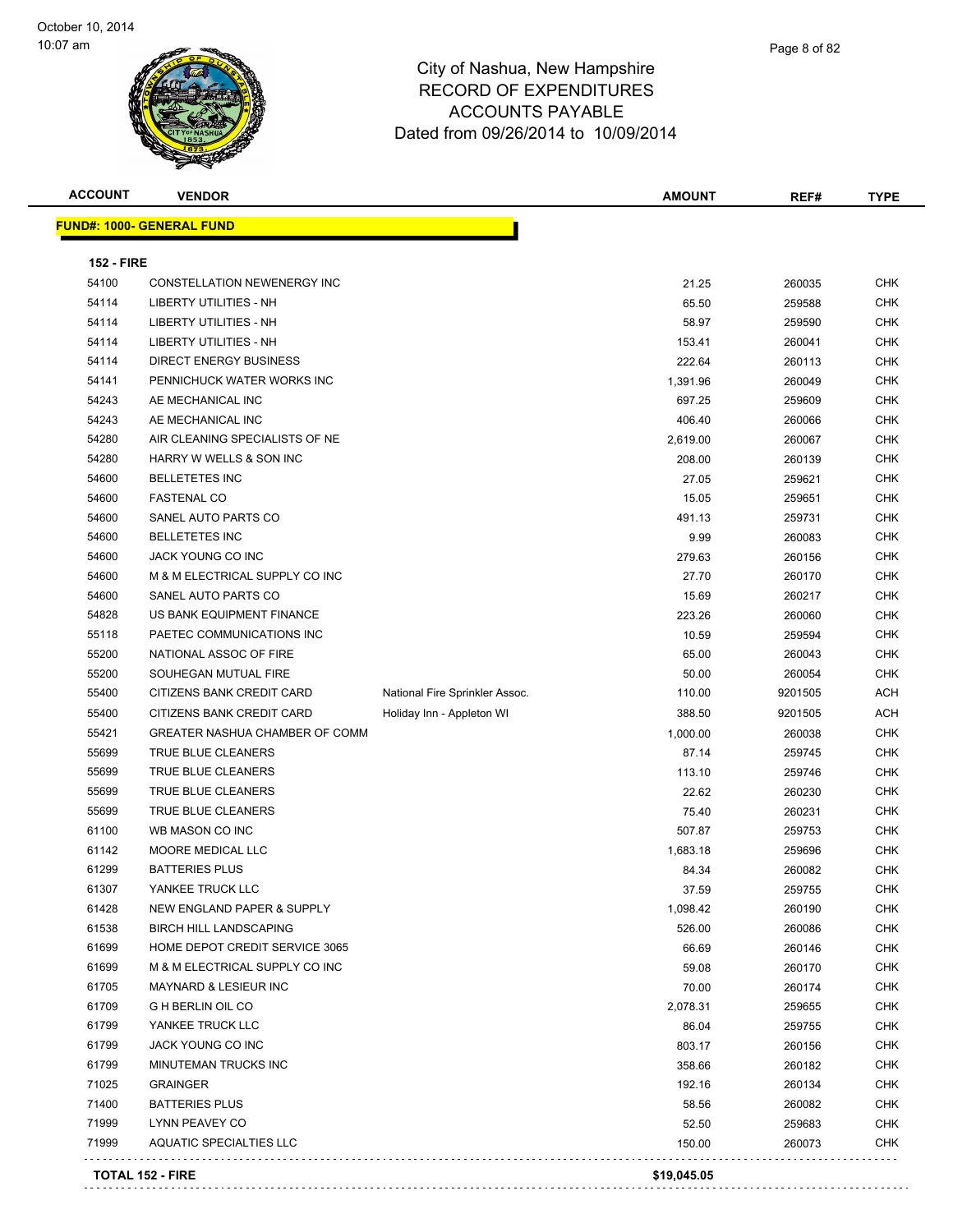

| <b>ACCOUNT</b> | <b>VENDOR</b>                               | <b>AMOUNT</b> | REF#   | <b>TYPE</b> |
|----------------|---------------------------------------------|---------------|--------|-------------|
|                | <b>FUND#: 1000- GENERAL FUND</b>            |               |        |             |
|                | <b>153 - BUILDING INSPECTION</b>            |               |        |             |
| 42314          | <b>DAVID HEBERT</b>                         | 14.50         | 260142 | <b>CHK</b>  |
| 55118          | VERIZON WIRELESS-642044677                  | 80.02         | 259605 | <b>CHK</b>  |
| 55307          | <b>TIMOTHY DUPONT</b>                       | 304.64        | 259564 | <b>CHK</b>  |
| 55307          | <b>RUSS MARCUM</b>                          | 383.94        | 259568 | <b>CHK</b>  |
| 55699          | <b>B &amp; S LOCKSMITHS INC</b>             | 253.00        | 260078 | <b>CHK</b>  |
|                | <b>TOTAL 153 - BUILDING INSPECTION</b>      | \$1,036.10    |        |             |
|                |                                             |               |        |             |
|                | <b>155 - CODE ENFORCEMENT</b>               |               |        |             |
| 55200          | AACE                                        | 225.00        | 260033 | <b>CHK</b>  |
| 55307          | <b>KYLE METCALF</b>                         | 421.68        | 259569 | <b>CHK</b>  |
| 55307          | ROBERT SOUSA                                | 300.16        | 259578 | <b>CHK</b>  |
| 55307          | <b>NELSON ORTEGA</b>                        | 218.96        | 260024 | <b>CHK</b>  |
| 55421          | NH MUNICIPAL ASSOCIATION LLC                | 95.00         | 260047 | <b>CHK</b>  |
|                | <b>TOTAL 155 - CODE ENFORCEMENT</b>         | \$1,260.80    |        |             |
|                | <b>156 - EMERGENCY MANAGEMENT</b>           |               |        |             |
| 61100          | WB MASON CO INC                             | 658.15        | 260239 | <b>CHK</b>  |
| 68325          | <b>ADVERTEASERS</b>                         | 1,450.00      | 259608 | <b>CHK</b>  |
| 68325          | <b>ADVERTEASERS</b>                         | 565.00        | 260065 | <b>CHK</b>  |
|                | <b>TOTAL 156 - EMERGENCY MANAGEMENT</b>     | \$2,673.15    |        |             |
|                |                                             |               |        |             |
|                | <b>157 - CITYWIDE COMMUNICATIONS</b>        |               |        |             |
| 54100          | <b>PSNH</b>                                 | 839.26        | 259598 | <b>CHK</b>  |
| 54100          | CONSTELLATION NEWENERGY INC                 | 53.71         | 260035 | <b>CHK</b>  |
| 54487          | <b>CARPARTS OF NASHUA</b>                   | 149.42        | 260098 | <b>CHK</b>  |
|                | <b>TOTAL 157 - CITYWIDE COMMUNICATIONS</b>  | \$1,042.39    |        |             |
|                | <b>159 - OTHER PUBLIC SAFETY</b>            |               |        |             |
| 54835          | PENNICHUCK WATER WORKS INC<br>.             | 216,524.97    | 260049 | <b>CHK</b>  |
|                | <b>TOTAL 159 - OTHER PUBLIC SAFETY</b>      | \$216,524.97  |        |             |
|                | <b>160 - PUBLIC WORKS-ADMIN/ENGINEERING</b> |               |        |             |
| 54100          | <b>PSNH</b>                                 | 771.25        | 260051 | <b>CHK</b>  |
| 54114          | DIRECT ENERGY BUSINESS                      | 0.72          | 259645 | <b>CHK</b>  |
| 54141          | PENNICHUCK WATER WORKS INC                  | 79.97         | 260049 | <b>CHK</b>  |
| 55109          | PAETEC COMMUNICATIONS INC                   | 7.97          | 259594 | <b>CHK</b>  |
| 55307          | <b>ROBERT MEUNIER</b>                       | 277.20        | 260022 | <b>CHK</b>  |
| 55307          | <b>WAYNE HUSBAND</b>                        | 30.80         | 260031 | <b>CHK</b>  |
| 55307          | <b>MARY WOODS</b>                           | 40.88         | 260032 | <b>CHK</b>  |
| 55421          | RON TURLEY ASSOC INC                        | 150.00        | 259729 | <b>CHK</b>  |
| 55699          | HW STAFFING SOLUTIONS                       | 437.85        | 259669 | <b>CHK</b>  |
| 55699          | JAN PRO CLEANING SYSTEMS NE                 | 665.00        | 260158 | <b>CHK</b>  |
| 61100          | WB MASON CO INC                             | 61.23         | 259753 | <b>CHK</b>  |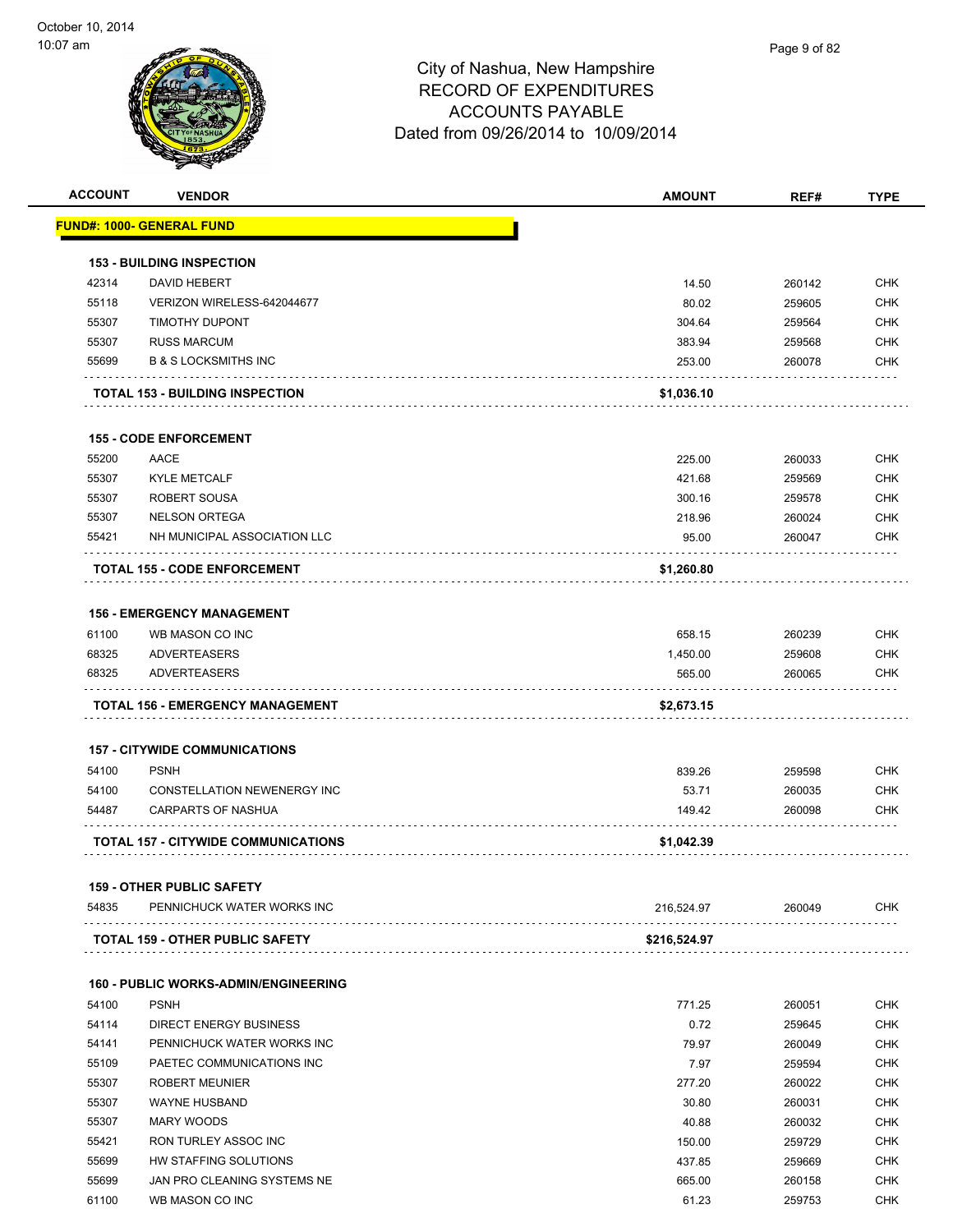

| <b>ACCOUNT</b> | <b>VENDOR</b>                                   | <b>AMOUNT</b> | REF#   | <b>TYPE</b> |
|----------------|-------------------------------------------------|---------------|--------|-------------|
|                | <u> FUND#: 1000- GENERAL FUND</u>               |               |        |             |
|                | <b>160 - PUBLIC WORKS-ADMIN/ENGINEERING</b>     |               |        |             |
| 61100          | NEW ENGLAND PAPER & SUPPLY                      | 36.66         | 260190 | <b>CHK</b>  |
| 61100          | WB MASON CO INC                                 | 0.74          | 260239 | CHK         |
|                | .<br>TOTAL 160 - PUBLIC WORKS-ADMIN/ENGINEERING | \$2,560.27    |        |             |
| 161 - STREETS  |                                                 |               |        |             |
| 54100          | <b>PSNH</b>                                     | 2,776.54      | 259598 | <b>CHK</b>  |
| 54100          | <b>PSNH</b>                                     | 3,832.57      | 260051 | <b>CHK</b>  |
| 54114          | <b>ENERGYNORTH PROPANE</b>                      | 1,302.66      | 260118 | <b>CHK</b>  |
| 54141          | PENNICHUCK WATER WORKS INC                      | 372.12        | 260049 | <b>CHK</b>  |
| 54200          | JAN PRO CLEANING SYSTEMS NE                     | 855.00        | 260158 | <b>CHK</b>  |
| 54228          | <b>JP PEST SERVICES</b>                         | 68.00         | 260155 | <b>CHK</b>  |
| 54236          | CALLOGIX INC                                    | 344.40        | 259583 | <b>CHK</b>  |
| 54243          | <b>BLAKE GROUP</b>                              | 954.36        | 260087 | <b>CHK</b>  |
| 54280          | STEVE SHUMSKY UNLIMITED DOOR                    | 120.00        | 259741 | <b>CHK</b>  |
| 54280          | UNIFIRST CORPORATION                            | 77.28         | 259748 | <b>CHK</b>  |
| 54600          | <b>CHADWICK BAROSS INC</b>                      | 3,228.61      | 259632 | <b>CHK</b>  |
| 54600          | <b>FASTENAL CO</b>                              | 146.04        | 259651 | <b>CHK</b>  |
| 54600          | MCDEVITT TRUCKS INC                             | 276.00        | 259691 | <b>CHK</b>  |
| 54600          | NAPA AUTO PARTS                                 | 553.59        | 259697 | <b>CHK</b>  |
| 54600          | NASHUA OUTDOOR POWER EQUIPMENT                  | 30.66         | 259703 | <b>CHK</b>  |
| 54600          | NORTHLAND INDUSTRIAL TRUCK CO                   | 663.43        | 259709 | <b>CHK</b>  |
| 54600          | ATLANTIC BROOM SERVICE INC                      | 576.00        | 260076 | <b>CHK</b>  |
| 54600          | <b>BEST FORD</b>                                | 76.00         | 260085 | <b>CHK</b>  |
| 54600          | <b>CAMEROTA TRUCK PARTS</b>                     | 535.50        | 260096 | <b>CHK</b>  |
| 54600          | <b>CARPARTS OF NASHUA</b>                       | 413.32        | 260098 | <b>CHK</b>  |
| 54600          | <b>FASTENAL CO</b>                              | 361.34        | 260123 | <b>CHK</b>  |
| 54600          | LIBERTY INTNL TRUCKS OF NH LLC                  | 414.49        | 260167 | <b>CHK</b>  |
| 54600          | NAPA AUTO PARTS                                 | 922.85        | 260184 | <b>CHK</b>  |
| 54600          | NUERA TRANSPORT INC                             | 85.25         | 260195 | CHK         |
| 54600          | <b>RELIABLE EQUIPMENT LLC</b>                   | 22.83         | 260211 | <b>CHK</b>  |
| 54600          | SANEL AUTO PARTS CO                             | 37.57         | 260218 | <b>CHK</b>  |
| 55109          | PAETEC COMMUNICATIONS INC                       | 21.18         | 259594 | <b>CHK</b>  |
| 55400          | NEW ENGLAND CHAPTER APWA                        | 150.00        | 260045 | <b>CHK</b>  |
| 55421          | RON TURLEY ASSOC INC                            | 2,850.00      | 259729 | <b>CHK</b>  |
| 61107          | UNIFIRST CORPORATION                            | 2,157.35      | 259748 | <b>CHK</b>  |
| 61166          | <b>BELLETETES INC</b>                           | 110.98        | 259621 | <b>CHK</b>  |
| 61166          | BOT L GAS INC                                   | 127.00        | 259623 | <b>CHK</b>  |
| 61166          | AIRGAS USA LLC                                  | 216.65        | 260068 | <b>CHK</b>  |
| 61166          | ARCSOURCE INC                                   | 68.00         | 260074 | <b>CHK</b>  |
| 61166          | BOT L GAS INC                                   | 190.50        | 260091 | <b>CHK</b>  |
| 61299          | <b>ADVERTEASERS</b>                             | 180.00        | 259608 | <b>CHK</b>  |
| 61299          | <b>BELLETETES INC</b>                           | 93.56         | 259621 | <b>CHK</b>  |
| 61299          | <b>BELLETETES INC</b>                           | 143.01        | 260083 | <b>CHK</b>  |
| 61299          | ERC WIPING PRODUCTS INC                         | 301.00        | 260121 | <b>CHK</b>  |
| 61299          | <b>G H BERLIN OIL CO</b>                        | 88.48         | 260126 | <b>CHK</b>  |
| 61299          | <b>HOP SALES &amp; SERVICE</b>                  | 255.00        | 260148 | <b>CHK</b>  |
| 61299          | REFLECTIVE APPAREL FACTORY INC                  | 684.23        | 260210 | <b>CHK</b>  |
|                |                                                 |               |        |             |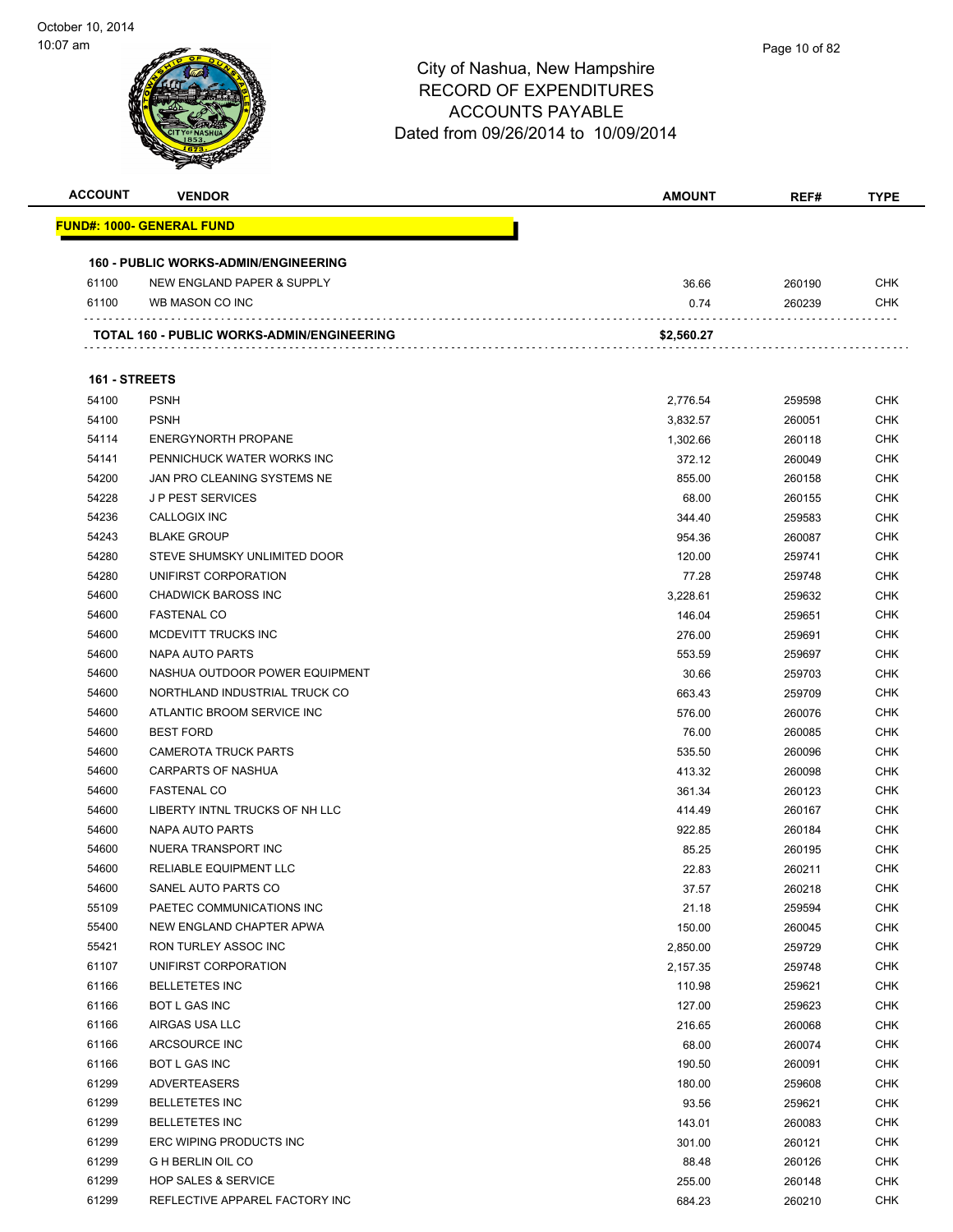

| <b>ACCOUNT</b> | <b>VENDOR</b>                    | <b>AMOUNT</b> | REF#   | <b>TYPE</b> |
|----------------|----------------------------------|---------------|--------|-------------|
|                | <b>FUND#: 1000- GENERAL FUND</b> |               |        |             |
| 161 - STREETS  |                                  |               |        |             |
| 61300          | DENNIS K BURKE INC               | 15,531.70     | 260111 | <b>CHK</b>  |
| 61307          | SHATTUCK MALONE OIL CO           | 17,294.70     | 259600 | <b>CHK</b>  |
| 61428          | BANNER SYSTEMS OF MASSACHUSETT   | 589.98        | 259619 | <b>CHK</b>  |
| 61428          | M & M ELECTRICAL SUPPLY CO INC   | 71.28         | 259684 | <b>CHK</b>  |
| 61507          | CONTINENTAL PAVING INC           | 473.93        | 259639 | <b>CHK</b>  |
| 61507          | <b>CONTINENTAL PAVING INC</b>    | 468.86        | 260105 | <b>CHK</b>  |
| 61535          | <b>BROX INDUSTRIES INC</b>       | 1,273.73      | 259624 | <b>CHK</b>  |
| 61542          | PERMA LINE CORP OF NEW ENGLAND   | 264.50        | 259719 | <b>CHK</b>  |
| 61542          | <b>BLUE TARP FINANCIAL</b>       | 58.00         | 260088 | <b>CHK</b>  |
| 61542          | PERMA LINE CORP OF NEW ENGLAND   | 1,285.40      | 260200 | <b>CHK</b>  |
| 61556          | M & M ELECTRICAL SUPPLY CO INC   | 884.45        | 259684 | <b>CHK</b>  |
| 61560          | <b>CORRIVEAU ROUTHIER INC</b>    | 234.00        | 259641 | <b>CHK</b>  |
| 61705          | <b>MAYNARD &amp; LESIEUR INC</b> | 1,436.98      | 259690 | <b>CHK</b>  |
| 61799          | <b>BELLETETES INC</b>            | 2.69          | 259621 | <b>CHK</b>  |
| 61799          | <b>FASTENAL CO</b>               | 4.22          | 259651 | <b>CHK</b>  |
| 61799          | <b>NAPA AUTO PARTS</b>           | 4.14          | 259697 | <b>CHK</b>  |
| 61799          | <b>CARPARTS OF NASHUA</b>        | 7.25          | 260098 | <b>CHK</b>  |
| 61799          | <b>FASTENAL CO</b>               | 41.05         | 260123 | <b>CHK</b>  |
| 61799          | <b>NAPA AUTO PARTS</b>           | 92.31         | 260184 | <b>CHK</b>  |
| 61799          | NUERA TRANSPORT INC              | 14.98         | 260195 | <b>CHK</b>  |
| 61799          | RELIABLE EQUIPMENT LLC           | 19.13         | 260211 | <b>CHK</b>  |
| 71025          | AIRGAS USA LLC                   | 235.37        | 259612 | <b>CHK</b>  |
| 71025          | EFFICIENCY PRODUCTION INC        | 360.48        | 259647 | <b>CHK</b>  |
| 71025          | <b>FASTENAL CO</b>               | 33.44         | 259651 | <b>CHK</b>  |
| 71025          | <b>NAPA AUTO PARTS</b>           | 55.51         | 259697 | <b>CHK</b>  |
| 71025          | AIRGAS USA LLC                   | 85.54         | 260068 | <b>CHK</b>  |
| 71025          | HOME DEPOT CREDIT SERVICE 3065   | 276.45        | 260146 | <b>CHK</b>  |
| 71999          | <b>BOOMER MCLOUD</b>             | 239.98        | 260090 | CHK         |
|                | TOTAL 161 - STREETS              | \$68,023.40   |        |             |

| 54100 | <b>PSNH</b>                        | 256.49      | 260051 | <b>CHK</b> |
|-------|------------------------------------|-------------|--------|------------|
| 54100 | PSNH-LARGE POWER                   | 60.807.38   | 260052 | <b>CHK</b> |
|       | <b>TOTAL 162 - STREET LIGHTING</b> | \$61,063.87 |        |            |

**166 - PARKING LOTS** CONSTELLATION NEWENERGY INC 32.92 260035 CHK PSNH 561.85 260051 CHK PENNICHUCK WATER WORKS INC 71.28 260049 CHK UNITED SITE SERVICES NORTHEAST 54.97 259750 CHK GAGNONS ELECTRICAL SERVICE INC 989.00 260127 CHK HOME DEPOT CREDIT SERVICE 3065 65.28 260146 CHK The State of the Service 3065 Service 3065 State of the State of the Service 306146 State of the CHK . . . . . . . . . . . . . .  $1.1.1.1$ 

**TOTAL 166 - PARKING LOTS \$1,827.00**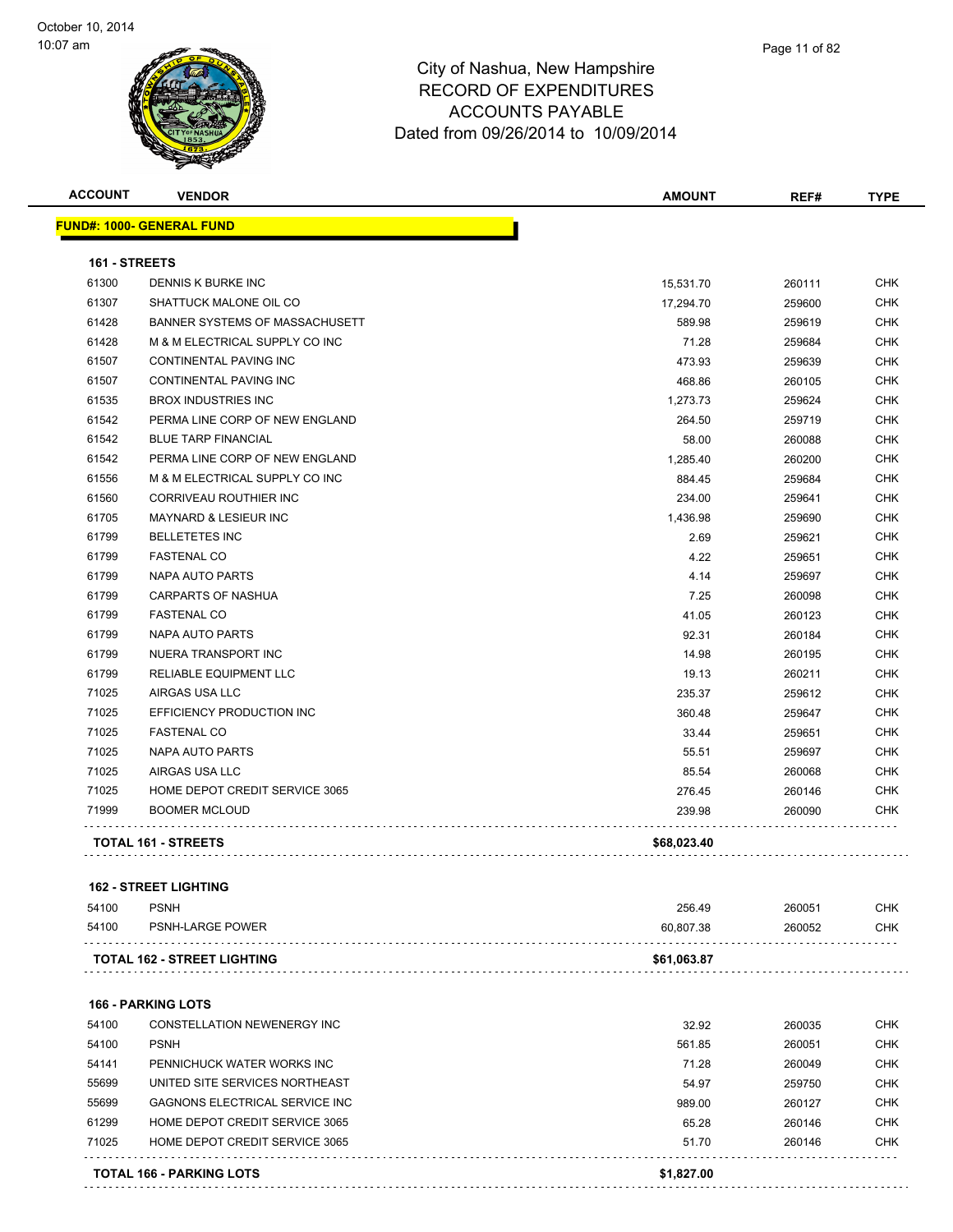

| <b>ACCOUNT</b> | <b>VENDOR</b>                          | <b>AMOUNT</b> | REF#   | <b>TYPE</b> |
|----------------|----------------------------------------|---------------|--------|-------------|
|                | <u> FUND#: 1000- GENERAL FUND</u>      |               |        |             |
|                |                                        |               |        |             |
|                | <b>171 - COMMUNITY SERVICES</b>        |               |        |             |
| 54100          | <b>CONSTELLATION NEWENERGY INC</b>     | 17.13         | 260035 | <b>CHK</b>  |
| 54141          | PENNICHUCK WATER WORKS INC             | 220.15        | 260049 | <b>CHK</b>  |
| 61100          | WB MASON CO INC                        | 80.77         | 259753 | <b>CHK</b>  |
|                | <b>TOTAL 171 - COMMUNITY SERVICES</b>  | \$318.05      |        |             |
|                | <b>172 - COMMUNITY HEALTH</b>          |               |        |             |
|                |                                        | 80.00         |        | <b>CHK</b>  |
| 55200<br>55307 | NH INFECTION CONTROL AND<br>PETTY CASH |               | 260046 |             |
| 55307          | <b>SHANNON CASEY</b>                   | 1.35          | 260025 | <b>CHK</b>  |
|                |                                        | 6.72          | 260099 | <b>CHK</b>  |
| 55607          | PETTY CASH<br>.                        | 8.03          | 260025 | CHK         |
|                | <b>TOTAL 172 - COMMUNITY HEALTH</b>    | \$96.10       |        |             |
|                | <b>173 - ENVIRONMENTAL HEALTH</b>      |               |        |             |
| 61299          | PETTY CASH                             | 18.47         | 260025 | <b>CHK</b>  |
|                | TOTAL 173 - ENVIRONMENTAL HEALTH       | \$18.47       |        |             |
|                | <b>175 - WELFARE ASSISTANCE</b>        |               |        |             |
| 55810          | 188 CONCORD ST LLC                     | 252.00        | 259963 | <b>CHK</b>  |
| 55810          | 23-25 TEMPLE ST REALTY LLC             | 1,121.22      | 259964 | <b>CHK</b>  |
| 55810          | 28-34 RAILROAD SQUARE LLC              | 81.00         | 259965 | <b>CHK</b>  |
| 55810          | AMHERST ST ASSOC                       | 716.45        | 259966 | <b>CHK</b>  |
| 55810          | <b>COUNTRY BARN MOTEL</b>              | 602.00        | 259967 | <b>CHK</b>  |
| 55810          | OLIVER & MARIE LAPOINTE ETAL           | 1,102.64      | 259969 | <b>CHK</b>  |
| 55810          | NICHOLAS QUARATIELLO                   | 322.65        | 259970 | <b>CHK</b>  |
| 55810          | <b>STEPHEN RICHER</b>                  | 725.96        | 259971 | <b>CHK</b>  |
| 55810          | TLD PROPERTIES LLC                     | 300.00        | 259973 | <b>CHK</b>  |
| 55810          | <b>JOSEPH WAWERU</b>                   | 550.00        | 259974 | <b>CHK</b>  |
| 55810          | 188 CONCORD ST LLC                     | 2,114.00      | 260440 | <b>CHK</b>  |
| 55810          | AIMCO-ROYAL CREST-NASHUA LLC           | 123.82        | 260441 | CHK         |
| 55810          | AMHERST PARK APARTMENTS LLC            | 293.00        | 260442 | <b>CHK</b>  |
| 55810          | ARELIS FANDINO                         | 400.00        | 260443 | <b>CHK</b>  |
| 55810          | <b>BCAD PROPERTIES</b>                 | 700.00        | 260444 | <b>CHK</b>  |
| 55810          | CAYMAN REALTY LLC                      | 900.00        | 260445 | <b>CHK</b>  |
| 55810          | CENTRAL REALTY INC                     | 365.00        | 260446 | <b>CHK</b>  |
| 55810          | TOM CHAN                               | 900.00        | 260447 | <b>CHK</b>  |
| 55810          | <b>COUNTRY BARN MOTEL</b>              | 1,458.15      | 260448 | <b>CHK</b>  |
| 55810          | DIANE DUCHARME                         | 700.00        | 260450 | <b>CHK</b>  |
| 55810          | FIRST LEDGE ST ASSOC LLC               | 546.57        | 260451 | <b>CHK</b>  |
| 55810          | <b>GP NASHUA LTD PARTNERSHIP</b>       | 990.08        | 260452 | <b>CHK</b>  |
| 55810          | MARTIN C LEGAY                         | 553.58        | 260453 | <b>CHK</b>  |
| 55810          | RAYMOND E LORDEN                       | 474.73        | 260454 | <b>CHK</b>  |
| 55810          | <b>LSB LIMITED PARTNERSHIP</b>         | 526.81        | 260455 | <b>CHK</b>  |
| 55810          | RICHARD T NOLAN                        | 1,179.21      | 260456 | <b>CHK</b>  |
| 55810          | EDWARD PAQUIN                          | 700.00        | 260457 | <b>CHK</b>  |
| 55810          | DAVID G ROY                            | 900.97        | 260458 | <b>CHK</b>  |
|                |                                        |               |        |             |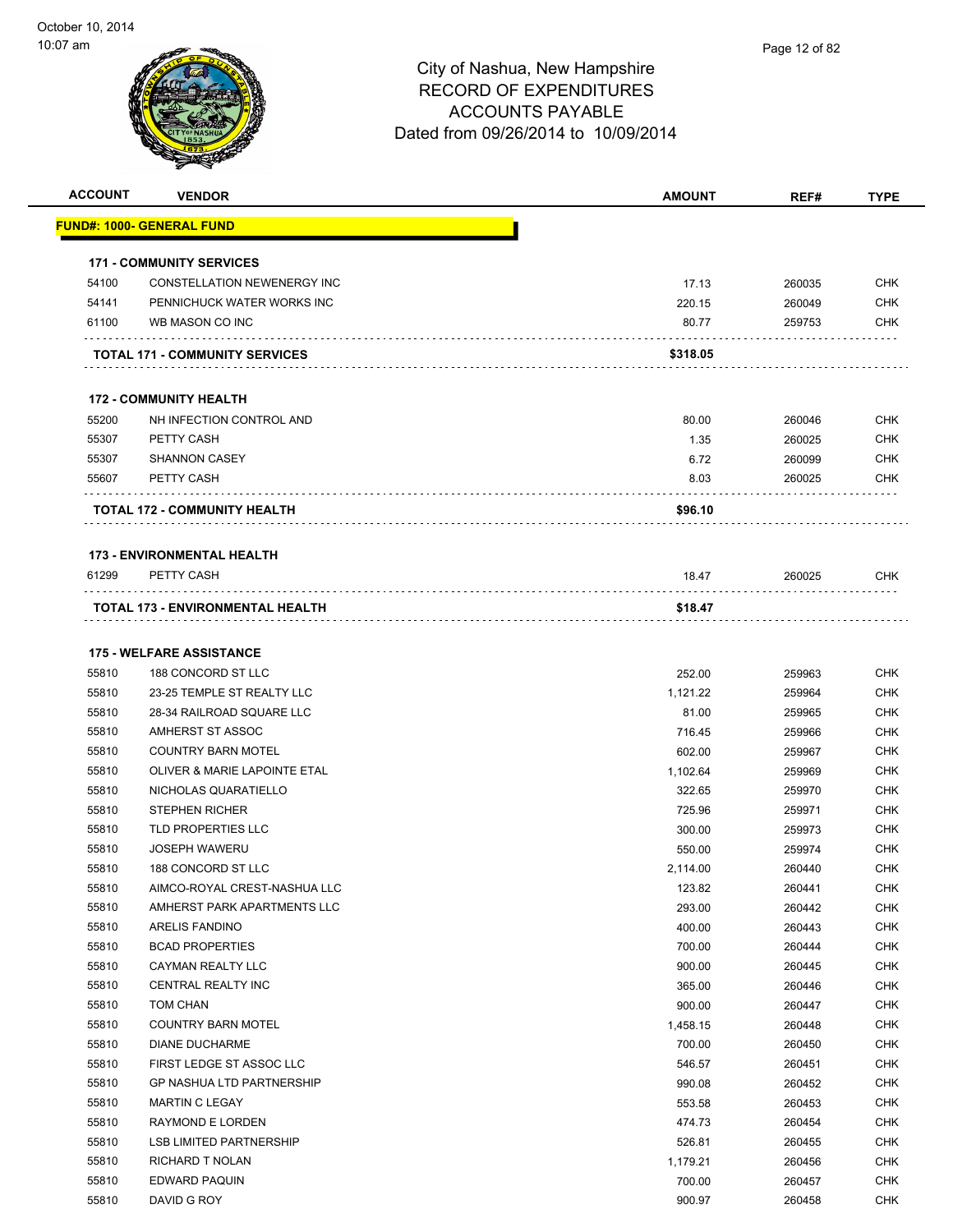

| <b>ACCOUNT</b> |                                       |               |                  |             |
|----------------|---------------------------------------|---------------|------------------|-------------|
|                | <b>VENDOR</b>                         | <b>AMOUNT</b> | REF#             | <b>TYPE</b> |
|                | <b>FUND#: 1000- GENERAL FUND</b>      |               |                  |             |
|                |                                       |               |                  |             |
|                | <b>175 - WELFARE ASSISTANCE</b>       |               |                  |             |
| 55810          | PATRICIA L SCANNELL                   | 1,243.81      | 260459           | <b>CHK</b>  |
| 55810          | THERESA A CORRIVEAU                   | 750.00        | 260460           | <b>CHK</b>  |
| 55810          | <b>XUE BIN ZHENG</b>                  | 750.00        | 260461           | <b>CHK</b>  |
| 55812          | RITE AID ACCT#1009804                 | 2,396.28      | 259972           | <b>CHK</b>  |
| 55814          | <b>EASTERN PROPANE GAS INC</b>        | 955.83        | 259959           | <b>CHK</b>  |
| 55814          | <b>LIBERTY UTILITIES</b>              | 565.75        | 259960           | <b>CHK</b>  |
| 55814          | NORTHEAST UTILITIES                   | 368.38        | 259961           | <b>CHK</b>  |
| 55814          | PENNICHUCK WATER WORKS INC            | 263.52        | 259962           | <b>CHK</b>  |
| 55814          | <b>LIBERTY UTILITIES</b>              | 512.31        | 260438           | <b>CHK</b>  |
| 55814          | NORTHEAST UTILITIES                   | 362.46        | 260439           | <b>CHK</b>  |
| 55820          | <b>CREMATION SOCIETY OF NH</b>        | 500.00        | 259968           | <b>CHK</b>  |
| 55820          | <b>CREMATION SOCIETY OF NH</b>        | 1,500.00      | 260449           | <b>CHK</b>  |
|                | <b>TOTAL 175 - WELFARE ASSISTANCE</b> | \$29,768.18   |                  |             |
|                |                                       |               |                  |             |
|                | <b>177 - PARKS &amp; RECREATION</b>   |               |                  |             |
| 54100          | <b>PSNH</b>                           | 15.64         | 259598           | <b>CHK</b>  |
| 54100          | <b>PSNH-LARGE POWER</b>               | 3.715.30      | 259599           | <b>CHK</b>  |
| 54100          | CONSTELLATION NEWENERGY INC           | 85.11         | 260035           | <b>CHK</b>  |
| 54100          | <b>PSNH</b>                           | 11,233.27     | 260051           | <b>CHK</b>  |
| 54114          | <b>DIRECT ENERGY BUSINESS</b>         | 13.56         | 259645           | <b>CHK</b>  |
| 54114          | LIBERTY UTILITIES - NH                | 42.27         | 260040           | <b>CHK</b>  |
| 54114          | <b>LIBERTY UTILITIES - NH</b>         | 69.96         | 260042           | <b>CHK</b>  |
| 54141          | PENNICHUCK WATER WORKS INC            | 9,863.37      | 260049           | <b>CHK</b>  |
| 54280          | AFFILIATED HVAC SERVICES LLC          | 88.00         | 259611           | <b>CHK</b>  |
| 54280          | AMERICAN TANK MANAGEMENT INC          | 875.00        | 259614           | <b>CHK</b>  |
| 54280          | ASAP ALARM & ELECTRICAL LLC           | 95.00         | 259616           | <b>CHK</b>  |
| 54280          | <b>BELLETETES INC</b>                 | 47.99         | 259621           | <b>CHK</b>  |
| 54280          | F W WEBB CO                           | 236.16        | 259650           | <b>CHK</b>  |
| 54280          | GATE CITY FENCE CO INC                | 977.00        | 259657           | <b>CHK</b>  |
| 54280          | HOME DEPOT CREDIT SERVICE 3065        | 152.75        | 259667           | <b>CHK</b>  |
| 54280          | P & L LANDSCAPING LLC                 | 975.00        |                  | <b>CHK</b>  |
| 54280          | PEABODY SUPPLY CO                     | 0.76          | 259713<br>259718 | <b>CHK</b>  |
| 54280          | SEASONAL SPECIALTY STORES             |               |                  | <b>CHK</b>  |
| 54280          | TURF PRODUCTS                         | 171.92        | 259734           | <b>CHK</b>  |
|                |                                       | 255.92        | 259747           |             |
| 54280          | UNITED SITE SERVICES NORTHEAST        | 1,484.19      | 259750           | <b>CHK</b>  |
| 54280          | JAN PRO CLEANING SYSTEMS NE           | 300.00        | 260158           | <b>CHK</b>  |
| 54280          | M & M ELECTRICAL SUPPLY CO INC        | 111.17        | 260170           | <b>CHK</b>  |
| 54487          | JOHNSONS ELECTRIC INC                 | 1,450.00      | 259676           | <b>CHK</b>  |
| 54487          | NASHUA OUTDOOR POWER EQUIPMENT        | (56.24)       | 259703           | <b>CHK</b>  |
| 54600          | <b>D &amp; R TOWING INC</b>           | 80.00         | 259643           | <b>CHK</b>  |

 PAETEC COMMUNICATIONS INC 8.47 259594 CHK NH RECREATION AND PARK ASSOC 195.00 259591 CHK RON TURLEY ASSOC INC 200.00 259729 CHK WB MASON CO INC 524.99 259753 CHK WB MASON CO INC 234.72 260239 CHK ALECS SHOE STORE INC 110.00 259613 CHK BSN SPORTS 626.65 260094 CHK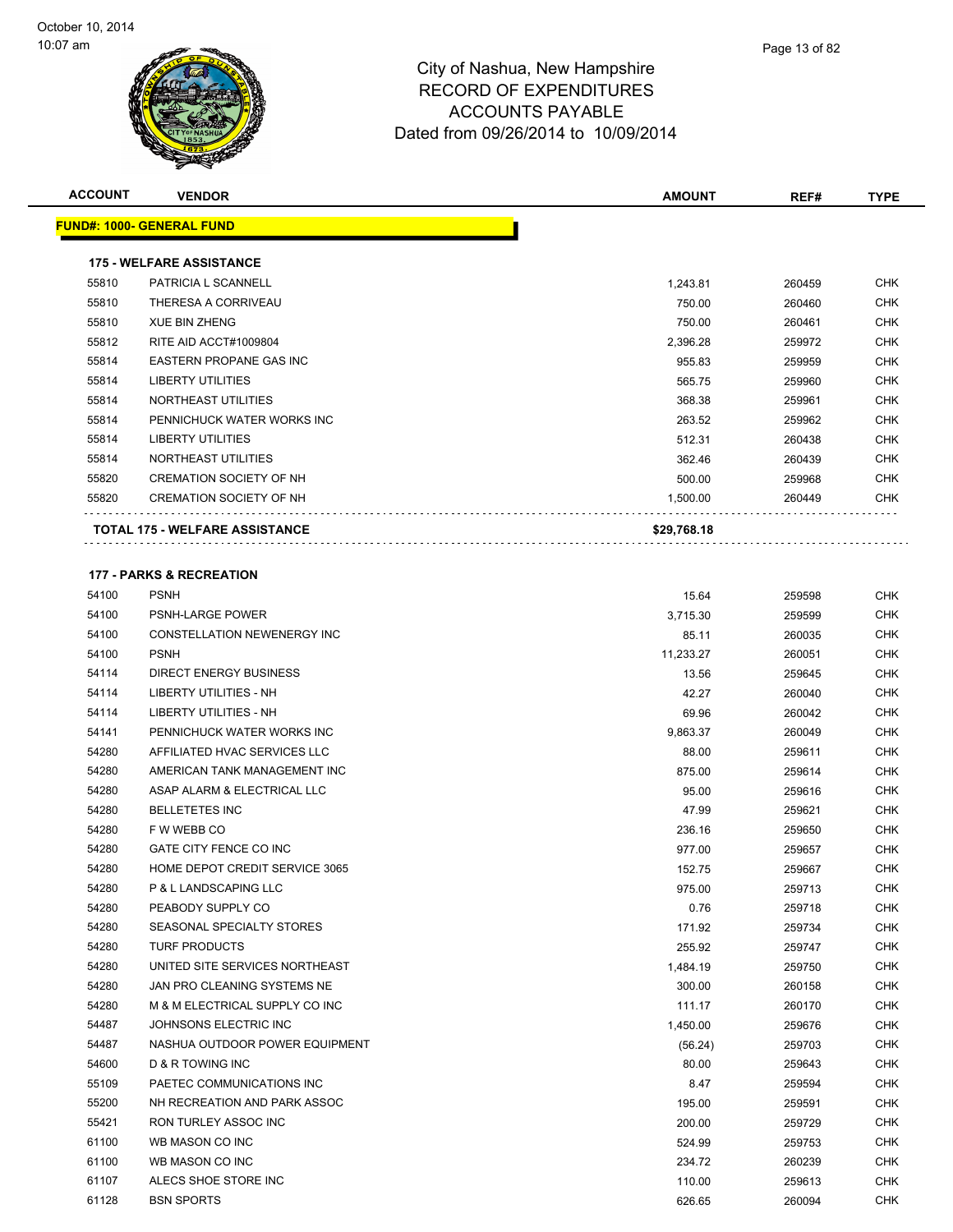

| <b>ACCOUNT</b> | <b>VENDOR</b>                             | <b>AMOUNT</b> | REF#   | <b>TYPE</b> |
|----------------|-------------------------------------------|---------------|--------|-------------|
|                | <u> FUND#: 1000- GENERAL FUND</u>         |               |        |             |
|                | <b>177 - PARKS &amp; RECREATION</b>       |               |        |             |
| 61300          | DENNIS K BURKE INC                        | 2,419.07      | 260111 | <b>CHK</b>  |
| 61705          | MAYNARD & LESIEUR INC                     | 674.00        | 259689 | <b>CHK</b>  |
| 61705          | <b>POWERPLAN</b>                          | 16.83         | 259722 | <b>CHK</b>  |
| 61799          | CARPARTS OF NASHUA                        | 40.22         | 259628 | <b>CHK</b>  |
| 61799          | SANEL AUTO PARTS CO                       | 150.61        | 259732 | <b>CHK</b>  |
| 61799          | <b>CARPARTS OF NASHUA</b>                 | 448.05        | 260098 | <b>CHK</b>  |
| 71625          | M E O'BRIEN & SONS INC                    | 1,552.00      | 259685 | <b>CHK</b>  |
|                | <b>TOTAL 177 - PARKS &amp; RECREATION</b> | \$39,483.71   |        |             |
| 179 - LIBRARY  |                                           |               |        |             |
| 53479          | <b>HERITAGE ARCHIVES INC</b>              | 3,316.08      | 260143 | <b>CHK</b>  |
| 54100          | PSNH-LARGE POWER                          | 5,566.34      | 260052 | <b>CHK</b>  |
| 54141          | PENNICHUCK WATER WORKS INC                | 20.48         | 260049 | <b>CHK</b>  |
| 54280          | HOME DEPOT CREDIT SERVICE 3065            | 44.43         | 259667 | <b>CHK</b>  |
| 54280          | HUFF & GAUTHIER INC                       | 321.25        | 259668 | <b>CHK</b>  |
| 54280          | HOME DEPOT CREDIT SERVICE 3065            | 150.52        | 260146 | <b>CHK</b>  |
| 54280          | <b>J P PEST SERVICES</b>                  | 114.00        | 260155 | <b>CHK</b>  |
| 54421          | AMS IMAGING LLC                           | 460.00        | 260071 | <b>CHK</b>  |
| 55400          | <b>NHLA</b>                               | 35.00         | 259592 | <b>CHK</b>  |
| 61100          | WB MASON CO INC                           | 143.01        | 260239 | <b>CHK</b>  |
| 61299          | <b>GAYLORD BROS INC</b>                   | 115.07        | 260129 | <b>CHK</b>  |
| 61428          | <b>REXEL</b>                              | 144.35        | 260212 | <b>CHK</b>  |
| 61650          | WB MASON CO INC                           | 348.36        | 260239 | <b>CHK</b>  |
| 61807          | <b>BAKER &amp; TAYLOR</b>                 | 1,598.57      | 259618 | <b>CHK</b>  |
| 61807          | <b>GALE/CENGAGE LEARNING</b>              | 749.78        | 259656 | <b>CHK</b>  |
| 61807          | <b>INFORMATION TODAY INC</b>              | 313.55        | 259670 | <b>CHK</b>  |
| 61807          | <b>INGRAM LIBRARY SERVICES</b>            | 70.84         | 259671 | <b>CHK</b>  |
| 61807          | SIMON & SCHUSTER                          | 26.88         | 259736 | <b>CHK</b>  |
| 61807          | <b>BAKER &amp; TAYLOR</b>                 | 2,600.35      | 260079 | <b>CHK</b>  |
| 61807          | <b>INGRAM LIBRARY SERVICES</b>            | 229.24        | 260150 | <b>CHK</b>  |
| 61807          | PLAIDSWEDE PUBLISHING CO                  | 19.00         | 260203 | <b>CHK</b>  |
| 61814          | <b>MICRO MARKETING ASSOCIATES</b>         | 518.40        | 259695 | <b>CHK</b>  |
| 61814          | RANDOM HOUSE LLC                          | 258.75        | 259727 | <b>CHK</b>  |
| 61814          | <b>MIDWEST TAPE</b>                       | 1,194.12      | 260178 | <b>CHK</b>  |
| 61830          | ABC CLIO INC                              | 899.00        | 260064 | <b>CHK</b>  |
| 68322          | NH HUMANITIES COUNCIL                     | 50.00         | 260191 | <b>CHK</b>  |
|                | <b>TOTAL 179 - LIBRARY</b>                | \$19,307.37   |        |             |
|                |                                           |               |        |             |
|                | <b>181 - COMMUNITY DEVELOPMENT</b>        |               |        |             |
| 61100          | WB MASON CO INC                           | 159.75        | 259753 | <b>CHK</b>  |
| 61100          | WB MASON CO INC                           | 17.78         | 260239 | <b>CHK</b>  |
| 61650          | WB MASON CO INC                           | 29.03         | 259753 | <b>CHK</b>  |
| 61650          | WB MASON CO INC                           | 29.03         | 260239 | <b>CHK</b>  |
|                | <b>TOTAL 181 - COMMUNITY DEVELOPMENT</b>  | \$235.59      |        |             |
|                |                                           |               |        |             |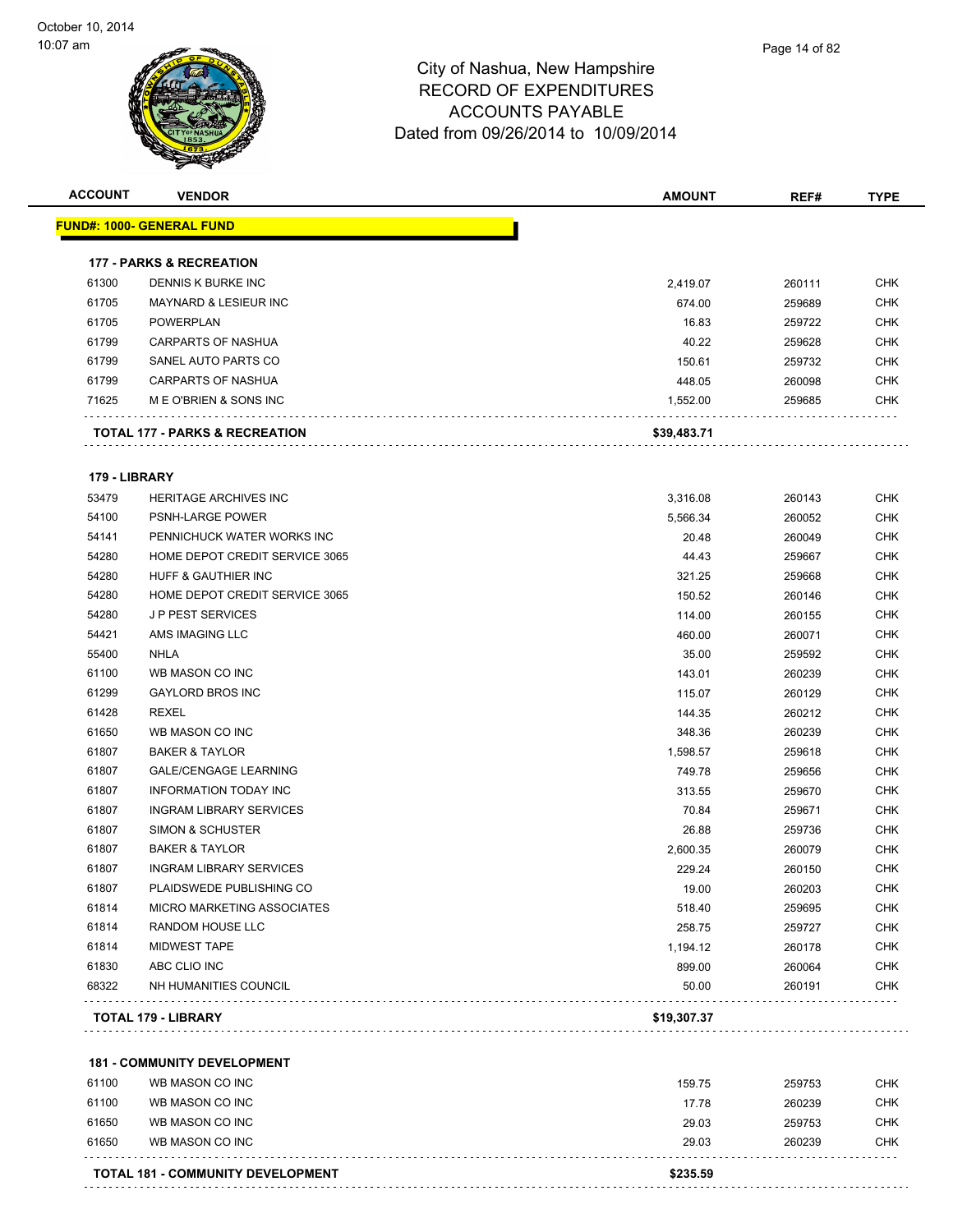| <b>ACCOUNT</b>      | <b>VENDOR</b>                             | <b>AMOUNT</b> | REF#   | <b>TYPE</b> |
|---------------------|-------------------------------------------|---------------|--------|-------------|
|                     | <u> FUND#: 1000- GENERAL FUND</u>         |               |        |             |
|                     |                                           |               |        |             |
|                     | <b>182 - PLANNING &amp; ZONING</b>        |               |        |             |
| 55200               | NASHUA RIVER WATERSHED ASSN               | 100.00        | 260044 | <b>CHK</b>  |
| 55307               | <b>ROGER HOUSTON</b>                      | 325.36        | 260017 | <b>CHK</b>  |
| 55307               | <b>MATT TAYLOR</b>                        | 78.40         | 260028 | <b>CHK</b>  |
| 55421               | <b>LINDA PANNY</b>                        | 225.40        | 259573 | CHK         |
| 55421               | <b>MARCIA WILKINS</b>                     | 35.00         | 259581 | CHK         |
| 55421               | <b>STEVEN ZEDECK</b>                      | 35.00         | 260243 | CHK         |
|                     | <b>TOTAL 182 - PLANNING &amp; ZONING</b>  | \$799.16      |        |             |
|                     | <b>183 - ECONOMIC DEVELOPMENT</b>         |               |        |             |
| 55200               | GREATER NASHUA CHAMBER OF COMM            | 500.00        | 259587 | CHK         |
|                     | TOTAL 183 - ECONOMIC DEVELOPMENT          | \$500.00      |        |             |
|                     |                                           |               |        |             |
| <b>191 - SCHOOL</b> |                                           |               |        |             |
| 44700               | <b>MARIE SNEDEKER</b>                     | 16.25         | 259934 | CHK         |
| 44700               | ANGEL RODRIGUEZ                           | 65.00         | 260400 | <b>CHK</b>  |
| 52150               | NH RETIREMENT SYSTEM                      | 1,099.04      | 259572 | CHK         |
| 52300               | <b>GUARDIAN</b>                           | 3,004.54      | 259858 | <b>CHK</b>  |
| 52300               | UNUM LIFE INSURANCE                       | 1,697.33      | 259945 | <b>CHK</b>  |
| 52800               | <b>MEGAN ACKERMAN</b>                     | 645.16        | 260252 | CHK         |
| 52800               | <b>LAURIE CHEN</b>                        | 559.14        | 260286 | <b>CHK</b>  |
| 52800               | <b>ASHLEY CLARKE</b>                      | 774.19        | 260287 | <b>CHK</b>  |
| 52800               | <b>KRISTINE COLBURN</b>                   | 258.06        | 260291 | CHK         |
| 52800               | <b>JEREMY GATH</b>                        | 215.05        | 260320 | <b>CHK</b>  |
| 52800               | POLLY KOCZALKA                            | 774.19        | 260345 | CHK         |
| 52800               | <b>KAREN MARISON</b>                      | 258.06        | 260362 | CHK         |
| 52800               | PAMELA MCNULTY                            | 516.13        | 260370 | <b>CHK</b>  |
| 53600               | <b>EDUCATION INC</b>                      | 1,105.56      | 259833 | CHK         |
| 53600               | NASHUA ADULT LEARNING CENTER              | 29,217.10     | 259900 | CHK         |
| 53600               | <b>EDUCATION INC</b>                      | 791.35        | 260309 | <b>CHK</b>  |
| 53600               | THE YOUTH COUNCIL                         | 12,265.00     | 260435 | <b>CHK</b>  |
| 53614               | <b>CLARK ASSOC</b>                        | 36,628.00     | 259813 | <b>CHK</b>  |
| 53614               | <b>INTERIM HEALTH CARE</b>                | 1,274.00      | 259872 | <b>CHK</b>  |
| 53614               | COMPASSIONATE STAFFING LLC                | 303.75        | 260292 | <b>CHK</b>  |
| 53614               | <b>BETHANY HAWKINS</b>                    | 325.52        | 260330 | <b>CHK</b>  |
| 53614               | AMY MCCARTNEY                             | 8,985.00      | 260367 | <b>CHK</b>  |
| 53628               | <b>BECKIE BRANNEN</b>                     | 90.00         | 259795 | <b>CHK</b>  |
| 53628               | CUSTOM COMPUTER SPECIALIST INC            | 33,161.10     | 259824 | <b>CHK</b>  |
| 53628               | DAVE'S QUALITY DRY CLEANING               | 3,920.49      | 259825 | <b>CHK</b>  |
| 53628               | <b>GRANITE STATE SEWER &amp; DRAIN CL</b> | 280.00        | 259856 | <b>CHK</b>  |
| 53628               | <b>TWIN STATE</b>                         | 1,294.00      | 259943 | <b>CHK</b>  |
| 53628               | FIRE PROTECTION TEAM, LLC                 | 7,946.00      | 260312 | <b>CHK</b>  |
| 53628               | YOUTH EDUCATIONAL EMPLOYMENT              | 1,150.00      | 260436 | <b>CHK</b>  |
| 54100               | <b>PSNH</b>                               | 3,051.40      | 259770 | <b>CHK</b>  |
| 54100               | PUBLIC SERVICE OF NH-LARGE POW            | 14,240.82     | 260396 | <b>CHK</b>  |
| 54114               | LIBERTY UTILITIES                         | 977.88        | 259765 | <b>CHK</b>  |
| 54114               | <b>DIRECT ENERGY BUSINESS</b>             | 632.80        | 259828 | <b>CHK</b>  |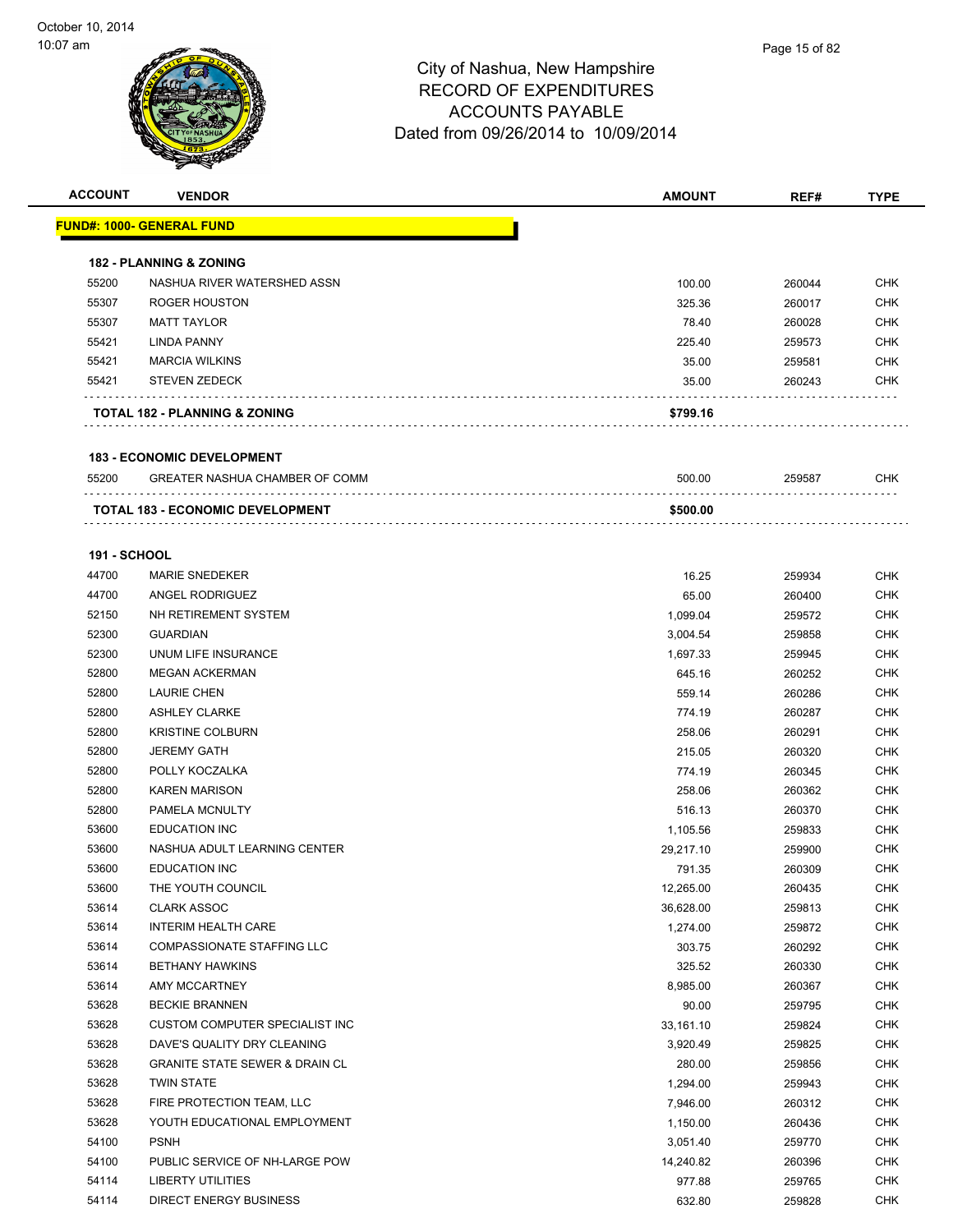

| Page 16 of 82 |  |
|---------------|--|
|               |  |
|               |  |

| <b>ACCOUNT</b>      | <b>VENDOR</b>                        | <b>AMOUNT</b> | REF#   | <b>TYPE</b>       |
|---------------------|--------------------------------------|---------------|--------|-------------------|
|                     | <b>FUND#: 1000- GENERAL FUND</b>     |               |        |                   |
|                     |                                      |               |        |                   |
| <b>191 - SCHOOL</b> |                                      |               |        |                   |
| 54141               | PENNICHUCK WATER WORKS INC           | 4,247.84      | 259769 | CHK               |
| 54141               | PENNICHUCK WATER WORKS INC           | 3,472.80      | 260248 | CHK               |
| 54243               | CONTROL TECHNOLOGIES INC             | 40,946.50     | 260294 | CHK               |
| 54280               | ALTERNATIVE COMMUNICATIONS SVC       | 177.50        | 259778 | <b>CHK</b>        |
| 54280               | <b>B &amp; S LOCKSMITHS INC</b>      | 664.12        | 259782 | <b>CHK</b>        |
| 54280               | SECURADYNE SYSTEMS                   | 1,488.29      | 259931 | CHK               |
| 54280               | SHIFFLER EQUIPMENT SALES INC         | 261.11        | 259933 | CHK               |
| 54280               | STANLEY ELEVATOR CO INC              | 2,777.70      | 259937 | CHK               |
| 54280               | <b>KAMCO SUPPLY CORP</b>             | 1,946.93      | 260341 | CHK               |
| 54280               | <b>SECURADYNE SYSTEMS</b>            | 758.00        | 260409 | CHK               |
| 54487               | DAVID BAILEY                         | 40.00         | 259783 | CHK               |
| 54487               | <b>GARY BLOOM SALES</b>              | 675.00        | 259849 | <b>CHK</b>        |
| 54487               | HILLYARD/MANCHESTER                  | 384.70        | 259866 | CHK               |
| 54487               | RIDDELL/ALL AMERICAN SPORTS CO       | 124.35        | 259921 | <b>CHK</b>        |
| 54487               | STADIUM SYSTEM INC                   | 8,990.46      | 259936 | <b>CHK</b>        |
| 54487               | <b>GLOBAL TRADEQUEST INC</b>         | 93.22         | 260323 | <b>CHK</b>        |
| 54487               | HILLYARD/MANCHESTER                  | 375.28        | 260331 | CHK               |
| 54487               | RIDDELL/ALL AMERICAN SPORTS CO       | 346.00        | 260399 | <b>CHK</b>        |
| 54600               | MAYNARD & LESIEUR INC                | 96.00         | 259891 | <b>CHK</b>        |
| 54600               | SANEL AUTO PARTS CO                  | 13.96         | 259924 | CHK               |
| 54600               | <b>MAYNARD &amp; LESIEUR INC</b>     | 111.70        | 260365 | CHK               |
| 55109               | <b>FAIRPOINT COMMUNICATIONS</b>      | 3,301.66      | 259762 | CHK               |
| 55109               | <b>BAYRING COMMUNICATIONS</b>        | 2,229.99      | 260244 | <b>CHK</b>        |
| 55109               | <b>FAIRPOINT COMMUNICATIONS</b>      | 34.87         | 260246 | CHK               |
| 55109               | <b>SPRINT</b>                        | 13.08         | 260249 | CHK               |
| 55109               | <b>JAY SHEEHY</b>                    | 115.90        | 260413 | <b>CHK</b>        |
| 55200               | <b>NHASP</b>                         | 3,045.00      | 259767 | <b>CHK</b>        |
| 55200               | <b>NHIAA</b>                         | 20.00         | 259768 | CHK               |
| 55200               | NATIONAL ACADEMY FOUNDATION          | 1,000.00      | 260377 | CHK               |
| 55300               | <b>NHBCO</b>                         | 75.00         | 259907 | CHK               |
| 55300               | <b>NHSAA</b>                         | 150.00        | 259908 | CHK               |
| 55307               | <b>MARIE ALSUP</b>                   | 40.54         | 259777 | <b>CHK</b>        |
| 55307               | ARELINDA ALVES                       | 34.86         | 259779 | <b>CHK</b>        |
| 55307               | PATRICIA BELLANTUONI                 | 44.80         | 259785 | <b>CHK</b>        |
| 55307               | KIMBERLY CRAFFEY                     | 146.72        | 259821 | <b>CHK</b>        |
| 55307               | <b>BRENDA G FRENETTE</b>             | 21.25         | 259847 | <b>CHK</b>        |
| 55307               | NICOLE SARGENT                       | 76.76         | 259925 | <b>CHK</b>        |
| 55307               | ROBERT ANASTAS                       | 32.34         |        | <b>CHK</b>        |
| 55307               | <b>MARCIA BAGLEY</b>                 |               | 260256 |                   |
|                     |                                      | 130.34        | 260262 | CHK<br><b>CHK</b> |
| 55307               | KATHLEEN BERRY<br><b>JANET CLINE</b> | 44.88         | 260266 |                   |
| 55307               |                                      | 26.64         | 260289 | <b>CHK</b>        |
| 55307               | <b>MARK CONRAD</b>                   | 243.94        | 260293 | <b>CHK</b>        |
| 55307               | <b>VIRGINIA L COVART</b>             | 10.92         | 260298 | <b>CHK</b>        |
| 55307               | <b>KAREN CREBASE</b>                 | 234.02        | 260299 | <b>CHK</b>        |
| 55307               | DANIEL DONOVAN                       | 67.20         | 260305 | CHK               |
| 55307               | <b>MARIANNE DUSTIN</b>               | 117.03        | 260307 | <b>CHK</b>        |
| 55307               | <b>BRENDA G FRENETTE</b>             | 4.54          | 260318 | CHK               |
| 55307               | LISA GINGRAS                         | 296.63        | 260322 | <b>CHK</b>        |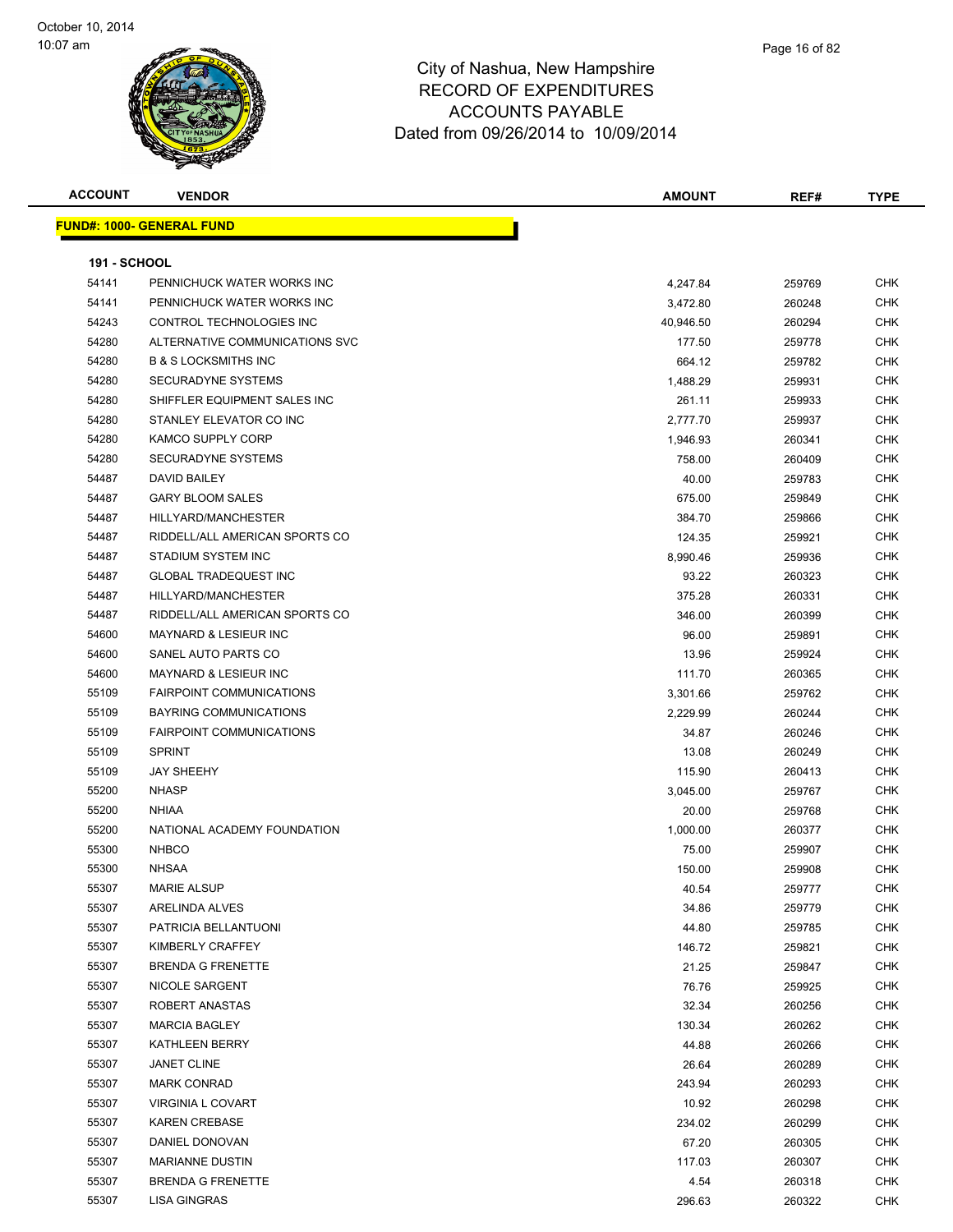| <b>ACCOUNT</b>      | <b>VENDOR</b>                    |               | <b>AMOUNT</b> | REF#    | <b>TYPE</b> |
|---------------------|----------------------------------|---------------|---------------|---------|-------------|
|                     | <b>FUND#: 1000- GENERAL FUND</b> |               |               |         |             |
|                     |                                  |               |               |         |             |
| <b>191 - SCHOOL</b> |                                  |               |               |         |             |
| 55307               | <b>WENDY GUAL</b>                |               | 22.82         | 260327  | <b>CHK</b>  |
| 55307               | JOANNE LAKE                      |               | 23.01         | 260349  | <b>CHK</b>  |
| 55307               | DONNA LATINA                     |               | 70.98         | 260352  | <b>CHK</b>  |
| 55307               | <b>JUDITH LOFTUS</b>             |               | 59.36         | 260355  | <b>CHK</b>  |
| 55307               | <b>JASON LONERGAN</b>            |               | 31.36         | 260356  | <b>CHK</b>  |
| 55307               | <b>MARK LUCAS</b>                |               | 22.12         | 260357  | <b>CHK</b>  |
| 55307               | NATHAN MAZEROLLE                 |               | 73.36         | 260366  | <b>CHK</b>  |
| 55307               | PAULA PAPANICOLAOU               |               | 96.68         | 260388  | <b>CHK</b>  |
| 55307               | <b>DENISE PETZ</b>               |               | 17.36         | 260391  | <b>CHK</b>  |
| 55307               | <b>KATHLEEN SAAD</b>             |               | 19.32         | 260403  | <b>CHK</b>  |
| 55307               | <b>JENNIFER SEUSING</b>          |               | 71.68         | 260411  | <b>CHK</b>  |
| 55307               | <b>SUSAN WILBORG</b>             |               | 15.79         | 260431  | <b>CHK</b>  |
| 55400               | <b>LORRAINE HORNE</b>            |               | 259.00        | 260334  | CHK         |
| 55500               | THE TELEGRAPH                    |               | 680.40        | 260056  | <b>CHK</b>  |
| 55500               | UNION LEADER CORP -- 19828       |               | 365.26        | 260059  | <b>CHK</b>  |
| 55500               | CITIZENS BANK CREDIT CARD        | <b>INDEED</b> | 118.48        | 9201505 | ACH         |
| 55600               | <b>JOSTENS INC</b>               |               | 8.08          | 259877  | <b>CHK</b>  |
| 55600               | LAWRANCE DIRECT, LLC             |               | 1,095.70      | 259882  | <b>CHK</b>  |
| 55607               | FAIRGROUNDS MIDDLE SCH PETTY C   |               | 57.50         | 259761  | <b>CHK</b>  |
| 55607               | FORMAX - DIV BESCORP INC         |               | 164.50        | 259845  | <b>CHK</b>  |
| 55607               | KATHY PAETZOLD                   |               | 299.00        | 259912  | <b>CHK</b>  |
| 55642               | DANA BOURASSA                    |               | 138.00        | 259792  | <b>CHK</b>  |
| 55642               | <b>JOSEPH CERRA</b>              |               | 84.00         | 259809  | <b>CHK</b>  |
| 55642               | PHILIP CLINTON                   |               | 64.00         | 259814  | <b>CHK</b>  |
| 55642               | MICHELE CROTEAU                  |               | 152.00        | 259822  | <b>CHK</b>  |
| 55642               | <b>JEFFREY DELOIS</b>            |               | 96.00         | 259827  | <b>CHK</b>  |
| 55642               | DOWLING DOUGLAS                  |               | 258.00        | 259829  | <b>CHK</b>  |
| 55642               | <b>DEANE S DROWN</b>             |               | 138.00        | 259830  | <b>CHK</b>  |
| 55642               | ROBERT A EARL                    |               | 64.00         | 259831  | <b>CHK</b>  |
| 55642               | <b>MARTIN EDWARDS</b>            |               | 40.00         | 259834  | <b>CHK</b>  |
| 55642               | <b>JOHN EGAN</b>                 |               | 84.00         | 259835  | <b>CHK</b>  |
| 55642               | <b>JOHN GEISLER</b>              |               | 64.00         | 259850  | CHK         |
| 55642               | <b>MICHAEL HAMILTON</b>          |               | 138.00        | 259861  | CHK         |
| 55642               | ROBERT KRUPICKA                  |               | 84.00         | 259879  | CHK         |
| 55642               | <b>MERL LARMIE</b>               |               | 64.00         | 259880  | CHK         |
| 55642               | NICOLE LEDOUX                    |               | 84.00         | 259884  | CHK         |
| 55642               | ROBERT LEVEY                     |               | 152.00        | 259885  | CHK         |
| 55642               | <b>VICTORIA MARKIEWICZ</b>       |               | 90.00         | 259890  | CHK         |
| 55642               | PHIL MCCARTHY                    |               | 84.00         | 259892  | <b>CHK</b>  |
| 55642               | DONALD MCGUIGAN                  |               | 84.00         | 259894  | CHK         |
| 55642               | <b>DENNIS MELANSON</b>           |               | 64.00         | 259895  | CHK         |
| 55642               | <b>JOHN W MERRIKEN</b>           |               | 72.00         | 259896  | CHK         |
| 55642               | <b>WILLIAM NEVERETT</b>          |               | 64.00         | 259905  | CHK         |
| 55642               | ROBERT ODIERNA                   |               | 84.00         | 259911  | CHK         |
| 55642               | <b>TROUPE BRIAN</b>              |               | 64.00         | 259942  | CHK         |
| 55642               | <b>DENNIS VAN ERON</b>           |               | 64.00         | 259946  | CHK         |
| 55642               | <b>GARY WONG</b>                 |               | 138.00        | 259952  | CHK         |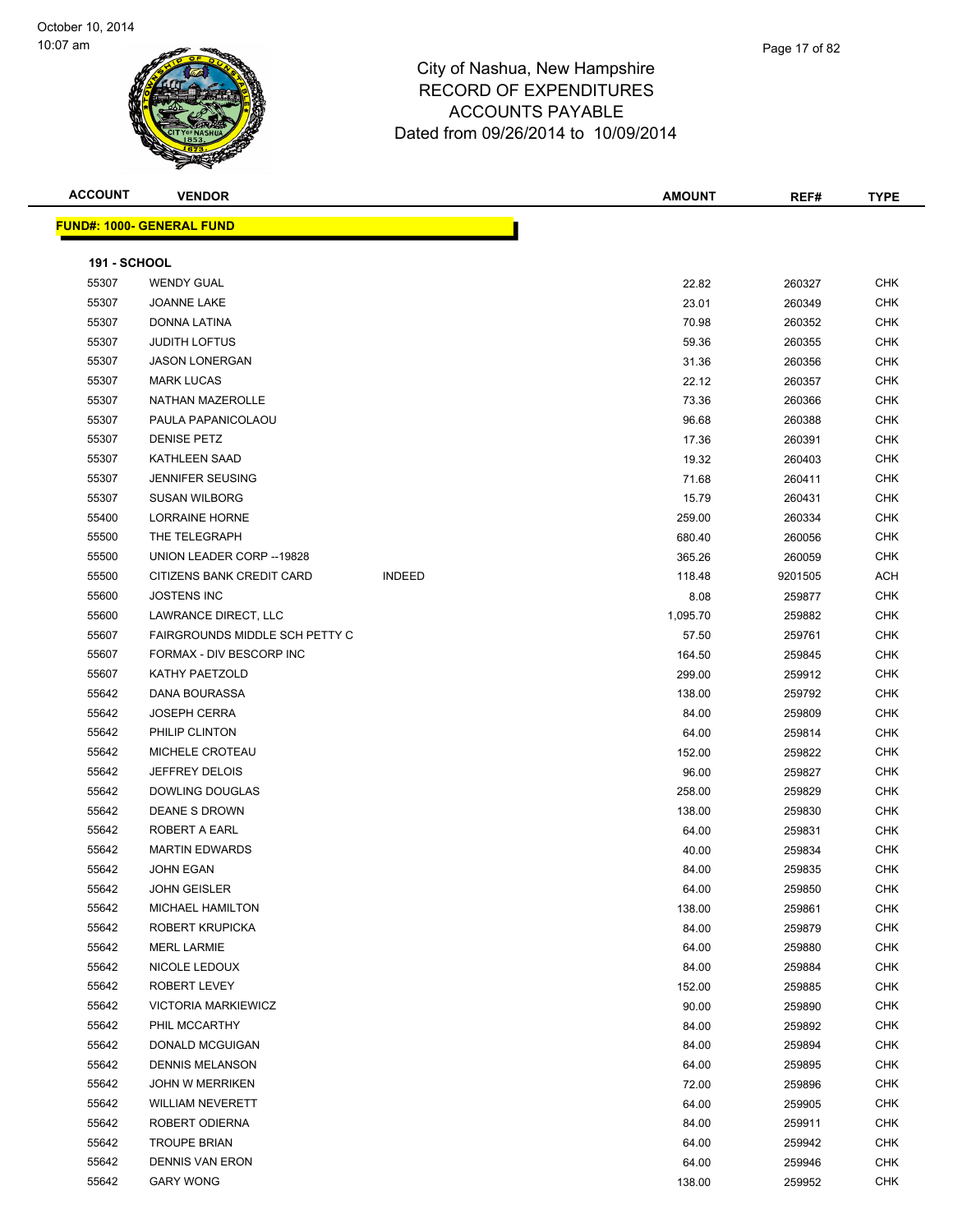| <b>ACCOUNT</b>      | <b>VENDOR</b>                         | <b>AMOUNT</b> | REF#   | <b>TYPE</b> |
|---------------------|---------------------------------------|---------------|--------|-------------|
|                     | <b>FUND#: 1000- GENERAL FUND</b>      |               |        |             |
|                     |                                       |               |        |             |
| <b>191 - SCHOOL</b> |                                       |               |        |             |
| 55642               | <b>KAREN ZIELINSKI</b>                | 64.00         | 259953 | <b>CHK</b>  |
| 55642               | DAVE ZWICKER                          | 168.00        | 259954 | CHK         |
| 55642               | WILLIAM L ANDRUS                      | 64.00         | 260259 | CHK         |
| 55642               | <b>JASON AYOTTE</b>                   | 84.00         | 260261 | <b>CHK</b>  |
| 55642               | <b>KEVIN BOLDUC</b>                   | 54.00         | 260269 | <b>CHK</b>  |
| 55642               | <b>FRANK DEPINTO</b>                  | 64.00         | 260304 | <b>CHK</b>  |
| 55642               | <b>COLLEEN DRUGAN</b>                 | 64.00         | 260306 | CHK         |
| 55642               | ELAINE ENGELHARDT                     | 64.00         | 260310 | <b>CHK</b>  |
| 55642               | EDWARD JONSON                         | 96.00         | 260339 | <b>CHK</b>  |
| 55642               | <b>GARY KUBA</b>                      | 84.00         | 260346 | CHK         |
| 55642               | <b>MICHAEL LAFOND</b>                 | 84.00         | 260348 | <b>CHK</b>  |
| 55642               | <b>CORETTA LEE</b>                    | 54.00         | 260353 | <b>CHK</b>  |
| 55642               | PHILIP LEVESQUE                       | 54.00         | 260354 | CHK         |
| 55642               | <b>JOY M MANNING</b>                  | 64.00         | 260361 | CHK         |
| 55642               | MITCHELL MASTROMATTEO                 | 54.00         | 260364 | CHK         |
| 55642               | <b>GARY MURTAGH</b>                   | 128.00        | 260374 | CHK         |
| 55642               | ROBERT ODIERNA                        | 84.00         | 260386 | CHK         |
| 55642               | DAVID PROULX                          | 54.00         | 260394 | CHK         |
| 55642               | <b>HARRY ROSENSTEIN</b>               | 64.00         | 260401 | CHK         |
| 55642               | DAVID SMITH                           | 64.00         | 260415 | CHK         |
| 55642               | <b>JAMES SMITH</b>                    | 84.00         | 260416 | CHK         |
| 55642               | ROLAND F ST GERMAN JR                 | 54.00         | 260419 | <b>CHK</b>  |
| 55642               | <b>KEVIN STANIELS</b>                 | 84.00         | 260420 | <b>CHK</b>  |
| 55642               | <b>KEVIN TORRE</b>                    | 138.00        | 260423 | <b>CHK</b>  |
| 55642               | <b>BRIAN WILLIAMS</b>                 | 84.00         | 260432 | <b>CHK</b>  |
| 55690               | U-HAUL                                | 81.74         | 259944 | <b>CHK</b>  |
| 55690               | <b>TONY COUROUNIS</b>                 | 195.40        | 260297 | CHK         |
| 55690               | FIRST STUDENT INC                     | 259,734.89    | 260313 | <b>CHK</b>  |
| 55690               | U-HAUL                                | 85.94         | 260425 | CHK         |
| 55691               | <b>BRAD CANFIELD</b>                  | 1,176.00      | 260277 | CHK         |
| 55691               | <b>CARING HANDS TRANSPORTATION LL</b> | 15,635.00     | 260280 | CHK         |
| 55691               | FIRST STUDENT INC                     | 163,471.32    | 260313 | CHK         |
| 55691               | THE PROVIDER ENTERPRISES INC          | 57,651.10     | 260395 | CHK         |
| 55691               | SARAH WINSLOW                         | 216.38        | 260434 | <b>CHK</b>  |
| 55694               | <b>CREST COLLABORATIVE</b>            | 5,947.00      | 260300 | <b>CHK</b>  |
| 55694               | CROTCHED MOUNTAIN REHAB CTR           | 29,288.76     | 260301 | CHK         |
| 55694               | EASTER SEALS OF NEW HAMPSHIRE         | 24,825.27     | 260308 | <b>CHK</b>  |
| 55694               | MOUNT PROSPECT ACADEMY INC            | 4,236.81      | 260373 | <b>CHK</b>  |
| 55694               | NFI NORTH INC                         | 1,661.50      | 260382 | <b>CHK</b>  |
| 55694               | <b>SEVEN HILLS</b>                    | 7,919.57      | 260412 | <b>CHK</b>  |
| 55694               | SPAULDING YOUTH CENTER                | 20,398.71     | 260417 | CHK         |
| 55694               | THE WHITNEY ACADEMY INC               | 10,317.42     | 260430 | <b>CHK</b>  |
| 55694               | YOUTH VILLAGES                        | 3,137.16      | 260437 | <b>CHK</b>  |
| 61100               | FAIRGROUNDS MIDDLE SCH PETTY C        | 22.97         | 259761 | <b>CHK</b>  |
| 61100               | CANON SOLUTIONS AMERICA               | 247.00        | 259801 | <b>CHK</b>  |
| 61100               | <b>DECKER EQUIPMENT</b>               | 130.53        | 259826 | CHK         |
| 61100               | WB MASON CO INC                       | 2,641.48      | 259949 | CHK         |
| 61100               | CENTRAL PAPER PRODUCTS CO             | 63.03         | 260284 | <b>CHK</b>  |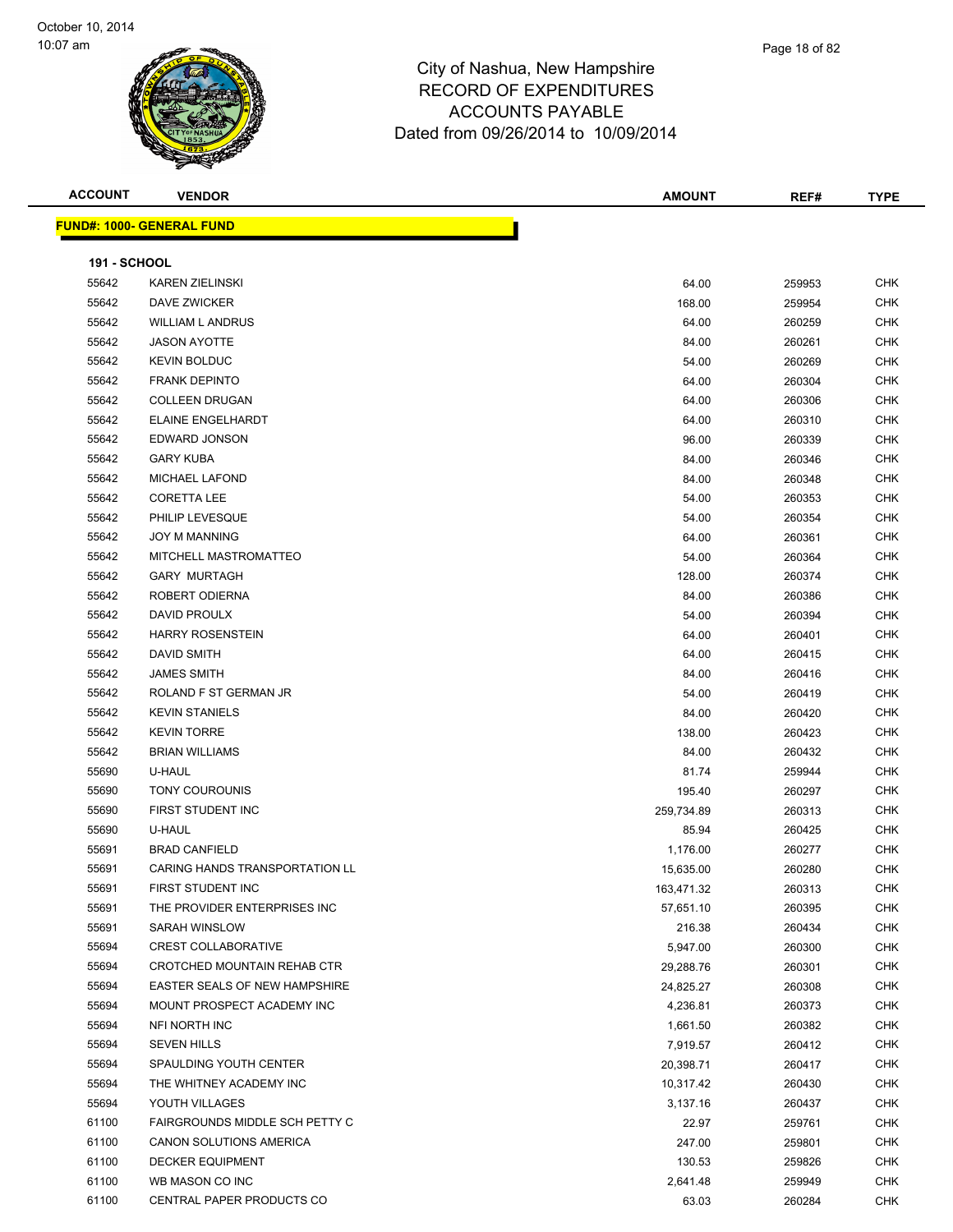

| <b>ACCOUNT</b>      | <b>VENDOR</b>                         | <b>AMOUNT</b> | REF#   | <b>TYPE</b> |
|---------------------|---------------------------------------|---------------|--------|-------------|
|                     | <b>FUND#: 1000- GENERAL FUND</b>      |               |        |             |
|                     |                                       |               |        |             |
| <b>191 - SCHOOL</b> |                                       |               |        |             |
| 61100               | WB MASON CO INC                       | 2,963.53      | 260429 | <b>CHK</b>  |
| 61107               | <b>BEN'S UNIFORMS</b>                 | 252.00        | 259787 | CHK         |
| 61135               | FAIRGROUNDS MIDDLE SCH PETTY C        | 25.94         | 259761 | CHK         |
| 61135               | HOME DEPOT CREDIT SERVICE             | 358.04        | 259763 | CHK         |
| 61135               | <b>BARNES &amp; NOBLE INC</b>         | 483.48        | 259784 | CHK         |
| 61135               | <b>BELLETETES INC</b>                 | 236.63        | 259786 | <b>CHK</b>  |
| 61135               | <b>BOOKSOURCE INC</b>                 | 85.14         | 259790 | CHK         |
| 61135               | <b>DEBORAH BRITENRIKER</b>            | 23.00         | 259798 | CHK         |
| 61135               | <b>BRODART CO</b>                     | 223.64        | 259799 | CHK         |
| 61135               | CARTRIDGE WORLD NASHUA                | 209.00        | 259805 | CHK         |
| 61135               | TIM CASTER                            | 195.16        | 259807 | CHK         |
| 61135               | CENTRAL PAPER PRODUCTS CO             | 544.06        | 259808 | CHK         |
| 61135               | <b>CHANEY ELECTRONICS</b>             | 164.50        | 259810 | CHK         |
| 61135               | CHARACTER DEVELOPMENT GROUP IN        | 204.43        | 259811 | CHK         |
| 61135               | <b>EBSCO INFORMATION SERVICES</b>     | 62.00         | 259832 | CHK         |
| 61135               | ENCHANTED LEARNING LLC                | 125.00        | 259837 | <b>CHK</b>  |
| 61135               | F W WEBB CO                           | 667.96        | 259838 | CHK         |
| 61135               | <b>GENERAL LINEN SERVICE INC</b>      | 102.36        | 259851 | CHK         |
| 61135               | <b>HEINEMANN</b>                      | 907.56        | 259865 | CHK         |
| 61135               | HOME DEPOT CREDIT SERVICES            | 153.82        | 259869 | <b>CHK</b>  |
| 61135               | <b>HOUGHTON MIFFLIN HARCOURT PUB.</b> | 1,043.81      | 259870 | CHK         |
| 61135               | <b>IXL LEARNING INC</b>               | 1,750.00      | 259873 | <b>CHK</b>  |
| 61135               | <b>JW PEPPER &amp; SON INC</b>        | 1,024.73      | 259874 | CHK         |
| 61135               | LEARNING ZONE EXPRESS                 | 86.75         | 259883 | CHK         |
| 61135               | MARKET BASKET ACCT 2589096            | 599.97        | 259889 | CHK         |
| 61135               | MCGRAW HILL SCHOOL EDUCATION          | 114.03        | 259893 | CHK         |
| 61135               | MOORE MEDICAL LLC                     | 14.84         | 259898 | <b>CHK</b>  |
| 61135               | <b>NASCO</b>                          | 28.64         | 259899 | CHK         |
| 61135               | <b>NELMS</b>                          | 26.74         | 259904 | CHK         |
| 61135               | PEARSON EDUCATION INC                 | 412.79        | 259916 | CHK         |
| 61135               | <b>SIMONNE PERRY</b>                  | 19.35         | 259917 | CHK         |
| 61135               | RAND MCNALLY EDUCATION                | 711.00        | 259918 | CHK         |
| 61135               | REALLY GOOD STUFF INC                 | 82.31         | 259919 | <b>CHK</b>  |
| 61135               | <b>SARGENT WELCH</b>                  | 83.34         | 259926 | <b>CHK</b>  |
| 61135               | <b>SCHOOL SPECIALTY</b>               | 1,324.64      | 259930 | <b>CHK</b>  |
| 61135               | SHEFFIELD POTTERY INC                 | 168.00        | 259932 | <b>CHK</b>  |
| 61135               | <b>JENNIFER THOMAS</b>                | 121.61        | 259939 | CHK         |
| 61135               | <b>TRIARCO ARTS &amp; CRAFTS</b>      | 202.85        | 259941 | CHK         |
| 61135               | <b>WAL-MART</b>                       | 185.22        | 259947 | <b>CHK</b>  |
| 61135               | <b>WARD'S NATURAL SCIENCE</b>         | 252.79        | 259948 | CHK         |
| 61135               | WB MASON CO INC                       | 5,515.32      | 259949 | CHK         |
| 61135               | WILLIAM V MACGILL & CO                | 495.52        | 259950 | <b>CHK</b>  |
| 61135               | UNITED PARCEL SERVICE                 | 36.71         | 260250 | CHK         |
| 61135               | <b>ACP DIRECT</b>                     | 361.88        | 260253 | CHK         |
| 61135               | ALL METALS INDUSTRIES INC             | 458.25        | 260255 | <b>CHK</b>  |
| 61135               | ERIN ANDERSON                         | 11.97         | 260257 | CHK         |
| 61135               | ARBOR SCIENTIFIC                      | 315.95        | 260260 | CHK         |
| 61135               | BARNES & NOBLE INC                    | 95.03         | 260263 | <b>CHK</b>  |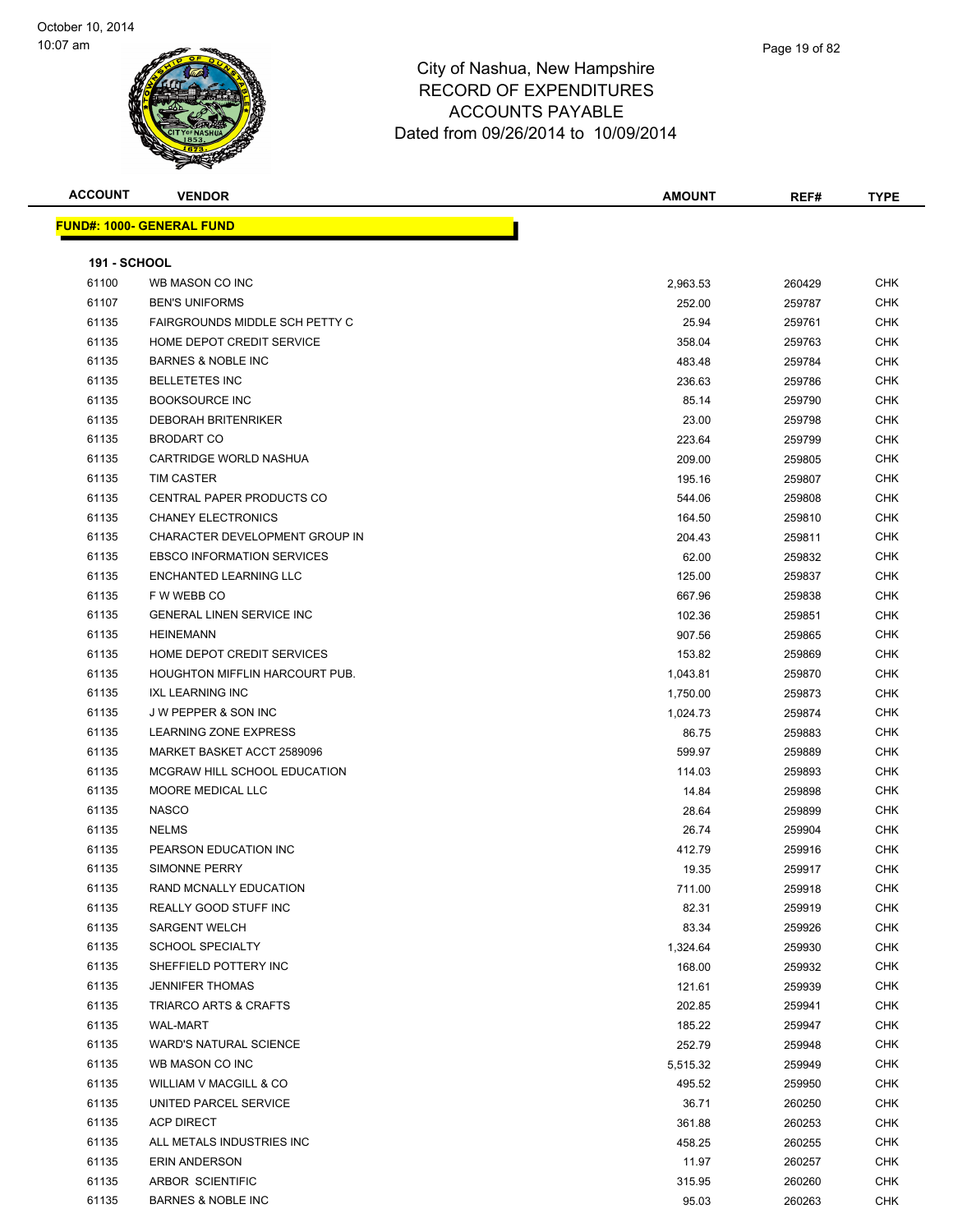

| Page 20 of 82 |  |
|---------------|--|
|               |  |
|               |  |

| <b>ACCOUNT</b>      | <b>VENDOR</b>                    | <b>AMOUNT</b> | REF#   | <b>TYPE</b> |
|---------------------|----------------------------------|---------------|--------|-------------|
|                     | <b>FUND#: 1000- GENERAL FUND</b> |               |        |             |
|                     |                                  |               |        |             |
| <b>191 - SCHOOL</b> |                                  |               |        |             |
| 61135               | <b>LYNNE BROWN</b>               | 30.00         | 260274 | <b>CHK</b>  |
| 61135               | CARTRIDGE WORLD NASHUA           | 29.99         | 260281 | CHK         |
| 61135               | CENTRAL PAPER PRODUCTS CO        | 534.15        | 260284 | <b>CHK</b>  |
| 61135               | <b>CLAYSCAPES POTTERY INC</b>    | 3,744.13      | 260288 | <b>CHK</b>  |
| 61135               | <b>SANDY DEHNER</b>              | 88.58         | 260303 | <b>CHK</b>  |
| 61135               | <b>FIRE MOUNTAIN GEMS</b>        | 2,891.65      | 260311 | <b>CHK</b>  |
| 61135               | <b>FLAGHOUSE INC</b>             | 72.02         | 260314 | <b>CHK</b>  |
| 61135               | <b>HANNAFORD</b>                 | 115.44        | 260329 | <b>CHK</b>  |
| 61135               | HOME DEPOT CREDIT SERVICES       | 85.78         | 260332 | <b>CHK</b>  |
| 61135               | HOME DEPOT CREDIT SERVICE        | 66.13         | 260333 | <b>CHK</b>  |
| 61135               | <b>JW PEPPER &amp; SONS INC</b>  | 526.99        | 260337 | <b>CHK</b>  |
| 61135               | <b>DEBORAH KNEELAND</b>          | 129.99        | 260344 | <b>CHK</b>  |
| 61135               | LAKESHORE LEARNING MATERIALS     | 413.90        | 260350 | <b>CHK</b>  |
| 61135               | <b>BRITTANY MAHANY</b>           | 183.96        | 260360 | <b>CHK</b>  |
| 61135               | MARKET BASKET ACCT 2589096       | 166.81        | 260363 | <b>CHK</b>  |
| 61135               | MCGRAW-HILL SCHOOL EDUCATION     | 60.26         | 260369 | <b>CHK</b>  |
| 61135               | ROBERT MONDI                     | 150.00        | 260372 | <b>CHK</b>  |
| 61135               | NORTHEAST ELECTRICAL DISTRIBUT   | 321.68        | 260384 | <b>CHK</b>  |
| 61135               | <b>DEBORAH O'NEIL</b>            | 190.72        | 260385 | <b>CHK</b>  |
| 61135               | P J CURRIER LUMBER CO            | 1,056.00      | 260387 | <b>CHK</b>  |
| 61135               | PITSCO INC                       | 473.45        | 260392 | <b>CHK</b>  |
| 61135               | <b>SARGENT WELCH</b>             | 94.98         | 260404 | <b>CHK</b>  |
| 61135               | <b>SCHOOL SPECIALTY</b>          | 3,617.86      | 260407 | <b>CHK</b>  |
| 61135               | <b>SERESC</b>                    | 150.00        | 260410 | <b>CHK</b>  |
| 61135               | WB MASON CO INC                  | 3,124.42      | 260429 | <b>CHK</b>  |
| 61142               | SCHOOL NURSE SUPPLY INC          | 629.62        | 259929 | <b>CHK</b>  |
| 61142               | <b>WAL-MART</b>                  | 96.76         | 259947 | <b>CHK</b>  |
| 61142               | WILLIAM V MACGILL & CO           | 421.30        | 259950 | <b>CHK</b>  |
| 61142               | <b>SCHOOL HEALTH CORP</b>        | 257.46        | 260406 | <b>CHK</b>  |
| 61142               | <b>BRIDGET SPRING</b>            | 169.00        | 260418 | <b>CHK</b>  |
| 61249               | <b>NCS PEARSON</b>               | 249.60        | 259903 | <b>CHK</b>  |
| 61249               | <b>NCS PEARSON</b>               | 249.60        | 260379 | <b>CHK</b>  |
| 61299               | TREASURER STATE OF NH            | 724.76        | 259771 | <b>CHK</b>  |
| 61299               | <b>BELLETETES INC</b>            | 297.72        | 259786 | <b>CHK</b>  |
| 61299               | <b>BLUE TARP FINANCIAL</b>       | 423.26        | 259789 | <b>CHK</b>  |
| 61299               | BRENTWOOD PETTY CASH             | 200.00        | 259796 | <b>CHK</b>  |
| 61299               | CARD TECH ID                     | 156.60        | 259803 | <b>CHK</b>  |
| 61299               | <b>FASTENAL CO</b>               | 433.23        | 259839 | <b>CHK</b>  |
| 61299               | HOME DEPOT CREDIT SERVICES       | 395.20        | 259868 | <b>CHK</b>  |
| 61299               | NASHUA WALLPAPER & PAINT CO      | 419.38        | 259902 | <b>CHK</b>  |
| 61299               | WB MASON CO INC                  | 5.74          | 259949 | <b>CHK</b>  |
| 61299               | <b>BELLETETES INC</b>            | 209.71        | 260265 | <b>CHK</b>  |
| 61299               | CARD TECH ID                     | 74.00         | 260279 | <b>CHK</b>  |
| 61299               | MERRIMACK BUILDING SUPPLY INC    | 335.26        | 260371 | CHK         |
| 61299               | ROBERT MONDI                     | 150.00        | 260372 | CHK         |
| 61299               | NASHUA WALLPAPER & PAINT CO      | 99.98         | 260376 | CHK         |
| 61299               | <b>PASEK CORP</b>                | 670.95        | 260389 | CHK         |
| 61299               | MICHELE SCOTT                    | 38.64         | 260408 | <b>CHK</b>  |
|                     |                                  |               |        |             |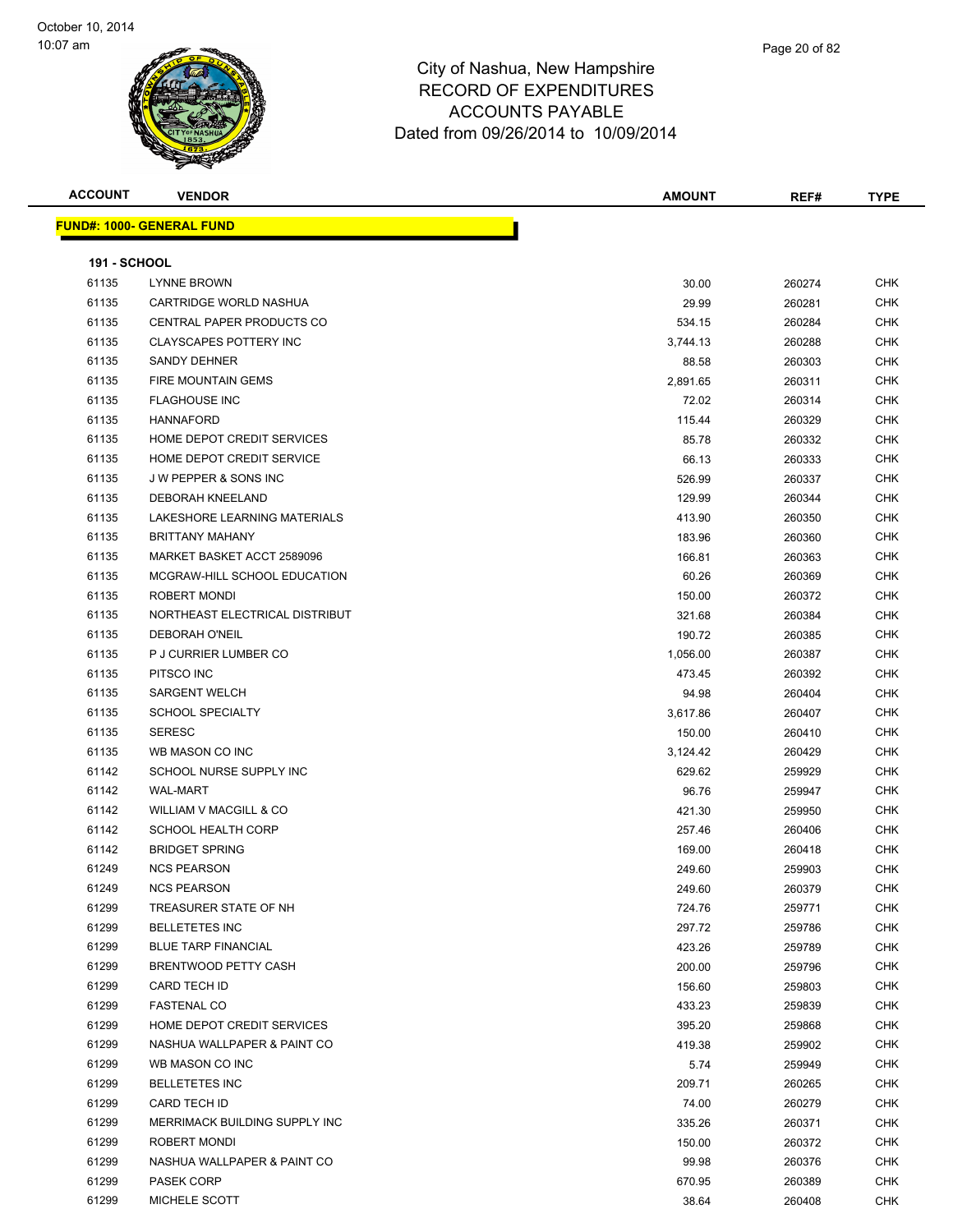

### City of Nashua, New Hampshire RECORD OF ACCOUI Dated from 09/2

| <b>ACCOUNT</b> | <b>VENDOR</b> | <b>AMOUNT</b>                                                                                   | REF# | <b>TYPE</b> |
|----------------|---------------|-------------------------------------------------------------------------------------------------|------|-------------|
|                |               | <b>RECORD OF EXPENDITURES</b><br><b>ACCOUNTS PAYABLE</b><br>Dated from 09/26/2014 to 10/09/2014 |      |             |

|                     | <b>FUND#: 1000- GENERAL FUND</b>                    |                             |                 |                  |                          |
|---------------------|-----------------------------------------------------|-----------------------------|-----------------|------------------|--------------------------|
| <b>191 - SCHOOL</b> |                                                     |                             |                 |                  |                          |
| 61299               | WB MASON CO INC                                     |                             | 228.38          | 260429           | CHK                      |
| 61299               | CITIZENS BANK CREDIT CARD                           | <b>MCNAULTY &amp; FOLEY</b> | 529.83          | 9201505          | ACH                      |
| 61407               | AMERICAN TIME & SIGNAL CO                           |                             | 3,026.35        | 259780           | <b>CHK</b>               |
| 61407               | M & M ELECTRICAL SUPPLY CO INC                      |                             | 4,799.72        | 259887           | <b>CHK</b>               |
| 61407               | <b>REXEL</b>                                        |                             | 42.77           | 259920           | <b>CHK</b>               |
| 61407               | <b>WILLIAMS COMMUNICATIONS SERVIC</b>               |                             | 95.00           | 259951           | <b>CHK</b>               |
| 61407               | CEN-COM                                             |                             | 23.00           | 260282           | <b>CHK</b>               |
| 61407               | CEN-COM                                             |                             | 92.00           | 260283           | CHK                      |
| 61407               | M & M ELECTRICAL SUPPLY CO INC                      |                             | 599.06          | 260358           | <b>CHK</b>               |
| 61407               | <b>REXEL</b>                                        |                             | 117.29          | 260398           | <b>CHK</b>               |
| 61407               | SIMPLEX GRINNELL                                    |                             | 78.69           | 260414           | <b>CHK</b>               |
| 61407               | <b>WILLIAMS COMMUNICATIONS SERVIC</b>               |                             | 106.44          | 260433           | <b>CHK</b>               |
| 61414               | F W WEBB CO                                         |                             | 372.96          | 259838           | <b>CHK</b>               |
| 61414               | <b>GRANITE GROUP</b>                                |                             | 979.47          | 259855           | <b>CHK</b>               |
| 61414               | PEABODY SUPPLY CO                                   |                             | 207.07          | 259913           | <b>CHK</b>               |
| 61414               | TOTAL AIR SUPPLY INC                                |                             | 90.00           | 259940           | <b>CHK</b>               |
| 61414               | <b>GRANITE GROUP</b>                                |                             | 3,833.13        | 260325           | CHK                      |
| 61414               | PEABODY SUPPLY CO                                   |                             | 197.34          | 260390           | CHK                      |
| 61421               | <b>CAPP INC</b>                                     |                             | 428.00          | 259802           | <b>CHK</b>               |
| 61421               | <b>GRAINGER</b>                                     |                             | 1,259.70        | 259854           | <b>CHK</b>               |
| 61421               | HEATING SPECIALTIES OF NH INC                       |                             | 156.25          | 259864           | <b>CHK</b>               |
| 61421               | CAPP INC                                            |                             | 1,247.00        | 260278           | <b>CHK</b>               |
| 61421               | <b>GRAINGER</b>                                     |                             | 7,879.70        | 260324           | <b>CHK</b>               |
| 61428               | CENTRAL PAPER PRODUCTS CO                           |                             | 18.29           | 259808           | <b>CHK</b>               |
| 61428               | NATIONWIDE SALES & SERVICE<br><b>BARCO PRODUCTS</b> |                             | 2,530.64        | 260378           | <b>CHK</b>               |
| 61599<br>61599      | CORRIVEAU ROUTHIER INC                              |                             | 506.56<br>58.92 | 259772<br>259819 | <b>CHK</b><br><b>CHK</b> |
| 61599               | <b>FRANKLIN PAINT CO INC</b>                        |                             | 884.00          | 259846           | CHK                      |
| 61599               | JOHN DEERE LANDSCAPES LLC                           |                             | 354.06          | 259876           | <b>CHK</b>               |
| 61599               | NASHUA OUTDOOR POWER EQUIPMENT                      |                             | 61.74           | 259901           | CHK                      |
| 61599               | JOHN DEERE LANDSCAPES LLC                           |                             | 336.36          | 260338           | CHK                      |
| 61599               | NASHUA OUTDOOR POWER EQUIPMENT                      |                             | 189.09          | 260375           | CHK                      |
| 61607               | WB MASON CO INC                                     |                             | 44.97           | 260429           | <b>CHK</b>               |
| 61650               | <b>COPIER SUPPLY STORE</b>                          |                             | 281.28          | 260295           | CHK                      |
| 61814               | FOLLETT SCHOOL SOLUTIONS INC                        |                             | 2,830.58        | 259844           | <b>CHK</b>               |
| 61814               | <b>JUNIOR LIBRARY GUILD</b>                         |                             | 1,302.00        | 259878           | CHK                      |
| 61814               | <b>FOLLETT LIBRARY RESOURCES</b>                    |                             | 2,103.27        | 260315           | CHK                      |
| 61814               | FOLLETT SCHOOL SOLUTIONS INC                        |                             | 1,429.93        | 260316           | <b>CHK</b>               |
| 61814               | <b>JUNIOR LIBRARY GUILD</b>                         |                             | 183.00          | 260340           | CHK                      |
| 61821               | <b>INSTRUCTOR MAGAZINE</b>                          |                             | 7.95            | 259764           | <b>CHK</b>               |
| 61821               | <b>BRAINPOP LLC</b>                                 |                             | 380.00          | 259794           | CHK                      |
| 61821               | <b>EBSCO INFORMATION SERVICES</b>                   |                             | (31.95)         | 259832           | CHK                      |
| 61821               | FOLLETT SCHOOL SOLUTIONS INC                        |                             | 2,053.00        | 259843           | CHK                      |
| 61821               | <b>EDUCATION WEEK</b>                               |                             | 39.00           | 260245           | CHK                      |
| 61821               | UNITED PUBLISHERS SERVICES                          |                             | 59.95           | 260427           | CHK                      |
| 61830               | <b>SCHOLASTIC INC</b>                               |                             | 87.82           | 259927           | CHK                      |
| 61875               | <b>BARNES &amp; NOBLE INC</b>                       |                             | 2,302.97        | 259784           | CHK                      |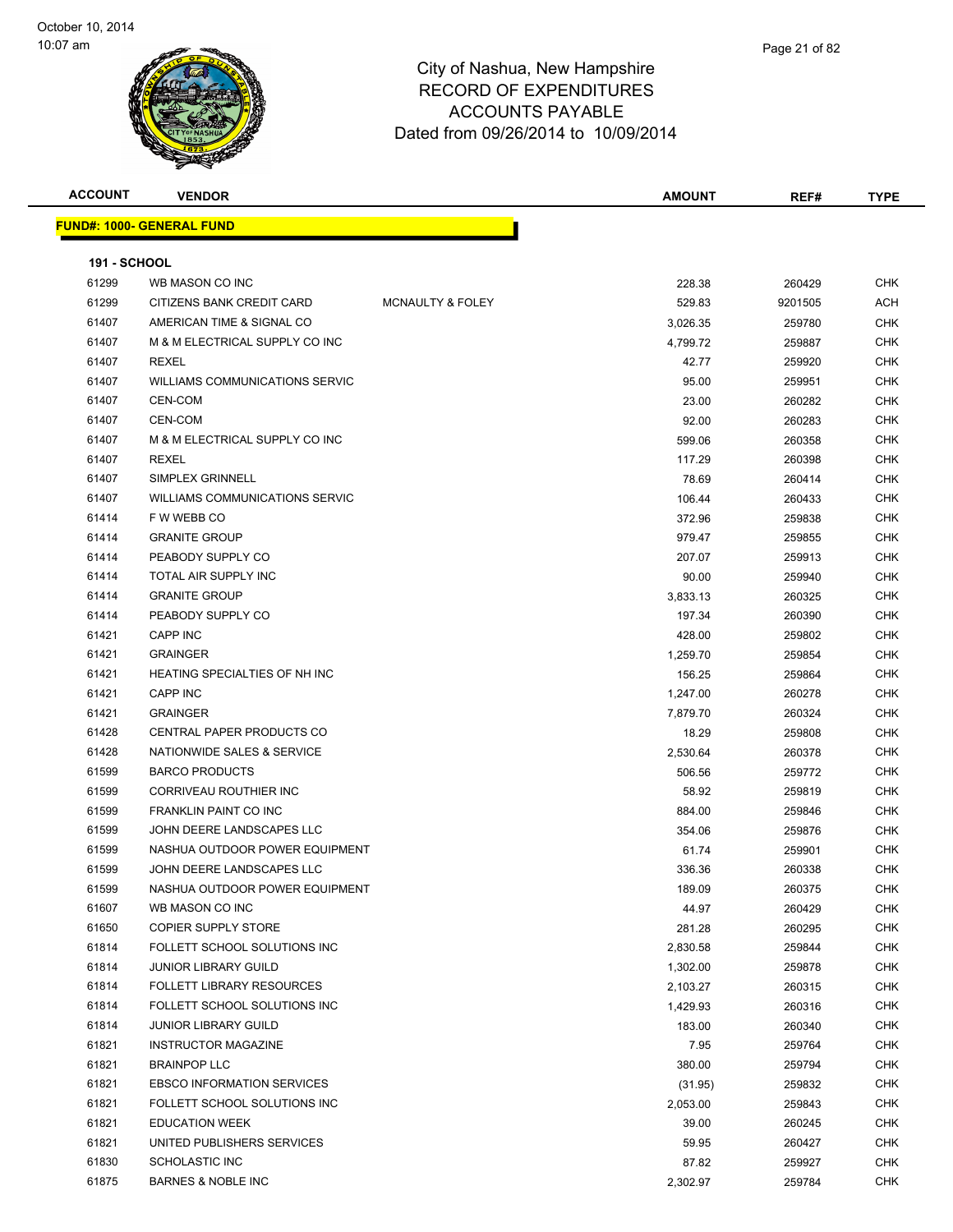

#### City of Nashua, New Hampshire RECORD OF EXPENDITURES ACCOUNTS PAYABLE Dated fr

| טשוושווואו וגאש וט שטא       |  |  |
|------------------------------|--|--|
| ACCOUNTS PAYABLE             |  |  |
| rom 09/26/2014 to 10/09/2014 |  |  |
|                              |  |  |
|                              |  |  |

| <b>ACCOUNT</b>      | <b>VENDOR</b>                          | <b>AMOUNT</b>  | REF#   | <b>TYPE</b> |
|---------------------|----------------------------------------|----------------|--------|-------------|
|                     | <b>FUND#: 1000- GENERAL FUND</b>       |                |        |             |
| <b>191 - SCHOOL</b> |                                        |                |        |             |
| 61875               | BRIDGEPORT NATIONAL BINDERY IN         | 603.40         | 259797 | <b>CHK</b>  |
| 61875               | <b>HEINEMANN</b>                       | 1,158.30       | 259865 | <b>CHK</b>  |
| 61875               | <b>RITA LEWANDOWSKI</b>                | 266.76         | 259886 | <b>CHK</b>  |
| 61875               | MCGRAW HILL SCHOOL EDUCATION           | 1,931.25       | 259893 | <b>CHK</b>  |
| 61875               | PEARSON EDUCATION                      | 831.60         | 259914 | <b>CHK</b>  |
| 61875               | PEARSON EDUCATION INC                  | 172.64         | 259915 | <b>CHK</b>  |
| 61875               | <b>KAREN CREBASE</b>                   | 53.65          | 260299 | <b>CHK</b>  |
| 61875               | <b>CURRICULUM ASSOCIATES LLC</b>       | 268.73         | 260302 | <b>CHK</b>  |
| 61875               | <b>SCHOLASTIC INC</b>                  | 303.00         | 260405 | <b>CHK</b>  |
| 71221               | COMPUTER HUT dba IT INSIDERS           | 2,735.10       | 259817 | <b>CHK</b>  |
| 71221               | RTM COMMUNICATIONS INC                 | 14,848.75      | 260402 | <b>CHK</b>  |
| 71228               | SCHOLASTIC LIBRARY PUBLISHING          | 1,309.00       | 259928 | <b>CHK</b>  |
| 71228               | ANDREW'S NETWORK ENTERPRISES           | 4,327.00       | 260258 | <b>CHK</b>  |
| 71228               | <b>TARA KINSELLA</b>                   | 175.00         | 260342 | <b>CHK</b>  |
| 71800               | <b>VIRCO INC</b>                       | 4,129.44       | 260428 | <b>CHK</b>  |
| 71800               | WB MASON CO INC                        | 364.95         | 260429 | <b>CHK</b>  |
| 71999               | <b>ACP DIRECT</b>                      | 2.119.60       | 259776 | <b>CHK</b>  |
| 71999               | <b>B &amp; H PHOTO VIDEO PRO AUDIO</b> | 149.85         | 259781 | <b>CHK</b>  |
| 71999               | <b>CLT COMPUTER DBA MWAVE</b>          | 52.87          | 259815 | <b>CHK</b>  |
| 71999               | COMPUTER HUT dba IT INSIDERS           | 2,850.00       | 259817 | <b>CHK</b>  |
| 71999               | FOLLETT SCHOOL SOLUTIONS INC           | 202.90         | 259844 | <b>CHK</b>  |
| 71999               | <b>GYM CLOSET</b>                      | 554.31         | 259860 | <b>CHK</b>  |
| 71999               | <b>METRO SWIM SHOP</b>                 | 414.95         | 259897 | <b>CHK</b>  |
| 71999               | SWEETWATER SOUND INC                   | 2,447.97       | 259938 | <b>CHK</b>  |
| 71999               | <b>PRO AV SYSTEMS INC</b>              | 2,224.00       | 260393 | <b>CHK</b>  |
| 71999               | WB MASON CO INC                        | 24.98          | 260429 | <b>CHK</b>  |
|                     | TOTAL 191 - SCHOOL                     | \$1,001,675.55 |        |             |
|                     |                                        |                |        |             |

#### **193 - DEBT SERVICE**

|       | <b>TOTAL 193 - DEBT SERVICE</b> | \$2,225,205.02 |        |            |
|-------|---------------------------------|----------------|--------|------------|
| 75300 | UNITED SITE SERVICES NORTHEAST  | 6.26           | 260234 | <b>CHK</b> |
| 75300 | FIRST SOUTHWEST ASSET MGMT INC  | 3.610.00       | 259652 | <b>CHK</b> |
| 75200 | US BANK N.A. (091000022)        | 173.125.01     | 147767 | <b>ACH</b> |
| 75200 | US BANK N.A. (091000022)        | 93.338.75      | 147707 | ACH        |
| 75200 | US BANK N.A. (091000022)        | 135.125.00     | 147706 | <b>ACH</b> |
| 75100 | US BANK N.A. (091000022)        | 1.005.000.00   | 147767 | <b>ACH</b> |
| 75100 | US BANK N.A. (091000022)        | 815,000.00     | 147707 | ACH        |
|       |                                 |                |        |            |

**TOTAL FUND 1000 - GENERAL FUND \$4,288,460.17** 

#### **FUND#: 1001- GF-CAPITAL IMPROVEMENTS**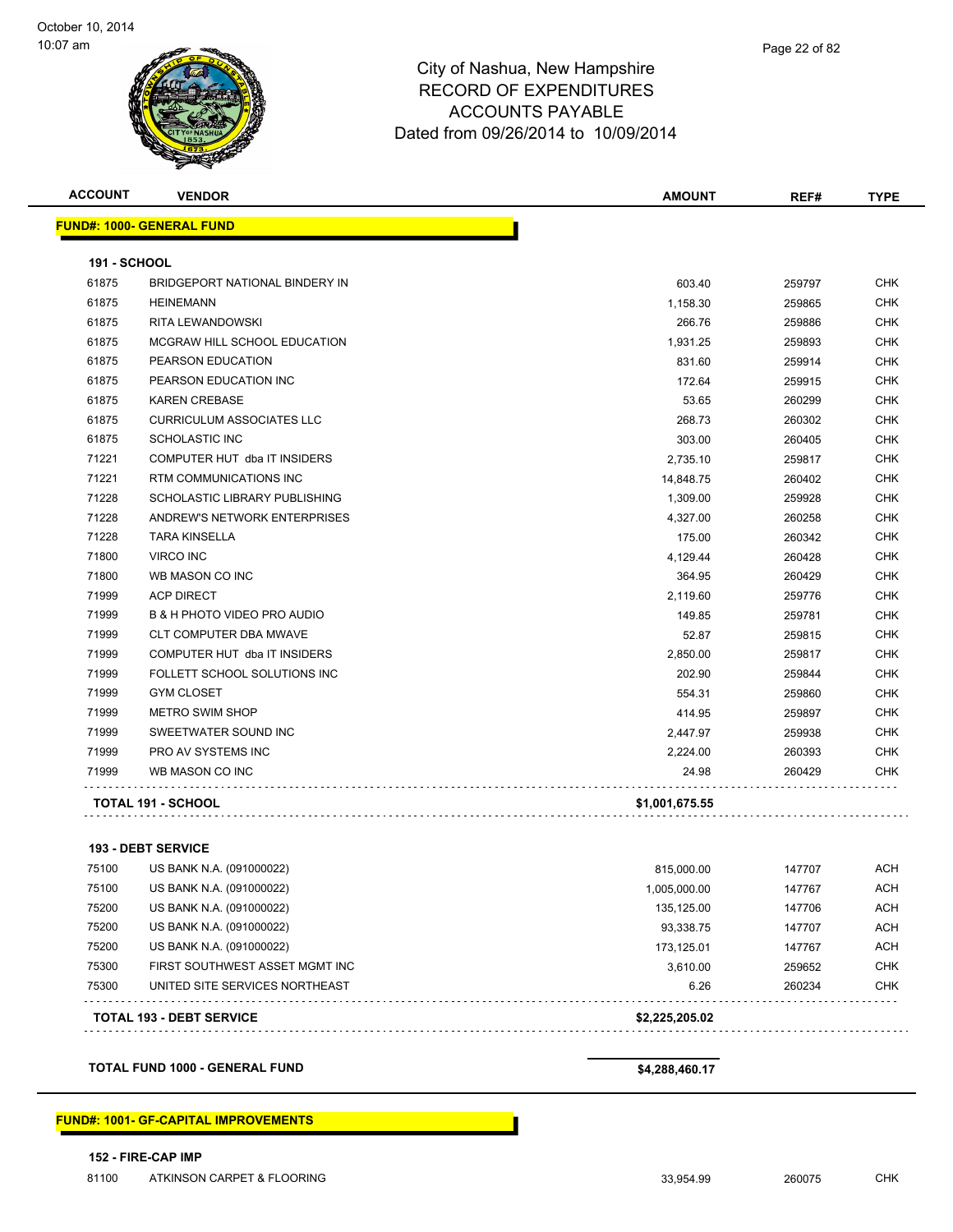|                | <b>TOTAL 152 - FIRE-CAP IMP</b>             | \$33.954.99                                                                                                                      |               |             |
|----------------|---------------------------------------------|----------------------------------------------------------------------------------------------------------------------------------|---------------|-------------|
|                | <b>FUND#: 1001- GF-CAPITAL IMPROVEMENTS</b> |                                                                                                                                  |               |             |
| <b>ACCOUNT</b> | <b>VENDOR</b>                               | <b>AMOUNT</b>                                                                                                                    | REF#          | <b>TYPE</b> |
|                |                                             | City of Nashua, New Hampshire<br><b>RECORD OF EXPENDITURES</b><br><b>ACCOUNTS PAYABLE</b><br>Dated from 09/26/2014 to 10/09/2014 | Page 23 of 82 |             |
| or ann         |                                             |                                                                                                                                  |               |             |

|       | <b>161 - STREETS-CAP IMP</b> |  |
|-------|------------------------------|--|
| 81100 | PRO CUT OF NH INC            |  |

|       | <b>TOTAL 161 - STREETS-CAP IMP</b> | \$17,198.66 |        |            |
|-------|------------------------------------|-------------|--------|------------|
| 81100 | MILLICAN NURSERIES INC             | 6.556.40    | 260181 | <b>CHK</b> |
| 81100 | JOHN DEERE LANDSCAPES LLC          | 918.60      | 260160 | <b>CHK</b> |
| 81100 | COUNTRYBROOK FARMS LLC             | 125.00      | 260108 | <b>CHK</b> |
| 81100 | PRO CUT OF NH INC                  | 1.650.00    | 260050 | <b>CHK</b> |
| 81100 | <b>CLASSIC CURB INC</b>            | 4.741.00    | 259757 | <b>CHK</b> |
| 81100 | <b>BROX INDUSTRIES INC</b>         | 477.66      | 259624 | <b>CHK</b> |
| 81100 | MILLER ENGINEERING & TESTING I     | 2,180.00    | 260180 | <b>CHK</b> |
| 81100 | PRO CUT OF NH INC                  | 550.00      | 259724 | <b>CHK</b> |

```
TOTAL FUND 1001 - GF-CAPITAL IMPROVEMENTS $51,153.65 $51,153.65
```

| <b>FUND#: 1010- GF-PRIOR YEAR ESCROWS/EXPENSES</b>   |             |        |                 |
|------------------------------------------------------|-------------|--------|-----------------|
| <b>102 - BOARD OF ALDERMEN-ESCROWS</b>               |             |        |                 |
| DONNA GRAHAM                                         | 300.00      | 260133 | <b>CHK</b>      |
| <b>TOTAL 102 - BOARD OF ALDERMEN-ESCROWS</b>         | \$300.00    |        |                 |
| <b>161 - STREETS-PRIOR YEAR</b>                      |             |        |                 |
| HI-WAY SAFETY SYSTEMS INC                            | 9,076.06    | 259665 | <b>CHK</b>      |
| NEW ENGLAND SIGNAL SYSTEMS INC                       | 6,200.00    | 259705 | CHK             |
| <b>TOTAL 161 - STREETS-PRIOR YEAR</b>                | \$15,276.06 |        |                 |
| <b>171 - COMMUNITY SVS PRIOR YEAR</b>                |             |        |                 |
| 55699 FIRST TRANSIT INC                              |             |        | <b>CHK</b>      |
| <b>TOTAL 171 - COMMUNITY SVS PRIOR YEAR</b>          | \$6,367.96  |        |                 |
| <b>177 - PARKS &amp; RECREATION-PRIOR YEAR</b>       |             |        |                 |
| BANNER SYSTEMS OF MASSACHUSETT                       | 50.00       | 259619 | <b>CHK</b>      |
| <b>TOTAL 177 - PARKS &amp; RECREATION-PRIOR YEAR</b> | \$50.00     |        |                 |
|                                                      |             |        | 6,367.96 259653 |

|                     | <b>TOTAL FUND 1010 - GF-PRIOR YEAR ESCROWS/EXPENSES</b> | \$23.016.67 |        |            |
|---------------------|---------------------------------------------------------|-------------|--------|------------|
|                     | <b>TOTAL 191 - SCHOOL</b>                               | \$1,022.65  |        |            |
| 61875               | FOLLETT SCHOOL SOLUTIONS INC                            | 199.73      | 259842 | <b>CHK</b> |
| 53628               | <b>CLARITY WATER TECHNOLOGIES LLC</b>                   | 822.92      | 259812 | CHK        |
| <b>191 - SCHOOL</b> |                                                         |             |        |            |
|                     |                                                         |             |        |            |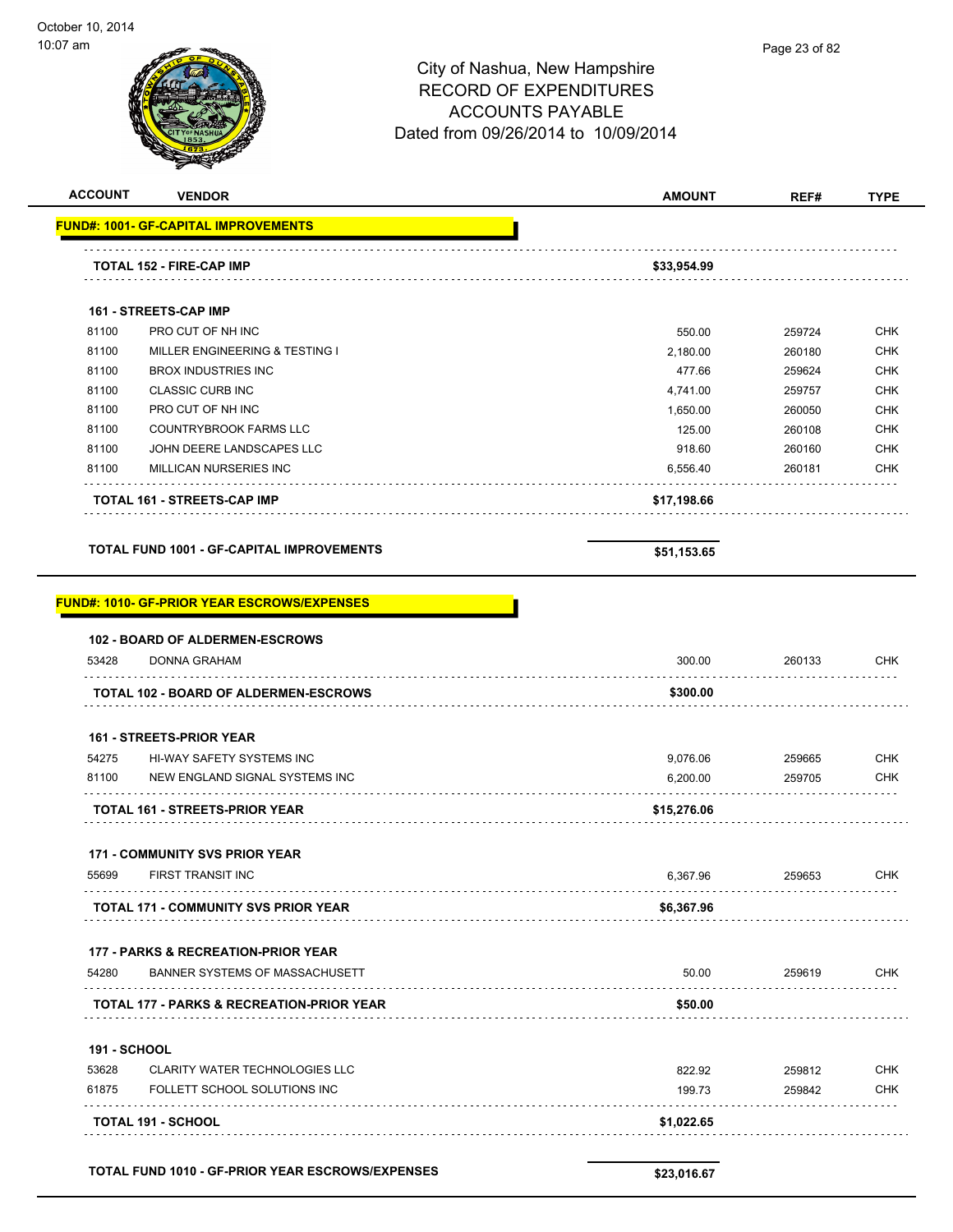

| <b>ACCOUNT</b> | <b>VENDOR</b>                                   | <b>AMOUNT</b> | REF#   | TYPE       |
|----------------|-------------------------------------------------|---------------|--------|------------|
|                | <b>FUND#: 2100- FOOD SERVICES FUND</b>          |               |        |            |
| 44503          | KIMBERLY CURTIS                                 | 95.50         | 259823 | <b>CHK</b> |
| 44503          | <b>HEATHER TYLER</b>                            | 23.35         | 260424 | <b>CHK</b> |
| 54487          | <b>HOBART SERVICE</b>                           | 97.00         | 259867 | <b>CHK</b> |
| 54487          | AFFILIATED HVAC SERVICES LLC                    | 309.00        | 260254 | <b>CHK</b> |
| 54487          | <b>BASSETT SERVICES CORPORATION</b>             | 495.85        | 260264 | <b>CHK</b> |
| 54487          | NH RESTAURANT EQUIPMENT SALES                   | 210.00        | 260383 | <b>CHK</b> |
| 55307          | PAMELA CORREA                                   | 93.49         | 259818 | <b>CHK</b> |
| 55307          | <b>KAREN GUSTIN</b>                             | 115.92        | 259859 | <b>CHK</b> |
| 55307          | LISA BORDELEAU                                  | 109.90        | 260271 | <b>CHK</b> |
| 55307          | PAULE RALPH                                     | 100.10        | 260397 | <b>CHK</b> |
| 55400          | <b>AMY CASSIDY</b>                              | 75.00         | 259806 | <b>CHK</b> |
| 55600          | ACE PRINTING CO                                 | 2,696.00      | 260251 | <b>CHK</b> |
| 55607          | ACE PRINTING CO                                 | 415.00        | 259775 | <b>CHK</b> |
| 61100          | ANN HOVEY                                       | 45.75         | 259871 | <b>CHK</b> |
| 61214          | <b>BIMBO FOODS BAKERIES INC</b>                 | 1,693.80      | 259788 | <b>CHK</b> |
| 61214          | CENTRAL PAPER PRODUCTS CO                       | 683.39        | 259808 | CHK        |
| 61214          | COCA COLA BOTTLING CO                           | 1,772.85      | 259816 | <b>CHK</b> |
| 61214          | COSTA FRUIT & PRODUCE CO INC                    | 32,688.21     | 259820 | <b>CHK</b> |
| 61214          | <b>GARELICK FARMS LYNN</b>                      | 13,904.91     | 259848 | <b>CHK</b> |
| 61214          | GILLS PIZZA CO                                  | 4,588.90      | 259852 | <b>CHK</b> |
| 61214          | <b>GREAT STATE BEVERAGES INC</b>                | 232.00        | 259857 | <b>CHK</b> |
| 61214          | M SAUNDERS INC                                  | 7,684.44      | 259888 | <b>CHK</b> |
| 61214          | NEW ENGLAND ICE CREAM                           | 470.00        | 259906 | <b>CHK</b> |
| 61214          | <b>BIMBO FOODS BAKERIES INC</b>                 | 2,348.30      | 260267 | <b>CHK</b> |
| 61214          | <b>BOSTON PIE INC</b>                           | 2,570.70      | 260273 | <b>CHK</b> |
| 61214          | COCA COLA BOTTLING CO                           | 1,229.20      | 260290 | <b>CHK</b> |
| 61214          | COSTA FRUIT & PRODUCE CO INC                    | 24,439.08     | 260296 | <b>CHK</b> |
| 61214          | <b>GARELICK FARMS LYNN</b>                      | 12,235.62     | 260319 | <b>CHK</b> |
| 61214          | GILLS PIZZA CO                                  | 4,251.00      | 260321 | <b>CHK</b> |
| 61214          | <b>GREAT STATE BEVERAGES INC</b>                | 344.80        | 260326 | <b>CHK</b> |
| 61214          | <b>M SAUNDERS INC</b>                           | 7,476.73      | 260359 | <b>CHK</b> |
| 61214          | NEW ENGLAND ICE CREAM                           | 381.05        | 260380 | <b>CHK</b> |
| 61299          | CENTRAL PAPER PRODUCTS CO                       | 3,039.13      | 259808 | <b>CHK</b> |
| 61299          | CENTRAL PAPER PRODUCTS CO                       | 6,370.84      | 260284 | <b>CHK</b> |
| 71000          | KITTREDGE EQUIPMENT CO - NH                     | 318.33        | 260343 | CHK        |
|                | <b>TOTAL FUND 2100 - FOOD SERVICES FUND</b>     | \$133,605.14  |        |            |
|                | <b>FUND#: 2201- DRIVERS EDUCATION FUND</b>      |               |        |            |
| 55300          | RICHARD LANCOURT                                | 190.00        | 260351 | <b>CHK</b> |
|                | <b>TOTAL FUND 2201 - DRIVERS EDUCATION FUND</b> | \$190.00      |        |            |
|                |                                                 |               |        |            |

# **FUND#: 2212- ATHLETICS REVENUE FUND**

| 61107 | CHAMPIONS CHOICE INC           | 9.276.00 | 260285 | снк |
|-------|--------------------------------|----------|--------|-----|
| 61107 | RIDDELL/ALL AMERICAN SPORTS CO | 706.20   | 260399 | СНК |
| 61107 | <b>KRISTINE M TINGLEY</b>      | 40.00    | 260422 | СНК |
|       |                                |          |        |     |

Π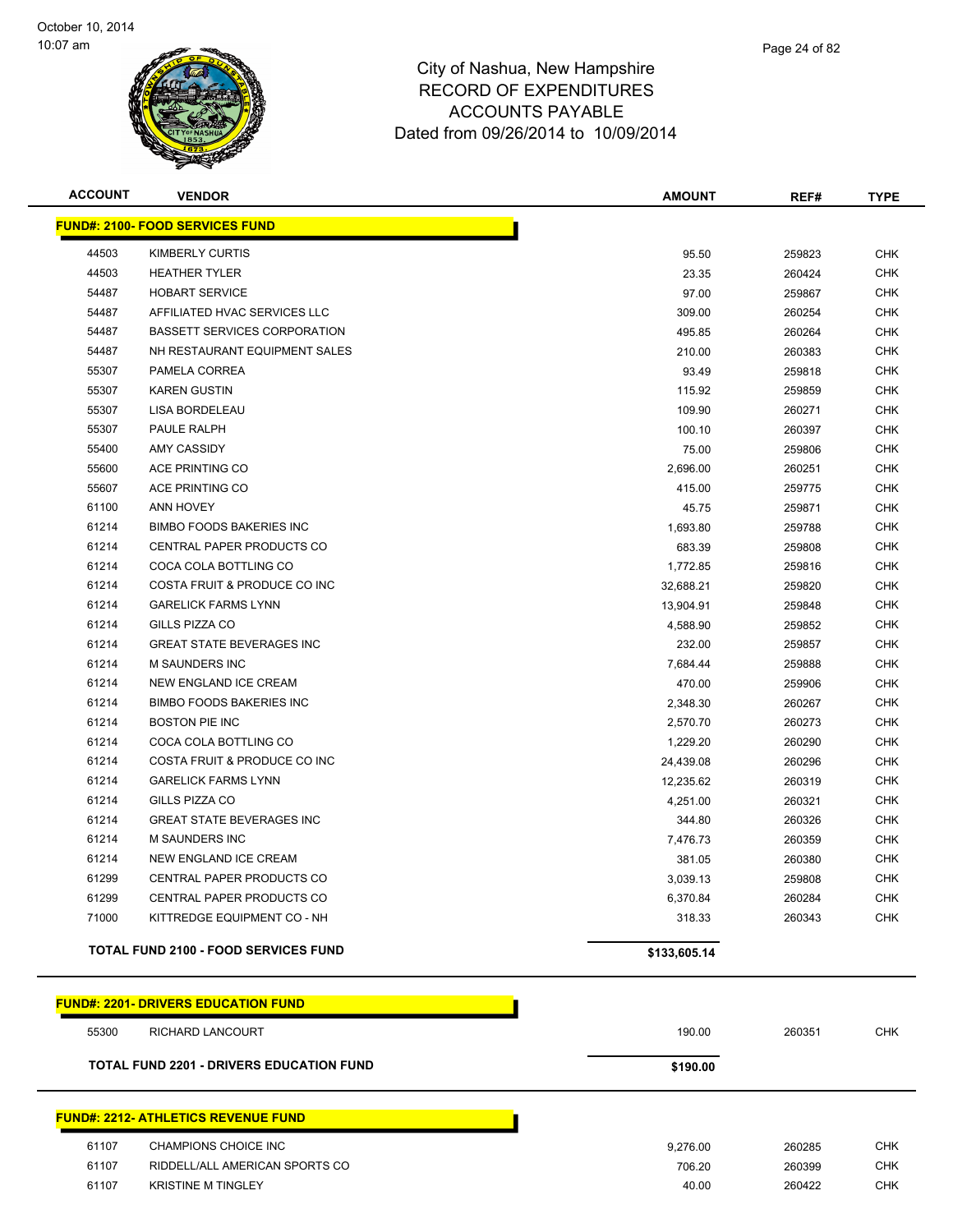

| <b>ACCOUNT</b> | <b>VENDOR</b>                                          |                       | <b>AMOUNT</b> | REF#    | <b>TYPE</b> |
|----------------|--------------------------------------------------------|-----------------------|---------------|---------|-------------|
|                | <b>FUND#: 2212- ATHLETICS REVENUE FUND</b>             |                       |               |         |             |
| 61107          | <b>ULINE</b>                                           |                       | 175.20        | 260426  | <b>CHK</b>  |
| 61299          | CITIZENS BANK CREDIT CARD                              | <b>GOLF &amp; SKI</b> | 1,919.60      | 9201505 | <b>ACH</b>  |
| 71999          | <b>LISA GINGRAS</b>                                    |                       | 316.87        | 259853  | <b>CHK</b>  |
| 71999          | <b>STX LLC</b>                                         |                       | 265.81        | 260421  | <b>CHK</b>  |
|                |                                                        |                       |               |         |             |
|                | TOTAL FUND 2212 - ATHLETICS REVENUE FUND               |                       | \$12,699.68   |         |             |
|                | <b>FUND#: 2222- AFTER SCHOOL PROGRAM</b>               |                       |               |         |             |
| 55690          | FIRST STUDENT INC                                      |                       | 3,664.13      | 259841  | <b>CHK</b>  |
| 61299          | AC MOORE INC                                           |                       | 9.47          | 259774  | CHK         |
| 61299          | <b>GARELICK FARMS LYNN</b>                             |                       | 315.80        | 259848  | CHK         |
| 61299          | LINDA HAMM                                             |                       | 52.68         | 259862  | <b>CHK</b>  |
| 61299          | <b>M SAUNDERS INC</b>                                  |                       | 226.30        | 259888  | <b>CHK</b>  |
| 61299          | MARKET BASKET ACCT 2589096                             |                       | 304.29        | 259889  | <b>CHK</b>  |
| 61299          | S & S WORLDWIDE INC                                    |                       | 491.69        | 259922  | <b>CHK</b>  |
| 61299          | SAMS CLUB/GECRB (21ST)                                 |                       | 585.58        | 259923  | <b>CHK</b>  |
| 61299          | <b>WAL-MART</b>                                        |                       | 145.05        | 259947  | <b>CHK</b>  |
| 61299          | <b>LACONIA SCHOOL DISTRICT</b>                         |                       | 750.00        | 260247  | <b>CHK</b>  |
| 61299          | <b>M SAUNDERS INC</b>                                  |                       | 176.80        | 260359  | <b>CHK</b>  |
|                |                                                        |                       |               |         |             |
|                | <b>TOTAL FUND 2222 - AFTER SCHOOL PROGRAM</b>          |                       | \$6,721.79    |         |             |
|                | <b>FUND#: 2247- CULINARY ARTS</b>                      |                       |               |         |             |
| 61135          | A & E COFFEE ROASTERY LLC                              |                       | 196.76        | 259773  | <b>CHK</b>  |
| 61135          | <b>HANNAFORD</b>                                       |                       | 34.38         | 259863  | <b>CHK</b>  |
| 61135          | NORTH CENTER FOOD SERVICE                              |                       | 1,225.66      | 259910  | <b>CHK</b>  |
|                |                                                        |                       |               |         |             |
|                | <b>TOTAL FUND 2247 - CULINARY ARTS</b>                 |                       | \$1,456.80    |         |             |
|                | <b>FUND#: 2503- PARKS &amp; REC PROGRAMS FUND</b>      |                       |               |         |             |
| 44549          | <b>DEBRA COURVILLE</b>                                 |                       | 41.00         | 259955  | <b>CHK</b>  |
| 44549          | <b>ESTHER HANAUER</b>                                  |                       | 82.00         | 259956  | <b>CHK</b>  |
| 44549          | ANN KOLES                                              |                       | 82.00         | 259957  | <b>CHK</b>  |
| 44549          | DEIDRA SCHMIDT                                         |                       | 20.00         | 259958  | <b>CHK</b>  |
| 55658          | <b>THOMAS DWANE</b>                                    |                       | 300.00        | 260029  | <b>CHK</b>  |
|                | <b>TOTAL FUND 2503 - PARKS &amp; REC PROGRAMS FUND</b> |                       | \$525.00      |         |             |
|                |                                                        |                       |               |         |             |
|                | <b>FUND#: 2504- HOLMAN STADIUM EVENTS FUND</b>         |                       |               |         |             |
| 55658          | SPECTRUM MARKETING CO                                  |                       | 109.54        | 259737  | <b>CHK</b>  |
|                |                                                        |                       |               |         |             |
| 55699          | UNITED SITE SERVICES NORTHEAST                         |                       | 549.70        | 259750  | <b>CHK</b>  |
| 55699          | LAVOIE'S FARM LLC                                      |                       | 400.00        | 260018  | <b>CHK</b>  |
|                | <b>TOTAL FUND 2504 - HOLMAN STADIUM EVENTS FUND</b>    |                       | \$1,059.24    |         |             |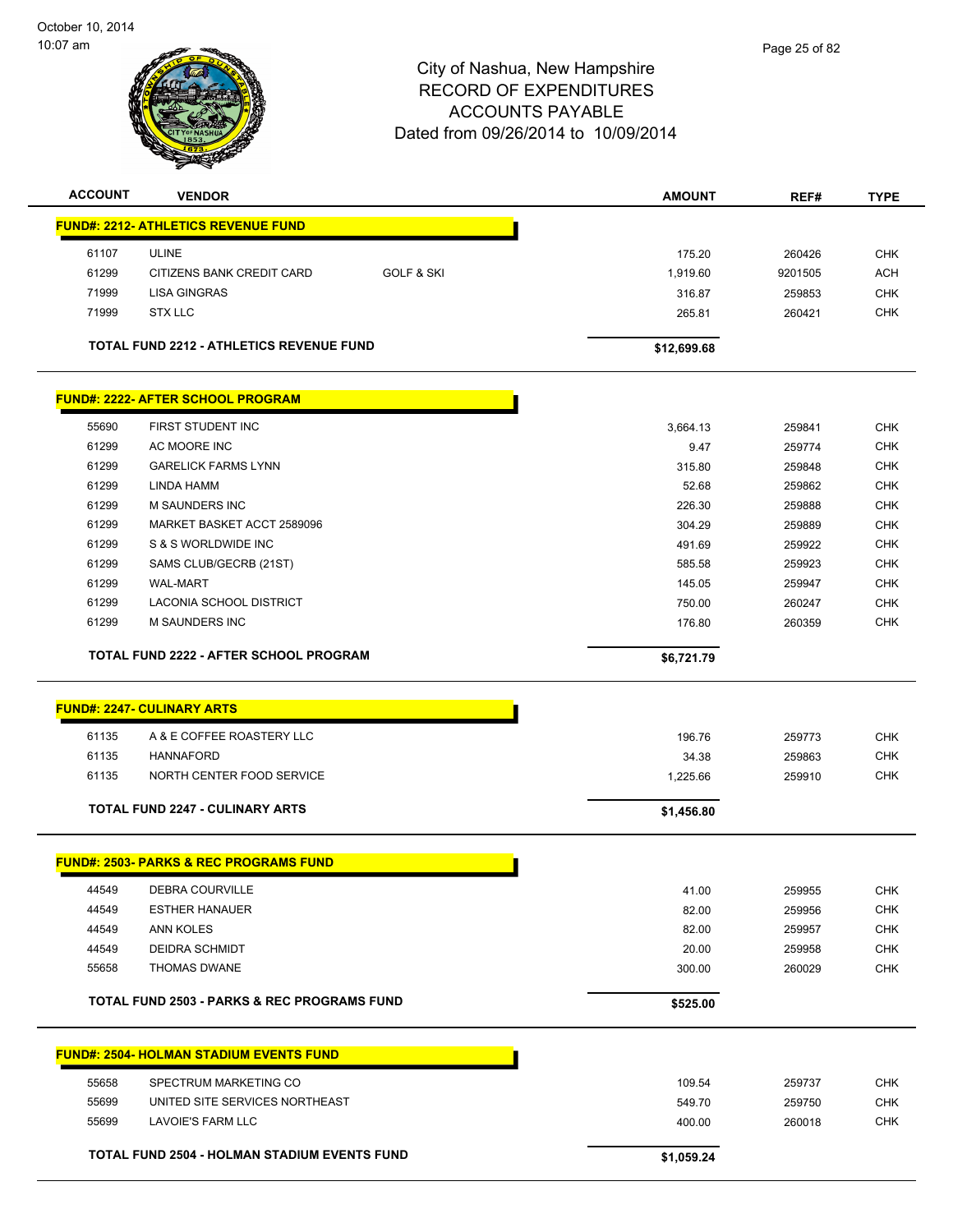

| <b>ACCOUNT</b> | <b>VENDOR</b>                                               | <b>AMOUNT</b> | REF#             | <b>TYPE</b> |
|----------------|-------------------------------------------------------------|---------------|------------------|-------------|
|                | <b>FUND#: 2505- GOVT &amp; EDUCATION CHANNELS FUND</b>      |               |                  |             |
| 53470          | <b>JOHN COLLINS</b>                                         | 350.00        | 259638           | <b>CHK</b>  |
| 53470          | MIKE JEYNES                                                 | 450.00        | 259675           | <b>CHK</b>  |
| 53470          | <b>THOMAS KING</b>                                          | 350.00        | 259679           | CHK         |
| 53470          | PATRICK MALONE                                              | 200.00        | 259687           | <b>CHK</b>  |
| 53470          | <b>JIM MCLEAN</b>                                           | 475.00        | 259692           | CHK         |
| 53470          | <b>TIM O'NEIL</b>                                           | 500.00        | 259711           | <b>CHK</b>  |
| 53470          | <b>FRANK J WALLENT</b>                                      | 600.00        | 259752           | <b>CHK</b>  |
| 54100          | <b>PSNH</b>                                                 | 214.24        | 260051           | <b>CHK</b>  |
| 54114          | <b>DIRECT ENERGY BUSINESS</b>                               | 0.20          | 259645           | <b>CHK</b>  |
| 54141          | PENNICHUCK WATER WORKS INC                                  | 21.81         | 260049           | <b>CHK</b>  |
| 55300          | <b>JEFF POEHNERT</b>                                        | 126.00        | 259576           | <b>CHK</b>  |
| 55400          | ACM-NE                                                      | 500.00        | 260009           | <b>CHK</b>  |
| 55699          | COMCAST CABLE COMMUNICATIONS I                              | 10.40         | 260034           | CHK         |
|                | <b>TOTAL FUND 2505 - GOVT &amp; EDUCATION CHANNELS FUND</b> | \$3,797.65    |                  |             |
|                | <b>FUND#: 2506- HUNT BLDG SPECIAL REVENUE FUND</b>          |               |                  |             |
| 54114          | LIBERTY UTILITIES - NH                                      | 41.19         |                  | CHK         |
| 54200          | ERICKSON CLEANING SERVICES LLC                              | 160.00        | 260039<br>260122 | <b>CHK</b>  |
| 54200          | PROTECTION ONE ALARM MONTORING                              | 54.00         | 260207           | <b>CHK</b>  |
|                |                                                             |               |                  |             |
|                | TOTAL FUND 2506 - HUNT BLDG SPECIAL REVENUE FUND            | \$255.19      |                  |             |
|                | <b>FUND#: 3010- GENERAL GOV'T GRANTS FUND</b>               |               |                  |             |
| 55699          | <b>BACKSTAGE LIBRARY WORKS</b>                              | 257.81        | 259582           | <b>CHK</b>  |
|                | TOTAL FUND 3010 - GENERAL GOV'T GRANTS FUND                 | \$257.81      |                  |             |
|                | <b>FUND#: 3060- FIRE GRANTS FUND</b>                        |               |                  |             |
|                |                                                             |               |                  |             |
| 71000          | <b>THERMO SCIENTIFIC</b>                                    | 71,800.00     | 260226           | <b>CHK</b>  |
| 71000          | <b>VERSATECH PRODUCTS INC</b>                               | 6,800.00      | 260236           | <b>CHK</b>  |
|                | <b>TOTAL FUND 3060 - FIRE GRANTS FUND</b>                   | \$78,600.00   |                  |             |
|                | <b>FUND#: 3068- COMMUNITY SERVICES GRANTS FUND</b>          |               |                  |             |
| 55421          | LISA VASQUEZ                                                | 245.50        | 259580           | <b>CHK</b>  |
| 55421          | CITIZENS BANK CREDIT CARD<br>Best Western Silver Fox Inn    | 270.00        | 9201505          | ACH         |
| 61135          | POSITIVE PROMOTIONS INC                                     | 1,453.35      | 260204           | <b>CHK</b>  |
|                | <b>TOTAL FUND 3068 - COMMUNITY SERVICES GRANTS FUND</b>     | \$1,968.85    |                  |             |
|                |                                                             |               |                  |             |
|                | <b>FUND#: 3070- COMMUNITY HEALTH GRANTS FUND</b>            |               |                  |             |
| 54221          | STERICYCLE INC                                              | 88.72         | 259740           | <b>CHK</b>  |
| 55300          | PETTY CASH                                                  | 6.05          | 260025           | <b>CHK</b>  |
| 55300          | <b>SHANNON CASEY</b>                                        | 16.80         | 260099           | <b>CHK</b>  |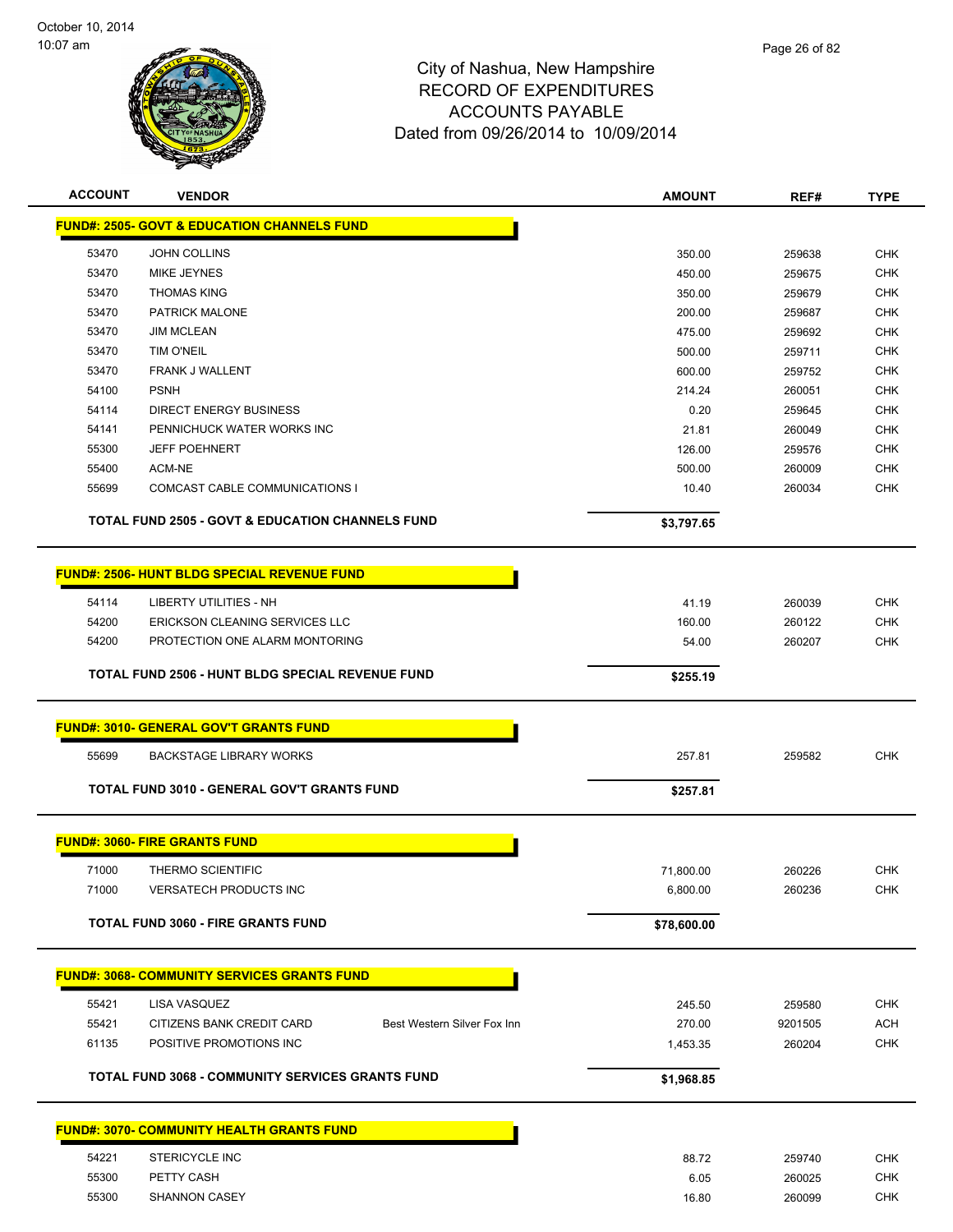

| <b>ACCOUNT</b> | <b>VENDOR</b>                                         | <b>AMOUNT</b> | REF#   | <b>TYPE</b> |
|----------------|-------------------------------------------------------|---------------|--------|-------------|
|                | <b>FUND#: 3070- COMMUNITY HEALTH GRANTS FUND</b>      |               |        |             |
| 55300          | PETTY CASH                                            | 11.76         | 260025 | <b>CHK</b>  |
| 55699          | ALEXANDER GRANOK MD                                   | 800.00        | 260136 | <b>CHK</b>  |
| 61142          | NH MEDICAL DENTAL SUPPLY LLC                          | 713.50        | 259706 | <b>CHK</b>  |
|                | TOTAL FUND 3070 - COMMUNITY HEALTH GRANTS FUND        | \$1,636.83    |        |             |
|                | <b>FUND#: 3080- COMMUNITY DEVELOPMENT GRANTS</b>      |               |        |             |
| 53628          | <b>CREDERE ASSOCIATES</b>                             | 549.76        | 260109 | <b>CHK</b>  |
|                | <b>TOTAL FUND 3080 - COMMUNITY DEVELOPMENT GRANTS</b> | \$549.76      |        |             |
|                | <b>FUND#: 3090- URBAN PROGRAM GRANTS FUND</b>         |               |        |             |
| 54210          | <b>CONSTANCE GAUTHIER AND DADS</b>                    | 15,000.00     | 259566 | <b>CHK</b>  |
| 54210          | <b>CONSTANCE GAUTHIER AND DADS</b>                    | 10,000.00     | 259566 | <b>CHK</b>  |
| 55307          | <b>ROBERT RICE</b>                                    | 224.56        | 260027 | <b>CHK</b>  |
| 55421          | <b>AACE</b>                                           | 75.00         | 260033 | <b>CHK</b>  |
| 55500          | THE TELEGRAPH                                         | 293.60        | 260056 | <b>CHK</b>  |
| 55699          | SOUTHERN NH SERVICES                                  | 19,698.30     | 260221 | <b>CHK</b>  |
| 68345          | SAMANTHA DAWN PERKINS                                 | 400.00        | 259574 | <b>CHK</b>  |
| 69010          | C J ROUSSEAU TRUCKING                                 | 262.50        | 259625 | <b>CHK</b>  |
| 69010          | CHARLES C HART SEED COMPANY                           | 320.00        | 259633 | <b>CHK</b>  |
| 69010          | <b>COUNTRYBROOK FARMS LLC</b>                         | 647.50        | 259642 | <b>CHK</b>  |
| 69010          | P & L LANDSCAPING LLC                                 | 350.00        | 260196 | <b>CHK</b>  |
| 69025          | <b>GREATER NASHUA HABITAT</b>                         | 8,207.69      | 259660 | <b>CHK</b>  |
|                | <b>TOTAL FUND 3090 - URBAN PROGRAM GRANTS FUND</b>    | \$55,479.15   |        |             |
|                | <b>FUND#: 3120- TRANSIT GRANTS FUND</b>               |               |        |             |

| 54100 | CONSTELLATION NEWENERGY INC      | 13.43    | 260035 | <b>CHK</b> |
|-------|----------------------------------|----------|--------|------------|
| 54100 | <b>PSNH</b>                      | 792.68   | 260051 | <b>CHK</b> |
| 54100 | CONSTELLATION NEWENERGY INC      | 22.12    | 260035 | <b>CHK</b> |
| 54114 | <b>DIRECT ENERGY BUSINESS</b>    | 0.74     | 259645 | <b>CHK</b> |
| 54141 | PENNICHUCK WATER WORKS INC       | 79.97    | 260049 | <b>CHK</b> |
| 54141 | PENNICHUCK WATER WORKS INC       | 160.42   | 260049 | <b>CHK</b> |
| 54141 | PENNICHUCK WATER WORKS INC       | 52.73    | 260049 | <b>CHK</b> |
| 55109 | <b>FAIRPOINT COMMUNICATIONS</b>  | 50.00    | 260036 | <b>CHK</b> |
| 55607 | UNITED SITE SERVICES NORTHEAST   | 22.83    | 260234 | <b>CHK</b> |
| 55699 | PRINT FACTORY                    | 65.00    | 259723 | <b>CHK</b> |
| 55699 | PRINT FACTORY                    | 83.00    | 260205 | <b>CHK</b> |
| 55699 | <b>CINTAS UNIFORMS</b>           | 88.92    | 259636 | <b>CHK</b> |
| 55699 | <b>CINTAS UNIFORMS</b>           | 42.96    | 260102 | <b>CHK</b> |
| 55699 | DEPENDABLE LOCK SERVICE INC      | 42.00    | 260112 | <b>CHK</b> |
| 61299 | <b>CENTRAL PAPER PRODUCTS CO</b> | 137.73   | 259631 | <b>CHK</b> |
| 61299 | <b>CENTRAL PAPER PRODUCTS CO</b> | 235.12   | 260101 | <b>CHK</b> |
| 61799 | <b>GILLIG LLC</b>                | 1,669.62 | 260131 | <b>CHK</b> |
| 61799 | <b>NAPA AUTO PARTS</b>           | (432.07) | 260186 | <b>CHK</b> |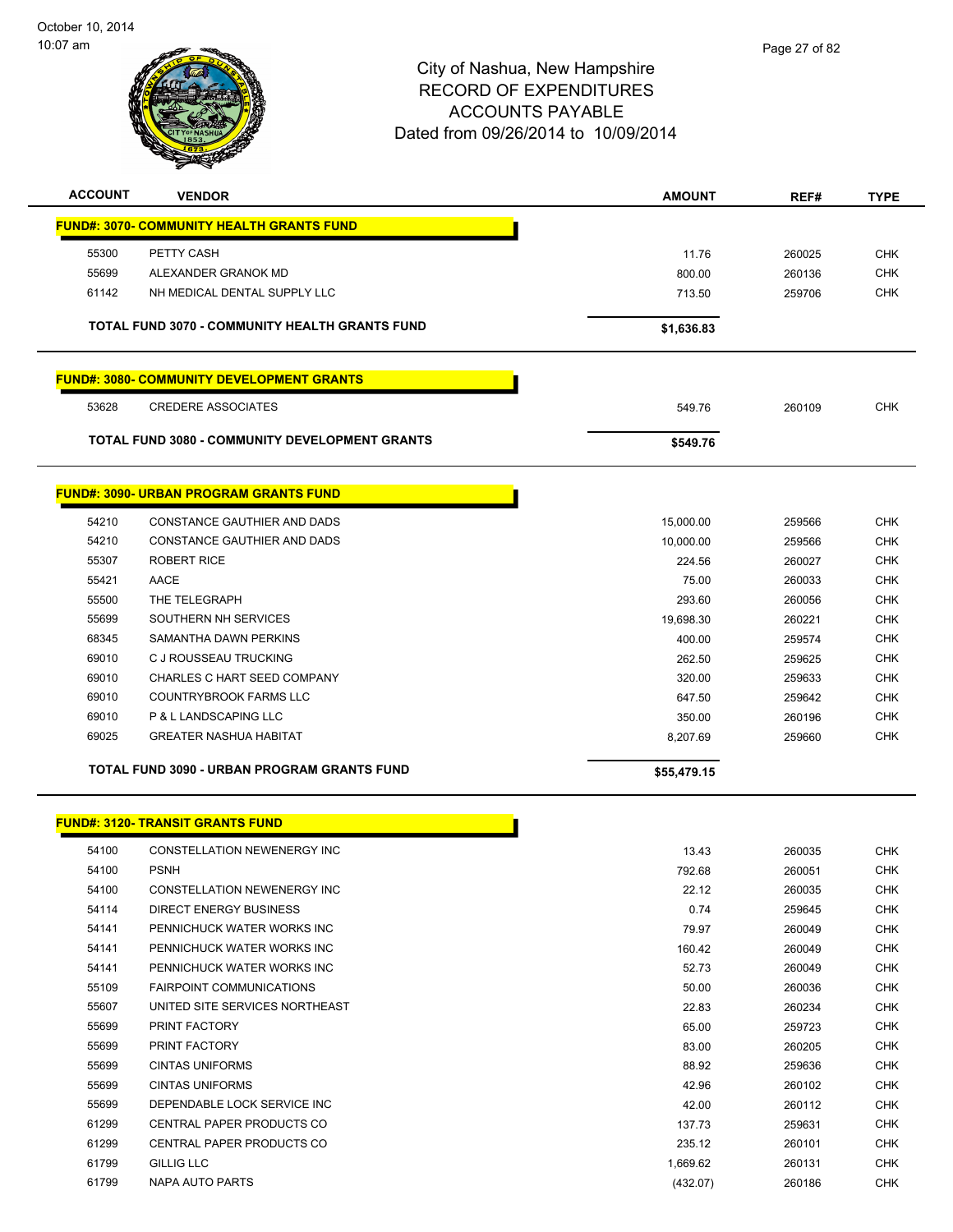

| <b>ACCOUNT</b> | <b>VENDOR</b>                                | <b>AMOUNT</b> | REF#   | <b>TYPE</b> |
|----------------|----------------------------------------------|---------------|--------|-------------|
|                | <b>FUND#: 3120- TRANSIT GRANTS FUND</b>      |               |        |             |
| 61799          | QUIRK GM PARTS DEPOT                         | 210.21        | 259726 | <b>CHK</b>  |
| 61799          | NAPA AUTO PARTS                              | 1,039.50      | 260186 | <b>CHK</b>  |
| 61799          | MOLLY CORPORATION                            | 48.70         | 260183 | <b>CHK</b>  |
| 61799          | NAPA AUTO PARTS                              | 49.06         | 260186 | <b>CHK</b>  |
| 61799          | NAPA AUTO PARTS                              | 31.10         | 260184 | <b>CHK</b>  |
| 61799          | NAPA AUTO PARTS                              | 201.61        | 260186 | <b>CHK</b>  |
| 61799          | NAPA AUTO PARTS                              | 22.21         | 260186 | <b>CHK</b>  |
|                | <b>TOTAL FUND 3120 - TRANSIT GRANTS FUND</b> | \$4,729.59    |        |             |

#### **FUND#: 3800- SCHOOL GRANTS FUND**

|       | <b>TOTAL FUND 3800 - SCHOOL GRANTS FUND</b> |             | \$28,561.65 |         |            |
|-------|---------------------------------------------|-------------|-------------|---------|------------|
| 71999 | NEW ENGLAND LOW VISION                      |             | 2,360.00    | 260381  | <b>CHK</b> |
| 61875 | MCGRAW HILL SCHOOL EDUCATION                |             | 565.26      | 260368  | <b>CHK</b> |
| 61299 | <b>HANDWRITING WITHOUT TEARS</b>            |             | 231.56      | 260328  | <b>CHK</b> |
| 61299 | NASHUA TRANSIT SYSTEM                       |             | 300.00      | 259766  | <b>CHK</b> |
| 55690 | FIRST STUDENT INC                           |             | 263.35      | 260313  | <b>CHK</b> |
| 55690 | <b>BOYS &amp; GIRLS CLUB OF</b>             |             | 3,600.00    | 259793  | <b>CHK</b> |
| 55300 | CITIZENS BANK CREDIT CARD                   | <b>ACTE</b> | 495.00      | 9201505 | ACH        |
| 54807 | <b>FIRST CHURCH</b>                         |             | 3,746.00    | 259840  | <b>CHK</b> |
| 53628 | <b>INTERIM HEALTH CARE</b>                  |             | 9,558.75    | 260336  | <b>CHK</b> |
| 53628 | <b>BOOTHBY THERAPY SERVICES LLC</b>         |             | 701.36      | 260270  | <b>CHK</b> |
| 53628 | <b>INTERIM HEALTH CARE</b>                  |             | 2,709.75    | 259872  | <b>CHK</b> |
| 53628 | THE CARROLL CENTER FOR THE BLI              |             | 1,179.75    | 259804  | <b>CHK</b> |
| 53628 | <b>BOOTHBY THERAPY SERVICES LLC</b>         |             | 701.36      | 259791  | <b>CHK</b> |
| 53628 | <b>WHITNEY FREEMAN</b>                      |             | 50.00       | 260317  | <b>CHK</b> |
| 53628 | <b>MARIAH CAMPBELL</b>                      |             | 200.00      | 260276  | <b>CHK</b> |
| 53628 | <b>TIMOTHY F BOSCH</b>                      |             | 250.00      | 260272  | <b>CHK</b> |
| 53628 | <b>HOLLY LAVINE</b>                         |             | 100.00      | 259881  | <b>CHK</b> |
| 53628 | <b>MARIAH CAMPBELL</b>                      |             | 100.00      | 259800  | <b>CHK</b> |
| 53628 | <b>ICAT RESOURCES LLC</b>                   |             | 50.00       | 260335  | <b>CHK</b> |
| 53628 | <b>MARTA F NISSEN</b>                       |             | 299.51      | 259909  | <b>CHK</b> |
| 53628 | NICOLE JACQUES                              |             | 600.00      | 259875  | <b>CHK</b> |
| 53628 | <b>MELISSA EMOND</b>                        |             | 300.00      | 259836  | <b>CHK</b> |
| 53600 | <b>STEVE BLUNT</b>                          |             | 200.00      | 260268  | <b>CHK</b> |

# **FUND#: 3810- FOOD SERVICE GRANTS FUND**

| 61214 | M SAUNDERS INC            | 1.201.49 | 259888 | <b>CHK</b> |
|-------|---------------------------|----------|--------|------------|
| 61214 | M SAUNDERS INC            | 2.317.03 | 259888 | <b>CHK</b> |
| 61214 | M SAUNDERS INC            | 1.629.85 | 259888 | <b>CHK</b> |
| 61214 | M SAUNDERS INC            | 2.057.70 | 259888 | <b>CHK</b> |
| 61214 | M SAUNDERS INC            | 2.293.85 | 259888 | <b>CHK</b> |
| 61214 | M SAUNDERS INC            | 1.304.30 | 259888 | <b>CHK</b> |
| 61214 | M SAUNDERS INC            | 1.227.34 | 259888 | <b>CHK</b> |
| 61214 | M SAUNDERS INC            | 1.391.70 | 259888 | <b>CHK</b> |
| 61299 | CENTRAL PAPER PRODUCTS CO | 221.30   | 259808 | <b>CHK</b> |
|       |                           |          |        |            |

h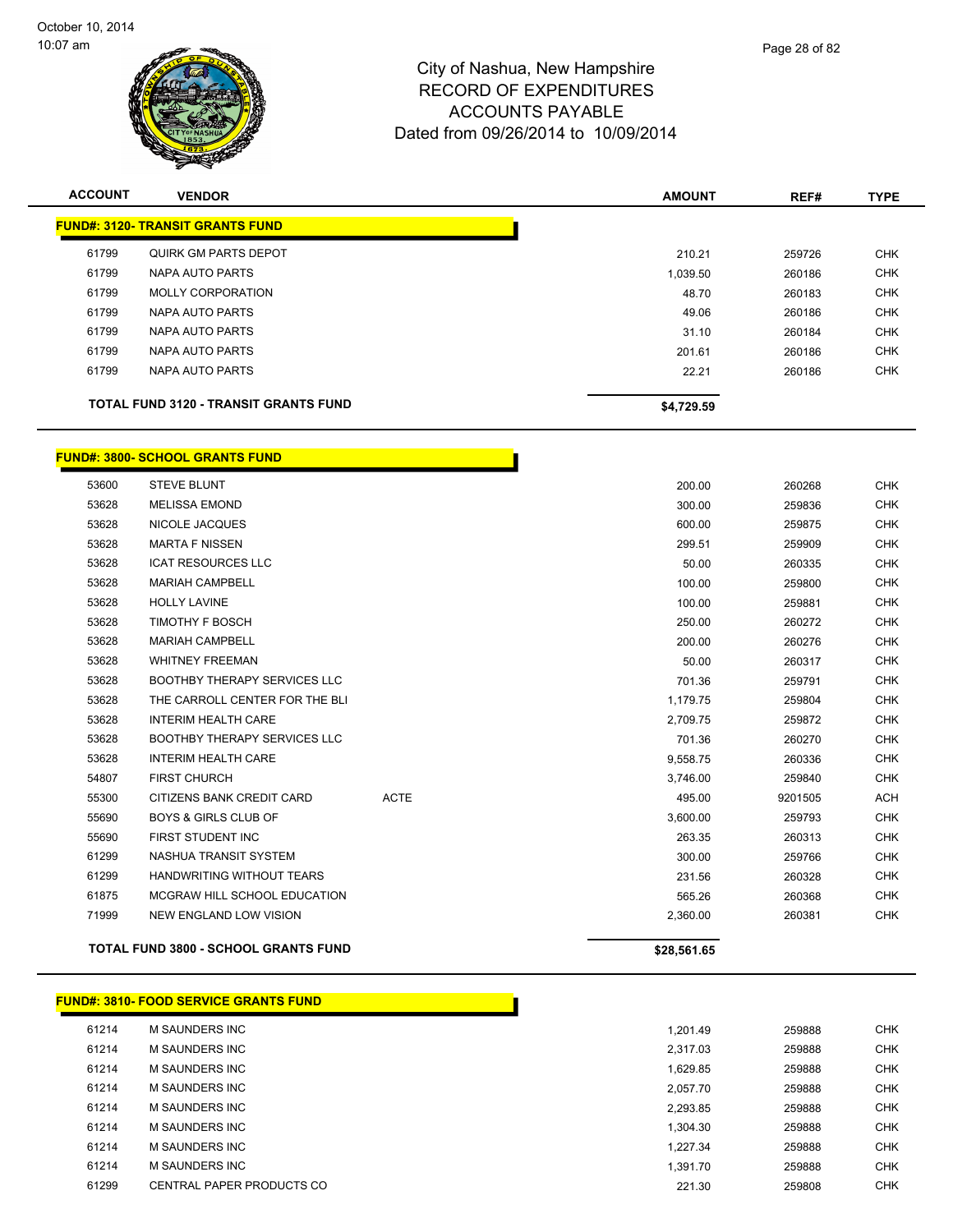| <b>ACCOUNT</b> | <b>VENDOR</b>                                        | <b>AMOUNT</b> | REF#    | <b>TYPE</b> |
|----------------|------------------------------------------------------|---------------|---------|-------------|
|                | TOTAL FUND 3810 - FOOD SERVICE GRANTS FUND           | \$13,644.56   |         |             |
|                | <b>FUND#: 4005- TRAFFIC VIOLATIONS FUND</b>          |               |         |             |
| 55607          | MAILINGS UNLIMITED - MVR                             | 760.00        | 147729  | <b>ACH</b>  |
| 55699          | <b>D &amp; R TOWING INC</b>                          | 95.00         | 259643  | <b>CHK</b>  |
| 81400          | CITIZENS BANK CREDIT CARD<br><b>Staples</b>          | 99.99         | 9201505 | <b>ACH</b>  |
|                | <b>TOTAL FUND 4005 - TRAFFIC VIOLATIONS FUND</b>     | \$954.99      |         |             |
|                | <b>FUND#: 4020- POLICE DRUG ENFORCEMENT FUND</b>     |               |         |             |
| 55699          | <b>TRANSUNION RISK &amp; ALTERNATIVE</b>             | 110.00        | 260229  | <b>CHK</b>  |
| 71000          | <b>GOVCONNECTION INC</b>                             | 270.92        | 260132  | <b>CHK</b>  |
|                | TOTAL FUND 4020 - POLICE DRUG ENFORCEMENT FUND       | \$380.92      |         |             |
|                | <b>FUND#: 4025- DOJ DRUG FORFEITURE FUND</b>         |               |         |             |
| 54100          | <b>PSNH</b>                                          | 210.42        | 260051  | <b>CHK</b>  |
| 55699          | <b>COMCAST CABLE COMMUNICATIONS I</b>                | 228.63        | 260034  | <b>CHK</b>  |
| 56347          | THE YOUTH COUNCIL                                    | 900.00        | 259756  | <b>CHK</b>  |
| 68343          | <b>CASH</b>                                          | 9,500.00      | 259562  | <b>CHK</b>  |
|                | TOTAL FUND 4025 - DOJ DRUG FORFEITURE FUND           | \$10,839.05   |         |             |
|                | <b>FUND#: 4030- POLICE SPECIAL DETAILS FUND</b>      |               |         |             |
| 44542          | NASHUA POLICE DEPARTMENT                             | 156.28        | 260023  | <b>CHK</b>  |
|                | <b>TOTAL FUND 4030 - POLICE SPECIAL DETAILS FUND</b> | \$156.28      |         |             |
|                | <u> FUND#: 4032- PISTOL PERMIT FEES FUND</u>         |               |         |             |
| 55699          | JV FROZEN CONFECTIONS /                              | 1,326.00      | 260157  | <b>CHK</b>  |
| 61110          | PHOENIX SCREEN PRINTING                              | 227.00        | 260201  | <b>CHK</b>  |
| 68240          | CONNECTICUT CANINE SERVICES                          | 7,500.00      | 260104  | <b>CHK</b>  |
|                | TOTAL FUND 4032 - PISTOL PERMIT FEES FUND            | \$9,053.00    |         |             |
|                | <b>FUND#: 4080- NASHUA CONSERVATION FUND</b>         |               |         |             |
| 53142          | SOCIETY FOR THE PROTECT NH FOR                       | 4,000.00      | 260219  | CHK         |
|                | <b>TOTAL FUND 4080 - NASHUA CONSERVATION FUND</b>    | \$4,000.00    |         |             |
|                | <b>FUND#: 4085- RIVERFRONT PROMENADE TIF FUND</b>    |               |         |             |
| 54280          | <b>GREENSCAPE INC</b>                                | 1,630.00      | 259661  | <b>CHK</b>  |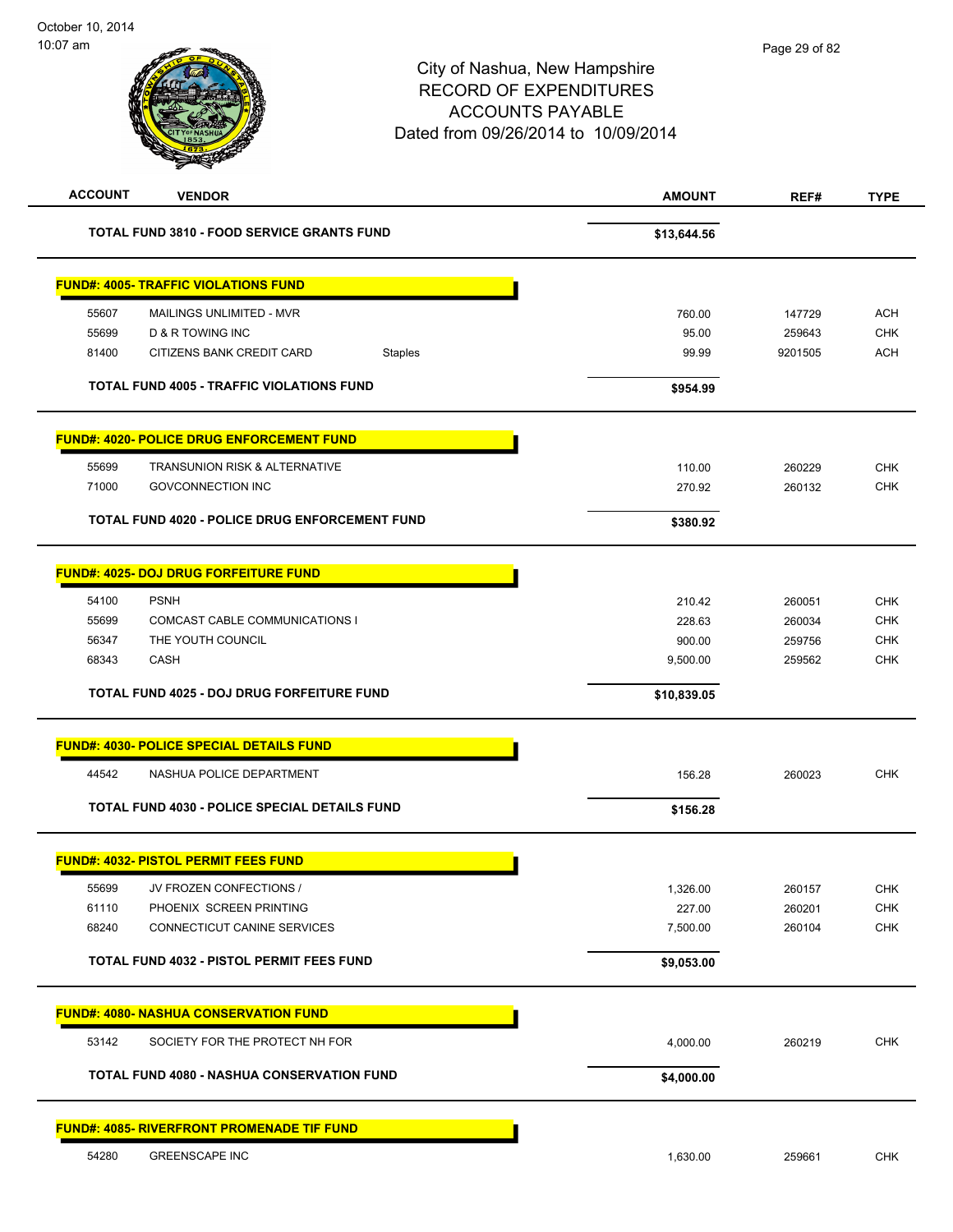# City of Nashua, New Hampshire RECORD OF EXPENDITURES ACCOUNTS PAYABLE Dated from 09/26/2014 to 10/09/2014 **ACCOUNT VENDOR AMOUNT REF# TYPE TOTAL FUND 4085 - RIVERFRONT PROMENADE TIF FUND \$1,630.00 \$1,630.00**

|       | <b>FUND#: 4090- LIB-LOST/DAMAGED BOOK FINES</b>      |              |        |            |
|-------|------------------------------------------------------|--------------|--------|------------|
| 54280 | GATE CITY FENCE CO INC                               | 3,270.00     | 260128 | <b>CHK</b> |
| 55699 | UNIQUE MANAGEMENT SERVICES INC                       | 179.00       | 259749 | <b>CHK</b> |
| 61807 | <b>TELEVEND SERVICES INC</b>                         | 380.55       | 259744 | <b>CHK</b> |
| 61814 | <b>MIDWEST TAPE</b>                                  | 236.35       | 260178 | <b>CHK</b> |
| 61875 | <b>WADLEIGH MEMORICAL LIBRARY</b>                    | 9.99         | 259607 | <b>CHK</b> |
| 61875 | <b>BAKER &amp; TAYLOR</b>                            | 18.70        | 259618 | <b>CHK</b> |
| 61875 | WIGGIN MEMORIAL LIBRARY                              | 23.00        | 260063 | <b>CHK</b> |
| 61875 | <b>BAKER &amp; TAYLOR</b>                            | 289.88       | 260079 | <b>CHK</b> |
| 61875 | <b>INGRAM LIBRARY SERVICES</b>                       | 9.09         | 260150 | <b>CHK</b> |
|       | TOTAL FUND 4090 - LIB-LOST/DAMAGED BOOK FINES        | \$4,416.56   |        |            |
|       | <b>FUND#: 5010- CAP PROJECTS-INFO TECHNOLOGY</b>     |              |        |            |
| 81342 | AXIS BUSINESS SOLUTIONS                              | 9,695.74     | 260077 | <b>CHK</b> |
| 81342 | <b>CDW GOVERNMENT</b>                                | 1,264.84     | 260100 | <b>CHK</b> |
|       | TOTAL FUND 5010 - CAP PROJECTS-INFO TECHNOLOGY       | \$10,960.58  |        |            |
|       | <b>FUND#: 5050- CAPITAL PROJ-COMMUNICATIONS</b>      |              |        |            |
| 81300 | <b>INTERTECH ASSOCIATES INC</b>                      | 9,000.00     | 260151 | <b>CHK</b> |
|       | <b>TOTAL FUND 5050 - CAPITAL PROJ-COMMUNICATIONS</b> | \$9,000.00   |        |            |
|       | FUND#: 5200- CAPITAL PROJECTS-STREETS                |              |        |            |
| 81700 | R S AUDLEY INC                                       | 240,568.85   | 260209 | <b>CHK</b> |
|       | <b>TOTAL FUND 5200 - CAPITAL PROJECTS-STREETS</b>    | \$240,568.85 |        |            |
|       | <b>FUND#: 5700- CAP PROJECTS-BROAD ST PKWY</b>       |              |        |            |
| 81700 | <b>DLKING &amp; ASSOC INC</b>                        | 186,435.75   | 260110 | <b>CHK</b> |
| 81700 | E D SWETT INC                                        | 136,844.20   | 259759 | <b>CHK</b> |
| 81700 | PIONEER TREE SERVICE LLC                             | 5,600.00     | 260202 | <b>CHK</b> |
| 81700 | E D SWETT INC                                        | 71,010.00    | 259759 | <b>CHK</b> |

 81700 R S AUDLEY INC 389,100.69 260209 CHK 81700 WETHERBEE PLUMBING & HEATING **Francisco CHE 501.91** 501.91 260241 CHK 81700 THE TELEGRAPH 110.10 260056 CHK 81700 DENNIS MIRES PA 3,853.75 259758 CHK 81700 LAW OFFICE OF MARK P HODGDON 275.00 260165 CHK 81700 NASHUA MILLYARD ASSOC INC 17,850.92 259702 CHK 81700 FREMEAU APPRAISAL INC **And the Contract of CHK** 3,200.00 259760 CHK 81700 NASHUA MILLYARD ASSOC INC 81 A 260187 CHK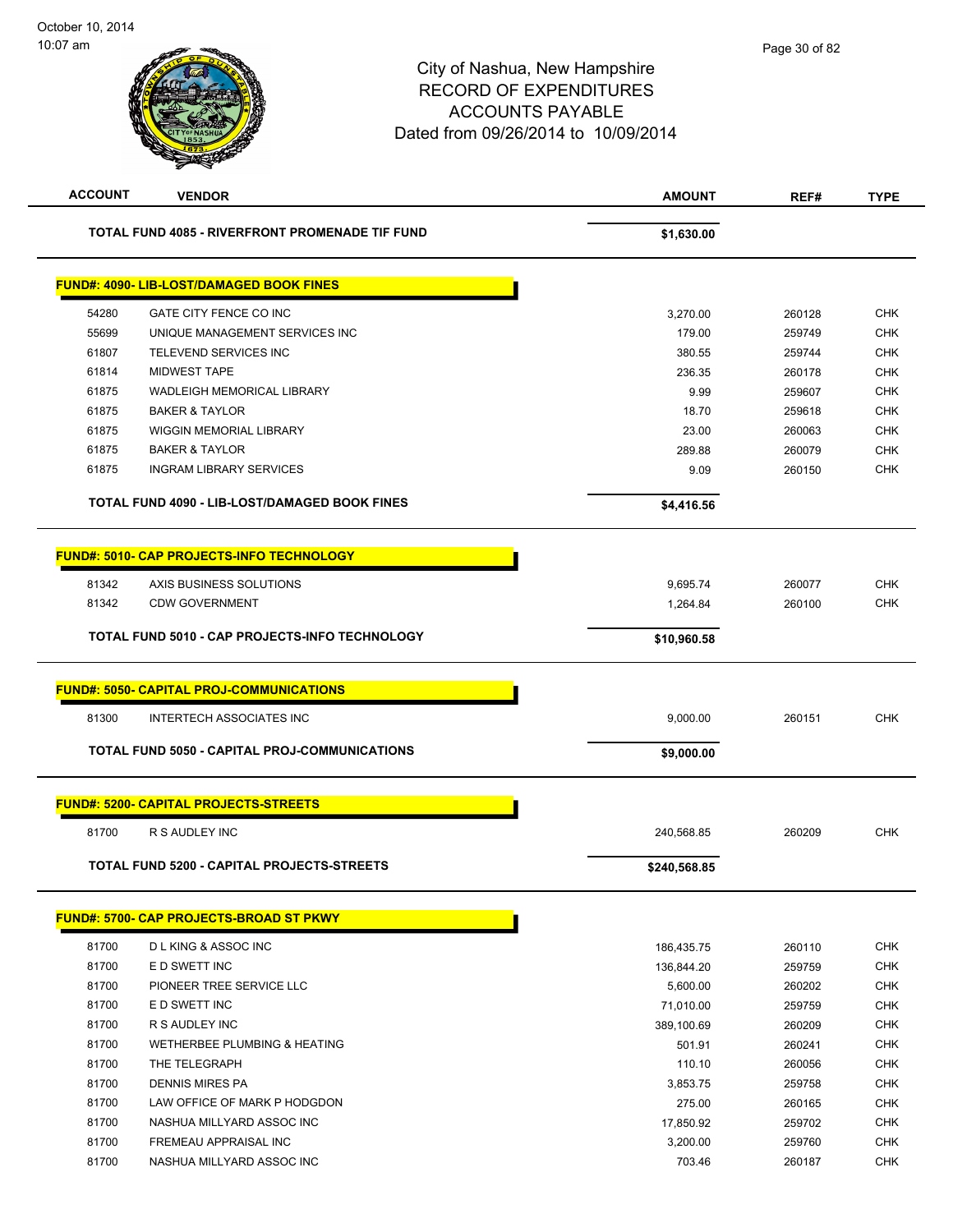| <b>ACCOUNT</b> | <b>VENDOR</b>                                |                         | <b>AMOUNT</b> | REF#    | <b>TYPE</b> |
|----------------|----------------------------------------------|-------------------------|---------------|---------|-------------|
|                | TOTAL FUND 5700 - CAP PROJECTS-BROAD ST PKWY |                         | \$815,485.78  |         |             |
|                | <b>FUND#: 6000- SOLID WASTE FUND</b>         |                         |               |         |             |
| 53107          | CHEMSERVE ENVIRONMENTAL ANALYS               |                         | 1,026.50      | 259634  | <b>CHK</b>  |
| 53107          | NEW ENGLAND ENERGY SERVICES                  |                         | 725.00        | 260189  | <b>CHK</b>  |
| 53467          | UNITED PARCEL SERVICE                        |                         | 5.89          | 259604  | <b>CHK</b>  |
| 54100          | <b>PSNH</b>                                  |                         | 551.47        | 259598  | <b>CHK</b>  |
| 54100          | <b>CONSTELLATION NEWENERGY INC</b>           |                         | 37.15         | 260035  | <b>CHK</b>  |
| 54100          | <b>PSNH</b>                                  |                         | 199.95        | 260051  | CHK         |
| 54141          | PENNICHUCK WATER WORKS INC                   |                         | 220.24        | 260049  | <b>CHK</b>  |
| 54280          | <b>BELLETETES INC</b>                        |                         | 11.69         | 259621  | <b>CHK</b>  |
| 54280          | HOME DEPOT CREDIT SERVICE 3065               |                         | 72.81         | 259667  | <b>CHK</b>  |
| 54600          | <b>FASTENAL CO</b>                           |                         | 3.00          | 259651  | <b>CHK</b>  |
| 54600          | LIBERTY INTNL TRUCKS OF NH LLC               |                         | 641.91        | 259682  | <b>CHK</b>  |
| 54600          | MCDEVITT TRUCKS INC                          |                         | 64.38         | 259691  | <b>CHK</b>  |
| 54600          | NAPA AUTO PARTS                              |                         | 72.59         | 259698  | <b>CHK</b>  |
| 54600          | P/M SERVICES OF NH                           |                         | 1,150.00      | 259714  | <b>CHK</b>  |
| 54600          | <b>POWERPLAN</b>                             |                         | 707.51        | 259722  | <b>CHK</b>  |
| 54600          | <b>CARPARTS OF NASHUA</b>                    |                         | 101.21        | 260098  | <b>CHK</b>  |
| 54600          | LIBERTY INTNL TRUCKS OF NH LLC               |                         | 52.43         | 260167  | <b>CHK</b>  |
| 54600          | NAPA AUTO PARTS                              |                         | 57.43         | 260185  | <b>CHK</b>  |
| 54600          | SANEL AUTO PARTS CO                          |                         | 40.56         | 260215  | <b>CHK</b>  |
| 54600          | SANEL AUTO PARTS CO                          |                         | 258.35        | 260216  | <b>CHK</b>  |
| 55109          | COMCAST CABLE COMMUNICATIONS I               |                         | 113.94        | 259585  | <b>CHK</b>  |
| 55109          | PAETEC COMMUNICATIONS INC                    |                         | 4.28          | 259594  | <b>CHK</b>  |
| 55400          | CITIZENS BANK CREDIT CARD                    | The Fairmont Royal York | 565.29        | 9201505 | <b>ACH</b>  |
| 55400          | CITIZENS BANK CREDIT CARD                    | The Fairmont Royal York | 565.29        | 9201505 | <b>ACH</b>  |
| 55421          | RON TURLEY ASSOC INC                         |                         | 500.00        | 259729  | <b>CHK</b>  |
| 55699          | CALLOGIX INC                                 |                         | 147.60        | 259583  | <b>CHK</b>  |
| 55699          | AMHERST APPLIANCE REPAIR                     |                         | 1,491.00      | 259615  | <b>CHK</b>  |
| 55699          | THE DIRT DOCTORS LLC                         |                         | 19,195.00     | 259646  | <b>CHK</b>  |
| 55699          | <b>ENVIRON. RESOURCE RETURN CORP</b>         |                         | 3,368.24      | 259648  | <b>CHK</b>  |
| 55699          | HW STAFFING SOLUTIONS                        |                         | 93.82         | 259669  | <b>CHK</b>  |
| 55699          | UNIVERSAL RECYCLING TECH                     |                         | 2,870.92      | 259751  | <b>CHK</b>  |
| 55699          | <b>ENVIRON. RESOURCE RETURN CORP</b>         |                         | 18,536.68     | 260119  | <b>CHK</b>  |
| 55699          | LIBERTY TIRE RECYCLING LLC                   |                         | 1,042.47      | 260168  | <b>CHK</b>  |
| 55699          | MAINE OXY                                    |                         | 75.50         | 260172  | <b>CHK</b>  |
| 55699          | UNIVERSAL RECYCLING TECH                     |                         | 2,043.21      | 260235  | <b>CHK</b>  |
| 61100          | WB MASON CO INC                              |                         | 236.49        | 259753  | <b>CHK</b>  |
| 61107          | UNIFIRST CORPORATION                         |                         | 379.26        | 259748  | <b>CHK</b>  |
| 61107          | UNIFIRST CORPORATION                         |                         | 189.63        | 260233  | <b>CHK</b>  |
| 61110          | WB MASON CO INC                              |                         | 27.60         | 259753  | <b>CHK</b>  |
| 61110          | ALECS SHOE STORE INC                         |                         | 314.90        | 260069  | <b>CHK</b>  |
| 61192          | STANLEY CONVERGENT SECURITY                  |                         | 89.04         | 259738  | <b>CHK</b>  |
| 61307          | SHATTUCK MALONE OIL CO                       |                         | 581.67        | 259600  | <b>CHK</b>  |
| 61307          | SHATTUCK MALONE OIL CO                       |                         | 23,279.23     | 260053  | <b>CHK</b>  |
| 61428          | OMEGA INDUSTRIAL SUPPLY INC                  |                         | 106.13        | 259712  | <b>CHK</b>  |
| 61428          | WB MASON CO INC                              |                         | 81.36         | 259753  | <b>CHK</b>  |
| 61705          | <b>MAYNARD &amp; LESIEUR INC</b>             |                         | 2,529.06      | 259688  | <b>CHK</b>  |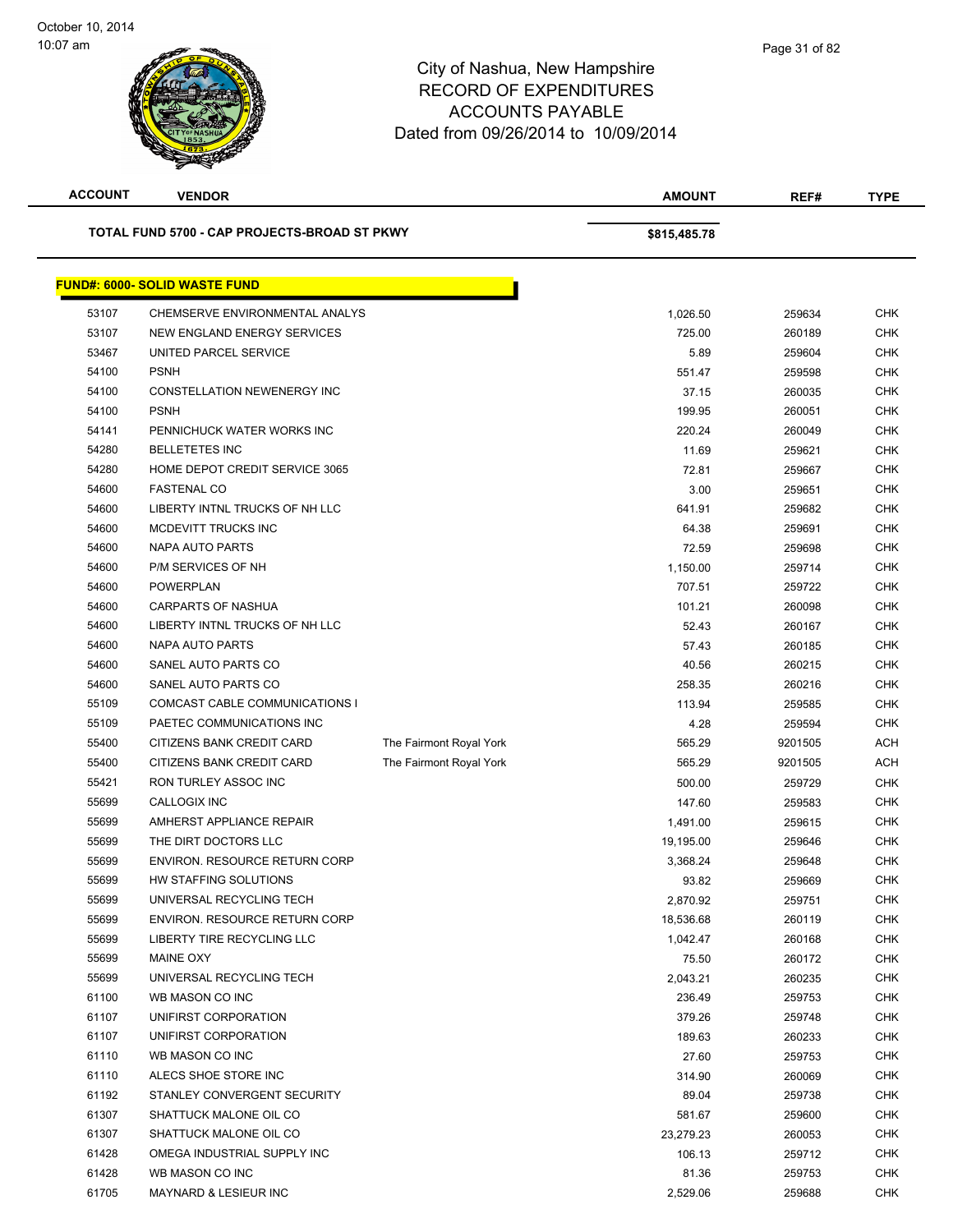

| <b>ACCOUNT</b> | <b>VENDOR</b>                        | <b>AMOUNT</b> | REF#   | <b>TYPE</b> |
|----------------|--------------------------------------|---------------|--------|-------------|
|                | <b>FUND#: 6000- SOLID WASTE FUND</b> |               |        |             |
| 71000          | HOME DEPOT CREDIT SERVICE 3065       | 34.04         | 259667 | <b>CHK</b>  |
| 71000          | <b>ISCO INDUSTRIES</b>               | 3,874.14      | 259672 | <b>CHK</b>  |
| 71000          | <b>BOOMER MCLOUD</b>                 | 239.98        | 260090 | <b>CHK</b>  |
| 71000          | LANDTEC NORTH AMERICA                | 321.48        | 260164 | <b>CHK</b>  |
| 75200          | US BANK N.A. (091000022)             | 72.734.38     | 147766 | <b>ACH</b>  |
| 81100          | NORTHEAST EARTH MECHANICS INC        | 19.591.26     | 260193 | <b>CHK</b>  |
|                | TOTAL FUND 6000 - SOLID WASTE FUND   | \$181,222.96  |        |             |

# **FUND#: 6200- WASTEWATER FUND**

| 21775 | <b>ACCURATE TITLE</b>               | 52.37    | 260462 | <b>CHK</b> |
|-------|-------------------------------------|----------|--------|------------|
| 21775 | <b>ACE TITLE</b>                    | 57.10    | 260463 | <b>CHK</b> |
| 21775 | <b>AGNES LEONE</b>                  | 27.77    | 260464 | <b>CHK</b> |
| 21775 | <b>ANDREW BUSHMAKIN</b>             | 29.82    | 260465 | <b>CHK</b> |
| 21775 | <b>CHRISTINE BLAKE</b>              | 58.00    | 260466 | CHK        |
| 21775 | CITYSIDE OFFICE SUITES, LL          | 40.07    | 260467 | <b>CHK</b> |
| 21775 | <b>CRAIG HERMLE</b>                 | 45.00    | 260468 | <b>CHK</b> |
| 21775 | <b>CRIMSON PROPERTIES</b>           | 27.77    | 260469 | <b>CHK</b> |
| 21775 | <b>DANIEL BATHLON</b>               | 120.00   | 260470 | <b>CHK</b> |
| 21775 | DAVID ROTH                          | 112.79   | 260471 | CHK        |
| 21775 | DOVENMUEHLE MORTGAGE INC            | 282.69   | 260472 | <b>CHK</b> |
| 21775 | EDITH GYMZIAK                       | 79.02    | 260473 | <b>CHK</b> |
| 21775 | <b>ERIC ANDERSON</b>                | 62.62    | 260474 | <b>CHK</b> |
| 21775 | <b>GARY ZIMMERMAN</b>               | 42.12    | 260475 | <b>CHK</b> |
| 21775 | <b>GIUSEPPE VOLO</b>                | 54.42    | 260476 | <b>CHK</b> |
| 21775 | <b>GREAT EAST TITLE</b>             | 64.67    | 260477 | <b>CHK</b> |
| 21775 | <b>JOHN DIMARTINO</b>               | 62.62    | 260478 | <b>CHK</b> |
| 21775 | LAUREL SANROMA                      | 58.52    | 260479 | <b>CHK</b> |
| 21775 | <b>MELVIN MEYER</b>                 | 28.12    | 260480 | <b>CHK</b> |
| 21775 | <b>MONARCH TITLE</b>                | 28.59    | 260482 | CHK        |
| 21775 | PHENIX TITLE                        | 27.67    | 260483 | <b>CHK</b> |
| 21775 | <b>RYAN KING</b>                    | 60.57    | 260484 | <b>CHK</b> |
| 21775 | SAMUEL DIAZ                         | 81.61    | 260485 | <b>CHK</b> |
| 21775 | THEODORE E MICHOS                   | 218.64   | 260487 | <b>CHK</b> |
| 21775 | <b>WALTER FREITAS</b>               | 56.47    | 260488 | <b>CHK</b> |
| 21775 | <b>WELLS FARGO</b>                  | 43.74    | 260489 | <b>CHK</b> |
| 21775 | WINER & BENNETT, LLP                | 28.35    | 260490 | <b>CHK</b> |
| 44597 | <b>HILLSBOROUGH COUNTY REGISTRY</b> | 35.47    | 260144 | <b>CHK</b> |
| 53107 | CHEMSERVE ENVIRONMENTAL ANALYS      | 112.71   | 259634 | <b>CHK</b> |
| 53107 | EASTERN ANALYTICAL INC              | 65.00    | 260115 | <b>CHK</b> |
| 53467 | MAILINGS UNLIMITED - NWS            | 7,000.00 | 147730 | ACH        |
| 53467 | PENNICHUCK WATER WORKS INC          | 9,355.50 | 259596 | <b>CHK</b> |
| 53467 | <b>MAILINGS UNLIMITED</b>           | 159.66   | 259686 | <b>CHK</b> |
| 53467 | <b>MAILINGS UNLIMITED</b>           | 484.44   | 260171 | <b>CHK</b> |
| 54100 | CONSTELLATION NEWENERGY INC         | 46.01    | 260035 | <b>CHK</b> |
| 54100 | <b>PSNH</b>                         | 1,462.45 | 260051 | <b>CHK</b> |
| 54114 | <b>LIBERTY UTILITIES - NH</b>       | 41.70    | 259589 | <b>CHK</b> |
| 54114 | <b>DIRECT ENERGY BUSINESS</b>       | 1,935.59 | 259645 | <b>CHK</b> |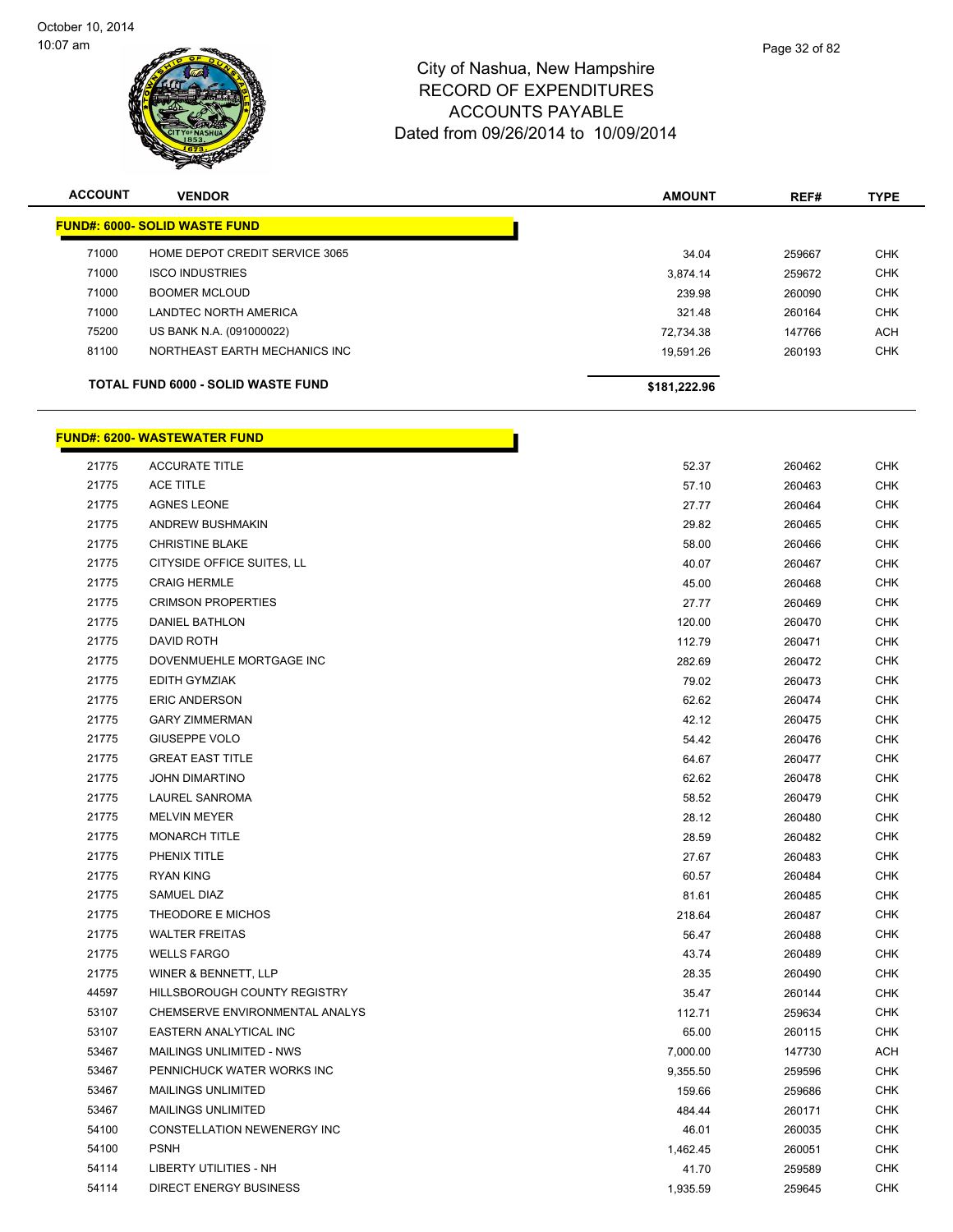

| <b>ACCOUNT</b> | <b>VENDOR</b>                        | <b>AMOUNT</b> | REF#   | <b>TYPE</b> |
|----------------|--------------------------------------|---------------|--------|-------------|
|                | <u> FUND#: 6200- WASTEWATER FUND</u> |               |        |             |
| 54114          | DIRECT ENERGY BUSINESS               | 6.08          | 260113 | <b>CHK</b>  |
| 54141          | PENNICHUCK WATER WORKS INC           | 29,343.67     | 260049 | <b>CHK</b>  |
| 54200          | CENTRAL PAPER PRODUCTS CO            | 111.56        | 260101 | <b>CHK</b>  |
| 54221          | CASELLA ORGANICS                     | 130,066.15    | 259629 | <b>CHK</b>  |
| 54221          | <b>TOWN OF MERRIMACK</b>             | 2,052.00      | 260228 | <b>CHK</b>  |
| 54221          | <b>WRIGHT-PIERCE</b>                 | 785.44        | 260242 | <b>CHK</b>  |
| 54280          | F W WEBB CO                          | 4.87          | 259650 | <b>CHK</b>  |
| 54280          | HOME DEPOT CREDIT SERVICE 3065       | 75.29         | 259667 | CHK         |
| 54280          | M & M ELECTRICAL SUPPLY CO INC       | 49.03         | 259684 | <b>CHK</b>  |
| 54280          | PEABODY SUPPLY CO                    | 400.90        | 260199 | CHK         |
| 54300          | CONTINENTAL PAVING INC               | 605.43        | 259639 | <b>CHK</b>  |
| 54300          | <b>REDLON &amp; JOHNSON</b>          | 675.00        | 259728 | CHK         |
| 54300          | TEAM EJP CONCORD NH                  | 612.66        | 259743 | <b>CHK</b>  |
| 54300          | CRISP CONTRACTING LLC                | 1,700.00      | 260012 | <b>CHK</b>  |
| 54300          | CONTINENTAL PAVING INC               | 250.48        | 260105 | <b>CHK</b>  |
| 54300          | CORRIVEAU ROUTHIER INC               | 36.00         | 260107 | <b>CHK</b>  |
| 54300          | NEENAH FOUNDRY CO                    | 1,428.00      | 260188 | <b>CHK</b>  |
| 54487          | <b>GRAINGER</b>                      | 347.52        | 259658 | <b>CHK</b>  |
| 54487          | PINE MOTOR PARTS                     | 29.84         | 259721 | <b>CHK</b>  |
| 54487          | <b>BLAKE GROUP</b>                   | 664.00        | 260087 | <b>CHK</b>  |
| 54487          | PEABODY SUPPLY CO                    | 283.39        | 260199 | <b>CHK</b>  |
| 54487          | TEAM EJP CONCORD NH                  | 656.85        | 260225 | <b>CHK</b>  |
| 54600          | CARPARTS OF NASHUA                   | 2.39          | 259628 | <b>CHK</b>  |
| 54600          | NAPA AUTO PARTS                      | 131.28        | 259699 | <b>CHK</b>  |
| 54600          | PINE MOTOR PARTS                     | 215.00        | 259721 | <b>CHK</b>  |
| 54600          | SANEL AUTO PARTS CO                  | 45.79         | 259733 | <b>CHK</b>  |
| 55109          | PAETEC COMMUNICATIONS INC            | 4.36          | 259594 | <b>CHK</b>  |
| 55109          | <b>FAIRPOINT COMMUNICATIONS</b>      | 76.68         | 260036 | <b>CHK</b>  |
| 55400          | <b>UNH</b>                           | 349.00        | 260058 | <b>CHK</b>  |
| 55421          | <b>RON TURLEY ASSOC INC</b>          | 200.00        | 259729 | <b>CHK</b>  |
| 55699          | HW STAFFING SOLUTIONS                | 93.83         | 259669 | CHK         |
| 55699          | KENT CLEAN SEPTIC SERVICE LLC        | 4,700.00      | 259678 | CHK         |
| 55699          | PROGRESSIVE ALARM SERVICES INC       | 1,970.00      | 260206 | <b>CHK</b>  |
| 61107          | ALECS SHOE STORE INC                 | 420.00        | 259613 | <b>CHK</b>  |
| 61107          | UNIFIRST CORPORATION                 | 629.22        | 259748 | <b>CHK</b>  |
| 61107          | ALECS SHOE STORE INC                 | 204.95        | 260069 | <b>CHK</b>  |
| 61107          | UNIFIRST CORPORATION                 | 251.33        | 260233 | <b>CHK</b>  |
| 61149          | <b>COLE-PARMER</b>                   | 200.74        | 259637 | <b>CHK</b>  |
| 61149          | <b>ENVIROSYSTEMS INC</b>             | 1,165.00      | 260120 | <b>CHK</b>  |
| 61149          | <b>VWR INTERNATIONAL</b>             | 444.69        | 260238 | <b>CHK</b>  |
| 61156          | <b>BASF CORP</b>                     | 4,739.04      | 259620 | <b>CHK</b>  |
| 61156          | JCI JONES CHEMICALS INC              | 2,104.10      | 259673 | <b>CHK</b>  |
| 61156          | KEMIRA WATER SOLUTIONS INC           | 2,854.76      | 259677 | <b>CHK</b>  |
| 61156          | JCI JONES CHEMICALS INC              | 2,154.98      | 260159 | <b>CHK</b>  |
| 71000          | <b>BAKERCORP</b>                     | 5,198.00      | 260080 | <b>CHK</b>  |
| 71000          | EASTERN INDUSTRIAL AUTOMATION        | 76.81         | 260116 | <b>CHK</b>  |
| 71025          | <b>FASTENAL CO</b>                   | 38.25         | 259651 | <b>CHK</b>  |
| 71025          | HOME DEPOT CREDIT SERVICE 3065       | 94.70         | 259667 | <b>CHK</b>  |
| 75200          | US BANK N.A. (091000022)             | 229,325.00    | 147706 | <b>ACH</b>  |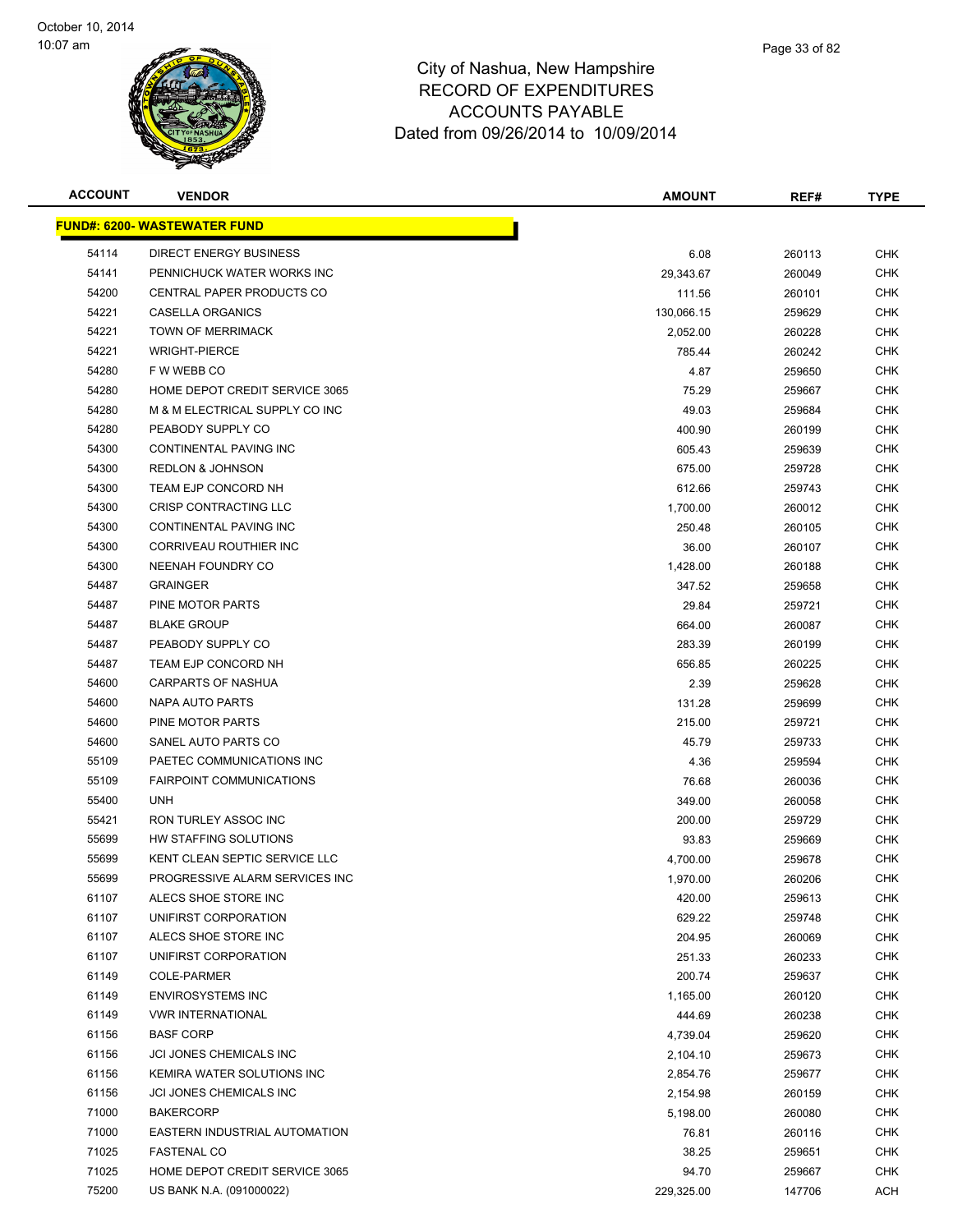

| <b>ACCOUNT</b> | <b>VENDOR</b>                            | <b>AMOUNT</b>  | REF#   | <b>TYPE</b> |
|----------------|------------------------------------------|----------------|--------|-------------|
|                | FUND#: 6200- WASTEWATER FUND             |                |        |             |
| 81200          | AERZEN USA CORP                          | 9,821.16       | 259610 | <b>CHK</b>  |
| 81300          | T BUCK CONSTRUCTION INC                  | 65,000.00      | 259742 | <b>CHK</b>  |
| 81300          | WEIR SPECIALTY PUMPS                     | 41,800.00      | 260240 | <b>CHK</b>  |
| 81700          | <b>PARK CONSTRUCTION CORP</b>            | 120,356.97     | 260198 | <b>CHK</b>  |
| 81700          | <b>HAZEN &amp; SAWYER PC</b>             | 5,233.32       | 260140 | <b>CHK</b>  |
| 81700          | <b>HAZEN &amp; SAWYER PC</b>             | 2,068.32       | 259664 | <b>CHK</b>  |
| 81700          | METHUEN CONSTRUCTION CO                  | 1,261,070.00   | 259693 | <b>CHK</b>  |
| 81700          | <b>HAZEN &amp; SAWYER PC</b>             | 54,772.06      | 260140 | <b>CHK</b>  |
| 81700          | <b>PARK CONSTRUCTION CORP</b>            | 161,202.74     | 260198 | <b>CHK</b>  |
|                | <b>TOTAL FUND 6200 - WASTEWATER FUND</b> | \$2,171,748.29 |        |             |

r.

#### **FUND#: 6500- PROPERTY & CASUALTY FUND**

| 54236 | STANLEY CONVERGENT SECURITY      | 201.72    | 260222 | <b>CHK</b> |
|-------|----------------------------------|-----------|--------|------------|
| 54267 | TREASURER STATE OF NH            | 150.00    | 259603 | <b>CHK</b> |
| 54267 | STANLEY ELEVATOR CO INC          | 4,354.97  | 260223 | <b>CHK</b> |
| 55307 | <b>ROSS DUGAS</b>                | 19.60     | 260014 | <b>CHK</b> |
| 59148 | HUB INT'L NEW ENGLAND LLC        | 72,968.75 | 147734 | ACH        |
| 59207 | APPLE NASHUA LLC                 | 640.00    | 259975 | <b>CHK</b> |
| 59207 | <b>CULLENCOLLIMORE PLLC</b>      | 35.00     | 259977 | <b>CHK</b> |
| 59207 | DARTMOUTH HITCHCOCK CLINIC       | 1,373.28  | 259978 | <b>CHK</b> |
| 59207 | FOUNDATION MEDICAL PARTNERS      | 280.00    | 259979 | <b>CHK</b> |
| 59207 | FOUR SEASONS ORTHOPEDIC CENTER   | 908.00    | 259980 | <b>CHK</b> |
| 59207 | GOTMAN, SCHULTHESS & STEERE PA   | 539.64    | 259981 | <b>CHK</b> |
| 59207 | <b>MERRIMACK VALLEY PHYSICAL</b> | 224.00    | 259983 | <b>CHK</b> |
| 59207 | OCCUPATIONAL HEALTH CTRS SOUTH   | 563.89    | 259984 | <b>CHK</b> |
| 59207 | PERFORMANCE REHAB INC            | 590.00    | 259985 | <b>CHK</b> |
| 59207 | PINNACLE REHABILITATION          | 355.00    | 259986 | <b>CHK</b> |
| 59207 | SJ PHYSICIAN SERVICES            | 710.00    | 259988 | <b>CHK</b> |
| 59207 | SO NH REGIONAL MEDICAL CENTER    | 2,006.20  | 259990 | <b>CHK</b> |
| 59207 | ST JOSEPHS HOSPITAL              | 937.20    | 259991 | <b>CHK</b> |
| 59207 | MICHAEL HATZIPETROS              | 20.00     | 260491 | <b>CHK</b> |
| 59207 | BOROFSKY AMODEO-VICKERY &        | 6,952.14  | 260494 | <b>CHK</b> |
| 59207 | NICHOLE COLLINS                  | 26,793.28 | 260495 | <b>CHK</b> |
| 59207 | DARTMOUTH HITCHCOCK CLINIC       | 1,184.28  | 260496 | <b>CHK</b> |
| 59207 | DR RONALD F LANZARA, SR. DC      | 746.00    | 260497 | CHK        |
| 59207 | FOUR SEASONS ORTHOPEDIC CENTER   | 808.07    | 260498 | <b>CHK</b> |
| 59207 | <b>MERRIMACK VALLEY PHYSICAL</b> | 224.00    | 260501 | <b>CHK</b> |
| 59207 | NASHUA RADIOLOGY PA              | 38.00     | 260502 | <b>CHK</b> |
| 59207 | OCCUPATIONAL HEALTH CTRS SOUTH   | 1,530.49  | 260503 | <b>CHK</b> |
| 59207 | CHIMA O OHAEGBULAM MD PC         | 180.00    | 260504 | <b>CHK</b> |
| 59207 | PERFORMANCE REHAB INC            | 550.00    | 260505 | <b>CHK</b> |
| 59207 | SO NH REGIONAL MEDICAL CENTER    | 1,233.27  | 260506 | <b>CHK</b> |
| 59207 | ST JOSEPH BUSINESS & HEALTH      | 178.00    | 260507 | <b>CHK</b> |
| 59207 | <b>ST JOSEPHS HOSPITAL</b>       | 1,766.00  | 260508 | <b>CHK</b> |
| 59225 | <b>CULLENCOLLIMORE PLLC</b>      | 2,929.30  | 259977 | CHK        |
| 59225 | <b>JASON TOOTH</b>               | 2,400.00  | 260500 | <b>CHK</b> |
| 59250 | BK SYSTEMS INC                   | 3,800.00  | 259976 | <b>CHK</b> |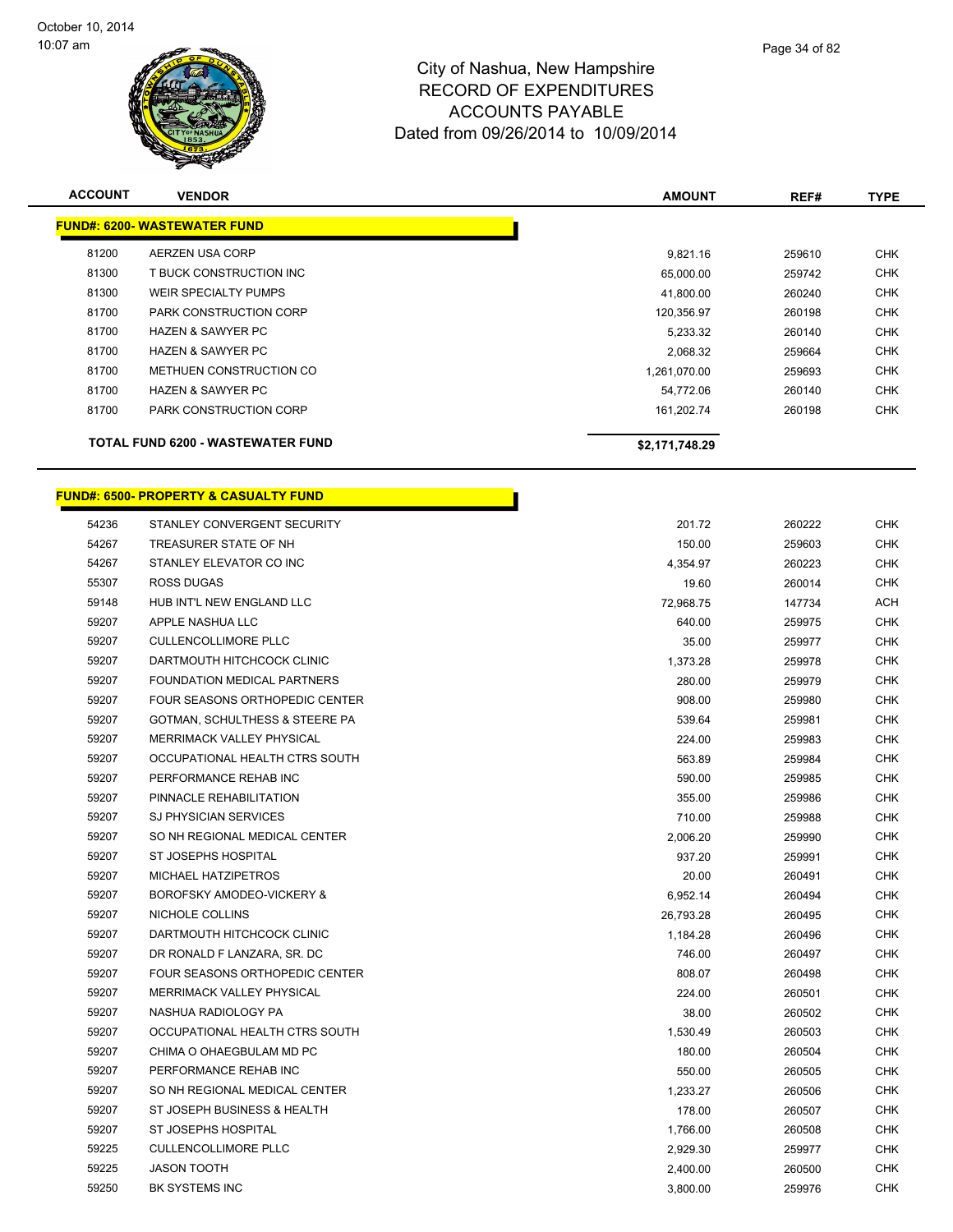

| <b>ACCOUNT</b> | <b>VENDOR</b>                                         | <b>AMOUNT</b>  | REF#   | <b>TYPE</b> |
|----------------|-------------------------------------------------------|----------------|--------|-------------|
|                | <b>FUND#: 6500- PROPERTY &amp; CASUALTY FUND</b>      |                |        |             |
| 59250          | HUFF & GAUTHIER INC                                   | 60.00          | 259982 | <b>CHK</b>  |
| 59250          | SKILLINGS & SONS INC                                  | 1,926.15       | 259989 | <b>CHK</b>  |
| 59250          | <b>BK SYSTEMS INC</b>                                 | 485.00         | 260493 | <b>CHK</b>  |
| 59275          | <b>FRANCINE RYAN</b>                                  | 1,088.00       | 259987 | <b>CHK</b>  |
| 59275          | <b>AMY SALOIS</b>                                     | 315.71         | 260492 | <b>CHK</b>  |
| 59275          | <b>GATE CITY COLLISION CENTERS</b>                    | 317.93         | 260499 | <b>CHK</b>  |
|                | <b>TOTAL FUND 6500 - PROPERTY &amp; CASUALTY FUND</b> | \$142,382.87   |        |             |
|                | <b>FUND#: 6600- BENEFITS SELF INSURANCE FUND</b>      |                |        |             |
| 21500          | <b>ITT HARTFORD</b>                                   | 36,110.53      | 147763 | <b>ACH</b>  |
| 21516          | BOSTON MUTUAL LIFE INSURANCE                          | 8,578.06       | 147760 | <b>ACH</b>  |
| 21520          | SUN LIFE ASSURANCE CO OF CANAD                        | 6,539.87       | 147765 | <b>ACH</b>  |
| 21575          | NORTHEAST DELTA DENTAL                                | 163,083.68     | 147705 | <b>ACH</b>  |
| 21585          | <b>VISION SERVICE PLAN</b>                            | 7,334.65       | 259606 | <b>CHK</b>  |
| 45623          | CAROL COUTOUMAS                                       | 261.27         | 259627 | <b>CHK</b>  |
| 52815          | <b>ANTHEM - EAP</b>                                   | 14,094.00      | 147757 | <b>ACH</b>  |
| 59165          | HCC LIFE INSURANCE CO                                 | 96,117.30      | 147762 | <b>ACH</b>  |
| 59500          | ANTHEM BCBS OF NE                                     | 87,502.80      | 147758 | <b>ACH</b>  |
| 59500          | HARVARD PILGRIM HEALTH CARE                           | 22,826.72      | 147761 | <b>ACH</b>  |
| 59500          | NORTHEAST DELTA DENTAL                                | 12,155.74      | 147764 | <b>ACH</b>  |
| 59507          | ANTHEM BCBS OF NE                                     | 59,112.00      | 147703 | <b>ACH</b>  |
| 59507          | ANTHEM BCBS OF NE                                     | 38,407.67      | 147758 | <b>ACH</b>  |
| 59507          | ANTHEM BCBS OF NE                                     | 463,467.06     | 147703 | <b>ACH</b>  |
| 59507          | ANTHEM BCBS OF NE                                     | 485,559.55     | 147758 | <b>ACH</b>  |
| 59507          | ANTHEM BCBS OF NE                                     | 35,426.64      | 147703 | <b>ACH</b>  |
| 59507          | ANTHEM BCBS OF NE                                     | 37,603.73      | 147758 | <b>ACH</b>  |
| 59507          | HARVARD PILGRIM HEALTH CARE                           | 70,105.14      | 147704 | <b>ACH</b>  |
| 59507          | HARVARD PILGRIM HEALTH CARE                           | 80,026.89      | 147761 | <b>ACH</b>  |
| 59525          | NORTHEAST DELTA DENTAL                                | 33,873.69      | 147705 | <b>ACH</b>  |
| 59525          | NORTHEAST DELTA DENTAL                                | 27,446.11      | 147764 | <b>ACH</b>  |
|                | TOTAL FUND 6600 - BENEFITS SELF INSURANCE FUND        | \$1,785,633.10 |        |             |
|                | <b>FUND#: 7050- HOLMAN STADIUM IMPROVEMNTS ETF</b>    |                |        |             |

**TOTAL FUND 7050 - HOLMAN STADIUM IMPROVEMNTS ETF** \$264.73

#### **FUND#: 7052- MINE FALLS PARK ETF**

| 54280 | HOME DEPOT CREDIT SERVICE 3065 |
|-------|--------------------------------|
| 54280 | NASHUA WALLPAPER & PAINT CO    |
| 54280 | UNITED SITE SERVICES NORTHEAST |
| 54280 | PENNICHUCK WATER WORKS INC     |
| 54280 | COUNTRYBROOK FARMS LLC         |
|       |                                |

BELLETETES INC 264.73 259621 CHK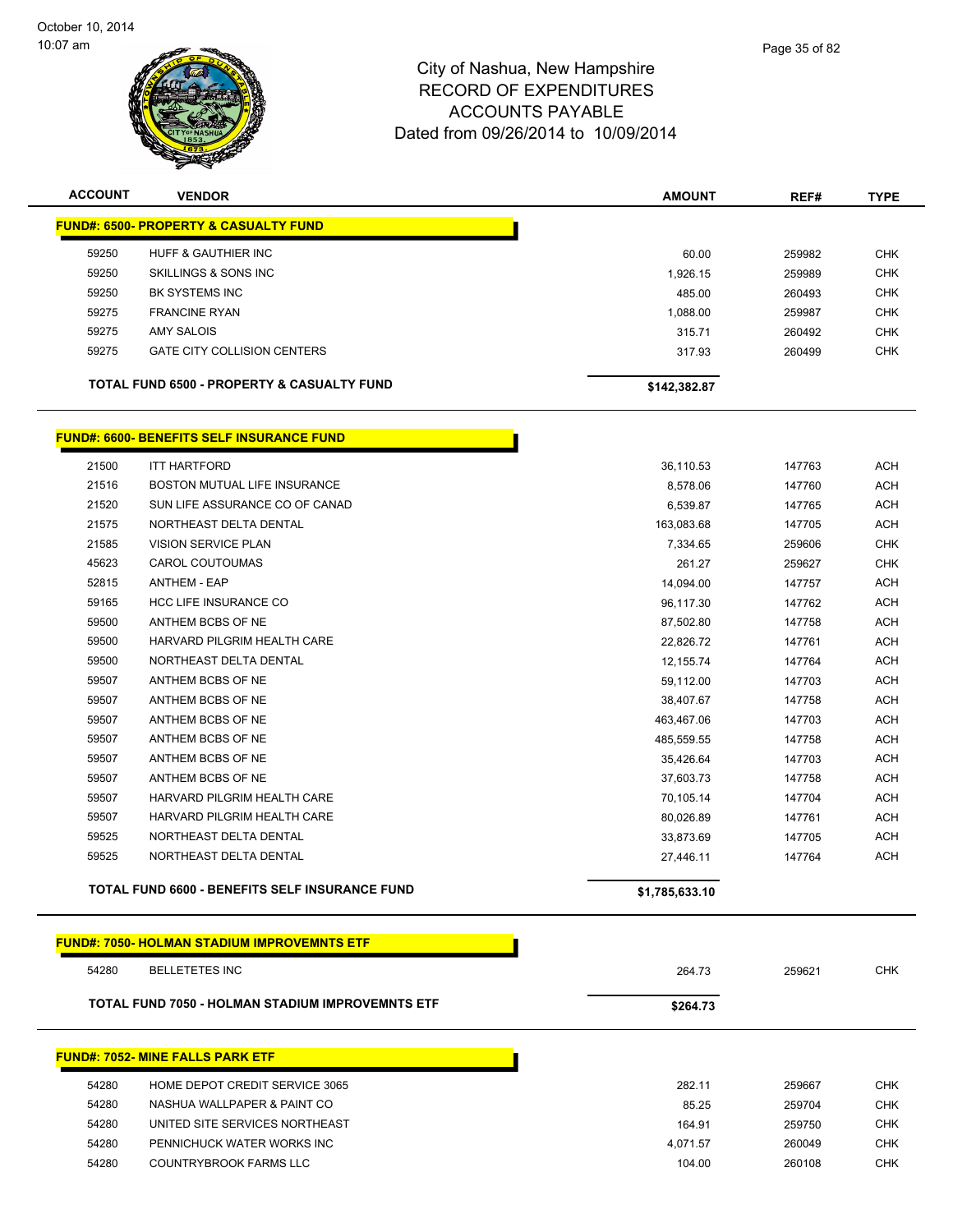| $10.07$ dill   |                                                        | City of Nashua, New Hampshire       | Page 36 of 82 |             |
|----------------|--------------------------------------------------------|-------------------------------------|---------------|-------------|
|                |                                                        |                                     |               |             |
|                |                                                        | <b>RECORD OF EXPENDITURES</b>       |               |             |
|                |                                                        | <b>ACCOUNTS PAYABLE</b>             |               |             |
|                |                                                        | Dated from 09/26/2014 to 10/09/2014 |               |             |
|                |                                                        |                                     |               |             |
| <b>ACCOUNT</b> | <b>VENDOR</b>                                          | <b>AMOUNT</b>                       | REF#          | <b>TYPE</b> |
|                | <b>TOTAL FUND 7052 - MINE FALLS PARK ETF</b>           | \$4,707.84                          |               |             |
|                | <b>FUND#: 7076- REG VOC ED CAPITAL RESERVE</b>         |                                     |               |             |
| 71000          | COMPUTER HUT dba IT INSIDERS                           | 1,399.90                            | 259817        | CHK         |
|                | TOTAL FUND 7076 - REG VOC ED CAPITAL RESERVE           | \$1,399.90                          |               |             |
|                | <b>FUND#: 7504- ETF CONTRIB EDGEWOOD-DEED FUND</b>     |                                     |               |             |
| 45121          | JOHN F & CLAIRE FERRIE                                 | 400.00                              | 260161        | <b>CHK</b>  |
| 61299          | <b>HARDY DORIC INC</b>                                 | 975.00                              | 260138        | <b>CHK</b>  |
|                | TOTAL FUND 7504 - ETF CONTRIB EDGEWOOD-DEED FUND       | \$1,375.00                          |               |             |
|                | <b>FUND#: 7506- ETF CONTRIB-WOODLAWN CEMETERY</b>      |                                     |               |             |
| 54280          | CORNERSTONE CEMETERY SERVICES                          | 800.00                              | 259640        | <b>CHK</b>  |
| 61299          | <b>HARDY DORIC INC</b>                                 | 585.00                              | 259663        | CHK         |
| 71999          | FORSTON & ASSOCIATE LLC                                | 23,618.00                           | 260124        | <b>CHK</b>  |
| 81500          | MHQ MUNICIPAL VEHICLES                                 | 46,123.00                           | 260177        | <b>CHK</b>  |
|                | TOTAL FUND 7506 - ETF CONTRIB-WOODLAWN CEMETERY        | \$71,126.00                         |               |             |
|                | <b>FUND#: 7514- PW-AMHERST ST TRAF MITIGATION</b>      |                                     |               |             |
| 61560          | HOME DEPOT CREDIT SERVICE 3065                         | 688.54                              | 259667        | <b>CHK</b>  |
| 61560          | NASHUA LUMBER CO INC                                   | 163.50                              | 259701        | <b>CHK</b>  |
|                | <b>TOTAL FUND 7514 - PW-AMHERST ST TRAF MITIGATION</b> | \$852.04                            |               |             |
|                | <b>FUND#: 7549- LIBRARY-MISC LIB DONATIONS</b>         |                                     |               |             |
| 68322          | <b>JESSA PIAIA</b>                                     | 420.00                              | 259575        | <b>CHK</b>  |
|                | TOTAL FUND 7549 - LIBRARY-MISC LIB DONATIONS           | \$420.00                            |               |             |
|                | <b>FUND#: 7551- P&amp;R-SUMMERFUN</b>                  |                                     |               |             |
| 61900          | <b>JEANNOTTE'S MARKET LLC</b>                          | 55.25                               | 259674        | <b>CHK</b>  |
|                | <b>TOTAL FUND 7551 - P&amp;R-SUMMERFUN</b>             | \$55.25                             |               |             |
|                | <b>FUND#: 7565- SCHOOL RELATED PROGRAMS-ETF</b>        |                                     |               |             |
| 55642          | <b>JOSEPH KURTA</b>                                    | 64.00                               | 260347        | <b>CHK</b>  |
| 61135          | SOUTHWEST STRINGS                                      | 456.24                              | 259935        | <b>CHK</b>  |
| 61875          | THE BULK BOOKSTORE                                     | 339.25                              | 260275        | <b>CHK</b>  |
|                | TOTAL FUND 7565 - SCHOOL RELATED PROGRAMS-ETF          |                                     |               |             |
|                |                                                        | \$859.49                            |               |             |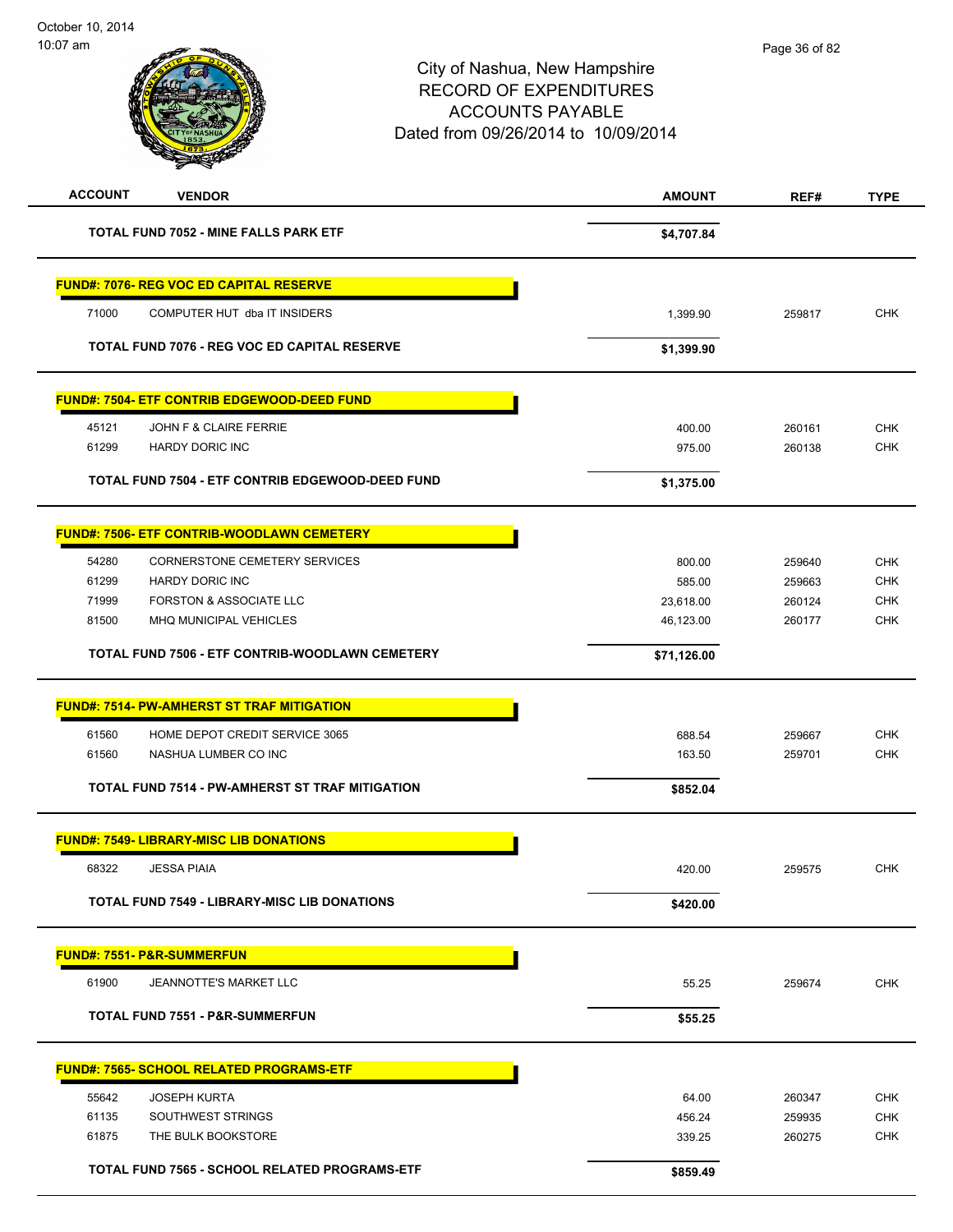| :07 am         |                                                 | City of Nashua, New Hampshire<br><b>RECORD OF EXPENDITURES</b><br><b>ACCOUNTS PAYABLE</b><br>Dated from 09/26/2014 to 10/09/2014 | Page 37 of 82 |             |
|----------------|-------------------------------------------------|----------------------------------------------------------------------------------------------------------------------------------|---------------|-------------|
| <b>ACCOUNT</b> | <b>VENDOR</b>                                   | <b>AMOUNT</b>                                                                                                                    | REF#          | <b>TYPE</b> |
|                | <b>FUND#: 8007- EDGEWOOD CEMETERY PERP-CARE</b> |                                                                                                                                  |               |             |
| 44338          | JOHN F & CLAIRE FERRIE                          | 1.600.00                                                                                                                         | 260161        | <b>CHK</b>  |

**TOTAL FUND 8007 - EDGEWOOD CEMETERY PERP-CARE \$1,600.00** \$1,600.00

|       | <b>FUND#: 8063- LIBRARY-HENRY STEARNS FUND</b>      |            |        |                          |
|-------|-----------------------------------------------------|------------|--------|--------------------------|
| 61807 | <b>BAKER &amp; TAYLOR</b>                           | 180.29     | 259618 | <b>CHK</b>               |
| 61807 | <b>PROQUEST LLC</b>                                 | 6,900.00   | 259725 | <b>CHK</b>               |
| 61807 | <b>BAKER &amp; TAYLOR</b>                           | 114.14     | 260079 | <b>CHK</b>               |
| 61807 | <b>INGRAM LIBRARY SERVICES</b>                      | 6.29       | 260150 | <b>CHK</b>               |
|       |                                                     |            |        |                          |
|       | <b>TOTAL FUND 8063 - LIBRARY-HENRY STEARNS FUND</b> | \$7,200.72 |        |                          |
|       | <b>FUND#: 8400- AGENCY-DEVELOPER ESCROWS</b>        |            |        |                          |
| 21730 | <b>15 RIVERSIDE REALTY LLC</b>                      | 2,120.00   | 260008 |                          |
| 21730 | <b>EAST GLEN PROPERTIES</b>                         | 5,190.00   | 260015 | <b>CHK</b><br><b>CHK</b> |

**Grand Total:**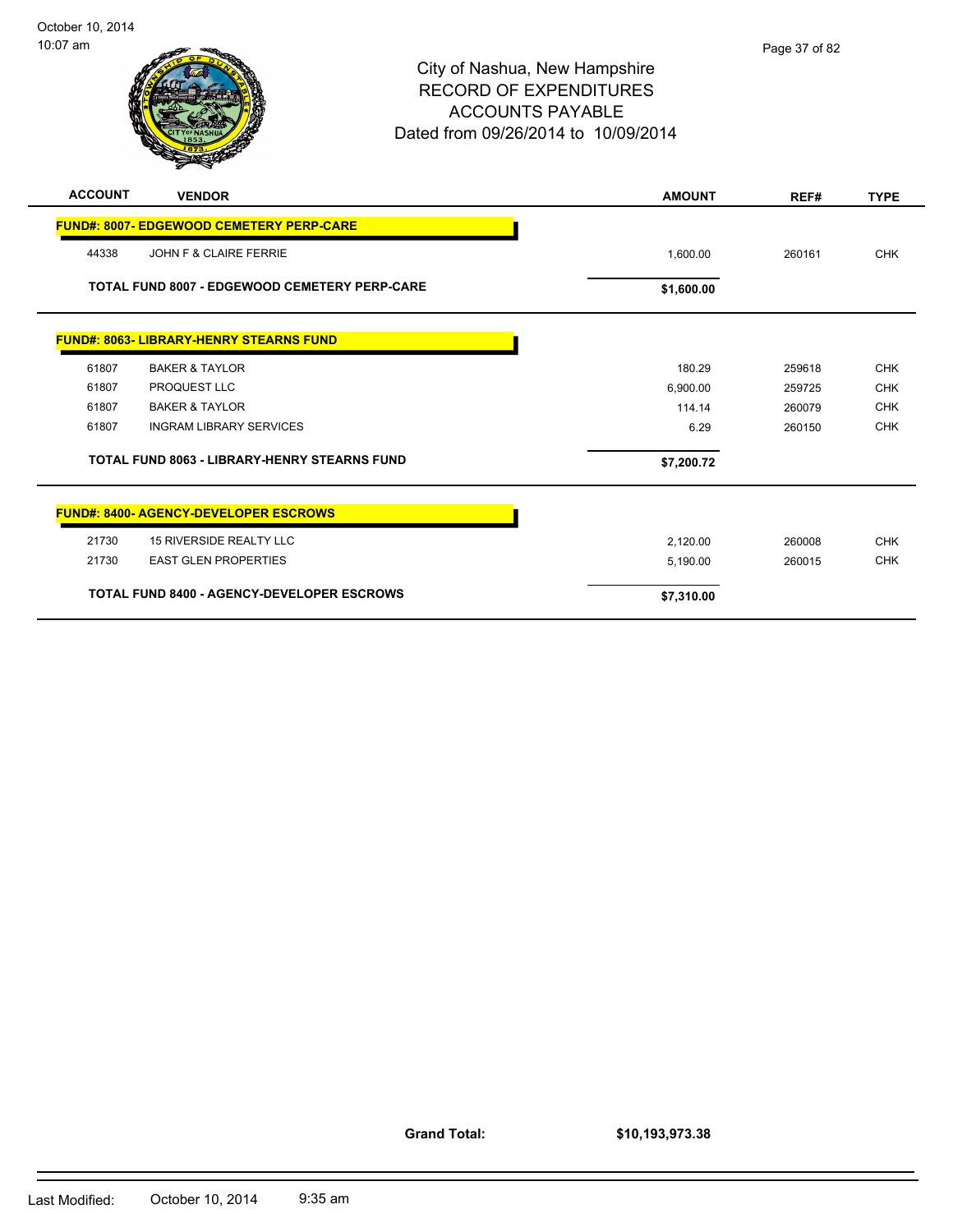

Page 38 of 82

|                                   | <b>ACCOUNT</b>                       | <b>DESCRIPTION</b>             | <b>AMOUNT</b> |
|-----------------------------------|--------------------------------------|--------------------------------|---------------|
| <b>FUND#: 1000 - GENERAL FUND</b> |                                      |                                |               |
|                                   |                                      |                                |               |
| 101<br><b>MAYOR</b>               |                                      |                                |               |
| 10/2/14                           | 51100                                | CITIZEN SERVICES DIRECTOR      | 903.15        |
| 10/9/14                           | 51100                                | CITIZEN SERVICES DIRECTOR      | 903.15        |
| 10/2/14                           | 51100                                | <b>COMMUNICATIONS DIRECTOR</b> | 852.15        |
| 10/9/14                           | 51100                                | <b>COMMUNICATIONS DIRECTOR</b> | 852.15        |
| 10/2/14                           | 51100                                | EXECUTIVE SECRETARY AA         | 903.15        |
| 10/9/14                           | 51100                                | EXECUTIVE SECRETARY AA         | 903.15        |
| 10/2/14                           | 51100                                | SECRETARY RECEPTIONIST         | 565.55        |
| 10/9/14                           | 51100                                | SECRETARY RECEPTIONIST         | 565.55        |
| 10/2/14                           | 51500                                | <b>MAYOR</b>                   | 2,115.95      |
| 10/9/14                           | 51500                                | <b>MAYOR</b>                   | 2,115.95      |
| TOTAL 101 - MAYOR                 |                                      |                                | \$10,679.90   |
| 102                               | <b>BOARD OF ALDERMEN</b>             |                                |               |
| 10/2/14                           | 51100                                | ALDERMANIC LEGISLATION MANAGER | 1,446.40      |
| 10/9/14                           | 51100                                | ALDERMANIC LEGISLATION MANAGER | 1,446.40      |
| 10/2/14                           | 51200                                | LEGISLATIVE TRANSCRIPTION SPEC | 437.54        |
| 10/9/14                           | 51200                                | LEGISLATIVE TRANSCRIPTION SPEC | 398.57        |
|                                   | <b>TOTAL 102 - BOARD OF ALDERMEN</b> |                                | \$3,728.91    |
|                                   |                                      |                                |               |
| 103<br>LEGAL                      |                                      |                                |               |
| 10/2/14                           | 51100                                | ASSISTANT CORP COUNSEL         | 1,364.20      |
| 10/9/14                           | 51100                                | ASSISTANT CORP COUNSEL         | 1,364.20      |
| 10/2/14                           | 51100                                | <b>CORPORATION COUNSEL</b>     | 2,229.60      |
| 10/9/14                           | 51100                                | <b>CORPORATION COUNSEL</b>     | 2,229.60      |
| 10/2/14                           | 51100                                | DEPUTY CORPORATION COUNSEL     | 2,028.41      |
| 10/9/14                           | 51100                                | DEPUTY CORPORATION COUNSEL     | 2,028.40      |
| 10/2/14                           | 51100                                | <b>LEGAL ASSISTANT</b>         | 1,901.05      |
| 10/9/14                           | 51100                                | <b>LEGAL ASSISTANT</b>         | 1,901.05      |
| 10/2/14                           | 51300                                | OVERTIME-REGULAR               | 9.04          |
| <b>TOTAL 103 - LEGAL</b>          |                                      |                                | \$15,055.55   |
| 107<br><b>CITY CLERK</b>          |                                      |                                |               |
| 10/2/14                           | 51100                                | <b>CITY CLERK</b>              | 1,823.90      |
| 10/9/14                           | 51100                                | <b>CITY CLERK</b>              | 1,823.90      |
| 10/2/14                           | 51100                                | <b>CLERK VITAL RECORDS II</b>  | 2,260.14      |
| 10/9/14                           | 51100                                | <b>CLERK VITAL RECORDS II</b>  | 1,463.25      |
| 10/2/14                           | 51100                                | DEPARTMENT COORDINATOR, CC     | 791.45        |
| 10/9/14                           | 51100                                | DEPARTMENT COORDINATOR, CC     | 791.45        |
|                                   | 51100                                | DEPUTY CITY CLERK              | 1,411.70      |
|                                   |                                      | DEPUTY CITY CLERK              | 1,411.70      |
| 10/2/14                           | 51100                                | OVERTIME-REGULAR               | 29.68         |
| 10/9/14                           |                                      |                                |               |
| 10/9/14                           | 51300                                |                                |               |
| 10/3/14                           | 51500                                | ELECTED SELECTMAN              | (165.00)      |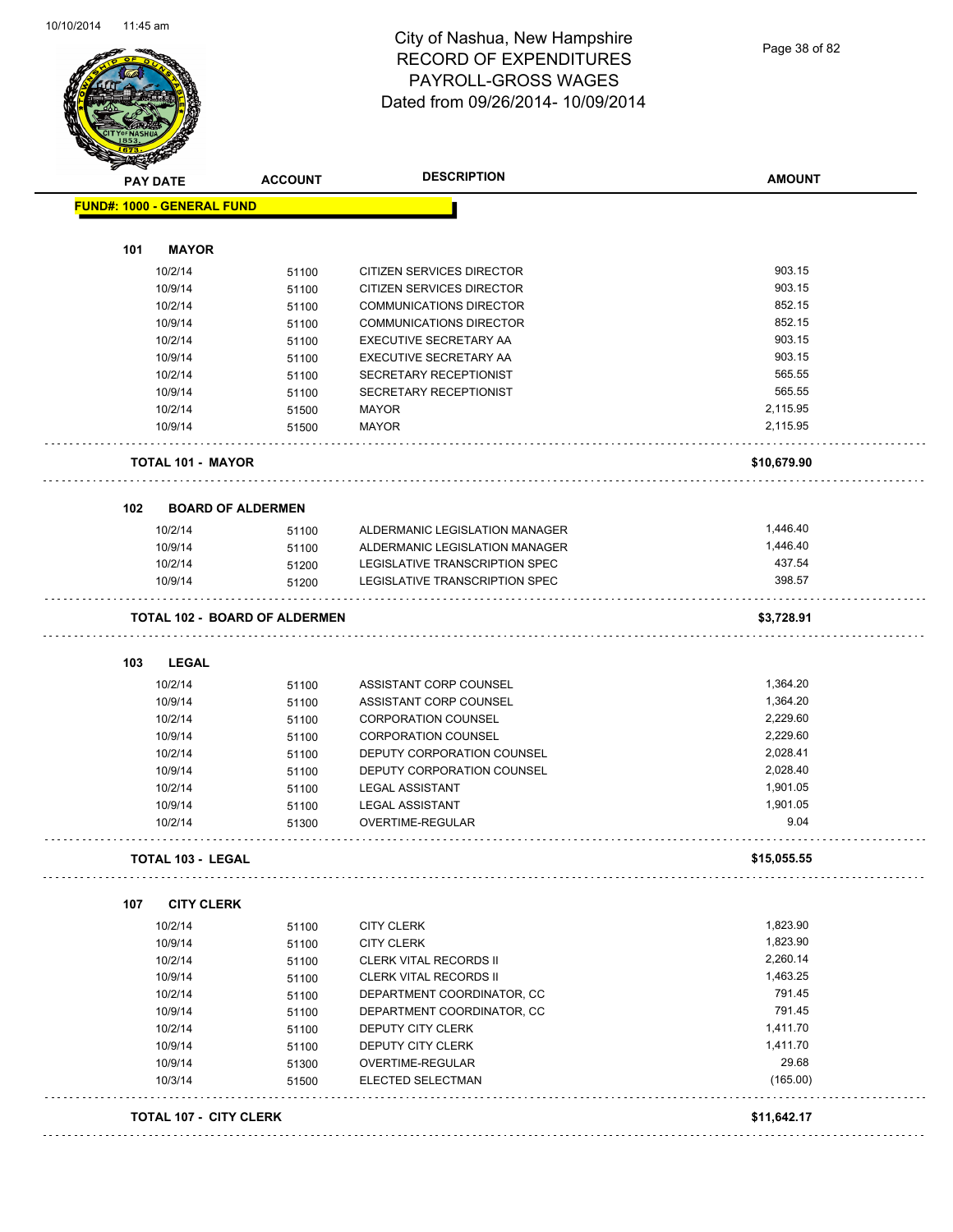Page 39 of 82

| <b>PAY DATE</b>                   | <b>ACCOUNT</b>                            | <b>DESCRIPTION</b>                                   | <b>AMOUNT</b>    |
|-----------------------------------|-------------------------------------------|------------------------------------------------------|------------------|
| <b>FUND#: 1000 - GENERAL FUND</b> |                                           |                                                      |                  |
|                                   |                                           |                                                      |                  |
| 111                               | <b>HUMAN RESOURCES</b>                    |                                                      |                  |
| 10/2/14                           | 51100                                     | <b>HR ANALYST</b>                                    | 1,044.70         |
| 10/9/14                           | 51100                                     | <b>HR ANALYST</b>                                    | 1,044.70         |
| 10/2/14                           | 51100                                     | HR SPEC                                              | 858.45<br>858.45 |
| 10/9/14                           | 51100                                     | HR SPEC                                              | 1,592.50         |
| 10/2/14<br>10/9/14                | 51100                                     | HUMAN RESOURCES DIRECTOR<br>HUMAN RESOURCES DIRECTOR | 1,592.50         |
| 10/2/14                           | 51100                                     | ADMINISTRATIVE ASSISTANT I                           | 273.40           |
| 10/9/14                           | 51200<br>51200                            | ADMINISTRATIVE ASSISTANT I                           | 273.40           |
|                                   |                                           |                                                      |                  |
|                                   | <b>TOTAL 111 - HUMAN RESOURCES</b>        |                                                      | \$7,538.10       |
| 122                               | <b>INFORMATION TECHNOLOGY</b>             |                                                      |                  |
| 10/2/14                           | 51100                                     | ADMIN ASSISTANT II                                   | 665.60           |
| 10/9/14                           | 51100                                     | ADMIN ASSISTANT II                                   | 665.60           |
| 10/2/14                           | 51100                                     | ENTERPRISE SYS ADMINISTRATOR                         | 1,364.20         |
| 10/9/14                           | 51100                                     | ENTERPRISE SYS ADMINISTRATOR                         | 1,364.20         |
| 10/2/14                           | 51100                                     | ERP SYSTEM ADMIN DBA                                 | 1,670.35         |
| 10/9/14                           | 51100                                     | ERP SYSTEM ADMIN DBA                                 | 1,670.35         |
| 10/2/14                           | 51100                                     | INTER INTRA APPL DEV PROJ LDR                        | 1,626.11         |
| 10/9/14                           | 51100                                     | INTER INTRA APPL DEV PROJ LDR                        | 1,626.10         |
| 10/2/14                           | 51100                                     | IT APPLICATIONS ANALYST                              | 1,143.65         |
| 10/9/14                           | 51100                                     | IT APPLICATIONS ANALYST                              | 1,143.65         |
| 10/2/14                           | 51100                                     | IT DIVISION DIRECTOR                                 | 2,028.40         |
| 10/9/14                           | 51100                                     | IT DIVISION DIRECTOR                                 | 2,028.40         |
| 10/2/14                           | 51100                                     | IT INFRASTRUCTURE ANALYST                            | 1,194.35         |
| 10/9/14                           | 51100                                     | IT INFRASTRUCTURE ANALYST                            | 1,194.36         |
| 10/2/14                           | 51100                                     | IT INFRASTRUCTURE TEAM LEADER                        | 1,823.89         |
| 10/9/14                           | 51100                                     | IT INFRASTRUCTURE TEAM LEADER                        | 1,823.90         |
| 10/2/14                           | 51100                                     | SYSTEMS ADM DATABASE ADM                             | 1,611.15         |
| 10/9/14                           | 51100                                     | SYSTEMS ADM DATABASE ADM                             | 1,611.14         |
| 10/2/14                           | 51100                                     | TECH SUPPORT TEAM LEADER                             | 1,537.40         |
| 10/9/14                           | 51100                                     | TECH SUPPORT TEAM LEADER                             | 1,537.40         |
| 10/2/14                           | 51100                                     | TECHNICAL SPEC II NET SUPPORT                        | 1,086.15         |
| 10/9/14                           | 51100                                     | TECHNICAL SPEC II NET SUPPORT                        | 1,086.15         |
| 10/2/14                           | 51100                                     | TECHNICAL SPECIALIST I                               | 687.75           |
| 10/9/14                           | 51100                                     | <b>TECHNICAL SPECIALIST I</b>                        | 687.75           |
| 10/2/14                           | 51100                                     | <b>WEB DESIGNER</b>                                  | 633.45           |
| 10/9/14<br>10/2/14                | 51100<br>51300                            | <b>WEB DESIGNER</b><br>OVERTIME-REGULAR              | 633.45<br>213.83 |
|                                   |                                           |                                                      |                  |
|                                   | <b>TOTAL 122 - INFORMATION TECHNOLOGY</b> |                                                      | \$34,358.73      |
| 126                               | <b>FINANCIAL SERVICES</b>                 |                                                      |                  |
| 10/2/14                           | 51100                                     | ACCOUNTING COMPLIANCE MGR                            | 1,105.45         |
| 10/9/14                           | 51100                                     | ACCOUNTING COMPLIANCE MGR                            | 1,105.45         |
| 10/2/14                           | 51100                                     | ACCOUNTS PAYABLE COORDINATOR                         | 2,192.90         |
| 10/9/14                           | 51100                                     | ACCOUNTS PAYABLE COORDINATOR                         | 2,192.89         |
| 10/2/14                           | 51100                                     | ADMINISTRATIVE ASSISTANT I                           | 646.79           |
| 10/9/14                           | 51100                                     | ADMINISTRATIVE ASSISTANT I                           | 646.80           |

10/2/14 51100 CFO COMPTROLLER 2,059.25

10/9/14 51100 ADMINISTRATIVE ASSISTANT I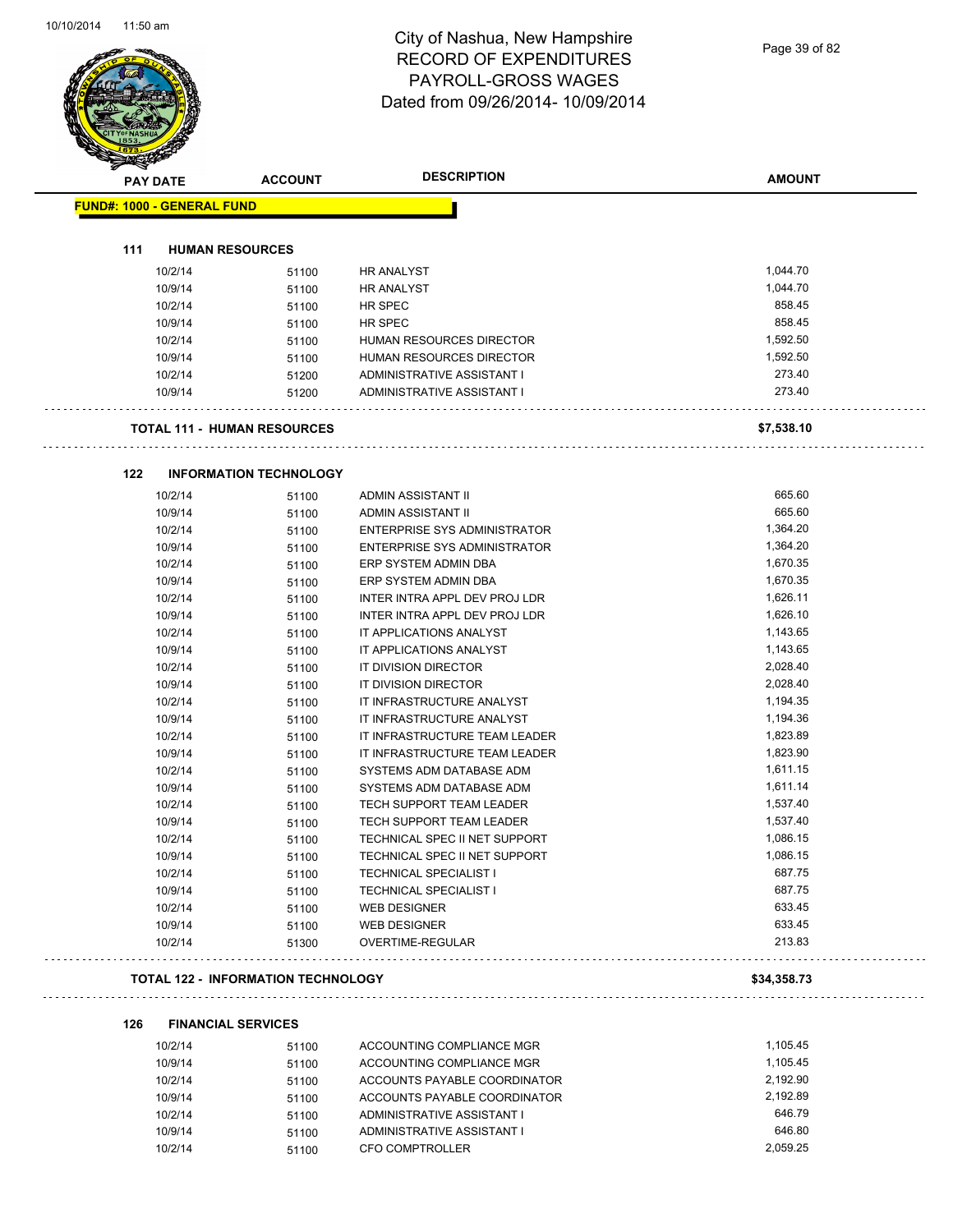

Page 40 of 82

. .

| <b>Andri</b>                      |                                       |                                   |               |
|-----------------------------------|---------------------------------------|-----------------------------------|---------------|
| <b>PAY DATE</b>                   | <b>ACCOUNT</b>                        | <b>DESCRIPTION</b>                | <b>AMOUNT</b> |
| <b>FUND#: 1000 - GENERAL FUND</b> |                                       |                                   |               |
|                                   |                                       |                                   |               |
| 126                               | <b>FINANCIAL SERVICES</b>             |                                   |               |
| 10/9/14                           | 51100                                 | <b>CFO COMPTROLLER</b>            | 2,059.25      |
| 10/2/14                           | 51100                                 | <b>CLERK VITAL RECORDS II</b>     | 481.25        |
| 10/9/14                           | 51100                                 | <b>CLERK VITAL RECORDS II</b>     | 481.25        |
| 10/2/14                           | 51100                                 | <b>COMPENSATION MANAGER</b>       | 1,579.20      |
| 10/9/14                           | 51100                                 | <b>COMPENSATION MANAGER</b>       | 1,579.20      |
| 10/2/14                           | 51100                                 | DEP TREASURER TAX COLLECTOR       | 1,098.81      |
| 10/9/14                           | 51100                                 | DEP TREASURER TAX COLLECTOR       | 1,098.80      |
| 10/2/14                           | 51100                                 | FINANCE AND ADMIN MANAGER         | 766.80        |
| 10/9/14                           | 51100                                 | FINANCE AND ADMIN MANAGER         | 766.80        |
| 10/2/14                           | 51100                                 | FINANCIAL MANAGER GENERAL GOVT    | 1,408.20      |
| 10/9/14                           | 51100                                 | FINANCIAL MANAGER GENERAL GOVT    | 1,408.20      |
| 10/2/14                           | 51100                                 | FINANCIAL SERVICES COORDINATOR    | 964.35        |
| 10/9/14                           | 51100                                 | FINANCIAL SERVICES COORDINATOR    | 964.35        |
| 10/2/14                           | 51100                                 | MOTOR VEHICLE COORDINATOR         | 646.79        |
| 10/9/14                           | 51100                                 | MOTOR VEHICLE COORDINATOR         | 646.80        |
| 10/2/14                           | 51100                                 | MV CLERK II REGISTRATION          | 632.00        |
| 10/9/14                           | 51100                                 | MV CLERK II REGISTRATION          | 632.00        |
| 10/2/14                           | 51100                                 | OPERATIONS ANALYST                | 742.60        |
| 10/9/14                           | 51100                                 | OPERATIONS ANALYST                | 742.60        |
| 10/2/14                           | 51100                                 | PAYROLL ANALYST                   | 1,883.88      |
| 10/9/14                           | 51100                                 | PAYROLL ANALYST                   | 1,883.89      |
| 10/2/14                           | 51100                                 | REVENUE ACCOUNTS SPEC             | 752.10        |
| 10/9/14                           | 51100                                 | REVENUE ACCOUNTS SPEC             | 752.10        |
| 10/2/14                           | 51100                                 | REVENUE COORDINATOR               | 961.60        |
| 10/9/14                           | 51100                                 | REVENUE COORDINATOR               | 961.60        |
| 10/2/14                           | 51100                                 | <b>SENIOR ACCOUNTANT</b>          | 1,013.95      |
| 10/9/14                           | 51100                                 | <b>SENIOR ACCOUNTANT</b>          | 1,013.95      |
| 10/2/14                           | 51100                                 | SENIOR FINANCIAL ANALYST          | 1,100.45      |
| 10/9/14                           | 51100                                 | SENIOR FINANCIAL ANALYST          | 1,100.45      |
| 10/2/14                           | 51100                                 | <b>SUPV VEHICLE REGISTRATION</b>  | 1,075.60      |
| 10/9/14                           | 51100                                 | <b>SUPV VEHICLE REGISTRATION</b>  | 1,075.60      |
| 10/2/14                           | 51100                                 | TREASURER TAX COLLECTOR           | 1,823.90      |
| 10/9/14                           | 51100                                 | TREASURER TAX COLLECTOR           | 1,823.90      |
| 10/2/14                           | 51100                                 | <b>VEHICLE REGISTRATION CLERK</b> | 1,629.94      |
| 10/9/14                           | 51100                                 | VEHICLE REGISTRATION CLERK        | 1,629.94      |
| 10/2/14                           | 51200                                 | TRUST ACCOUNTANT PT               | 670.88        |
| 10/9/14                           | 51200                                 | TRUST ACCOUNTANT PT               | 670.88        |
| 10/2/14                           | 51300                                 | OVERTIME-REGULAR                  | 263.74        |
| 10/9/14                           | 51300                                 | OVERTIME-REGULAR                  | 57.97         |
|                                   | <b>TOTAL 126 - FINANCIAL SERVICES</b> |                                   | \$50,795.10   |
| 129<br><b>CITY BUILDINGS</b>      |                                       |                                   |               |
| 10/2/14                           | 51100                                 | <b>BUILDING MANAGER</b>           | 811.80        |
|                                   |                                       |                                   | 0.440         |

| 10/2/14 | 51100 | <b>BUILDING MANAGER</b> | 811.80   |
|---------|-------|-------------------------|----------|
| 10/9/14 | 51100 | <b>BUILDING MANAGER</b> | 811.80   |
| 10/2/14 | 51100 | <b>CUSTODIAN I</b>      | 1.166.85 |
| 10/9/14 | 51100 | <b>CUSTODIAN I</b>      | 1.166.85 |
| 10/2/14 | 51100 | MAINTENANCE SPEC        | 663.85   |
| 10/9/14 | 51100 | MAINTENANCE SPEC        | 663.85   |
| 10/2/14 | 51200 | CUSTODIAN I             | 306.75   |
| 10/9/14 | 51200 | CUSTODIAN I             | 306.75   |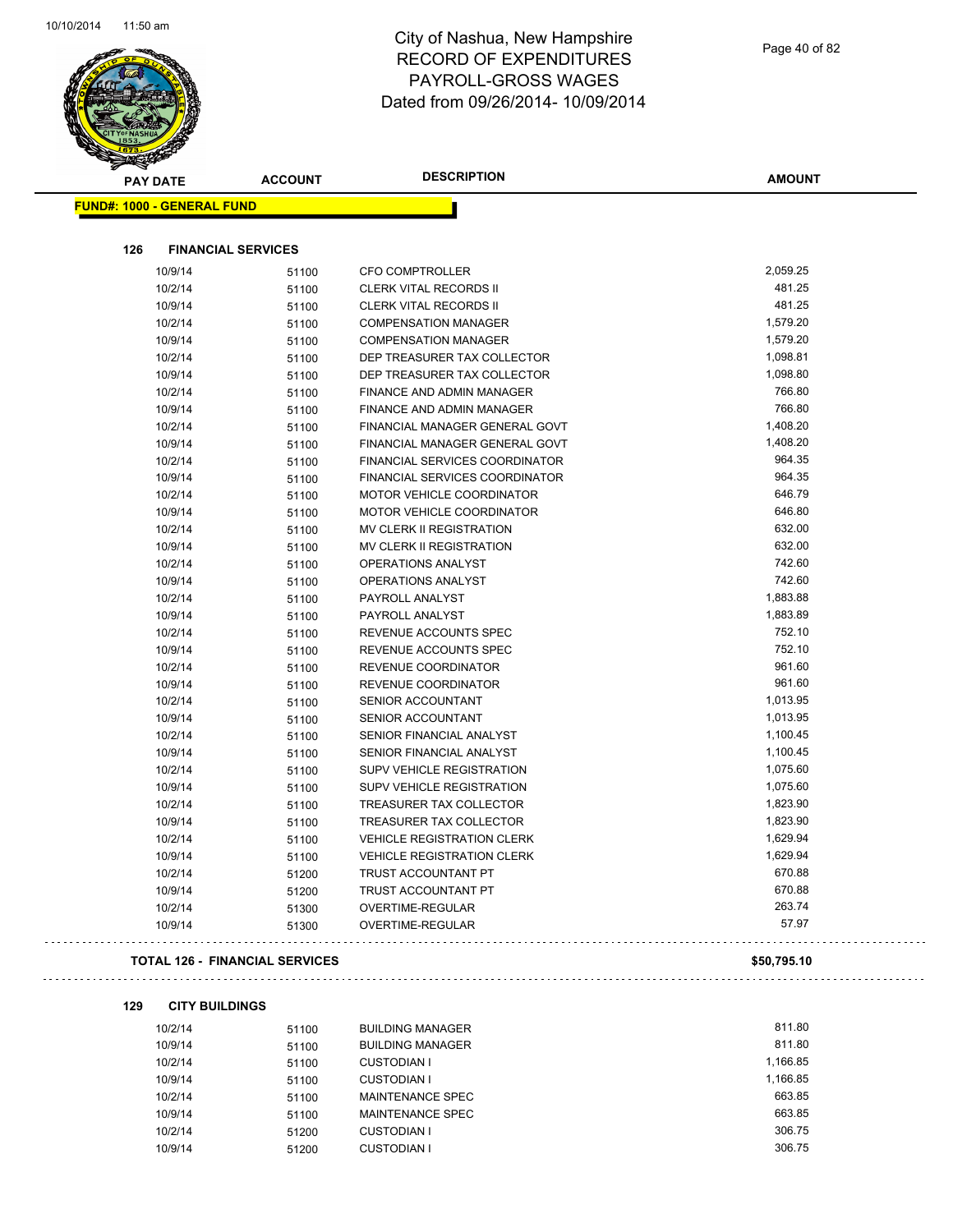Page 41 of 82

|     | <b>PAY DATE</b>                   | <b>ACCOUNT</b>                    | <b>DESCRIPTION</b>                                         | <b>AMOUNT</b>        |
|-----|-----------------------------------|-----------------------------------|------------------------------------------------------------|----------------------|
|     | <b>FUND#: 1000 - GENERAL FUND</b> |                                   |                                                            |                      |
|     |                                   | <b>TOTAL 129 - CITY BUILDINGS</b> |                                                            | \$5,898.50           |
|     |                                   |                                   |                                                            |                      |
| 130 |                                   | <b>PURCHASING</b>                 |                                                            |                      |
|     | 10/2/14                           |                                   | PRINTING TECH MAIL DIST                                    | 972.31               |
|     | 10/9/14                           | 51100<br>51100                    | PRINTING TECH MAIL DIST                                    | 972.30               |
|     | 10/2/14                           |                                   | PURCHASING AGENT I                                         | 661.95               |
|     | 10/9/14                           | 51100<br>51100                    | PURCHASING AGENT I                                         | 661.95               |
|     | 10/2/14                           | 51100                             | PURCHASING AGENT II                                        | 1,020.45             |
|     | 10/9/14                           | 51100                             | PURCHASING AGENT II                                        | 1,020.45             |
|     |                                   | <b>TOTAL 130 - PURCHASING</b>     |                                                            | \$5,309.41           |
|     |                                   |                                   |                                                            |                      |
| 131 |                                   | <b>HUNT BUILDING</b>              |                                                            | 330.76               |
|     | 10/2/14<br>10/9/14                | 51200<br>51200                    | HUNT BUILDING ADMINISTRATOR<br>HUNT BUILDING ADMINISTRATOR | 330.77               |
|     |                                   |                                   |                                                            |                      |
|     |                                   | <b>TOTAL 131 - HUNT BUILDING</b>  |                                                            | \$661.53             |
| 132 |                                   | <b>ASSESSING</b>                  |                                                            |                      |
|     | 10/2/14                           | 51100                             | APPRAISER I                                                | 853.70               |
|     | 10/9/14                           | 51100                             | APPRAISER I                                                | 853.70               |
|     | 10/2/14                           | 51100                             | <b>APPRAISER II</b>                                        | 1,020.46             |
|     | 10/9/14                           | 51100                             | <b>APPRAISER II</b>                                        | 1,020.45             |
|     | 10/2/14                           | 51100                             | <b>APPRAISER III</b>                                       | 1,162.45             |
|     | 10/9/14                           | 51100                             | <b>APPRAISER III</b>                                       | 1,162.45             |
|     | 10/2/14                           | 51100                             | ASSESSING ADMIN SPEC I CSR                                 | 603.39               |
|     | 10/9/14                           | 51100                             | ASSESSING ADMIN SPEC I CSR                                 | 603.40               |
|     | 10/2/14                           | 51100                             | ASSESSING ADMIN SPEC II CSR                                | 699.35               |
|     | 10/9/14                           | 51100                             | ASSESSING ADMIN SPEC II CSR                                | 699.35               |
|     | 10/2/14                           | 51100                             | ASSESSING ADMIN SPEC III CSR                               | 888.76               |
|     | 10/9/14                           | 51100                             | ASSESSING ADMIN SPEC III CSR                               | 888.76               |
|     | 10/2/14                           | 51100                             | CHIEF ASSESSOR GIS MANAGER                                 | 2,120.90             |
|     | 10/9/14                           | 51100                             | CHIEF ASSESSOR GIS MANAGER                                 | 2,120.90             |
|     | 10/2/14                           | 51100                             | DEPARTMENT COORDINATOR                                     | 844.05               |
|     | 10/9/14                           | 51100                             | DEPARTMENT COORDINATOR                                     | 844.04               |
|     | 10/2/14<br>10/9/14                | 51100<br>51100                    | DEPUTY MANAGER APPRAISER IV<br>DEPUTY MANAGER APPRAISER IV | 1,493.05<br>1,493.05 |
|     |                                   | <b>TOTAL 132 - ASSESSING</b>      |                                                            | \$19,372.21          |
|     |                                   |                                   |                                                            |                      |
| 134 | GIS                               |                                   |                                                            |                      |
|     | 10/2/14                           | 51100                             | <b>GIS TECHNICIAN II</b>                                   | 1,042.60             |
|     | 10/9/14                           | 51100                             | <b>GIS TECHNICIAN II</b>                                   | 1,042.60             |
|     | <b>TOTAL 134 - GIS</b>            |                                   |                                                            | \$2,085.20           |
| 140 |                                   | <b>PINEWOOD CEMETERY</b>          |                                                            |                      |
|     | 10/2/14                           | 51400                             | WAGES TEMP-SEASONAL                                        | 720.00               |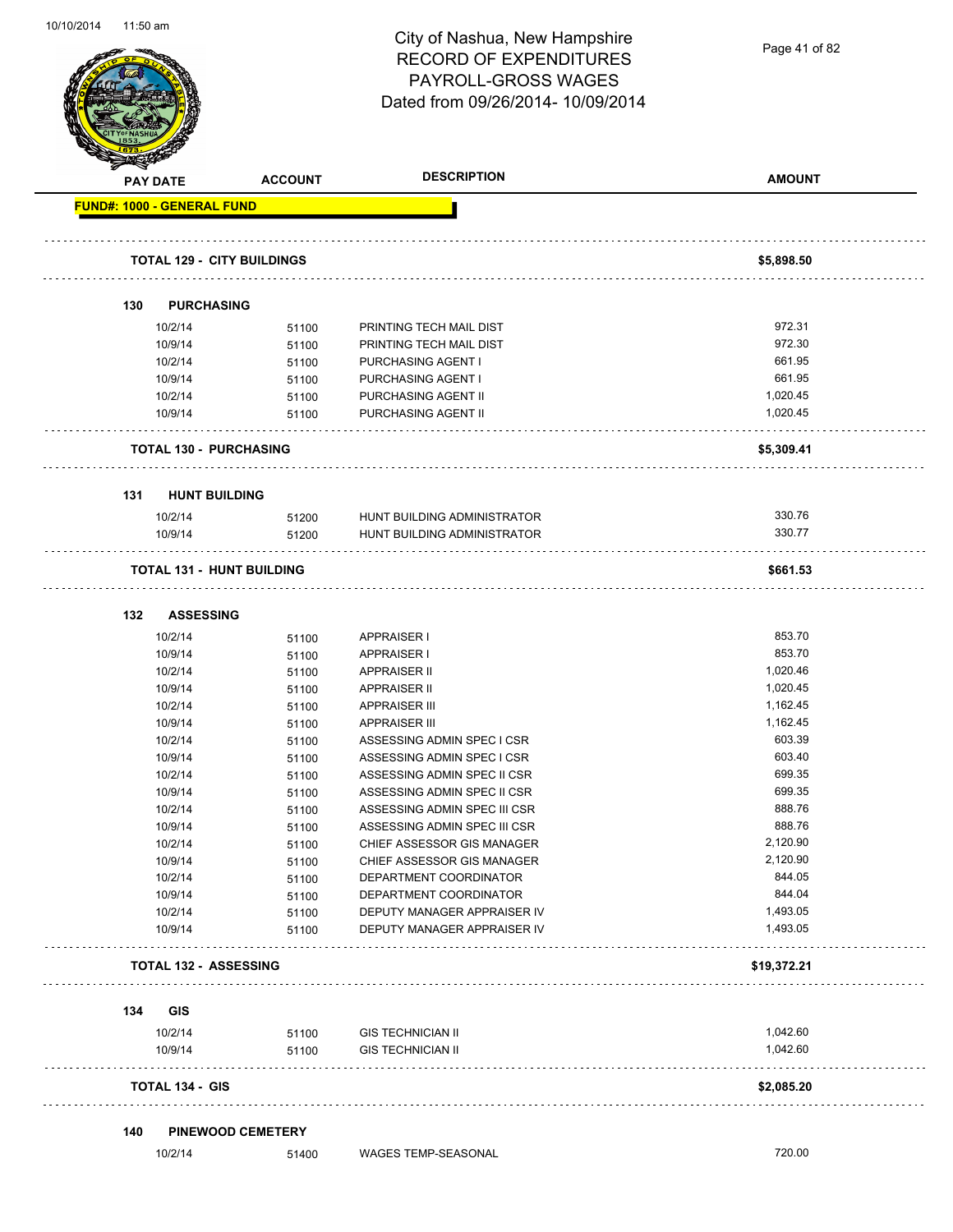| 10/10/2014 | 11:50 am |                    |                                      | City of Nashua, New Hampshire<br><b>RECORD OF EXPENDITURES</b><br><b>PAYROLL-GROSS WAGES</b><br>Dated from 09/26/2014- 10/09/2014 | Page 42 of 82        |
|------------|----------|--------------------|--------------------------------------|-----------------------------------------------------------------------------------------------------------------------------------|----------------------|
|            |          | PAY DATE           | <b>ACCOUNT</b>                       | <b>DESCRIPTION</b>                                                                                                                | <b>AMOUNT</b>        |
|            |          |                    | <b>FUND#: 1000 - GENERAL FUND</b>    |                                                                                                                                   |                      |
|            |          |                    |                                      |                                                                                                                                   |                      |
|            |          |                    | <b>TOTAL 140 - PINEWOOD CEMETERY</b> |                                                                                                                                   | \$720.00             |
|            | 142      |                    | <b>WOODLAWN CEMETERY</b>             |                                                                                                                                   |                      |
|            |          | 10/2/14            |                                      | <b>GROUNDSKEEPER CEMETERY</b>                                                                                                     | 1,301.50             |
|            |          | 10/9/14            | 51100<br>51100                       | <b>GROUNDSKEEPER CEMETERY</b>                                                                                                     | 1,301.50             |
|            |          | 10/2/14            | 51100                                | SUBFOREMAN CEMETERY                                                                                                               | 744.15               |
|            |          | 10/9/14            | 51100                                | SUBFOREMAN CEMETERY                                                                                                               | 744.15               |
|            |          | 10/2/14            |                                      | SUPERINTENDENT CEMETERY I                                                                                                         | 1,044.70             |
|            |          | 10/9/14            | 51100                                | SUPERINTENDENT CEMETERY I                                                                                                         | 1,044.70             |
|            |          |                    | 51100                                |                                                                                                                                   |                      |
|            |          |                    | <b>TOTAL 142 - WOODLAWN CEMETERY</b> |                                                                                                                                   | \$6,180.70           |
|            | 144      |                    | <b>EDGEWOOD CEMETERY</b>             |                                                                                                                                   |                      |
|            |          |                    |                                      |                                                                                                                                   |                      |
|            |          | 10/2/14            | 51100                                | <b>GROUNDSKEEPER CEMETERY</b>                                                                                                     | 1,127.15             |
|            |          | 10/9/14            | 51100                                | <b>GROUNDSKEEPER CEMETERY</b>                                                                                                     | 1,127.14             |
|            |          | 10/2/14            | 51100                                | SUBFOREMAN CEMETERY                                                                                                               | 811.80               |
|            |          | 10/9/14            | 51100                                | SUBFOREMAN CEMETERY                                                                                                               | 811.80               |
|            |          | 10/2/14            | 51100                                | SUPERINTENDENT CEMETERY II                                                                                                        | 1,148.25             |
|            |          | 10/9/14            | 51100                                | SUPERINTENDENT CEMETERY II                                                                                                        | 1,148.25             |
|            |          | 10/9/14            | 51300                                | OVERTIME-REGULAR                                                                                                                  | 98.68                |
|            |          | 10/2/14            | 51400                                | <b>WAGES TEMP-SEASONAL</b>                                                                                                        | 480.00               |
|            |          | 10/9/14            | 51400                                | <b>WAGES TEMP-SEASONAL</b>                                                                                                        | 400.00               |
|            |          |                    | <b>TOTAL 144 - EDGEWOOD CEMETERY</b> |                                                                                                                                   | \$7,153.07           |
|            | 150      | <b>POLICE</b>      |                                      |                                                                                                                                   |                      |
|            |          |                    |                                      |                                                                                                                                   |                      |
|            |          | 10/2/14<br>10/9/14 | 51100                                | <b>1ST YEAR OFFICERS</b><br><b>1ST YEAR OFFICERS</b>                                                                              | 6,672.40<br>6,672.40 |
|            |          |                    | 51100                                |                                                                                                                                   | 2,090.84             |
|            |          | 10/2/14<br>10/9/14 | 51100                                | <b>ACCOUNT CLERK III</b><br><b>ACCOUNT CLERK III</b>                                                                              | 2,090.86             |
|            |          | 10/2/14            | 51100                                | ADMINISTRATIVE PROJECT SPEC                                                                                                       | 1,248.00             |
|            |          | 10/9/14            | 51100<br>51100                       | ADMINISTRATIVE PROJECT SPEC                                                                                                       | 1,248.00             |
|            |          | 10/2/14            | 51100                                | ANIMAL CONTROL OFFICER                                                                                                            | 927.40               |
|            |          | 10/9/14            | 51100                                | ANIMAL CONTROL OFFICER                                                                                                            | 927.40               |
|            |          | 10/2/14            | 51100                                | AUTO MECHANIC 1ST CLASS                                                                                                           | 1,550.60             |
|            |          | 10/9/14            | 51100                                | AUTO MECHANIC 1ST CLASS                                                                                                           | 1,550.60             |
|            |          | 10/2/14            | 51100                                | <b>BUILDING MAINTENANCE SUPV</b>                                                                                                  | 962.00               |
|            |          | 10/9/14            | 51100                                | <b>BUILDING MAINTENANCE SUPV</b>                                                                                                  | 962.00               |
|            |          | 10/2/14            | 51100                                | <b>CAPTAIN</b>                                                                                                                    | 12,292.50            |
|            |          | 10/9/14            | 51100                                | <b>CAPTAIN</b>                                                                                                                    | 12,292.50            |
|            |          | 10/2/14            | 51100                                | CHIEF OF POLICE                                                                                                                   | 2,524.30             |
|            |          | 10/9/14            | 51100                                | CHIEF OF POLICE                                                                                                                   | 2,524.30             |
|            |          | 10/2/14            | 51100                                | COMM TECH ALL DESIGNATIONS                                                                                                        | 8,660.72             |
|            |          | 10/9/14            | 51100                                | COMM TECH ALL DESIGNATIONS                                                                                                        | 8,530.88             |
|            |          | 10/2/14            | 51100                                | COMMUNITY POLICE COORD CEMD                                                                                                       | 1,266.80             |
|            |          | 10/9/14            | 51100                                | COMMUNITY POLICE COORD CEMD                                                                                                       | 1,266.80             |
|            |          | 10/2/14            | 51100                                | <b>CRIME ANALYST</b>                                                                                                              | 1,199.75             |
|            |          | 10/9/14            | 51100                                | <b>CRIME ANALYST</b>                                                                                                              | 1,199.75             |
|            |          | 10/2/14            | 51100                                | <b>CUSTODIAN II</b>                                                                                                               | 723.40               |

10/9/14 51100 CUSTODIAN II 723.40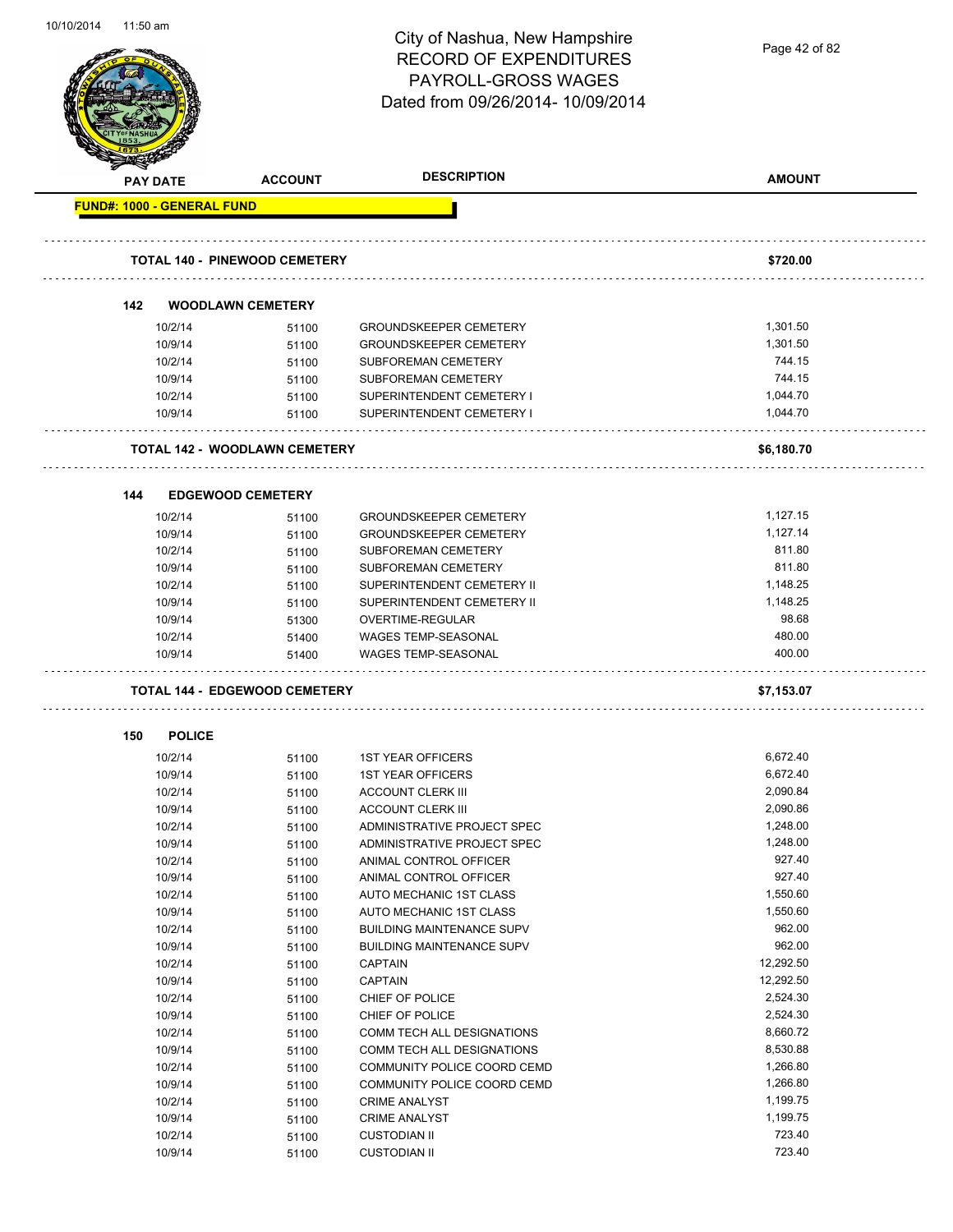

Page 43 of 82

| <b>PAY DATE</b>                   | <b>ACCOUNT</b> | <b>DESCRIPTION</b>                 | <b>AMOUNT</b>          |
|-----------------------------------|----------------|------------------------------------|------------------------|
| <b>FUND#: 1000 - GENERAL FUND</b> |                |                                    |                        |
|                                   |                |                                    |                        |
|                                   |                |                                    |                        |
| 150<br><b>POLICE</b>              |                |                                    |                        |
| 10/2/14                           | 51100          | <b>CUSTODIAN III</b>               | 1,414.01               |
| 10/9/14                           | 51100          | <b>CUSTODIAN III</b>               | 1,414.00               |
| 10/2/14                           | 51100          | DEPUTY CHIEF OF POLICE             | 2,287.50               |
| 10/9/14                           | 51100          | DEPUTY CHIEF OF POLICE             | 2,287.50               |
| 10/2/14                           | 51100          | DETENTION SPEC                     | 817.20                 |
| 10/9/14                           | 51100          | DETENTION SPEC                     | 817.20                 |
| 10/2/14                           | 51100          | DISPATCHERS ALL DESIGNATIONS       | 7,607.31               |
| 10/9/14                           | 51100          | DISPATCHERS ALL DESIGNATIONS       | 7,607.31               |
| 10/2/14                           | 51100          | FLEET MAINTENANCE ASST SUPV        | 900.80                 |
| 10/9/14                           | 51100          | FLEET MAINTENANCE ASST SUPV        | 900.80                 |
| 10/2/14                           | 51100          | IT MANAGER/SOFTWARE SPECIALIST     | 1,616.40               |
| 10/9/14                           | 51100          | IT MANAGER/SOFTWARE SPECIALIST     | 1,616.40               |
| 10/2/14                           | 51100          | <b>LEGAL SECRETARY</b>             | 661.85                 |
| 10/9/14                           | 51100          | <b>LEGAL SECRETARY</b>             | 661.85                 |
| 10/2/14                           | 51100          | LIEUTENANT                         | 12,158.65              |
| 10/9/14                           | 51100          | <b>LIEUTENANT</b>                  | 12,158.65              |
| 10/2/14                           | 51100          | NPD BUSINESS COORDINATOR           | 962.00                 |
| 10/9/14                           | 51100          | NPD BUSINESS COORDINATOR           | 962.00                 |
| 10/2/14                           | 51100          | NPD BUSINESS MANAGER               | 1,709.65               |
| 10/9/14                           | 51100          | <b>NPD BUSINESS MANAGER</b>        | 1,709.65               |
| 10/2/14                           | 51100          | NPD NETWORK ADMINISTRATOR          | 1,288.45               |
| 10/9/14                           | 51100          | NPD NETWORK ADMINISTRATOR          | 1,288.45               |
| 10/2/14                           | 51100          | PARALEGAL                          | 925.55                 |
| 10/9/14                           | 51100          | PARALEGAL                          | 925.55                 |
| 10/2/14                           | 51100          | PATROLMAN ALL RANKS                | 153,002.41             |
| 10/9/14                           | 51100          | PATROLMAN ALL RANKS                | 163,988.39<br>1,561.60 |
| 10/2/14<br>10/9/14                | 51100          | POLICE ATTORNEY<br>POLICE ATTORNEY | 1,561.60               |
| 10/2/14                           | 51100          | RECORDS & COMMUNICATIONS MGR       | 1,230.00               |
| 10/9/14                           | 51100          | RECORDS & COMMUNICATIONS MGR       | 1,383.99               |
| 10/2/14                           | 51100<br>51100 | <b>RECORDS TECHNICIAN I</b>        | 1,853.95               |
| 10/9/14                           |                | <b>RECORDS TECHNICIAN I</b>        | 1,853.96               |
| 10/2/14                           | 51100<br>51100 | RECORDS TECHNICIAN II              | 1,608.00               |
| 10/9/14                           | 51100          | <b>RECORDS TECHNICIAN II</b>       | 1,608.00               |
| 10/2/14                           | 51100          | RETIREE DIRECT PENSIONER           | 3,875.90               |
| 10/9/14                           | 51100          | RETIREE DIRECT PENSIONER           | 1,232.68               |
| 10/2/14                           | 51100          | SEC DOMESTIC VIOLENCE UNIT         | 683.95                 |
| 10/9/14                           | 51100          | SEC DOMESTIC VIOLENCE UNIT         | 683.95                 |
| 10/2/14                           | 51100          | SECRETARIAL SUPV DET BUREAU        | 882.80                 |
| 10/9/14                           | 51100          | SECRETARIAL SUPV DET BUREAU        | 882.80                 |
| 10/2/14                           | 51100          | <b>SECRETARY III</b>               | 2,662.39               |
| 10/9/14                           | 51100          | <b>SECRETARY III</b>               | 2,662.39               |
| 10/2/14                           | 51100          | <b>SECRETARY V</b>                 | 3,159.20               |
| 10/9/14                           | 51100          | <b>SECRETARY V</b>                 | 3,159.19               |
| 10/2/14                           | 51100          | <b>SERGEANT</b>                    | 33,356.31              |
| 10/9/14                           | 51100          | <b>SERGEANT</b>                    | 33,356.31              |
| 10/2/14                           | 51100          | <b>SUPV POLICE FLEET</b>           | 1,222.00               |
| 10/9/14                           | 51100          | <b>SUPV POLICE FLEET</b>           | 1,222.00               |
| 10/2/14                           | 51200          | <b>ACCREDITATION MANAGER</b>       | 1,017.76               |
| 10/9/14                           | 51200          | <b>ACCREDITATION MANAGER</b>       | 1,017.76               |
| 10/2/14                           | 51200          | DETENTION SPEC                     | 699.16                 |
| 10/9/14                           | 51200          | DETENTION SPEC                     | 699.16                 |
|                                   |                |                                    |                        |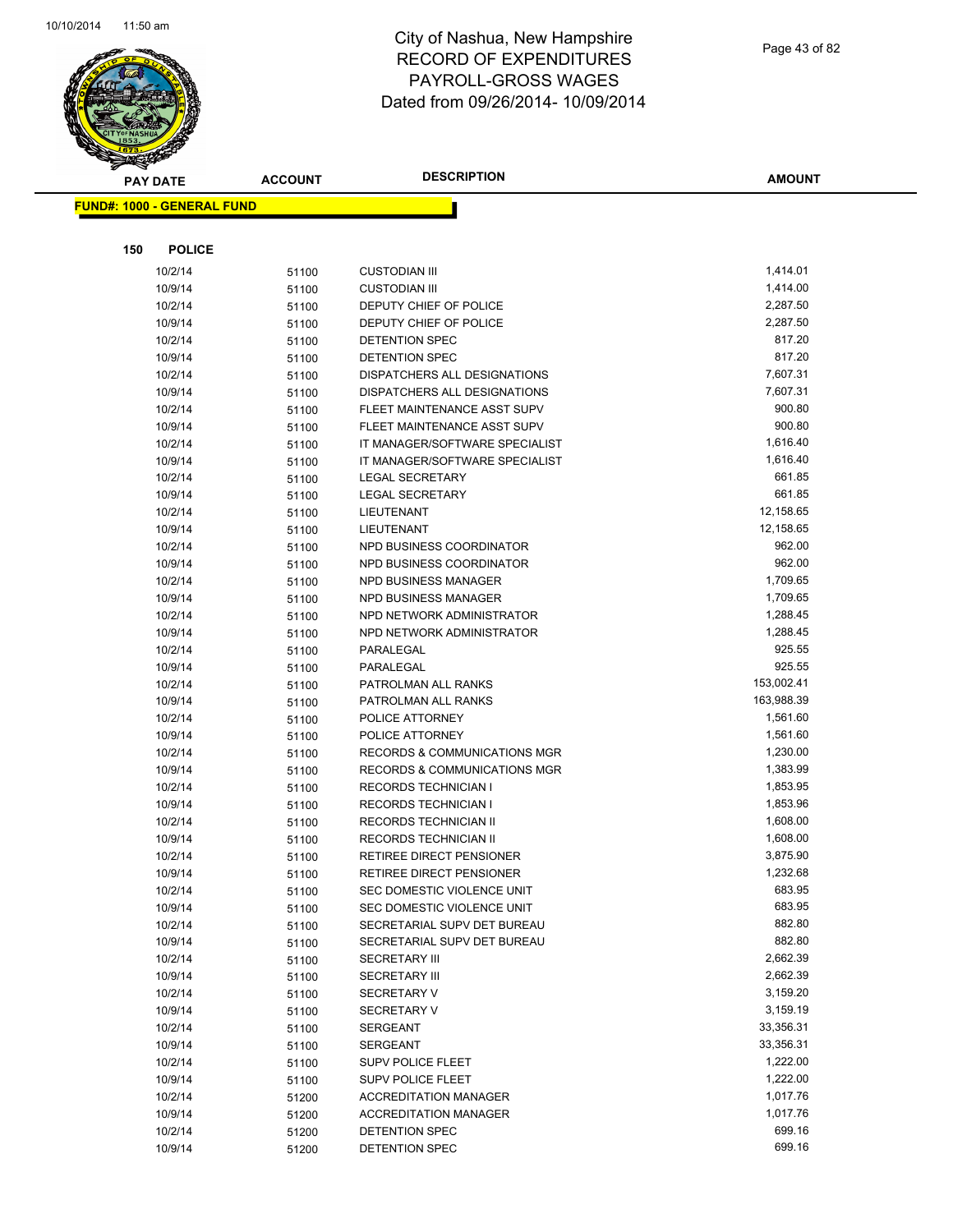$\bar{\mathbb{Z}}$  .

 $\Box$ 



## City of Nashua, New Hampshire RECORD OF EXPENDITURES PAYROLL-GROSS WAGES Dated from 09/26/2014- 10/09/2014

Page 44 of 82

|     | <b>PAY DATE</b>                   | <b>ACCOUNT</b> | <b>DESCRIPTION</b>                     | <b>AMOUNT</b> |
|-----|-----------------------------------|----------------|----------------------------------------|---------------|
|     | <b>FUND#: 1000 - GENERAL FUND</b> |                |                                        |               |
|     |                                   |                |                                        |               |
| 150 | <b>POLICE</b>                     |                |                                        |               |
|     | 10/2/14                           | 51200          | POLICE ATTORNEY PT                     | 1,208.96      |
|     | 10/9/14                           | 51200          | POLICE ATTORNEY PT                     | 1,208.96      |
|     | 10/2/14                           | 51200          | PRISONER TRANSPORT OFFICER             | 726.00        |
|     | 10/9/14                           | 51200          | PRISONER TRANSPORT OFFICER             | 775.80        |
|     | 10/2/14                           | 51300          | <b>OVERTIME-REGULAR</b>                | 5,671.76      |
|     | 10/9/14                           | 51300          | OVERTIME-REGULAR                       | 3,602.02      |
|     | 10/2/14                           | 51309          | OVERTIME-TRAINING                      | 479.19        |
|     | 10/9/14                           | 51309          | OVERTIME-TRAINING                      | 1,430.88      |
|     | 10/2/14                           | 51315          | <b>OVERTIME-WITNESS</b>                | 2,788.95      |
|     | 10/9/14                           | 51315          | <b>OVERTIME-WITNESS</b>                | 3,982.73      |
|     | 10/2/14                           | 51322          | OVERTIME-INVESTIGATIVE                 | 11,049.65     |
|     | 10/9/14                           | 51322          | OVERTIME-INVESTIGATIVE                 | 2,689.33      |
|     | 10/2/14                           | 51330          | OVERTIME-COVERAGE                      | 10,194.92     |
|     | 10/9/14                           | 51330          | OVERTIME-COVERAGE                      | 12,439.75     |
|     | 10/2/14                           | 51412          | <b>WAGES PER DIEM</b>                  | 1,280.00      |
|     | 10/9/14                           | 51412          | <b>WAGES PER DIEM</b>                  | 1,280.00      |
|     | 10/9/14                           | 51600          | <b>LONGEVITY</b>                       | 5,000.00      |
|     | 10/9/14                           | 51750          | <b>RETIREMENT &amp; SEPARATION PAY</b> | 122,013.31    |
|     | 10/2/14                           | 61107          | <b>CLOTHING &amp; UNIFORMS</b>         | 426.89        |
|     | 10/9/14                           | 61107          | <b>CLOTHING &amp; UNIFORMS</b>         | 355.34        |
|     | <b>TOTAL 150 - POLICE</b>         |                |                                        | \$755,538.38  |
|     |                                   |                |                                        |               |
| 152 | <b>FIRE</b>                       |                |                                        |               |
|     | 10/2/14                           | 51100          | ADMINISTRATIVE ASSISTANT II            | 2,206.25      |
|     | 10/9/14                           | 51100          | ADMINISTRATIVE ASSISTANT II            | 2,206.25      |
|     | 10/2/14                           | 51100          | <b>ASST FIRE CHIEF</b>                 | 2,075.08      |
|     | 10/9/14                           | 51100          | <b>ASST FIRE CHIEF</b>                 | 2,075.08      |
|     | 10/2/14                           | 51100          | ASST SUPERINTENDENT FIRE ALARM         | 1,512.76      |
|     | 10/9/14                           | 51100          | ASST SUPERINTENDENT FIRE ALARM         | 1,512.76      |
|     | 10/2/14                           | 51100          | ASST SUPERINTENDENT FIRE FLEET         | 861.22        |
|     | 10/9/14                           | 51100          | ASST SUPERINTENDENT FIRE FLEET         | 861.22        |
|     | 10/2/14                           | 51100          | <b>ASST SUPERINTENDENT PREVENTION</b>  | 3,010.52      |
|     | 10/9/14                           | 51100          | <b>ASST SUPERINTENDENT PREVENTION</b>  | 3,010.52      |
|     | 10/2/14                           | 51100          | CAPTAIN                                | 12,179.18     |
|     | 10/9/14                           | 51100          | <b>CAPTAIN</b>                         | 12,179.17     |
|     | 10/2/14                           | 51100          | CAPTAIN FIRE TRAINING SAFETY           | 1,704.12      |
|     | 10/9/14                           | 51100          | CAPTAIN FIRE TRAINING SAFETY           | 1,704.12      |
|     | 10/2/14                           | 51100          | DEPUTY FIRE CHIEF                      | 7,506.70      |
|     | 10/9/14                           | 51100          | DEPUTY FIRE CHIEF                      | 7,506.71      |
|     | 10/2/14                           | 51100          | <b>EXEC ASST BUSINESS COORD</b>        | 1,041.35      |
|     | 10/9/14                           | 51100          | <b>EXEC ASST BUSINESS COORD</b>        | 1,041.35      |
|     | 10/2/14                           | 51100          | FIRE CHIEF                             | 2,380.24      |
|     | 10/9/14                           | 51100          | FIRE CHIEF                             | 2,380.24      |
|     | 10/2/14                           | 51100          | FIRE DISPATCH ALL RANKS                | 7,392.27      |
|     | 10/9/14                           | 51100          | FIRE DISPATCH ALL RANKS                | 7,242.25      |
|     | 10/2/14                           | 51100          | FIRE DISPATCHER CLERK TRAINER          | 1,084.47      |
|     | 10/9/14                           | 51100          | FIRE DISPATCHER CLERK TRAINER          | 1,212.06      |
|     | 10/2/14                           | 51100          | FIRE LIEUTENANT                        | 37,489.30     |
|     | 10/9/14                           | 51100          | FIRE LIEUTENANT                        | 37,489.31     |
|     | 10/2/14                           | 51100          | FIRE MECHANIC                          | 1,341.20      |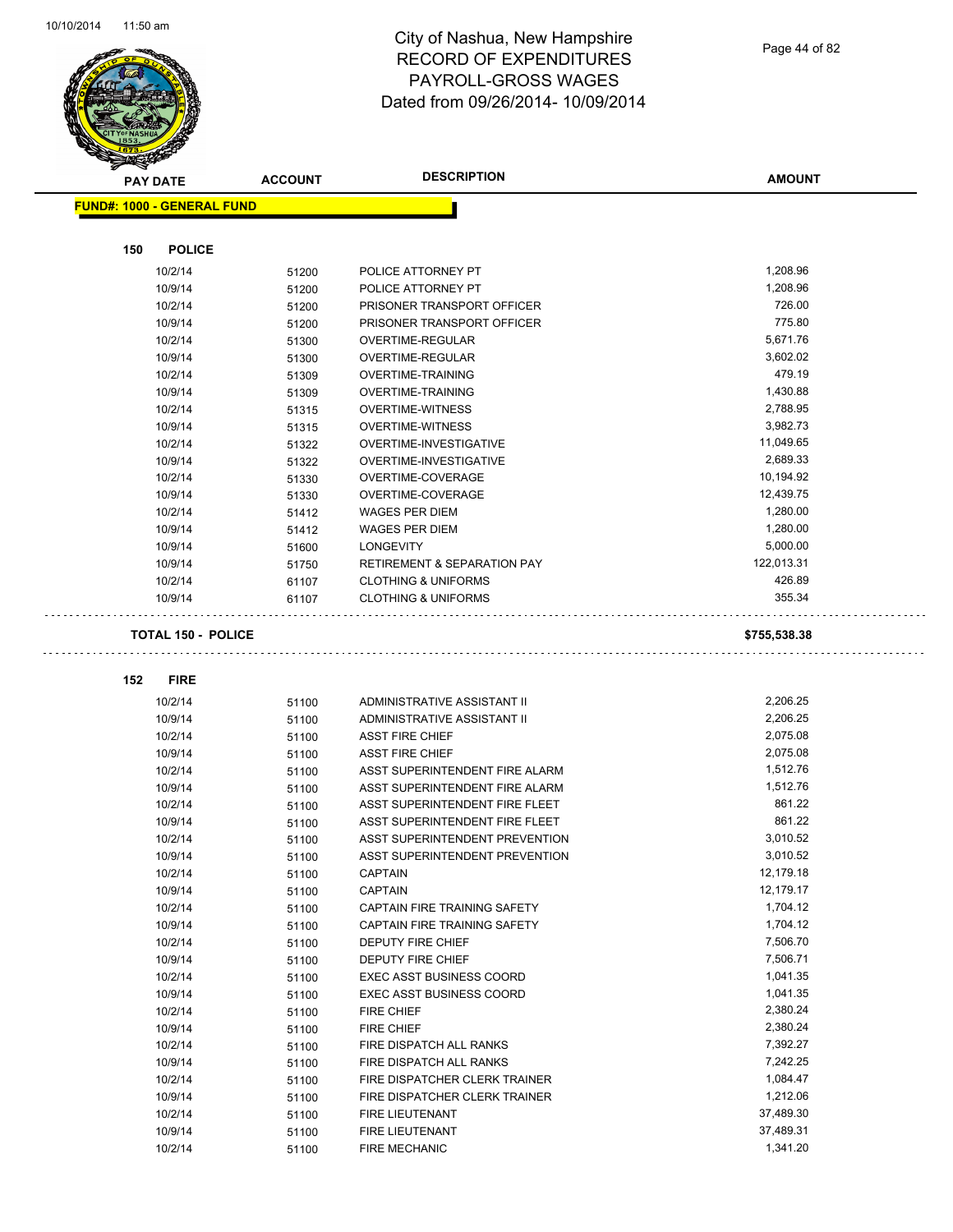

**FUND#: 1000 - GENERAL FUND 152 FIRE** 10/9/14 51100 FIRE MECHANIC 1,341.20 10/2/14 51100 FIRE TRAINING OFFICER 1,482.96 10/9/14 51100 FIRE TRAINING OFFICER 1,482.96 10/2/14 51100 FIREFIGHTERS ALL RANKS 121,049.21 10/9/14 51100 FIREFIGHTERS ALL RANKS 121,049.14 10/2/14 51100 SUPERINTENDENT FIRE ALARM 1,670.56 10/9/14 51100 SUPERINTENDENT FIRE ALARM 1,670.56 10/2/14 51100 SUPERINTENDENT FIRE FLEET 1,670.56 10/9/14 51100 SUPERINTENDENT FIRE FLEET 1,670.56 10/2/14 51100 SUPERINTENDENT FIRE PREVENTION 51/629.80 10/9/14 51100 SUPERINTENDENT FIRE PREVENTION 1,629.80 10/2/14 51300 OVERTIME-REGULAR 1,270.86 10/9/14 51300 OVERTIME-REGULAR 1,667.77 10/2/14 51330 OVERTIME-COVERAGE 11,226.89 10/9/14 51330 OVERTIME-COVERAGE 8,683.13 10/2/14 51650 ADDITIONAL HOURS 27,163.51 10/9/14 51650 ADDITIONAL HOURS 23,727.92 10/2/14 51700 STIPENDS 4,508.40 10/9/14 51700 STIPENDS 4,475.40 **TOTAL 152 - FIRE \$501,276.89 153 BUILDING INSPECTION** 10/2/14 51100 BUILDING AND UTILITIES INSPCTR 3,224.43 10/9/14 51100 BUILDING AND UTILITIES INSPCTR 3,224.41 10/2/14 51100 BUILDING DEPARTMENT MANAGER 1,408.20 10/9/14 51100 BUILDING DEPARTMENT MANAGER 551.06 10/2/14 51100 PERMIT TECHNICIAN I 601.55 10/9/14 51100 PERMIT TECHNICIAN I 601.55 10/2/14 51100 PERMIT TECHNICIAN III 734.80 10/9/14 51100 PERMIT TECHNICIAN III 734.80 10/2/14 51100 PLANS EXAMINER 1,131.50 10/9/14 51100 PLANS EXAMINER 1,131.50 10/2/14 51200 BUILDING AND UTILITIES INSPCTR 768.60 10/9/14 51200 BUILDING AND UTILITIES INSPCTR 768.60 **TOTAL 153 - BUILDING INSPECTION \$14,881.00 155 CODE ENFORCEMENT** 10/2/14 51100 CODE ENFORCEMENT OFFICER II 2,026.64 10/9/14 51100 CODE ENFORCEMENT OFFICER II 2,026.65 10/2/14 51100 MGR CODE ENFORCEMENT DEPT 1,328.20 10/9/14 51100 MGR CODE ENFORCEMENT DEPT 1,328.20 **TOTAL 155 - CODE ENFORCEMENT \$6,709.69** 

#### **156 EMERGENCY MANAGEMENT**

| 10/2/14 | 51100 | EMERGENCY MANAGEMENT DIRECTOR | .485.70 |
|---------|-------|-------------------------------|---------|
| 10/9/14 | 51100 | EMERGENCY MANAGEMENT DIRECTOR | .485.70 |

**AMOUNT**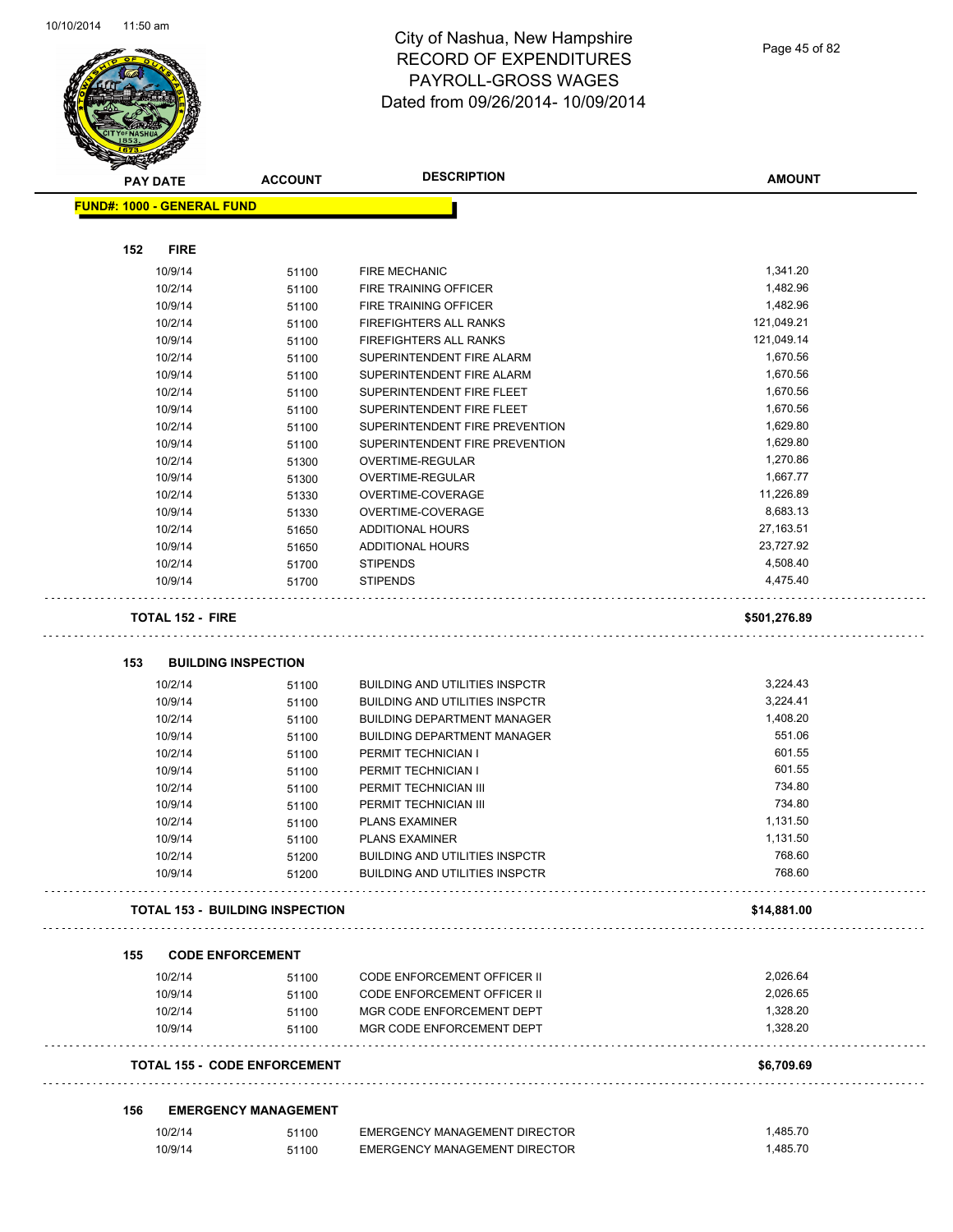

|     | <b>PAY DATE</b>                   | <b>ACCOUNT</b>                                    | <b>DESCRIPTION</b>            | <b>AMOUNT</b>    |
|-----|-----------------------------------|---------------------------------------------------|-------------------------------|------------------|
|     | <b>FUND#: 1000 - GENERAL FUND</b> |                                                   |                               |                  |
|     |                                   | <b>TOTAL 156 - EMERGENCY MANAGEMENT</b>           |                               | \$2,971.40       |
|     |                                   |                                                   |                               |                  |
| 157 |                                   | <b>CITYWIDE COMMUNICATIONS</b>                    |                               |                  |
|     | 10/2/14                           | 51100                                             | <b>COMM SYS ENGR TECH</b>     | 1,512.40         |
|     | 10/9/14                           | 51100                                             | <b>COMM SYS ENGR TECH</b>     | 1,512.40         |
|     | 10/2/14                           | 51200                                             | <b>RADIO SYSTEMS MANAGER</b>  | 1.283.52         |
|     | 10/9/14                           | 51200                                             | RADIO SYSTEMS MANAGER         | 1,283.52         |
|     |                                   | <b>TOTAL 157 - CITYWIDE COMMUNICATIONS</b>        |                               | \$5,591.84       |
|     |                                   |                                                   |                               |                  |
| 160 |                                   | <b>PUBLIC WORKS-ADMIN/ENGINEERING</b>             |                               |                  |
|     | 10/2/14                           | 51100                                             | ADMINISTRATIVE ASSISTANT II   | 665.60           |
|     | 10/9/14                           | 51100                                             | ADMINISTRATIVE ASSISTANT II   | 665.60           |
|     | 10/2/14                           | 51100                                             | CITIZEN SERVICES COORDINATOR  | 721.90           |
|     | 10/9/14                           | 51100                                             | CITIZEN SERVICES COORDINATOR  | 721.90           |
|     | 10/2/14                           | 51100                                             | <b>CITY ENGINEER</b>          | 1,014.22         |
|     | 10/9/14                           | 51100                                             | <b>CITY ENGINEER</b>          | 1,014.20         |
|     | 10/2/14                           | 51100                                             | DEPUTY MANAGER OF ENGINEERING | 690.10           |
|     | 10/9/14                           | 51100                                             | DEPUTY MANAGER OF ENGINEERING | 690.11           |
|     | 10/2/14                           | 51100                                             | <b>DIRECTOR PUBLIC WORKS</b>  | 1,484.40         |
|     | 10/9/14                           | 51100                                             | <b>DIRECTOR PUBLIC WORKS</b>  | 1,484.40         |
|     | 10/2/14                           | 51100                                             | DIVISION OPERATIONS MANAGER   | 1,413.40         |
|     | 10/9/14                           | 51100                                             | DIVISION OPERATIONS MANAGER   | 1,413.40         |
|     | 10/2/14                           | 51100                                             | DPW CONTRACT ADMINISTRATOR    | 324.85           |
|     | 10/9/14                           | 51100                                             | DPW CONTRACT ADMINISTRATOR    | 324.85           |
|     | 10/2/14                           | 51100                                             | <b>ENGINEERING INSPECTORS</b> | 1,805.19         |
|     | 10/9/14                           | 51100                                             | <b>ENGINEERING INSPECTORS</b> | 1,805.20         |
|     | 10/9/14                           | 51100                                             | <b>EXECUTIVE ASSISTANT</b>    | 957.30           |
|     | 10/2/14                           | 51100                                             | <b>SENIOR FOREMAN</b>         | 1,285.00         |
|     | 10/9/14                           | 51100                                             | <b>SENIOR FOREMAN</b>         | 1,285.00         |
|     | 10/2/14                           | 51100                                             | <b>SENIOR STAFF ENGINEER</b>  | 2,475.55         |
|     | 10/9/14                           | 51100                                             | <b>SENIOR STAFF ENGINEER</b>  | 2,475.56         |
|     | 10/2/14                           | 51100                                             | SENIOR TRAFFIC ENGINEER       | 1,579.20         |
|     | 10/9/14                           | 51100                                             | SENIOR TRAFFIC ENGINEER       | 1,579.20         |
|     | 10/2/14                           | 51100                                             | STREET CONSTRUCTION ENGINEER  | 1,312.00         |
|     | 10/9/14                           | 51100                                             | STREET CONSTRUCTION ENGINEER  | 1,312.00         |
|     | 10/2/14                           | 51100                                             | <b>SURVEY TECHNICIAN</b>      | 1,096.65         |
|     | 10/9/14                           | 51100                                             | <b>SURVEY TECHNICIAN</b>      | 1,096.65         |
|     | 9/30/14                           | 51300                                             | OVERTIME-REGULAR              | 504.42<br>100.31 |
|     | 10/9/14                           | 51300                                             | OVERTIME-REGULAR              |                  |
|     |                                   | <b>TOTAL 160 - PUBLIC WORKS-ADMIN/ENGINEERING</b> |                               | \$33,298.16      |
| 161 | <b>STREETS</b>                    |                                                   |                               |                  |
|     | 10/2/14                           | 51100                                             | ADMINISTRATIVE ASSISTANT III  | 953.25           |
|     | 10/0/14                           | <b>51100</b>                                      | ADMINICTDATIVE ACCICTANT III  | 953.25           |

|          |                              | .     |         |
|----------|------------------------------|-------|---------|
| 953.25   | ADMINISTRATIVE ASSISTANT III | 51100 | 10/9/14 |
| 1.948.00 | AUTO MECH 1ST CLASS NIGHTS   | 51100 | 10/2/14 |
| 1.932.40 | AUTO MECH 1ST CLASS NIGHTS   | 51100 | 10/9/14 |
| 909.20   | AUTO MECH 2ND CLASS          | 51100 | 10/2/14 |
| 909.20   | AUTO MECH 2ND CLASS          | 51100 | 10/9/14 |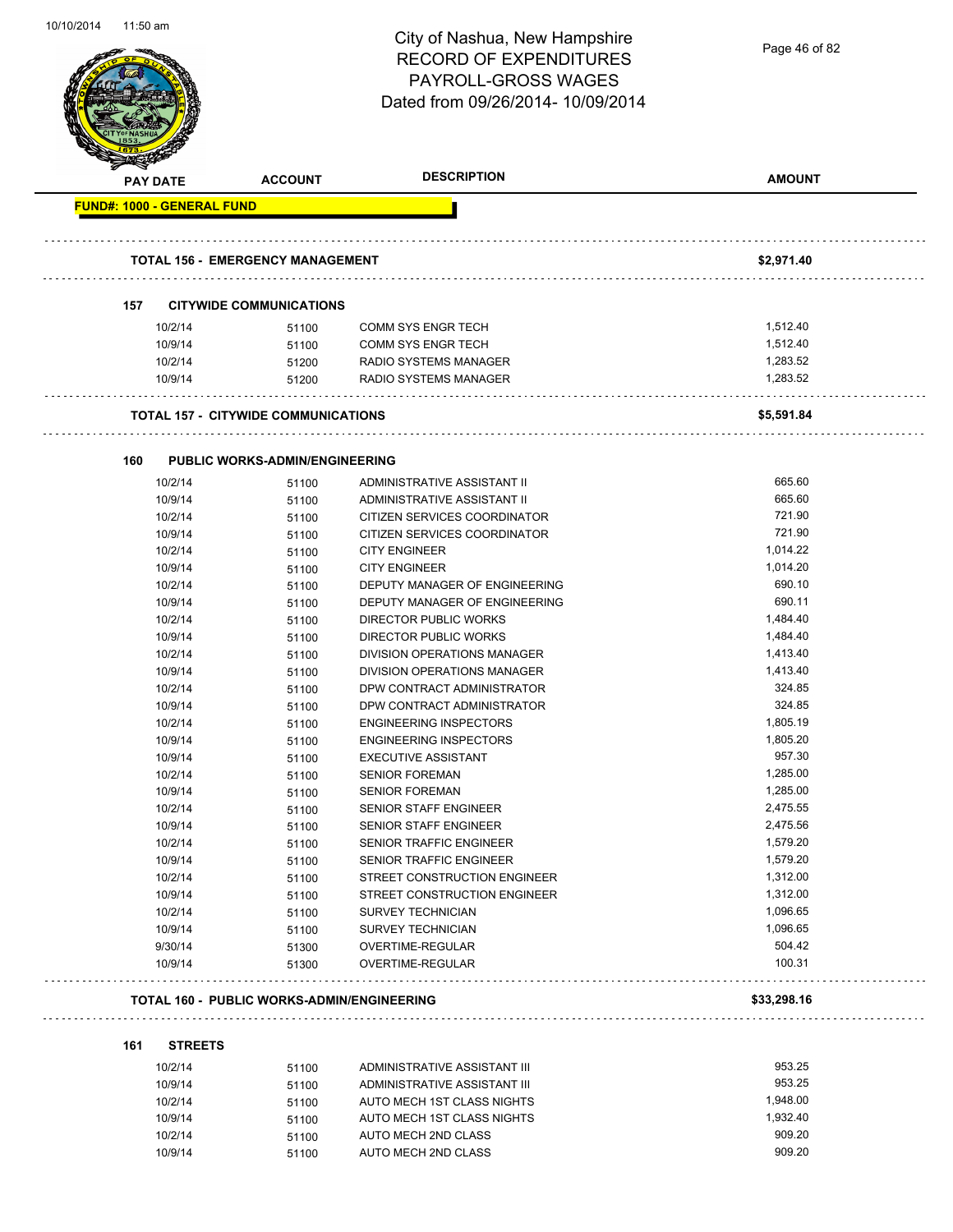

## City of Nashua, New Hampshire RECORD OF EXPENDITURES PAYROLL-GROSS WAGES Dated from 09/26/2014- 10/09/2014

| s<br><b>PAY DATE</b>              | <b>ACCOUNT</b> | <b>DESCRIPTION</b>               | <b>AMOUNT</b> |
|-----------------------------------|----------------|----------------------------------|---------------|
| <b>FUND#: 1000 - GENERAL FUND</b> |                |                                  |               |
|                                   |                |                                  |               |
| 161<br><b>STREETS</b>             |                |                                  |               |
| 10/2/14                           | 51100          | AUTO MECHANIC 1ST CLASS          | 2,993.61      |
| 10/9/14                           | 51100          | AUTO MECHANIC 1ST CLASS          | 2,993.61      |
| 10/2/14                           | 51100          | <b>EQUIP OPR STREET REPAIR</b>   | 7,145.60      |
| 10/9/14                           | 51100          | EQUIP OPR STREET REPAIR          | 7,273.60      |
| 10/2/14                           | 51100          | FLEET MAINTENANCE FOREMAN        | 1,096.65      |
| 10/9/14                           | 51100          | <b>FLEET MAINTENANCE FOREMAN</b> | 1,096.65      |
| 10/2/14                           | 51100          | FLEET MANAGER STREET DEPT        | 1,087.50      |
| 10/9/14                           | 51100          | FLEET MANAGER STREET DEPT        | 1,087.50      |
| 10/2/14                           | 51100          | <b>MASON PIPELAYER</b>           | 1,739.20      |
| 10/9/14                           | 51100          | <b>MASON PIPELAYER</b>           | 1,739.22      |
| 10/2/14                           | 51100          | OPERATIONS COORDINATOR           | 788.05        |
| 10/9/14                           | 51100          | OPERATIONS COORDINATOR           | 788.05        |
| 10/2/14                           | 51100          | <b>SIGN MAINTENANCE</b>          | 1,876.80      |
| 10/9/14                           | 51100          | <b>SIGN MAINTENANCE</b>          | 1,976.78      |
| 10/2/14                           | 51100          | SIGN MAINTENANCE ASSISTANT       | 807.20        |
| 10/9/14                           | 51100          | SIGN MAINTENANCE ASSISTANT       | 807.20        |
| 10/2/14                           | 51100          | STOREKEEPER PWD                  | 895.65        |
| 10/9/14                           | 51100          | STOREKEEPER PWD                  | 895.65        |
| 10/2/14                           | 51100          | STR CONSTR RPR AND PERMT COORD   | 1,075.15      |
| 10/9/14                           | 51100          | STR CONSTR RPR AND PERMT COORD   | 1,075.15      |
| 10/2/14                           | 51100          | <b>STREET FOREMAN</b>            | 4,616.59      |
| 10/9/14                           | 51100          | STREET FOREMAN                   | 4,616.57      |
| 10/2/14                           | 51100          | SUPERINTENDENT OF STREETS        | 1,771.20      |
| 10/9/14                           | 51100          | SUPERINTENDENT OF STREETS        | 1,771.20      |
| 10/2/14                           | 51100          | TRAFFIC MAINTENANCE ASSISTANT    | 860.80        |
| 10/9/14                           | 51100          | TRAFFIC MAINTENANCE ASSISTANT    | 860.80        |
| 10/2/14                           | 51100          | <b>TRAFFIC MANAGER</b>           | 1,371.00      |
| 10/9/14                           | 51100          | <b>TRAFFIC MANAGER</b>           | 1,371.00      |
| 10/2/14                           | 51100          | <b>TRAFFIC TECHNICIAN I</b>      | 2,188.57      |
| 10/9/14                           | 51100          | <b>TRAFFIC TECHNICIAN I</b>      | 2,071.20      |
| 10/2/14                           | 51100          | TRUCK DRIVER STREET REPAIR       | 16,854.85     |
| 10/9/14                           | 51100          | TRUCK DRIVER STREET REPAIR       | 16,808.72     |
| 10/2/14                           | 51100          | <b>WELDER FIRST CLASS</b>        | 2,050.37      |
| 10/9/14                           | 51100          | <b>WELDER FIRST CLASS</b>        | 1,984.80      |
| 10/2/14                           | 51300          | OVERTIME-REGULAR                 | 1,481.72      |
| 10/9/14                           | 51300          | OVERTIME-REGULAR                 | 1,489.82      |
| 10/9/14                           | 51600          | <b>LONGEVITY</b>                 | 4,200.00      |
| 10/2/14                           | 61107          | <b>CLOTHING &amp; UNIFORMS</b>   | 109.99        |
| 10/9/14                           | 61107          | <b>CLOTHING &amp; UNIFORMS</b>   | 220.00        |
| <b>TOTAL 161 - STREETS</b>        |                |                                  | \$113,543.32  |
| 166<br><b>PARKING LOTS</b>        |                |                                  |               |
| 10/2/14                           | 51100          | ADMINISTRATIVE ASSISTANT II      | 332.80        |

| 10/2/14 | 51100 | ADMINISTRATIVE ASSISTANT II | 332.80     |
|---------|-------|-----------------------------|------------|
| 10/9/14 | 51100 | ADMINISTRATIVE ASSISTANT II | 332.80     |
| 10/2/14 | 51100 | PARKING MAINTENANCE         | 1.315.20   |
| 10/9/14 | 51100 | PARKING MAINTENANCE         | 1.315.20   |
| 9/26/14 | 51100 | <b>TRANSIT MECHANICS</b>    | (32.37)    |
| 9/26/14 | 51300 | OVERTIME-REGULAR            | (2,920.24) |
| 10/2/14 | 51300 | OVERTIME-REGULAR            | 73.98      |

Page 47 of 82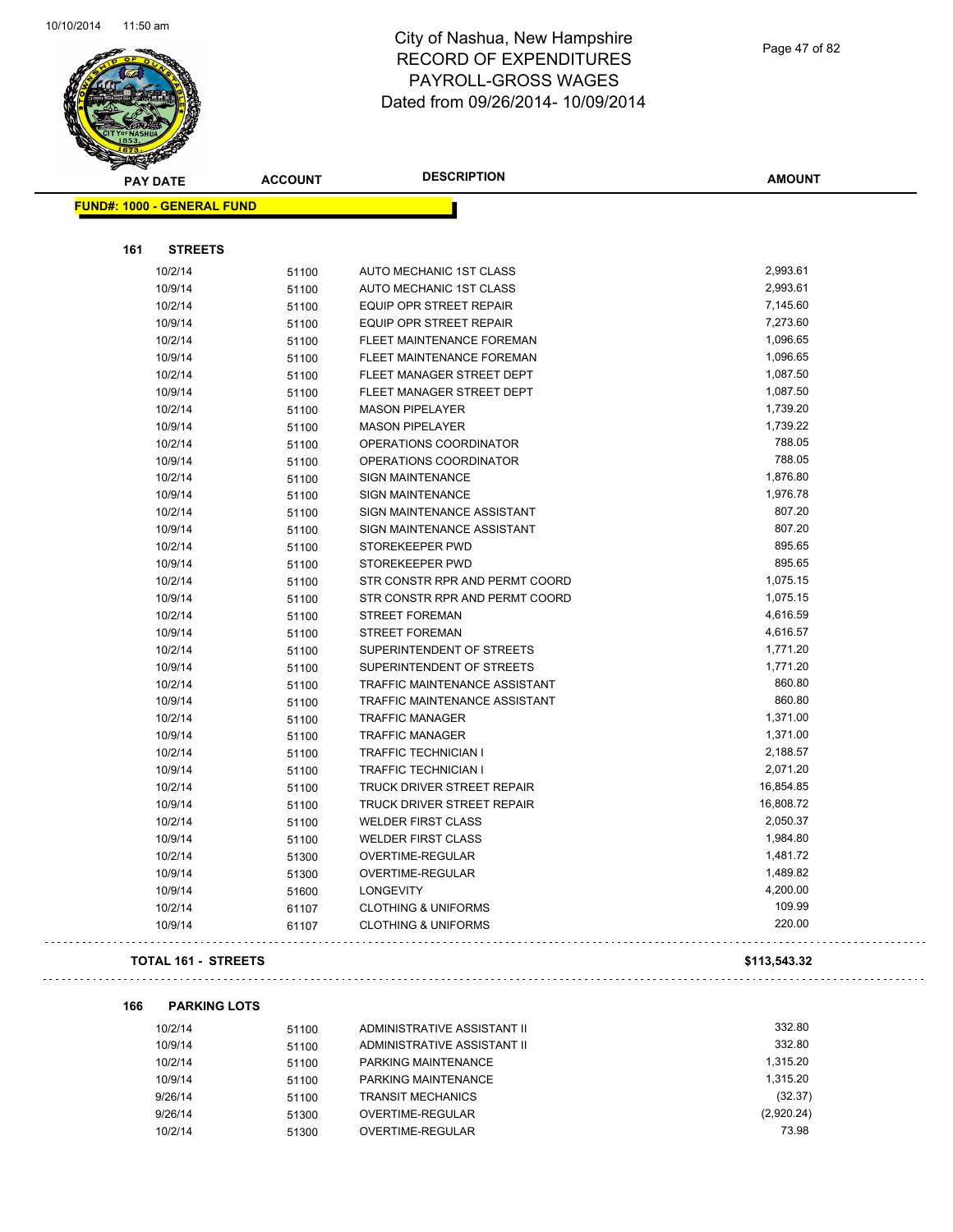Page 48 of 82

| <b>PAY DATE</b>                   | <b>ACCOUNT</b>                          | <b>DESCRIPTION</b>                     | <b>AMOUNT</b> |
|-----------------------------------|-----------------------------------------|----------------------------------------|---------------|
| <b>FUND#: 1000 - GENERAL FUND</b> |                                         |                                        |               |
| TOTAL 166 - PARKING LOTS          |                                         |                                        | \$417.37      |
|                                   |                                         |                                        |               |
| 171                               | <b>COMMUNITY SERVICES</b>               |                                        |               |
| 10/2/14                           | 51100                                   | DIRECTOR HEALTH AND COMM SVS           | 1,726.90      |
| 10/9/14                           | 51100                                   | DIRECTOR HEALTH AND COMM SVS           | 1,726.91      |
| 10/2/14                           | 51100                                   | PROGRAM ASSISTANT                      | 435.30        |
| 10/9/14                           | 51100                                   | PROGRAM ASSISTANT                      | 435.30        |
| 10/2/14                           | 51100                                   | PROGRAM COORDINATOR                    | 929.80        |
| 10/9/14                           | 51100                                   | PROGRAM COORDINATOR                    | 929.80        |
|                                   | <b>TOTAL 171 - COMMUNITY SERVICES</b>   |                                        | \$6,184.01    |
| 172                               | <b>COMMUNITY HEALTH</b>                 |                                        |               |
| 10/2/14                           | 51100                                   | ADMINISTRATIVE ASSISTANT II            | 717.25        |
| 10/9/14                           | 51100                                   | ADMINISTRATIVE ASSISTANT II            | 717.25        |
| 10/2/14                           | 51100                                   | <b>BILINGUAL OUTREACH WORKER</b>       | 764.30        |
| 10/9/14                           | 51100                                   | BILINGUAL OUTREACH WORKER              | 764.30        |
| 10/2/14                           | 51100                                   | MANAGER COMMUNITY HEALTH               | 1,364.20      |
| 10/9/14                           | 51100                                   | MANAGER COMMUNITY HEALTH               | 1,364.20      |
| 9/26/14                           | 51100                                   | PUB HEALTH NURSE                       | 5,392.51      |
| 10/2/14                           | 51100                                   | PUB HEALTH NURSE                       | 3,307.95      |
| 10/9/14                           | 51100                                   | PUB HEALTH NURSE                       | 3,307.95      |
| 10/2/14                           |                                         | <b>WAGES PER DIEM</b>                  | 68.18         |
| 10/9/14                           | 51412<br>51412                          | <b>WAGES PER DIEM</b>                  | 242.40        |
|                                   |                                         |                                        |               |
|                                   | TOTAL 172 - COMMUNITY HEALTH            |                                        | \$18,010.49   |
| 173                               | <b>ENVIRONMENTAL HEALTH</b>             |                                        |               |
| 10/2/14                           | 51100                                   | ENVIRONMENTAL HEALTH SPEC I            | 858.45        |
| 10/9/14                           | 51100                                   | ENVIRONMENTAL HEALTH SPEC I            | 858.45        |
| 10/2/14                           | 51100                                   | ENVIRONMENTAL TECH OFFICE MGR          | 992.86        |
| 10/9/14                           | 51100                                   | ENVIRONMENTAL TECH OFFICE MGR          | 992.85        |
| 10/2/14                           | 51100                                   | LABORATORY DIRECTOR                    | 988.20        |
| 10/9/14                           | 51100                                   | LABORATORY DIRECTOR                    | 988.20        |
| 10/2/14                           | 51100                                   | MANAGER ENVIRONMENTAL HEALTH           | 1,446.40      |
| 10/9/14                           | 51100                                   | MANAGER ENVIRONMENTAL HEALTH           | 1,446.40      |
| 10/2/14                           | 51100                                   | RETIREE DIRECT PENSIONER               | 1,075.15      |
| 10/9/14                           | 51100                                   | RETIREE DIRECT PENSIONER               | 430.06        |
| 10/9/14                           | 51750                                   | <b>RETIREMENT &amp; SEPARATION PAY</b> | 4,241.46      |
|                                   | <b>TOTAL 173 - ENVIRONMENTAL HEALTH</b> |                                        | \$14,318.48   |
| 174                               | <b>WELFARE ADMINISTRATION</b>           |                                        |               |
|                                   |                                         |                                        | 829.30        |
| 10/2/14                           | 51100                                   | ADMINISTRATIVE ASSISTANT I             | 829.30        |
| 10/9/14                           | 51100                                   | ADMINISTRATIVE ASSISTANT I<br>M/T1 TAT | $2.204$ QE    |

| 10/9/14 | 51100 | ADMINISTRATIVE ASSISTANT I | 829.30   |
|---------|-------|----------------------------|----------|
| 10/2/14 | 51100 | CASE TECHNICIAN WELFARE    | 2.384.95 |
| 10/9/14 | 51100 | CASE TECHNICIAN WELFARE    | 2.082.69 |
| 10/2/14 | 51100 | INTAKE WORKER ACCOUNTANT   | 936.70   |
| 10/9/14 | 51100 | INTAKE WORKER ACCOUNTANT   | 936.70   |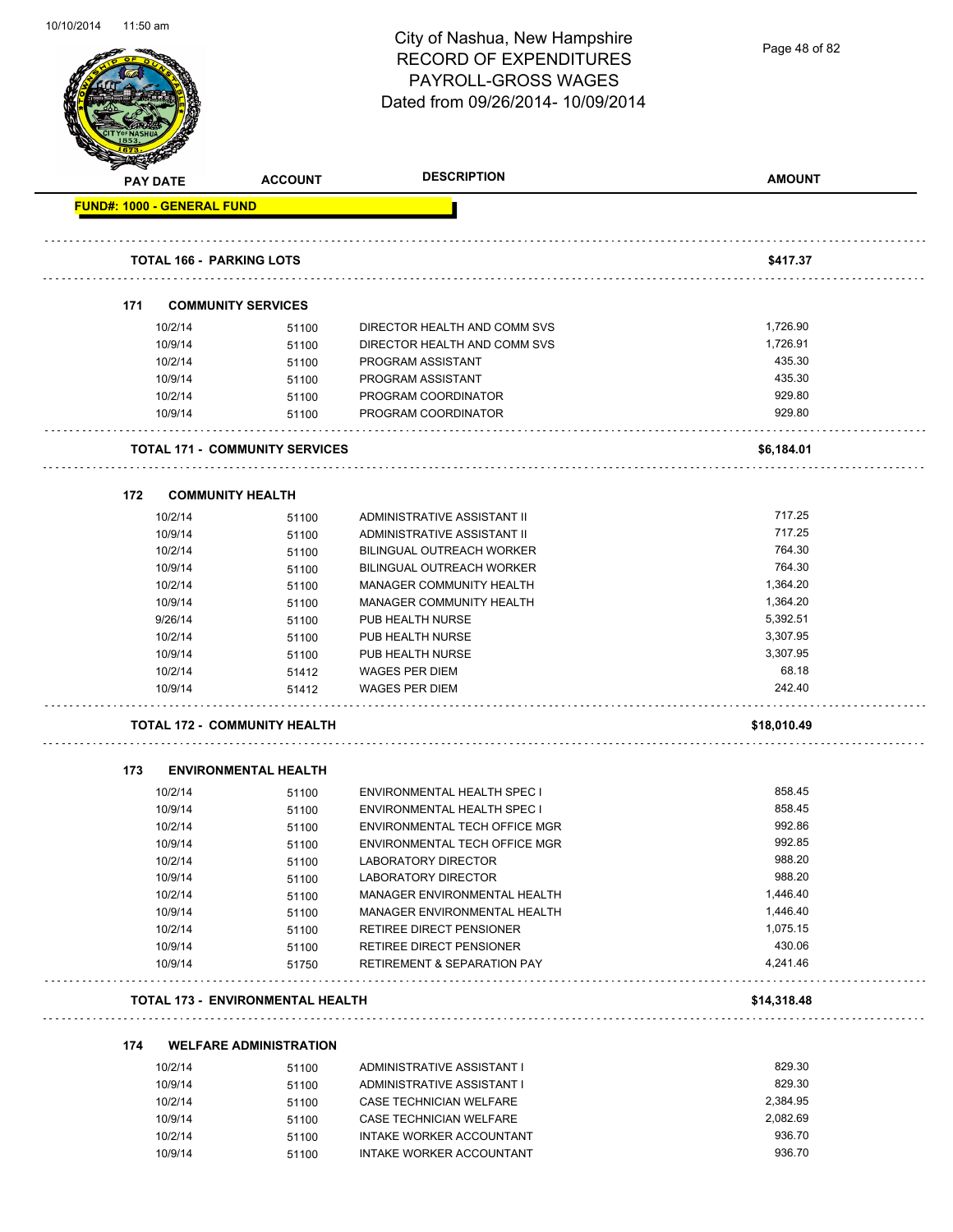Page 49 of 82

|     | <b>PAY DATE</b>                   | <b>ACCOUNT</b>                            | <b>DESCRIPTION</b>                                       | <b>AMOUNT</b>        |
|-----|-----------------------------------|-------------------------------------------|----------------------------------------------------------|----------------------|
|     | <b>FUND#: 1000 - GENERAL FUND</b> |                                           |                                                          |                      |
|     |                                   |                                           |                                                          |                      |
| 174 |                                   | <b>WELFARE ADMINISTRATION</b>             |                                                          |                      |
|     | 10/2/14                           | 51100                                     | SENIOR CASE TECHNICIAN                                   | 957.30               |
|     | 10/9/14                           | 51100                                     | SENIOR CASE TECHNICIAN                                   | 957.29               |
|     | 10/2/14                           | 51100                                     | <b>WELFARE OFFICER</b>                                   | 1,450.00             |
|     | 10/9/14                           | 51100                                     | <b>WELFARE OFFICER</b>                                   | 1,450.00             |
|     |                                   | <b>TOTAL 174 - WELFARE ADMINISTRATION</b> |                                                          | \$12,814.23          |
| 177 |                                   | <b>PARKS &amp; RECREATION</b>             |                                                          |                      |
|     | 10/2/14                           | 51100                                     | ADMINISTRATIVE ASSISTANT II                              | 734.80               |
|     | 10/9/14                           | 51100                                     | ADMINISTRATIVE ASSISTANT II                              | 734.80               |
|     | 10/2/14                           | 51100                                     | <b>EQUIPMENT OPERATOR, PARKS</b>                         | 909.20               |
|     | 10/9/14                           | 51100                                     | <b>EQUIPMENT OPERATOR, PARKS</b>                         | 909.20               |
|     | 10/2/14                           | 51100                                     | <b>FOREMAN LABOR PARK</b>                                | 3,289.94             |
|     | 10/9/14                           | 51100                                     | FOREMAN LABOR PARK                                       | 3,289.94             |
|     | 10/2/14                           | 51100                                     | <b>GROUNDS KEEPER PARK MAINT</b>                         | 6,634.21             |
|     | 10/9/14                           | 51100                                     | <b>GROUNDS KEEPER PARK MAINT</b>                         | 6,663.22             |
|     | 10/2/14                           | 51100                                     | <b>GROUNDSMAN I PARKS</b>                                | 1,559.20             |
|     | 10/9/14                           | 51100                                     | <b>GROUNDSMAN I PARKS</b>                                | 1,539.72             |
|     | 10/2/14                           | 51100                                     | <b>GROUNDSMAN II PARKS</b>                               | 818.80               |
|     | 10/9/14                           | 51100                                     | <b>GROUNDSMAN II PARKS</b>                               | 818.80               |
|     | 10/2/14                           | 51100                                     | <b>LEAD GROUNDSMAN</b>                                   | 2,758.80             |
|     | 10/9/14                           | 51100                                     | <b>LEAD GROUNDSMAN</b>                                   | 2,747.31             |
|     | 10/2/14                           | 51100                                     | NURSERY WORKER PARKS                                     | 865.60               |
|     | 10/9/14                           | 51100                                     | NURSERY WORKER PARKS                                     | 865.60               |
|     | 10/2/14                           | 51100                                     | PROGRAM COORDINATOR                                      | 347.85               |
|     | 10/9/14                           | 51100                                     | PROGRAM COORDINATOR                                      | 347.85               |
|     | 10/2/14                           | 51100                                     | RECREATION PROGRAM MANAGER                               | 1,098.21             |
|     | 10/9/14                           | 51100                                     | <b>RECREATION PROGRAM MANAGER</b>                        | 1,098.20             |
|     | 10/2/14                           | 51100                                     | STELLOS STADIUM ATTENDANT                                | 921.20               |
|     | 10/9/14                           | 51100                                     | STELLOS STADIUM ATTENDANT                                | 921.20               |
|     | 10/2/14                           | 51100                                     | SUPERINTENDENT OF PARKS RECR                             | 1,720.00             |
|     | 10/9/14                           | 51100                                     | SUPERINTENDENT OF PARKS RECR                             | 1,720.00             |
|     | 10/2/14                           | 51100                                     | TRUCK DRIVER PARKS RECR                                  | 846.80               |
|     | 10/9/14                           | 51100                                     | TRUCK DRIVER PARKS RECR                                  | 841.20               |
|     | 10/2/14                           | 51300                                     | OVERTIME-REGULAR                                         | 6,684.21             |
|     | 10/9/14                           | 51300                                     | OVERTIME-REGULAR                                         | 3,114.82             |
|     | 9/11/14                           | 51400                                     | WAGES TEMP-SEASONAL                                      | (551.00)             |
|     | 10/2/14                           | 51400                                     | WAGES TEMP-SEASONAL                                      | 1,820.00             |
|     | 10/9/14                           | 51400                                     | WAGES TEMP-SEASONAL                                      | 1,840.00             |
|     | 9/11/14                           | 55642                                     | <b>GAME OFFICIALS</b>                                    | 551.00               |
|     | 10/2/14                           | 55642                                     | <b>GAME OFFICIALS</b>                                    | 175.00               |
|     | 10/9/14                           | 61107                                     | <b>CLOTHING &amp; UNIFORMS</b>                           | 78.99                |
|     |                                   | <b>TOTAL 177 - PARKS &amp; RECREATION</b> |                                                          | \$58,714.67          |
| 179 | <b>LIBRARY</b>                    |                                           |                                                          |                      |
|     | 10/2/14                           |                                           | ADMIN ASST COST ACCOUNTANT                               | 946.38               |
|     |                                   | 51100                                     |                                                          | 805.45               |
|     | 10/9/14                           | 51100                                     | ADMIN ASST COST ACCOUNTANT                               |                      |
|     | 10/2/14<br>10/9/14                | 51100<br>51100                            | ASSISTANT DIRECTOR LIBRARY<br>ASSISTANT DIRECTOR LIBRARY | 1,293.10<br>1,293.10 |
|     |                                   |                                           |                                                          |                      |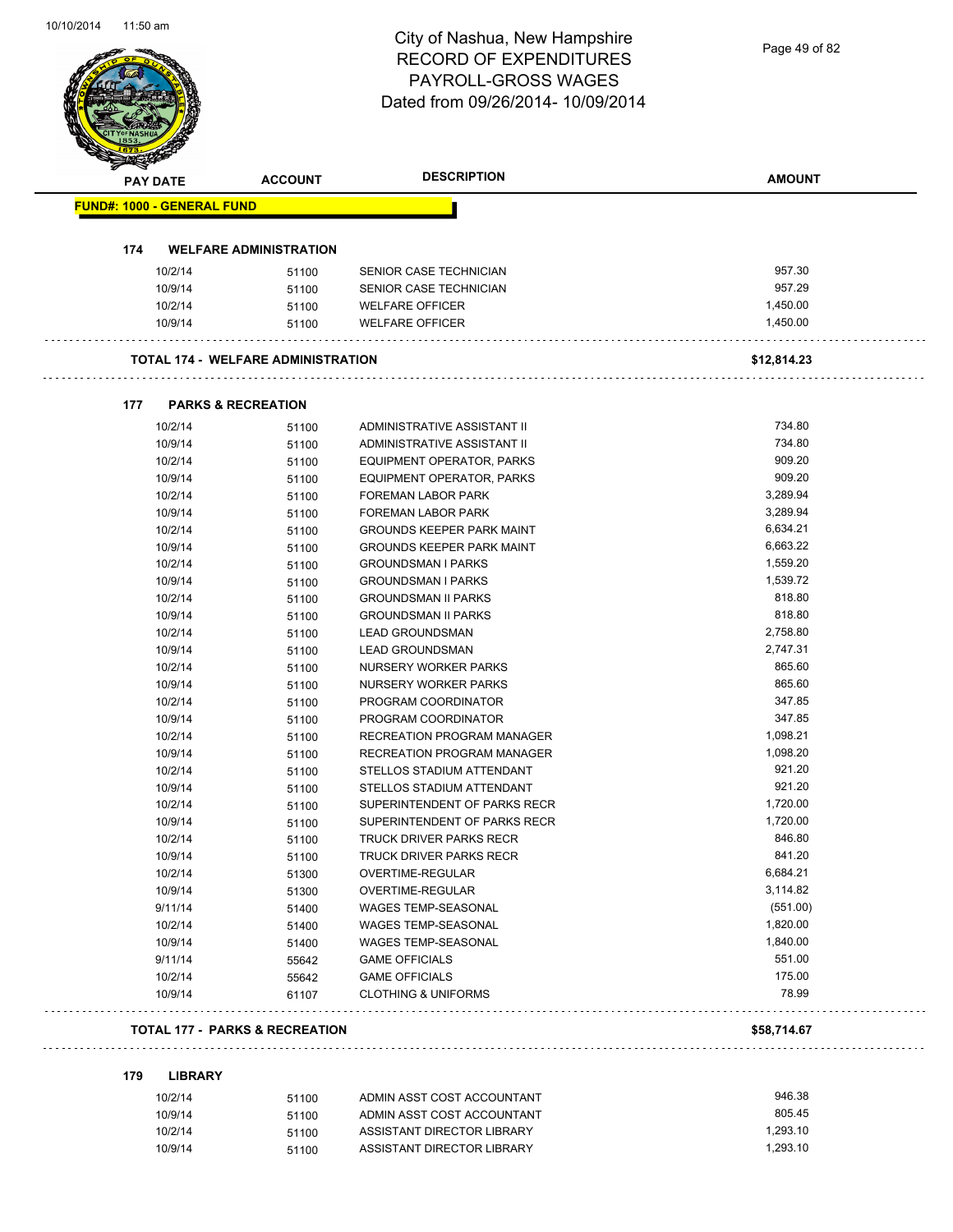

| <b>PAY DATE</b>                   |                    | <b>ACCOUNT</b> | <b>DESCRIPTION</b>                                                  | <b>AMOUNT</b>        |
|-----------------------------------|--------------------|----------------|---------------------------------------------------------------------|----------------------|
| <b>FUND#: 1000 - GENERAL FUND</b> |                    |                |                                                                     |                      |
|                                   |                    |                |                                                                     |                      |
|                                   |                    |                |                                                                     |                      |
| 179                               | <b>LIBRARY</b>     |                |                                                                     |                      |
|                                   | 10/2/14            | 51100          | ASSISTANT LIBRARIAN CIRCULATIO                                      | 967.31               |
|                                   | 10/9/14            | 51100          | ASSISTANT LIBRARIAN CIRCULATIO                                      | 973.40               |
|                                   | 10/2/14            | 51100          | ASSISTANT LIBRARIAN MEDIA SERV                                      | 793.92               |
|                                   | 10/9/14            | 51100          | ASSISTANT LIBRARIAN MEDIA SERV                                      | 793.91               |
|                                   | 10/2/14            | 51100          | ASSISTANT LIBRARIAN YOUTH SERV                                      | 780.10               |
|                                   | 10/9/14            | 51100          | ASSISTANT LIBRARIAN YOUTH SERV                                      | 780.10               |
|                                   | 10/2/14            | 51100          | <b>DIRECTOR LIBRARY</b>                                             | 1,885.70             |
|                                   | 10/9/14            | 51100          | <b>DIRECTOR LIBRARY</b>                                             | 1,885.70             |
|                                   | 10/2/14            | 51100          | EXECUTIVE ASST OFFICE MANAGER                                       | 858.45               |
|                                   | 10/9/14            | 51100          | EXECUTIVE ASST OFFICE MANAGER                                       | 858.45               |
|                                   | 10/2/14            | 51100          | <b>JANITOR</b>                                                      | 490.50               |
|                                   | 10/9/14            | 51100          | <b>JANITOR</b>                                                      | 484.37               |
|                                   | 10/2/14            | 51100          | LIBRARIAN ADULT SERVICES                                            | 962.61               |
|                                   | 10/9/14            | 51100          | LIBRARIAN ADULT SERVICES                                            | 962.61               |
|                                   | 10/2/14            | 51100          | <b>LIBRARIAN CIRCULATION</b>                                        | 1,003.20             |
|                                   | 10/9/14            | 51100          | LIBRARIAN CIRCULATION                                               | 1,003.20             |
|                                   | 10/2/14            | 51100          | LIBRARIAN OUTREACH SVS                                              | 999.19               |
|                                   | 10/9/14            | 51100          | <b>LIBRARIAN OUTREACH SVS</b>                                       | 1,005.43             |
|                                   | 10/2/14            | 51100          | <b>LIBRARIAN TECH SERVICES</b>                                      | 1,037.15             |
|                                   | 10/9/14            | 51100          | LIBRARIAN TECH SERVICES                                             | 1,037.15             |
|                                   | 10/2/14            | 51100          | LIBRARIAN YOUTH SERVICES                                            | 1,783.77             |
|                                   | 10/9/14            | 51100          | LIBRARIAN YOUTH SERVICES                                            | 1,783.77             |
|                                   | 10/2/14            | 51100          | LIBRARY ASSISTANT ADULT SERVIC                                      | 664.81               |
|                                   | 10/9/14            | 51100          | LIBRARY ASSISTANT ADULT SERVIC                                      | 664.80               |
|                                   | 10/2/14            | 51100          | LIBRARY ASSISTANT CIRCULATION                                       | 3,352.80             |
|                                   | 10/9/14            | 51100          | LIBRARY ASSISTANT CIRCULATION                                       | 3,895.64<br>2,050.25 |
|                                   | 10/2/14            | 51100          | LIBRARY ASSISTANT MEDIA SERVIC                                      | 2,050.25             |
|                                   | 10/9/14            | 51100          | LIBRARY ASSISTANT MEDIA SERVIC<br><b>LIBRARY ASSISTANT TECH SVS</b> | 706.90               |
|                                   | 10/2/14<br>10/9/14 | 51100          | LIBRARY ASSISTANT TECH SVS                                          | 706.90               |
|                                   |                    | 51100          | <b>LIBRARY ASSISTANT YOUTH SERVIC</b>                               | 1,328.25             |
|                                   | 10/2/14<br>10/9/14 | 51100          | LIBRARY ASSISTANT YOUTH SERVIC                                      | 1,328.24             |
|                                   | 10/2/14            | 51100          | MAINTENANCE SUPV                                                    | 809.92               |
|                                   | 10/9/14            | 51100          | MAINTENANCE SUPV                                                    | 852.55               |
|                                   | 10/2/14            | 51100<br>51100 | <b>MEDIA SERVICES COORDINATOR</b>                                   | 1,205.06             |
|                                   | 10/9/14            |                | MEDIA SERVICES COORDINATOR                                          | 1,212.57             |
|                                   | 10/2/14            | 51100<br>51100 | REFERENCE LIBRARIAN ADULT SERV                                      | 3,057.25             |
|                                   | 10/9/14            | 51100          | REFERENCE LIBRARIAN ADULT SERV                                      | 3,057.25             |
|                                   | 10/2/14            | 51100          | REFERENCE LIBRARIAN TECH SVS                                        | 756.45               |
|                                   | 10/9/14            | 51100          | REFERENCE LIBRARIAN TECH SVS                                        | 756.45               |
|                                   | 10/2/14            | 51100          | <b>SECURITY LIBRARY</b>                                             | 610.20               |
|                                   | 10/9/14            | 51100          | <b>SECURITY LIBRARY</b>                                             | 614.05               |
|                                   | 10/2/14            | 51200          | LIBRARY ASSISTANT TECH SVS                                          | 415.50               |
|                                   | 10/9/14            | 51200          | <b>LIBRARY ASSISTANT TECH SVS</b>                                   | 386.41               |
|                                   | 10/2/14            | 51200          | LIBRARY PAGE YOUTH SERVICES                                         | 222.37               |
|                                   | 10/9/14            | 51200          | LIBRARY PAGE YOUTH SERVICES                                         | 229.25               |
|                                   | 10/2/14            | 51200          | LIBRARY PAGES CIRCULATION                                           | 1,027.30             |
|                                   | 10/9/14            | 51200          | LIBRARY PAGES CIRCULATION                                           | 997.77               |
|                                   | 10/2/14            | 51200          | LIBRARY PAGES MEDIA SERVICES                                        | 376.03               |
|                                   | 10/9/14            | 51200          | LIBRARY PAGES MEDIA SERVICES                                        | 456.13               |
|                                   | 10/2/14            | 51200          | <b>SECURITY LIBRARY</b>                                             | 342.48               |
|                                   | 10/9/14            | 51200          | <b>SECURITY LIBRARY</b>                                             | 338.88               |
|                                   |                    |                |                                                                     |                      |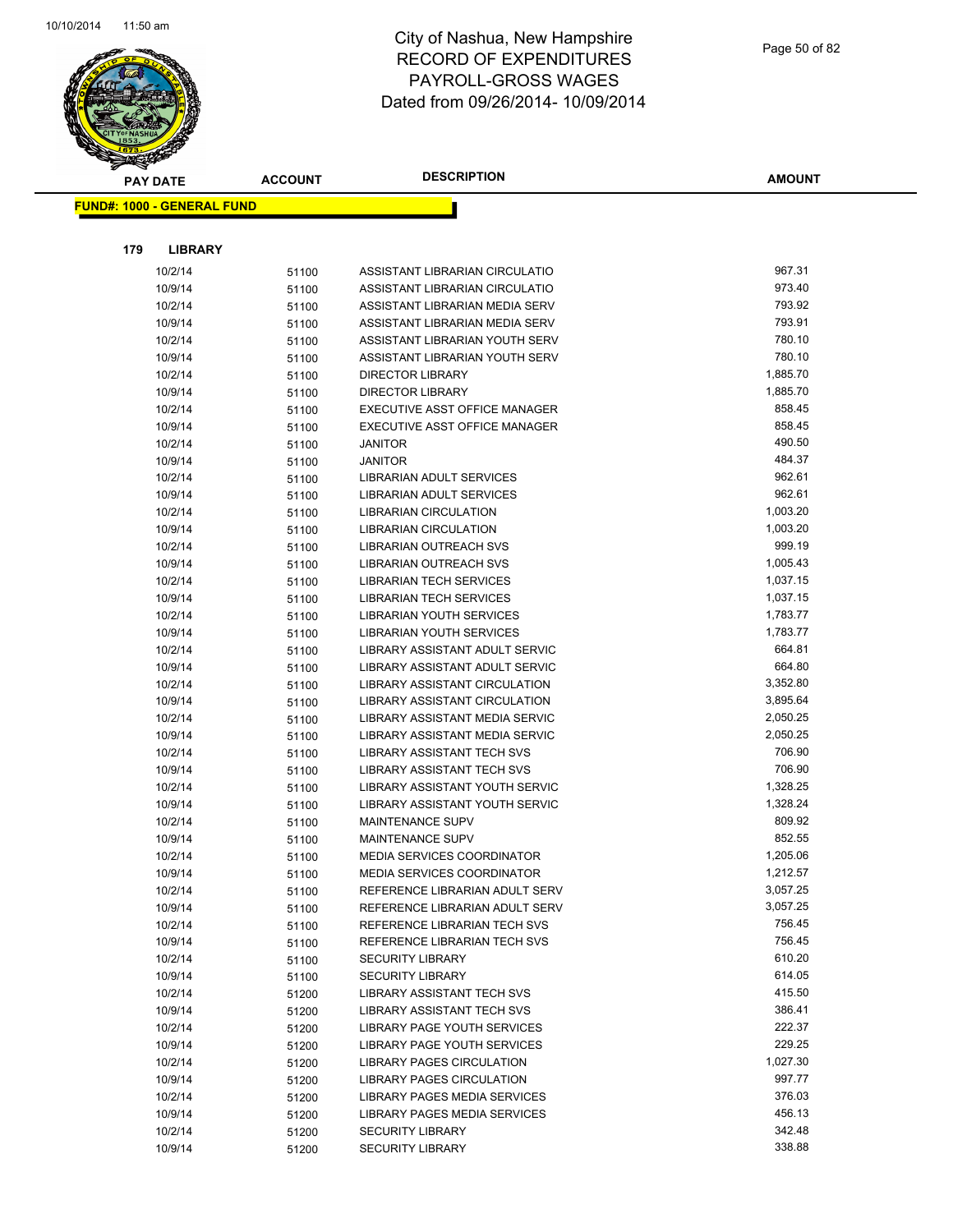|     | <b>PAY DATE</b>                   | <b>ACCOUNT</b>                           | <b>DESCRIPTION</b>                                   | <b>AMOUNT</b>        |
|-----|-----------------------------------|------------------------------------------|------------------------------------------------------|----------------------|
|     | <b>FUND#: 1000 - GENERAL FUND</b> |                                          |                                                      |                      |
|     |                                   |                                          |                                                      |                      |
| 179 | <b>LIBRARY</b>                    |                                          |                                                      | 1,081.31             |
|     | 10/2/14<br>10/9/14                | 51300<br>51300                           | OVERTIME-REGULAR<br>OVERTIME-REGULAR                 | 565.39               |
|     | <b>TOTAL 179 - LIBRARY</b>        |                                          |                                                      | \$63,587.43          |
| 181 |                                   | <b>COMMUNITY DEVELOPMENT</b>             |                                                      |                      |
|     | 10/2/14                           | 51100                                    | ADMINISTRATIVE ASSISTANT II                          | 665.60               |
|     | 10/9/14                           | 51100                                    | ADMINISTRATIVE ASSISTANT II                          | 665.60               |
|     | 10/2/14                           | 51100                                    | DIRECTOR COMMUNITY DEVELOPMENT                       | 1,715.70             |
|     | 10/9/14                           | 51100                                    | DIRECTOR COMMUNITY DEVELOPMENT                       | 1,715.70             |
|     | 10/2/14                           | 51200                                    | ADMINISTRATIVE ASSISTANT I                           | 337.00               |
|     | 10/9/14                           | 51200                                    | ADMINISTRATIVE ASSISTANT I                           | 337.00               |
|     | 10/2/14                           | 51400                                    | WAGES TEMP-SEASONAL                                  | 100.00               |
|     | 10/9/14                           | 51400                                    | <b>WAGES TEMP-SEASONAL</b>                           | 100.00               |
|     |                                   | <b>TOTAL 181 - COMMUNITY DEVELOPMENT</b> |                                                      | \$5,636.60           |
| 182 | <b>PLANNING &amp; ZONING</b>      |                                          |                                                      |                      |
|     | 10/2/14                           | 51100                                    | DEPARTMENT COORDINATOR                               | 913.60               |
|     | 10/9/14                           | 51100                                    | DEPARTMENT COORDINATOR                               | 913.60               |
|     | 10/2/14                           | 51100                                    | <b>DEPUTY PLANNING MANAGER</b>                       | 2,589.60             |
|     | 10/9/14                           | 51100                                    | DEPUTY PLANNING MANAGER                              | 2,589.60             |
|     | 10/2/14                           | 51100                                    | MANAGER PLANNING DEPT                                | 1,905.00             |
|     | 10/9/14                           | 51100                                    | MANAGER PLANNING DEPT                                | 1,905.00             |
|     | 10/2/14                           | 51100                                    | PLANNER I                                            | 1,675.35             |
|     | 10/9/14                           | 51100                                    | <b>PLANNER I</b>                                     | 1,675.35             |
|     | 10/2/14                           |                                          | <b>PLANNER II</b>                                    | 1,095.40             |
|     | 10/9/14                           | 51100                                    | <b>PLANNER II</b>                                    | 1,095.40             |
|     |                                   | 51100                                    | <b>ZONING COORDINATOR</b>                            | 682.30               |
|     | 10/2/14<br>10/9/14                | 51100                                    |                                                      | 682.30               |
|     |                                   | 51100                                    | ZONING COORDINATOR                                   |                      |
|     | 10/2/14<br>10/9/14                | 53428<br>53428                           | STENOGRAPHIC SERVICES<br>STENOGRAPHIC SERVICES       | 250.00<br>250.00     |
|     |                                   | <b>TOTAL 182 - PLANNING &amp; ZONING</b> |                                                      | \$18,222.50          |
|     |                                   |                                          |                                                      |                      |
| 183 | 10/2/14                           | <b>ECONOMIC DEVELOPMENT</b><br>51100     | ECONOMIC DEV DIRECTOR                                | 1,873.50             |
|     | 10/9/14                           | 51100                                    | <b>ECONOMIC DEV DIRECTOR</b>                         | 1,873.50             |
|     |                                   | <b>TOTAL 183 - ECONOMIC DEVELOPMENT</b>  |                                                      | \$3,747.00           |
|     |                                   |                                          |                                                      |                      |
| 191 | <b>SCHOOL</b>                     |                                          |                                                      |                      |
|     | 10/9/14                           | 51100                                    | ASSISTANT DIRECTOR BUSINESS                          | 2,893.00             |
|     | 10/9/14                           | 51100                                    | ASSISTANT PRINCIPAL AMH                              | 1,406.10             |
|     | 10/9/14                           | 51100                                    | ASSISTANT PRINCIPAL BIC                              | 2,925.70             |
|     | 10/9/14                           |                                          |                                                      |                      |
|     | 10/9/14                           | 51100<br>51100                           | ASSISTANT PRINCIPAL BRO<br>ASSISTANT PRINCIPAL CHARL | 1,403.80<br>1,483.70 |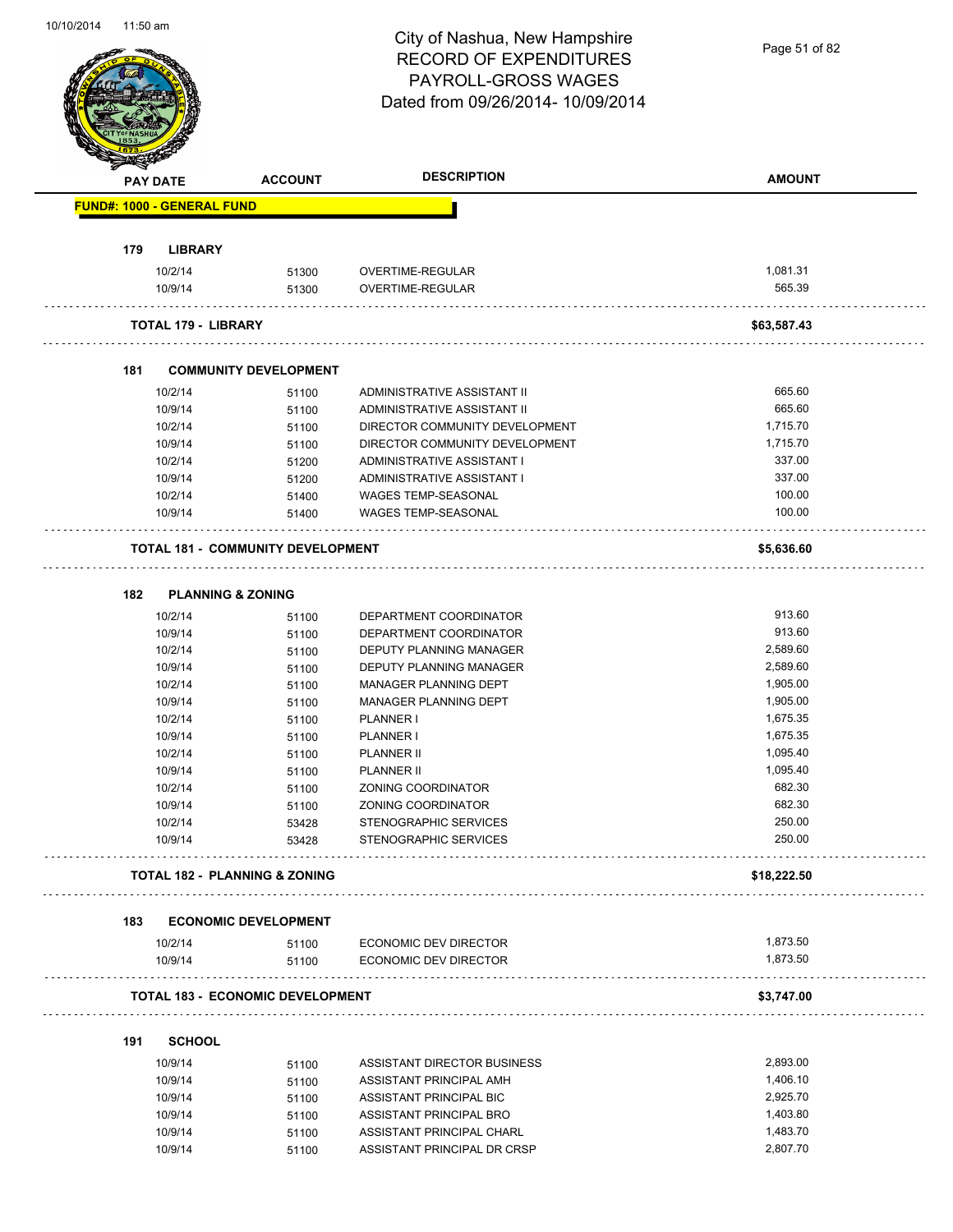

Page 52 of 82

| <b>PAY DATE</b>                   | <b>ACCOUNT</b> | <b>DESCRIPTION</b>              | <b>AMOUNT</b> |
|-----------------------------------|----------------|---------------------------------|---------------|
| <b>FUND#: 1000 - GENERAL FUND</b> |                |                                 |               |
|                                   |                |                                 |               |
|                                   |                |                                 |               |
| <b>SCHOOL</b><br>191              |                |                                 |               |
| 10/9/14                           | 51100          | ASSISTANT PRINCIPAL ELM         | 6,549.40      |
| 10/9/14                           | 51100          | ASSISTANT PRINCIPAL FES         | 2,967.50      |
| 10/9/14                           | 51100          | ASSISTANT PRINCIPAL FMS         | 3,472.50      |
| 10/9/14                           | 51100          | ASSISTANT PRINCIPAL LEDGE       | 2,812.30      |
| 10/9/14                           | 51100          | ASSISTANT PRINCIPAL MDE         | 1,406.10      |
| 10/9/14                           | 51100          | ASSISTANT PRINCIPAL MTP         | 2,892.50      |
| 10/9/14                           | 51100          | ASSISTANT PRINCIPAL NHN         | 12,595.80     |
| 10/9/14                           | 51100          | ASSISTANT PRINCIPAL NHS         | 12,890.20     |
| 10/9/14                           | 51100          | ASSISTANT PRINCIPAL PMS         | 3,272.60      |
| 10/9/14                           | 51100          | ASSISTANT PRINCIPAL SHE         | 1,403.80      |
| 10/9/14                           | 51100          | ASSISTANT SUPERINTENDENT        | 8,261.40      |
| 10/9/14                           | 51100          | ASST DIRECTOR PLANT OPS         | 4,353.40      |
| 10/9/14                           | 51100          | <b>ASST DIRECTOR SPED</b>       | 6,079.50      |
| 10/9/14                           | 51100          | ASST SYSTEMS ADMIN FULL YEAR    | 13,903.88     |
| 10/2/14                           | 51100          | ASST SYSTEMS ADMIN SCH YEAR     | 746.20        |
| 10/9/14                           | 51100          | ASST SYSTEMS ADMIN SCH YEAR     | 405.08        |
| 10/9/14                           | 51100          | ATTENDANCE OFFICER              | 2,270.20      |
| 10/9/14                           | 51100          | AYP FACILITATOR DRC             | 2,540.20      |
| 10/9/14                           | 51100          | AYP FACILITATOR FES             | 2,761.40      |
| 10/9/14                           | 51100          | CAREER CENTER COORD NHN         | 1,478.40      |
| 10/9/14                           | 51100          | <b>CHIEF OPERATING OFFICER</b>  | 3,937.70      |
| 10/2/14                           | 51100          | CLERICAL ACADEMY NHN            | 3,470.95      |
| 10/9/14                           | 51100          | CLERICAL ACADEMY NHN            | 3,475.25      |
| 10/2/14                           | 51100          | <b>CLERICAL ACADEMY NHS</b>     | 2,798.70      |
| 10/9/14                           | 51100          | <b>CLERICAL ACADEMY NHS</b>     | 2,778.53      |
| 10/2/14                           | 51100          | CLERICAL ADULT ED NHN           | 751.14        |
| 10/9/14                           | 51100          | CLERICAL ADULT ED NHN           | 753.15        |
| 10/2/14                           | 51100          | CLERICAL ASST SUPER SUP         | 2,017.53      |
| 10/9/14                           | 51100          | <b>CLERICAL ASST SUPER SUP</b>  | 2,022.35      |
| 10/2/14                           | 51100          | CLERICAL ATHLETIC NHN           | 721.15        |
| 10/9/14                           | 51100          | CLERICAL ATHLETIC NHN           | 721.15        |
| 10/2/14                           | 51100          | CLERICAL ATHLETIC NHS           | 745.15        |
| 10/9/14                           | 51100          | <b>CLERICAL ATHLETIC NHS</b>    | 745.15        |
| 10/2/14                           | 51100          | <b>CLERICAL BUSINESS</b>        | 3,718.20      |
| 10/9/14                           | 51100          | <b>CLERICAL BUSINESS</b>        | 3,740.32      |
| 10/2/14                           | 51100          | CLERICAL CHIEF OP OFFICER SUP   | 794.63        |
| 10/9/14                           | 51100          | CLERICAL CHIEF OP OFFICER SUP   | 794.65        |
| 10/2/14                           | 51100          | CLERICAL CTE NHS                | 756.40        |
| 10/9/14                           | 51100          | <b>CLERICAL CTE NHS</b>         | 756.40        |
| 10/2/14                           | 51100          | CLERICAL GUIDANCE ELM           | 751.35        |
| 10/9/14                           | 51100          | CLERICAL GUIDANCE ELM           | 756.40        |
| 10/2/14                           | 51100          | <b>CLERICAL GUIDANCE NHN</b>    | 2,136.92      |
| 10/9/14                           | 51100          | CLERICAL GUIDANCE NHN           | 2,106.64      |
| 10/2/14                           | 51100          | <b>CLERICAL GUIDANCE NHS</b>    | 2,108.90      |
| 10/9/14                           | 51100          | <b>CLERICAL GUIDANCE NHS</b>    | 2,108.90      |
| 10/2/14                           | 51100          | <b>CLERICAL HUMAN RESOURCES</b> | 2,125.88      |
| 10/9/14                           | 51100          | CLERICAL HUMAN RESOURCES        | 2,148.11      |
| 10/2/14                           | 51100          | <b>CLERICAL PAYROLL SUP</b>     | 677.25        |
| 10/9/14                           | 51100          | <b>CLERICAL PAYROLL SUP</b>     | 677.25        |
| 10/2/14                           | 51100          | <b>CLERICAL PLANT OPS</b>       | 756.40        |
| 10/9/14                           | 51100          | <b>CLERICAL PLANT OPS</b>       | 771.52        |
| 10/2/14                           | 51100          | <b>CLERICAL PRINCIPAL AMH</b>   | 1,287.80      |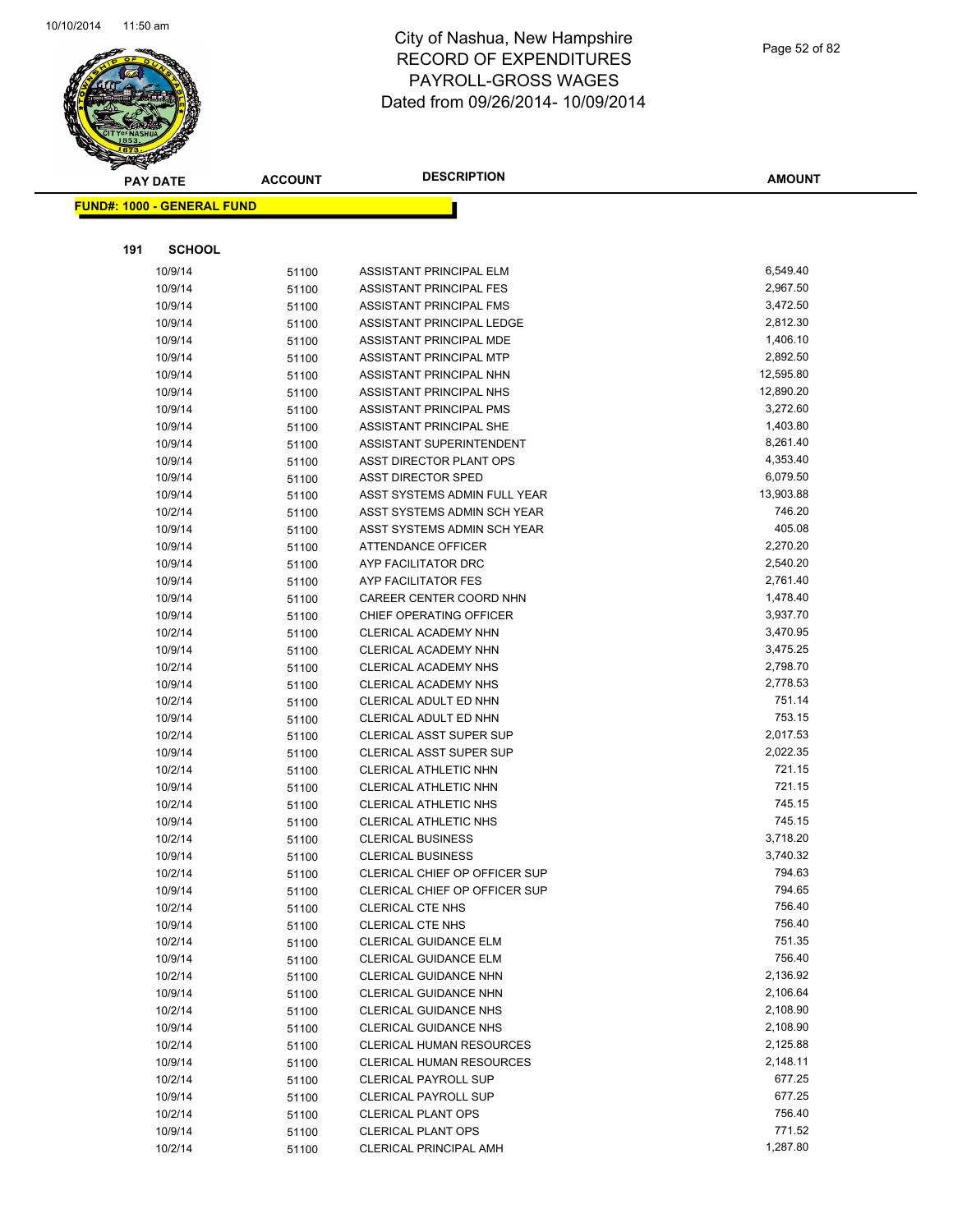

|     | <b>PAY DATE</b>                   | <b>ACCOUNT</b> | <b>DESCRIPTION</b>                                             | <b>AMOUNT</b>        |
|-----|-----------------------------------|----------------|----------------------------------------------------------------|----------------------|
|     | <b>FUND#: 1000 - GENERAL FUND</b> |                |                                                                |                      |
|     |                                   |                |                                                                |                      |
| 191 | <b>SCHOOL</b>                     |                |                                                                |                      |
|     |                                   |                |                                                                |                      |
|     | 10/9/14                           | 51100          | <b>CLERICAL PRINCIPAL AMH</b>                                  | 1,287.80             |
|     | 10/2/14                           | 51100          | <b>CLERICAL PRINCIPAL BIC</b>                                  | 1,365.05             |
|     | 10/9/14                           | 51100          | <b>CLERICAL PRINCIPAL BIC</b>                                  | 1,365.05<br>1,507.75 |
|     | 10/2/14                           | 51100          | <b>CLERICAL PRINCIPAL BIR</b>                                  | 1,512.80             |
|     | 10/9/14                           | 51100          | <b>CLERICAL PRINCIPAL BIR</b>                                  | 1,512.80             |
|     | 10/2/14<br>10/9/14                | 51100          | <b>CLERICAL PRINCIPAL BRO</b><br><b>CLERICAL PRINCIPAL BRO</b> | 1,507.75             |
|     | 10/2/14                           | 51100          | CLERICAL PRINCIPAL CHA                                         | 1,354.50             |
|     | 10/9/14                           | 51100<br>51100 | CLERICAL PRINCIPAL CHA                                         | 1,354.50             |
|     | 10/2/14                           | 51100          | <b>CLERICAL PRINCIPAL DRC</b>                                  | 1,387.15             |
|     | 10/9/14                           | 51100          | <b>CLERICAL PRINCIPAL DRC</b>                                  | 1,387.15             |
|     | 10/2/14                           | 51100          | <b>CLERICAL PRINCIPAL ELM</b>                                  | 3,402.50             |
|     | 10/9/14                           | 51100          | <b>CLERICAL PRINCIPAL ELM</b>                                  | 3,402.51             |
|     | 10/2/14                           | 51100          | <b>CLERICAL PRINCIPAL FES</b>                                  | 1,387.15             |
|     | 10/9/14                           | 51100          | <b>CLERICAL PRINCIPAL FES</b>                                  | 1,489.15             |
|     | 10/2/14                           | 51100          | <b>CLERICAL PRINCIPAL FMS</b>                                  | 2,211.45             |
|     | 10/9/14                           | 51100          | <b>CLERICAL PRINCIPAL FMS</b>                                  | 2,211.45             |
|     | 10/2/14                           | 51100          | CLERICAL PRINCIPAL LDG                                         | 1,387.15             |
|     | 10/9/14                           | 51100          | <b>CLERICAL PRINCIPAL LDG</b>                                  | 1,387.15             |
|     | 10/2/14                           | 51100          | CLERICAL PRINCIPAL MDE                                         | 1,501.55             |
|     | 10/9/14                           | 51100          | CLERICAL PRINCIPAL MDE                                         | 1,501.55             |
|     | 10/2/14                           | 51100          | <b>CLERICAL PRINCIPAL MTP</b>                                  | 1,411.96             |
|     | 10/9/14                           | 51100          | <b>CLERICAL PRINCIPAL MTP</b>                                  | 1,450.14             |
|     | 10/2/14                           | 51100          | CLERICAL PRINCIPAL NHN                                         | 1,387.15             |
|     | 10/9/14                           | 51100          | CLERICAL PRINCIPAL NHN                                         | 1,387.16             |
|     | 10/2/14                           | 51100          | <b>CLERICAL PRINCIPAL NHS</b>                                  | 1,473.40             |
|     | 10/9/14                           | 51100          | <b>CLERICAL PRINCIPAL NHS</b>                                  | 1,473.40             |
|     | 10/2/14                           | 51100          | <b>CLERICAL PRINCIPAL NSE</b>                                  | 1,501.55             |
|     | 10/9/14                           | 51100          | <b>CLERICAL PRINCIPAL NSE</b>                                  | 1,501.55             |
|     | 10/2/14                           | 51100          | <b>CLERICAL PRINCIPAL PMS</b>                                  | 1,899.86             |
|     | 10/9/14                           | 51100          | <b>CLERICAL PRINCIPAL PMS</b>                                  | 2,176.90             |
|     | 10/2/14                           | 51100          | <b>CLERICAL PRINCIPAL SHE</b>                                  | 1,512.80             |
|     | 10/9/14                           | 51100          | <b>CLERICAL PRINCIPAL SHE</b>                                  | 1,512.79             |
|     | 10/2/14                           | 51100          | CLERICAL RECEPTIONIST NHN                                      | 756.40               |
|     | 10/9/14                           | 51100          | <b>CLERICAL RECEPTIONIST NHN</b>                               | 751.35               |
|     | 10/2/14                           | 51100          | <b>CLERICAL RECEPTIONIST NHS</b>                               | 709.90               |
|     | 10/9/14                           | 51100          | <b>CLERICAL RECEPTIONIST NHS</b>                               | 709.90               |
|     | 10/2/14                           | 51100          | CLERICAL SPECIAL ED NHN                                        | (352.72)             |
|     | 10/9/14                           | 51100          | <b>CLERICAL SPECIAL ED NHN</b>                                 | 756.40               |
|     | 10/2/14                           | 51100          | CLERICAL SPECIAL ED NHS                                        | 643.90               |
|     | 10/9/14                           | 51100          | CLERICAL SPECIAL ED NHS                                        | 643.90               |
|     | 10/2/14                           | 51100          | CLERICAL SPECIAL ED SUP                                        | 1,512.80             |
|     | 10/9/14                           | 51100          | CLERICAL SPECIAL ED SUP                                        | 1,512.80             |
|     | 10/2/14                           | 51100          | <b>CLERICAL STUDENT SERV SUP</b>                               | 784.15               |
|     | 10/9/14                           | 51100          | CLERICAL STUDENT SERV SUP                                      | 789.37               |
|     | 10/2/14                           | 51100          | CLERICAL SUB SERVICE SUP                                       | 753.23               |
|     | 10/9/14                           | 51100          | CLERICAL SUB SERVICE SUP                                       | 755.15               |
|     | 10/2/14                           | 51100          | CLERICAL SUPERINTENDANT SUP                                    | 925.90               |
|     | 10/9/14                           | 51100          | <b>CLERICAL SUPERINTENDANT SUP</b>                             | 925.90               |
|     | 10/2/14                           | 51100          | CLERICAL TRANSPORTATION SUP                                    | 643.90               |
|     | 10/9/14                           | 51100          | CLERICAL TRANSPORTATION SUP                                    | 643.89               |
|     | 10/9/14                           | 51100          | <b>CURRICULUM SUPERVISOR</b>                                   | 2,812.30             |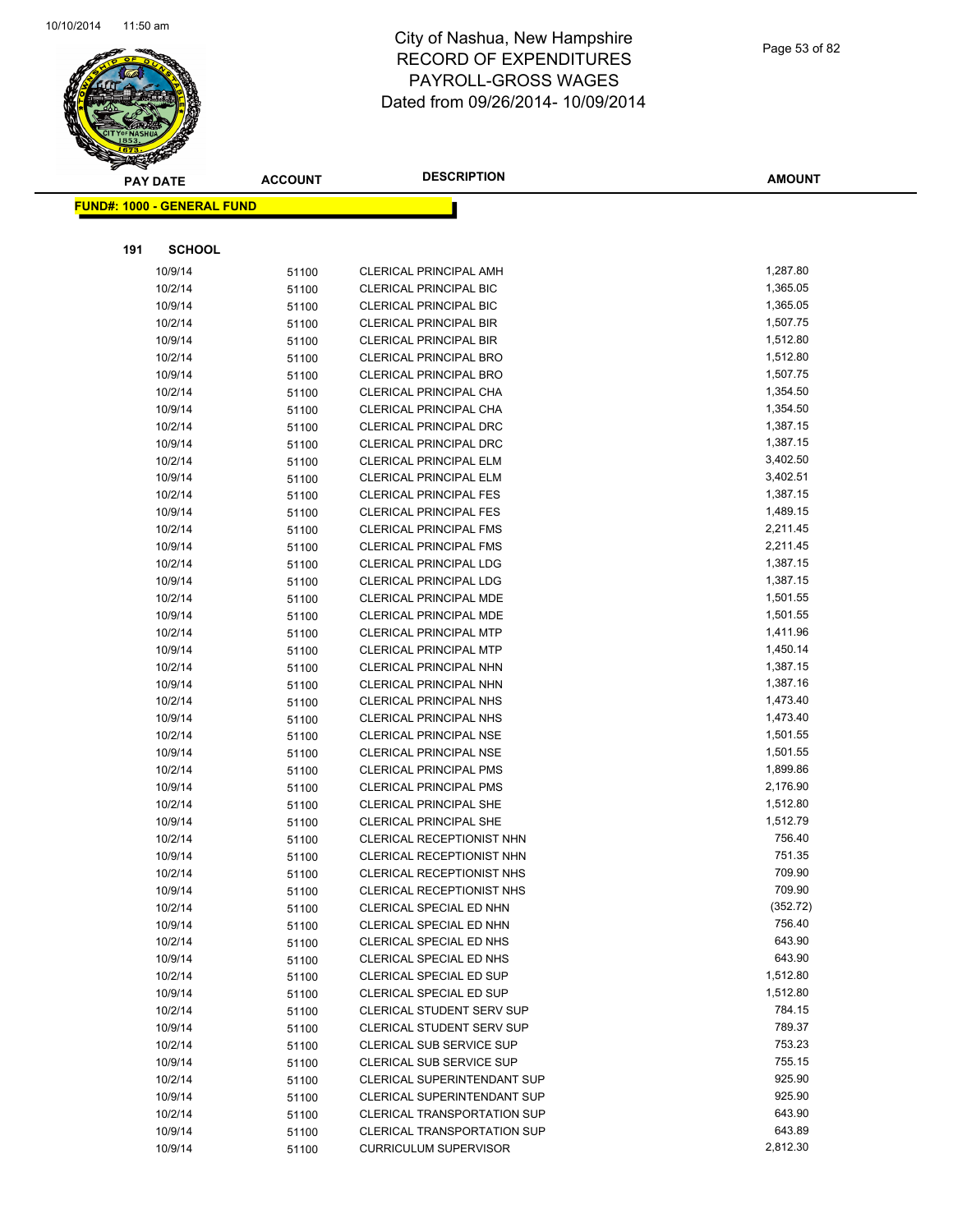

|     | <b>PAY DATE</b>                   | <b>ACCOUNT</b> | <b>DESCRIPTION</b>             | <b>AMOUNT</b> |
|-----|-----------------------------------|----------------|--------------------------------|---------------|
|     | <b>FUND#: 1000 - GENERAL FUND</b> |                |                                |               |
|     |                                   |                |                                |               |
|     |                                   |                |                                |               |
| 191 | <b>SCHOOL</b>                     |                |                                |               |
|     | 10/2/14                           | 51100          | <b>CUSTODIAN AMH</b>           | 1,971.60      |
|     | 10/9/14                           | 51100          | <b>CUSTODIAN AMH</b>           | 1,941.60      |
|     | 10/2/14                           | 51100          | <b>CUSTODIAN ASST HEAD ELM</b> | 736.81        |
|     | 10/9/14                           | 51100          | <b>CUSTODIAN ASST HEAD ELM</b> | 736.80        |
|     | 10/2/14                           | 51100          | <b>CUSTODIAN ASST HEAD FMS</b> | 299.35        |
|     | 10/9/14                           | 51100          | <b>CUSTODIAN ASST HEAD FMS</b> | 299.35        |
|     | 10/2/14                           | 51100          | <b>CUSTODIAN ASST HEAD NHN</b> | 1,618.02      |
|     | 10/9/14                           | 51100          | <b>CUSTODIAN ASST HEAD NHN</b> | 1,618.02      |
|     | 10/2/14                           | 51100          | <b>CUSTODIAN ASST HEAD NHS</b> | 1,618.01      |
|     | 10/9/14                           | 51100          | <b>CUSTODIAN ASST HEAD NHS</b> | 1,618.01      |
|     | 10/2/14                           | 51100          | <b>CUSTODIAN ASST HEAD PMS</b> | 736.80        |
|     | 10/9/14                           | 51100          | <b>CUSTODIAN ASST HEAD PMS</b> | 736.80        |
|     | 10/2/14                           | 51100          | <b>CUSTODIAN BIC</b>           | 1,941.60      |
|     | 10/9/14                           | 51100          | <b>CUSTODIAN BIC</b>           | 1,941.60      |
|     | 10/2/14                           | 51100          | <b>CUSTODIAN BIR</b>           | 1,957.78      |
|     | 10/9/14                           | 51100          | <b>CUSTODIAN BIR</b>           | 1,941.60      |
|     | 10/2/14                           | 51100          | <b>CUSTODIAN BRO</b>           | 1,294.40      |
|     | 10/9/14                           | 51100          | <b>CUSTODIAN BRO</b>           | 1,294.40      |
|     | 10/2/14                           | 51100          | <b>CUSTODIAN CHA</b>           | 1,294.40      |
|     | 10/9/14                           | 51100          | <b>CUSTODIAN CHA</b>           | 1,294.40      |
|     | 10/2/14                           | 51100          | <b>CUSTODIAN DRC</b>           | 1,294.40      |
|     | 10/9/14                           | 51100          | <b>CUSTODIAN DRC</b>           | 1,294.40      |
|     | 10/2/14                           | 51100          | <b>CUSTODIAN ELM</b>           | 5,325.53      |
|     | 10/9/14                           | 51100          | <b>CUSTODIAN ELM</b>           | 5,204.20      |
|     | 10/2/14                           | 51100          | <b>CUSTODIAN FES</b>           | 1,294.40      |
|     | 10/9/14                           | 51100          | <b>CUSTODIAN FES</b>           | 1,294.40      |
|     | 10/2/14                           | 51100          | <b>CUSTODIAN FMS</b>           | 2,588.80      |
|     | 10/9/14                           | 51100          | <b>CUSTODIAN FMS</b>           | 2,588.80      |
|     | 10/2/14                           | 51100          | <b>CUSTODIAN HEAD AMH</b>      | 736.80        |
|     | 10/9/14                           | 51100          | <b>CUSTODIAN HEAD AMH</b>      | 736.80        |
|     | 10/2/14                           | 51100          | <b>CUSTODIAN HEAD BIC</b>      | 736.80        |
|     | 10/9/14                           | 51100          | <b>CUSTODIAN HEAD BIC</b>      | 736.80        |
|     | 10/2/14                           | 51100          | <b>CUSTODIAN HEAD BIR</b>      | 736.80        |
|     | 10/9/14                           | 51100          | <b>CUSTODIAN HEAD BIR</b>      | 736.80        |
|     | 10/2/14                           | 51100          | <b>CUSTODIAN HEAD BRO</b>      | 736.80        |
|     | 10/9/14                           | 51100          | <b>CUSTODIAN HEAD BRO</b>      | 782.85        |
|     | 10/2/14                           | 51100          | <b>CUSTODIAN HEAD CHA</b>      | 736.80        |
|     | 10/9/14                           | 51100          | <b>CUSTODIAN HEAD CHA</b>      | 736.80        |
|     | 10/2/14                           | 51100          | <b>CUSTODIAN HEAD DRC</b>      | 736.80        |
|     | 10/9/14                           | 51100          | <b>CUSTODIAN HEAD DRC</b>      | 736.80        |
|     | 10/2/14                           | 51100          | <b>CUSTODIAN HEAD ELM</b>      | 873.20        |
|     | 10/9/14                           | 51100          | <b>CUSTODIAN HEAD ELM</b>      | 873.20        |
|     | 10/2/14                           | 51100          | <b>CUSTODIAN HEAD FES</b>      | 736.80        |
|     | 10/9/14                           | 51100          | <b>CUSTODIAN HEAD FES</b>      | 736.80        |
|     | 10/2/14                           | 51100          | <b>CUSTODIAN HEAD FMS</b>      | 873.20        |
|     | 10/9/14                           | 51100          | <b>CUSTODIAN HEAD FMS</b>      | 873.20        |
|     | 10/2/14                           | 51100          | <b>CUSTODIAN HEAD LDG</b>      | 736.80        |
|     | 10/9/14                           | 51100          | <b>CUSTODIAN HEAD LDG</b>      | 736.80        |
|     | 10/2/14                           | 51100          | <b>CUSTODIAN HEAD MDE</b>      | 736.80        |
|     | 10/9/14                           | 51100          | <b>CUSTODIAN HEAD MDE</b>      | 736.80        |
|     | 10/2/14                           | 51100          | <b>CUSTODIAN HEAD MTP</b>      | 736.80        |
|     | 10/9/14                           | 51100          | <b>CUSTODIAN HEAD MTP</b>      | 736.80        |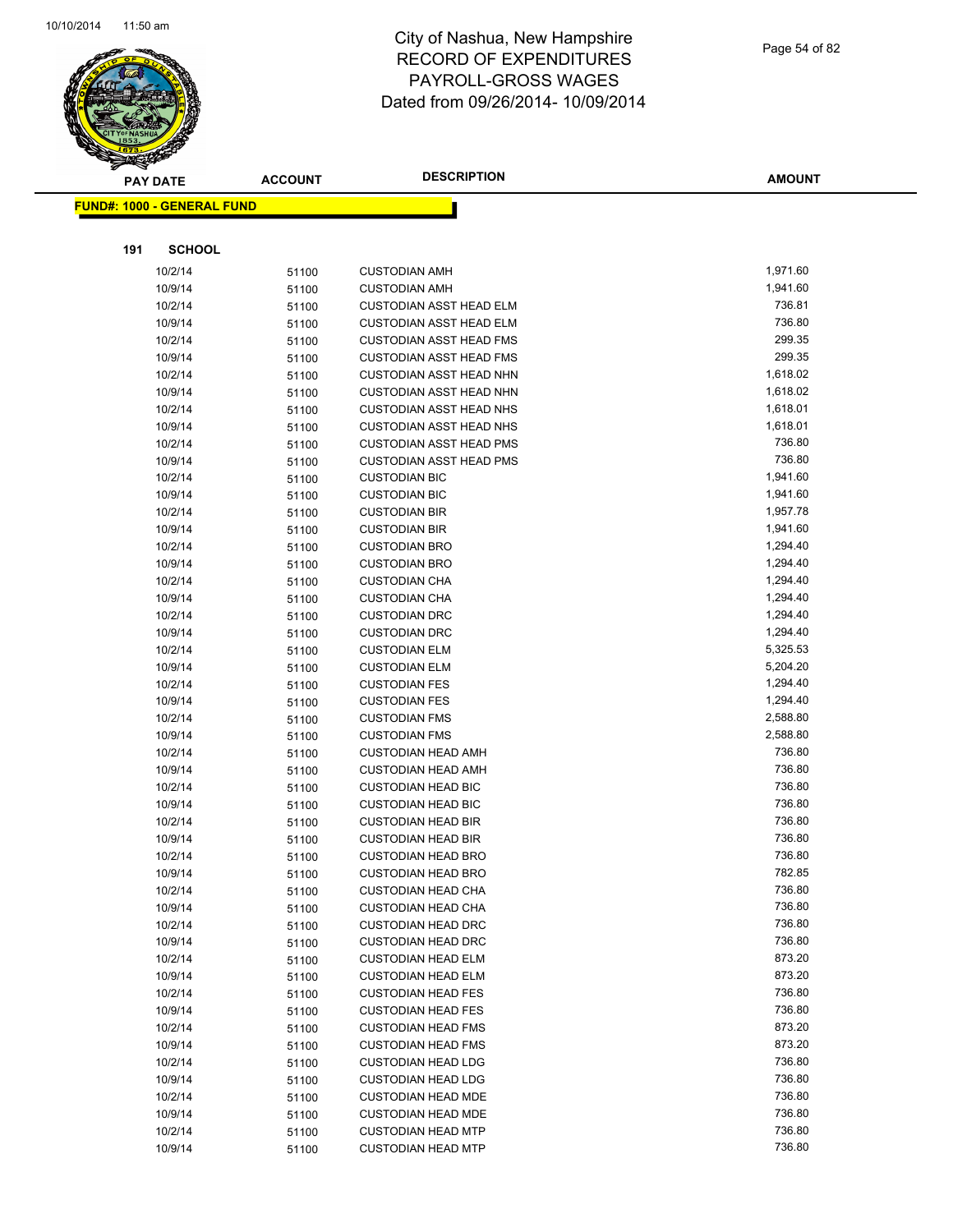

Page 55 of 82

| <u> FUND#: 1000 - GENERAL FUND</u><br>191<br><b>SCHOOL</b><br>878.40<br>10/2/14<br>51100<br><b>CUSTODIAN HEAD NHN</b><br>878.40<br>10/9/14<br><b>CUSTODIAN HEAD NHN</b><br>51100<br>878.40<br>10/2/14<br>51100<br><b>CUSTODIAN HEAD NHS</b><br>10/9/14<br>878.40<br><b>CUSTODIAN HEAD NHS</b><br>51100<br>299.35<br>10/2/14<br><b>CUSTODIAN HEAD NSE</b><br>51100<br>299.35<br>10/9/14<br><b>CUSTODIAN HEAD NSE</b><br>51100<br>873.20<br>10/2/14<br><b>CUSTODIAN HEAD PMS</b><br>51100<br>873.20<br>10/9/14<br><b>CUSTODIAN HEAD PMS</b><br>51100<br>736.81<br>10/2/14<br>51100<br><b>CUSTODIAN HEAD SHE</b><br>736.80<br>10/9/14<br><b>CUSTODIAN HEAD SHE</b><br>51100<br>10/2/14<br>1,941.60<br><b>CUSTODIAN LDG</b><br>51100<br>1,941.60<br>10/9/14<br><b>CUSTODIAN LDG</b><br>51100<br>10/2/14<br>1,294.40<br><b>CUSTODIAN MDE</b><br>51100<br>1,294.40<br>10/9/14<br>51100<br><b>CUSTODIAN MDE</b><br>10/2/14<br>1,294.40<br><b>CUSTODIAN MTP</b><br>51100<br>1,294.40<br>10/9/14<br><b>CUSTODIAN MTP</b><br>51100<br>10/2/14<br>10,353.68<br><b>CUSTODIAN NHN</b><br>51100<br>10,419.21<br>10/9/14<br>51100<br><b>CUSTODIAN NHN</b><br>10,370.41<br>10/2/14<br><b>CUSTODIAN NHS</b><br>51100<br>10,370.42<br>10/9/14<br>51100<br><b>CUSTODIAN NHS</b><br>10/2/14<br>1,384.00<br><b>CUSTODIAN NSE</b><br>51100<br>1,384.00<br>10/9/14<br><b>CUSTODIAN NSE</b><br>51100<br>1,941.60<br>10/2/14<br><b>CUSTODIAN PMS</b><br>51100<br>1,941.60<br>10/9/14<br>51100<br><b>CUSTODIAN PMS</b><br>1,557.35<br>10/2/14<br><b>CUSTODIAN SHE</b><br>51100<br>10/9/14<br>1,941.60<br><b>CUSTODIAN SHE</b><br>51100<br>1,985.70<br>10/9/14<br><b>CUSTODIAN SUPERVISOR WPO</b><br>51100<br>10/2/14<br>1,294.40<br><b>CUSTODIAN WID</b><br>51100<br>1,067.88<br>10/9/14<br><b>CUSTODIAN WID</b><br>51100<br>10/9/14<br>1,760.80<br>DATA ANALYST<br>51100<br>DEPT OF ED POSITION<br>9,868.00<br>9/30/14<br>51100<br>3,076.90<br>10/9/14<br>DIRECTOR ADULT ED<br>51100<br>3,384.60<br>10/9/14<br><b>DIRECTOR ATHLETICS</b><br>51100<br>10/9/14<br>3,008.90<br>DIRECTOR COM GRANTS<br>51100<br>5,876.92<br>10/9/14<br><b>DIRECTOR GUIDANCE</b><br>51100<br>3,117.00<br>10/9/14<br>DIRECTOR HUMAN RESOURCES<br>51100<br>3,513.30<br>10/9/14<br>DIRECTOR PLANT OPS<br>51100<br>2,593.50<br>10/9/14<br>DIRECTOR PRE SCHOOL<br>51100<br>3,369.90<br>10/9/14<br>DIRECTOR SEC CURRICULUM & INST<br>51100<br>3,656.40<br>10/9/14<br>DIRECTOR SPECIAL ED<br>51100<br>10/9/14<br>3,137.30<br>DIRECTOR STUDENT SERVICES<br>51100<br>3,951.60<br>10/9/14<br>DIRECTOR TECHNOLOGY<br>51100<br>10/9/14<br>DIRECTOR TRANSPORTATION<br>2,986.50<br>51100<br>6,898.10<br>10/9/14<br>51100<br>DIRECTOR VOCATIONAL<br>10/9/14<br>2,501.80<br>DW TECHNOLOGY PEER COACH<br>51100<br>1,538.40<br>10/9/14<br>ELL OUTREACH WORKER<br>51100<br>10/9/14<br>1,694.50<br>GUIDANCE COUNSELOR AMH<br>51100<br>1,762.10<br>10/9/14<br><b>GUIDANCE COUNSELOR BIC</b><br>51100<br>10/9/14<br>2,761.40<br><b>GUIDANCE COUNSELOR BIR</b><br>51100<br>1,650.70<br>10/9/14<br>GUIDANCE COUNSELOR BRO<br>51100<br>10/9/14<br>GUIDANCE COUNSELOR CHA<br>2,761.40<br>51100 |  | <b>PAY DATE</b> | <b>ACCOUNT</b> | <b>DESCRIPTION</b>     | AMOUNT   |
|------------------------------------------------------------------------------------------------------------------------------------------------------------------------------------------------------------------------------------------------------------------------------------------------------------------------------------------------------------------------------------------------------------------------------------------------------------------------------------------------------------------------------------------------------------------------------------------------------------------------------------------------------------------------------------------------------------------------------------------------------------------------------------------------------------------------------------------------------------------------------------------------------------------------------------------------------------------------------------------------------------------------------------------------------------------------------------------------------------------------------------------------------------------------------------------------------------------------------------------------------------------------------------------------------------------------------------------------------------------------------------------------------------------------------------------------------------------------------------------------------------------------------------------------------------------------------------------------------------------------------------------------------------------------------------------------------------------------------------------------------------------------------------------------------------------------------------------------------------------------------------------------------------------------------------------------------------------------------------------------------------------------------------------------------------------------------------------------------------------------------------------------------------------------------------------------------------------------------------------------------------------------------------------------------------------------------------------------------------------------------------------------------------------------------------------------------------------------------------------------------------------------------------------------------------------------------------------------------------------------------------------------------------------------------------------------------------------------------------------------------------------------------------------------------------------------------------------------------------------------------------------------------------------------------------------------------------------------------------------------------------------------------------------------------------------------------------------------------------------------|--|-----------------|----------------|------------------------|----------|
|                                                                                                                                                                                                                                                                                                                                                                                                                                                                                                                                                                                                                                                                                                                                                                                                                                                                                                                                                                                                                                                                                                                                                                                                                                                                                                                                                                                                                                                                                                                                                                                                                                                                                                                                                                                                                                                                                                                                                                                                                                                                                                                                                                                                                                                                                                                                                                                                                                                                                                                                                                                                                                                                                                                                                                                                                                                                                                                                                                                                                                                                                                                        |  |                 |                |                        |          |
|                                                                                                                                                                                                                                                                                                                                                                                                                                                                                                                                                                                                                                                                                                                                                                                                                                                                                                                                                                                                                                                                                                                                                                                                                                                                                                                                                                                                                                                                                                                                                                                                                                                                                                                                                                                                                                                                                                                                                                                                                                                                                                                                                                                                                                                                                                                                                                                                                                                                                                                                                                                                                                                                                                                                                                                                                                                                                                                                                                                                                                                                                                                        |  |                 |                |                        |          |
|                                                                                                                                                                                                                                                                                                                                                                                                                                                                                                                                                                                                                                                                                                                                                                                                                                                                                                                                                                                                                                                                                                                                                                                                                                                                                                                                                                                                                                                                                                                                                                                                                                                                                                                                                                                                                                                                                                                                                                                                                                                                                                                                                                                                                                                                                                                                                                                                                                                                                                                                                                                                                                                                                                                                                                                                                                                                                                                                                                                                                                                                                                                        |  |                 |                |                        |          |
|                                                                                                                                                                                                                                                                                                                                                                                                                                                                                                                                                                                                                                                                                                                                                                                                                                                                                                                                                                                                                                                                                                                                                                                                                                                                                                                                                                                                                                                                                                                                                                                                                                                                                                                                                                                                                                                                                                                                                                                                                                                                                                                                                                                                                                                                                                                                                                                                                                                                                                                                                                                                                                                                                                                                                                                                                                                                                                                                                                                                                                                                                                                        |  |                 |                |                        |          |
|                                                                                                                                                                                                                                                                                                                                                                                                                                                                                                                                                                                                                                                                                                                                                                                                                                                                                                                                                                                                                                                                                                                                                                                                                                                                                                                                                                                                                                                                                                                                                                                                                                                                                                                                                                                                                                                                                                                                                                                                                                                                                                                                                                                                                                                                                                                                                                                                                                                                                                                                                                                                                                                                                                                                                                                                                                                                                                                                                                                                                                                                                                                        |  |                 |                |                        |          |
|                                                                                                                                                                                                                                                                                                                                                                                                                                                                                                                                                                                                                                                                                                                                                                                                                                                                                                                                                                                                                                                                                                                                                                                                                                                                                                                                                                                                                                                                                                                                                                                                                                                                                                                                                                                                                                                                                                                                                                                                                                                                                                                                                                                                                                                                                                                                                                                                                                                                                                                                                                                                                                                                                                                                                                                                                                                                                                                                                                                                                                                                                                                        |  |                 |                |                        |          |
|                                                                                                                                                                                                                                                                                                                                                                                                                                                                                                                                                                                                                                                                                                                                                                                                                                                                                                                                                                                                                                                                                                                                                                                                                                                                                                                                                                                                                                                                                                                                                                                                                                                                                                                                                                                                                                                                                                                                                                                                                                                                                                                                                                                                                                                                                                                                                                                                                                                                                                                                                                                                                                                                                                                                                                                                                                                                                                                                                                                                                                                                                                                        |  |                 |                |                        |          |
|                                                                                                                                                                                                                                                                                                                                                                                                                                                                                                                                                                                                                                                                                                                                                                                                                                                                                                                                                                                                                                                                                                                                                                                                                                                                                                                                                                                                                                                                                                                                                                                                                                                                                                                                                                                                                                                                                                                                                                                                                                                                                                                                                                                                                                                                                                                                                                                                                                                                                                                                                                                                                                                                                                                                                                                                                                                                                                                                                                                                                                                                                                                        |  |                 |                |                        |          |
|                                                                                                                                                                                                                                                                                                                                                                                                                                                                                                                                                                                                                                                                                                                                                                                                                                                                                                                                                                                                                                                                                                                                                                                                                                                                                                                                                                                                                                                                                                                                                                                                                                                                                                                                                                                                                                                                                                                                                                                                                                                                                                                                                                                                                                                                                                                                                                                                                                                                                                                                                                                                                                                                                                                                                                                                                                                                                                                                                                                                                                                                                                                        |  |                 |                |                        |          |
|                                                                                                                                                                                                                                                                                                                                                                                                                                                                                                                                                                                                                                                                                                                                                                                                                                                                                                                                                                                                                                                                                                                                                                                                                                                                                                                                                                                                                                                                                                                                                                                                                                                                                                                                                                                                                                                                                                                                                                                                                                                                                                                                                                                                                                                                                                                                                                                                                                                                                                                                                                                                                                                                                                                                                                                                                                                                                                                                                                                                                                                                                                                        |  |                 |                |                        |          |
|                                                                                                                                                                                                                                                                                                                                                                                                                                                                                                                                                                                                                                                                                                                                                                                                                                                                                                                                                                                                                                                                                                                                                                                                                                                                                                                                                                                                                                                                                                                                                                                                                                                                                                                                                                                                                                                                                                                                                                                                                                                                                                                                                                                                                                                                                                                                                                                                                                                                                                                                                                                                                                                                                                                                                                                                                                                                                                                                                                                                                                                                                                                        |  |                 |                |                        |          |
|                                                                                                                                                                                                                                                                                                                                                                                                                                                                                                                                                                                                                                                                                                                                                                                                                                                                                                                                                                                                                                                                                                                                                                                                                                                                                                                                                                                                                                                                                                                                                                                                                                                                                                                                                                                                                                                                                                                                                                                                                                                                                                                                                                                                                                                                                                                                                                                                                                                                                                                                                                                                                                                                                                                                                                                                                                                                                                                                                                                                                                                                                                                        |  |                 |                |                        |          |
|                                                                                                                                                                                                                                                                                                                                                                                                                                                                                                                                                                                                                                                                                                                                                                                                                                                                                                                                                                                                                                                                                                                                                                                                                                                                                                                                                                                                                                                                                                                                                                                                                                                                                                                                                                                                                                                                                                                                                                                                                                                                                                                                                                                                                                                                                                                                                                                                                                                                                                                                                                                                                                                                                                                                                                                                                                                                                                                                                                                                                                                                                                                        |  |                 |                |                        |          |
|                                                                                                                                                                                                                                                                                                                                                                                                                                                                                                                                                                                                                                                                                                                                                                                                                                                                                                                                                                                                                                                                                                                                                                                                                                                                                                                                                                                                                                                                                                                                                                                                                                                                                                                                                                                                                                                                                                                                                                                                                                                                                                                                                                                                                                                                                                                                                                                                                                                                                                                                                                                                                                                                                                                                                                                                                                                                                                                                                                                                                                                                                                                        |  |                 |                |                        |          |
|                                                                                                                                                                                                                                                                                                                                                                                                                                                                                                                                                                                                                                                                                                                                                                                                                                                                                                                                                                                                                                                                                                                                                                                                                                                                                                                                                                                                                                                                                                                                                                                                                                                                                                                                                                                                                                                                                                                                                                                                                                                                                                                                                                                                                                                                                                                                                                                                                                                                                                                                                                                                                                                                                                                                                                                                                                                                                                                                                                                                                                                                                                                        |  |                 |                |                        |          |
|                                                                                                                                                                                                                                                                                                                                                                                                                                                                                                                                                                                                                                                                                                                                                                                                                                                                                                                                                                                                                                                                                                                                                                                                                                                                                                                                                                                                                                                                                                                                                                                                                                                                                                                                                                                                                                                                                                                                                                                                                                                                                                                                                                                                                                                                                                                                                                                                                                                                                                                                                                                                                                                                                                                                                                                                                                                                                                                                                                                                                                                                                                                        |  |                 |                |                        |          |
|                                                                                                                                                                                                                                                                                                                                                                                                                                                                                                                                                                                                                                                                                                                                                                                                                                                                                                                                                                                                                                                                                                                                                                                                                                                                                                                                                                                                                                                                                                                                                                                                                                                                                                                                                                                                                                                                                                                                                                                                                                                                                                                                                                                                                                                                                                                                                                                                                                                                                                                                                                                                                                                                                                                                                                                                                                                                                                                                                                                                                                                                                                                        |  |                 |                |                        |          |
|                                                                                                                                                                                                                                                                                                                                                                                                                                                                                                                                                                                                                                                                                                                                                                                                                                                                                                                                                                                                                                                                                                                                                                                                                                                                                                                                                                                                                                                                                                                                                                                                                                                                                                                                                                                                                                                                                                                                                                                                                                                                                                                                                                                                                                                                                                                                                                                                                                                                                                                                                                                                                                                                                                                                                                                                                                                                                                                                                                                                                                                                                                                        |  |                 |                |                        |          |
|                                                                                                                                                                                                                                                                                                                                                                                                                                                                                                                                                                                                                                                                                                                                                                                                                                                                                                                                                                                                                                                                                                                                                                                                                                                                                                                                                                                                                                                                                                                                                                                                                                                                                                                                                                                                                                                                                                                                                                                                                                                                                                                                                                                                                                                                                                                                                                                                                                                                                                                                                                                                                                                                                                                                                                                                                                                                                                                                                                                                                                                                                                                        |  |                 |                |                        |          |
|                                                                                                                                                                                                                                                                                                                                                                                                                                                                                                                                                                                                                                                                                                                                                                                                                                                                                                                                                                                                                                                                                                                                                                                                                                                                                                                                                                                                                                                                                                                                                                                                                                                                                                                                                                                                                                                                                                                                                                                                                                                                                                                                                                                                                                                                                                                                                                                                                                                                                                                                                                                                                                                                                                                                                                                                                                                                                                                                                                                                                                                                                                                        |  |                 |                |                        |          |
|                                                                                                                                                                                                                                                                                                                                                                                                                                                                                                                                                                                                                                                                                                                                                                                                                                                                                                                                                                                                                                                                                                                                                                                                                                                                                                                                                                                                                                                                                                                                                                                                                                                                                                                                                                                                                                                                                                                                                                                                                                                                                                                                                                                                                                                                                                                                                                                                                                                                                                                                                                                                                                                                                                                                                                                                                                                                                                                                                                                                                                                                                                                        |  |                 |                |                        |          |
|                                                                                                                                                                                                                                                                                                                                                                                                                                                                                                                                                                                                                                                                                                                                                                                                                                                                                                                                                                                                                                                                                                                                                                                                                                                                                                                                                                                                                                                                                                                                                                                                                                                                                                                                                                                                                                                                                                                                                                                                                                                                                                                                                                                                                                                                                                                                                                                                                                                                                                                                                                                                                                                                                                                                                                                                                                                                                                                                                                                                                                                                                                                        |  |                 |                |                        |          |
|                                                                                                                                                                                                                                                                                                                                                                                                                                                                                                                                                                                                                                                                                                                                                                                                                                                                                                                                                                                                                                                                                                                                                                                                                                                                                                                                                                                                                                                                                                                                                                                                                                                                                                                                                                                                                                                                                                                                                                                                                                                                                                                                                                                                                                                                                                                                                                                                                                                                                                                                                                                                                                                                                                                                                                                                                                                                                                                                                                                                                                                                                                                        |  |                 |                |                        |          |
|                                                                                                                                                                                                                                                                                                                                                                                                                                                                                                                                                                                                                                                                                                                                                                                                                                                                                                                                                                                                                                                                                                                                                                                                                                                                                                                                                                                                                                                                                                                                                                                                                                                                                                                                                                                                                                                                                                                                                                                                                                                                                                                                                                                                                                                                                                                                                                                                                                                                                                                                                                                                                                                                                                                                                                                                                                                                                                                                                                                                                                                                                                                        |  |                 |                |                        |          |
|                                                                                                                                                                                                                                                                                                                                                                                                                                                                                                                                                                                                                                                                                                                                                                                                                                                                                                                                                                                                                                                                                                                                                                                                                                                                                                                                                                                                                                                                                                                                                                                                                                                                                                                                                                                                                                                                                                                                                                                                                                                                                                                                                                                                                                                                                                                                                                                                                                                                                                                                                                                                                                                                                                                                                                                                                                                                                                                                                                                                                                                                                                                        |  |                 |                |                        |          |
|                                                                                                                                                                                                                                                                                                                                                                                                                                                                                                                                                                                                                                                                                                                                                                                                                                                                                                                                                                                                                                                                                                                                                                                                                                                                                                                                                                                                                                                                                                                                                                                                                                                                                                                                                                                                                                                                                                                                                                                                                                                                                                                                                                                                                                                                                                                                                                                                                                                                                                                                                                                                                                                                                                                                                                                                                                                                                                                                                                                                                                                                                                                        |  |                 |                |                        |          |
|                                                                                                                                                                                                                                                                                                                                                                                                                                                                                                                                                                                                                                                                                                                                                                                                                                                                                                                                                                                                                                                                                                                                                                                                                                                                                                                                                                                                                                                                                                                                                                                                                                                                                                                                                                                                                                                                                                                                                                                                                                                                                                                                                                                                                                                                                                                                                                                                                                                                                                                                                                                                                                                                                                                                                                                                                                                                                                                                                                                                                                                                                                                        |  |                 |                |                        |          |
|                                                                                                                                                                                                                                                                                                                                                                                                                                                                                                                                                                                                                                                                                                                                                                                                                                                                                                                                                                                                                                                                                                                                                                                                                                                                                                                                                                                                                                                                                                                                                                                                                                                                                                                                                                                                                                                                                                                                                                                                                                                                                                                                                                                                                                                                                                                                                                                                                                                                                                                                                                                                                                                                                                                                                                                                                                                                                                                                                                                                                                                                                                                        |  |                 |                |                        |          |
|                                                                                                                                                                                                                                                                                                                                                                                                                                                                                                                                                                                                                                                                                                                                                                                                                                                                                                                                                                                                                                                                                                                                                                                                                                                                                                                                                                                                                                                                                                                                                                                                                                                                                                                                                                                                                                                                                                                                                                                                                                                                                                                                                                                                                                                                                                                                                                                                                                                                                                                                                                                                                                                                                                                                                                                                                                                                                                                                                                                                                                                                                                                        |  |                 |                |                        |          |
|                                                                                                                                                                                                                                                                                                                                                                                                                                                                                                                                                                                                                                                                                                                                                                                                                                                                                                                                                                                                                                                                                                                                                                                                                                                                                                                                                                                                                                                                                                                                                                                                                                                                                                                                                                                                                                                                                                                                                                                                                                                                                                                                                                                                                                                                                                                                                                                                                                                                                                                                                                                                                                                                                                                                                                                                                                                                                                                                                                                                                                                                                                                        |  |                 |                |                        |          |
|                                                                                                                                                                                                                                                                                                                                                                                                                                                                                                                                                                                                                                                                                                                                                                                                                                                                                                                                                                                                                                                                                                                                                                                                                                                                                                                                                                                                                                                                                                                                                                                                                                                                                                                                                                                                                                                                                                                                                                                                                                                                                                                                                                                                                                                                                                                                                                                                                                                                                                                                                                                                                                                                                                                                                                                                                                                                                                                                                                                                                                                                                                                        |  |                 |                |                        |          |
|                                                                                                                                                                                                                                                                                                                                                                                                                                                                                                                                                                                                                                                                                                                                                                                                                                                                                                                                                                                                                                                                                                                                                                                                                                                                                                                                                                                                                                                                                                                                                                                                                                                                                                                                                                                                                                                                                                                                                                                                                                                                                                                                                                                                                                                                                                                                                                                                                                                                                                                                                                                                                                                                                                                                                                                                                                                                                                                                                                                                                                                                                                                        |  |                 |                |                        |          |
|                                                                                                                                                                                                                                                                                                                                                                                                                                                                                                                                                                                                                                                                                                                                                                                                                                                                                                                                                                                                                                                                                                                                                                                                                                                                                                                                                                                                                                                                                                                                                                                                                                                                                                                                                                                                                                                                                                                                                                                                                                                                                                                                                                                                                                                                                                                                                                                                                                                                                                                                                                                                                                                                                                                                                                                                                                                                                                                                                                                                                                                                                                                        |  |                 |                |                        |          |
|                                                                                                                                                                                                                                                                                                                                                                                                                                                                                                                                                                                                                                                                                                                                                                                                                                                                                                                                                                                                                                                                                                                                                                                                                                                                                                                                                                                                                                                                                                                                                                                                                                                                                                                                                                                                                                                                                                                                                                                                                                                                                                                                                                                                                                                                                                                                                                                                                                                                                                                                                                                                                                                                                                                                                                                                                                                                                                                                                                                                                                                                                                                        |  |                 |                |                        |          |
|                                                                                                                                                                                                                                                                                                                                                                                                                                                                                                                                                                                                                                                                                                                                                                                                                                                                                                                                                                                                                                                                                                                                                                                                                                                                                                                                                                                                                                                                                                                                                                                                                                                                                                                                                                                                                                                                                                                                                                                                                                                                                                                                                                                                                                                                                                                                                                                                                                                                                                                                                                                                                                                                                                                                                                                                                                                                                                                                                                                                                                                                                                                        |  |                 |                |                        |          |
|                                                                                                                                                                                                                                                                                                                                                                                                                                                                                                                                                                                                                                                                                                                                                                                                                                                                                                                                                                                                                                                                                                                                                                                                                                                                                                                                                                                                                                                                                                                                                                                                                                                                                                                                                                                                                                                                                                                                                                                                                                                                                                                                                                                                                                                                                                                                                                                                                                                                                                                                                                                                                                                                                                                                                                                                                                                                                                                                                                                                                                                                                                                        |  |                 |                |                        |          |
|                                                                                                                                                                                                                                                                                                                                                                                                                                                                                                                                                                                                                                                                                                                                                                                                                                                                                                                                                                                                                                                                                                                                                                                                                                                                                                                                                                                                                                                                                                                                                                                                                                                                                                                                                                                                                                                                                                                                                                                                                                                                                                                                                                                                                                                                                                                                                                                                                                                                                                                                                                                                                                                                                                                                                                                                                                                                                                                                                                                                                                                                                                                        |  |                 |                |                        |          |
|                                                                                                                                                                                                                                                                                                                                                                                                                                                                                                                                                                                                                                                                                                                                                                                                                                                                                                                                                                                                                                                                                                                                                                                                                                                                                                                                                                                                                                                                                                                                                                                                                                                                                                                                                                                                                                                                                                                                                                                                                                                                                                                                                                                                                                                                                                                                                                                                                                                                                                                                                                                                                                                                                                                                                                                                                                                                                                                                                                                                                                                                                                                        |  |                 |                |                        |          |
|                                                                                                                                                                                                                                                                                                                                                                                                                                                                                                                                                                                                                                                                                                                                                                                                                                                                                                                                                                                                                                                                                                                                                                                                                                                                                                                                                                                                                                                                                                                                                                                                                                                                                                                                                                                                                                                                                                                                                                                                                                                                                                                                                                                                                                                                                                                                                                                                                                                                                                                                                                                                                                                                                                                                                                                                                                                                                                                                                                                                                                                                                                                        |  |                 |                |                        |          |
|                                                                                                                                                                                                                                                                                                                                                                                                                                                                                                                                                                                                                                                                                                                                                                                                                                                                                                                                                                                                                                                                                                                                                                                                                                                                                                                                                                                                                                                                                                                                                                                                                                                                                                                                                                                                                                                                                                                                                                                                                                                                                                                                                                                                                                                                                                                                                                                                                                                                                                                                                                                                                                                                                                                                                                                                                                                                                                                                                                                                                                                                                                                        |  |                 |                |                        |          |
|                                                                                                                                                                                                                                                                                                                                                                                                                                                                                                                                                                                                                                                                                                                                                                                                                                                                                                                                                                                                                                                                                                                                                                                                                                                                                                                                                                                                                                                                                                                                                                                                                                                                                                                                                                                                                                                                                                                                                                                                                                                                                                                                                                                                                                                                                                                                                                                                                                                                                                                                                                                                                                                                                                                                                                                                                                                                                                                                                                                                                                                                                                                        |  |                 |                |                        |          |
|                                                                                                                                                                                                                                                                                                                                                                                                                                                                                                                                                                                                                                                                                                                                                                                                                                                                                                                                                                                                                                                                                                                                                                                                                                                                                                                                                                                                                                                                                                                                                                                                                                                                                                                                                                                                                                                                                                                                                                                                                                                                                                                                                                                                                                                                                                                                                                                                                                                                                                                                                                                                                                                                                                                                                                                                                                                                                                                                                                                                                                                                                                                        |  |                 |                |                        |          |
|                                                                                                                                                                                                                                                                                                                                                                                                                                                                                                                                                                                                                                                                                                                                                                                                                                                                                                                                                                                                                                                                                                                                                                                                                                                                                                                                                                                                                                                                                                                                                                                                                                                                                                                                                                                                                                                                                                                                                                                                                                                                                                                                                                                                                                                                                                                                                                                                                                                                                                                                                                                                                                                                                                                                                                                                                                                                                                                                                                                                                                                                                                                        |  |                 |                |                        |          |
|                                                                                                                                                                                                                                                                                                                                                                                                                                                                                                                                                                                                                                                                                                                                                                                                                                                                                                                                                                                                                                                                                                                                                                                                                                                                                                                                                                                                                                                                                                                                                                                                                                                                                                                                                                                                                                                                                                                                                                                                                                                                                                                                                                                                                                                                                                                                                                                                                                                                                                                                                                                                                                                                                                                                                                                                                                                                                                                                                                                                                                                                                                                        |  |                 |                |                        |          |
|                                                                                                                                                                                                                                                                                                                                                                                                                                                                                                                                                                                                                                                                                                                                                                                                                                                                                                                                                                                                                                                                                                                                                                                                                                                                                                                                                                                                                                                                                                                                                                                                                                                                                                                                                                                                                                                                                                                                                                                                                                                                                                                                                                                                                                                                                                                                                                                                                                                                                                                                                                                                                                                                                                                                                                                                                                                                                                                                                                                                                                                                                                                        |  |                 |                |                        |          |
|                                                                                                                                                                                                                                                                                                                                                                                                                                                                                                                                                                                                                                                                                                                                                                                                                                                                                                                                                                                                                                                                                                                                                                                                                                                                                                                                                                                                                                                                                                                                                                                                                                                                                                                                                                                                                                                                                                                                                                                                                                                                                                                                                                                                                                                                                                                                                                                                                                                                                                                                                                                                                                                                                                                                                                                                                                                                                                                                                                                                                                                                                                                        |  |                 |                |                        |          |
|                                                                                                                                                                                                                                                                                                                                                                                                                                                                                                                                                                                                                                                                                                                                                                                                                                                                                                                                                                                                                                                                                                                                                                                                                                                                                                                                                                                                                                                                                                                                                                                                                                                                                                                                                                                                                                                                                                                                                                                                                                                                                                                                                                                                                                                                                                                                                                                                                                                                                                                                                                                                                                                                                                                                                                                                                                                                                                                                                                                                                                                                                                                        |  |                 |                |                        |          |
|                                                                                                                                                                                                                                                                                                                                                                                                                                                                                                                                                                                                                                                                                                                                                                                                                                                                                                                                                                                                                                                                                                                                                                                                                                                                                                                                                                                                                                                                                                                                                                                                                                                                                                                                                                                                                                                                                                                                                                                                                                                                                                                                                                                                                                                                                                                                                                                                                                                                                                                                                                                                                                                                                                                                                                                                                                                                                                                                                                                                                                                                                                                        |  |                 |                |                        |          |
|                                                                                                                                                                                                                                                                                                                                                                                                                                                                                                                                                                                                                                                                                                                                                                                                                                                                                                                                                                                                                                                                                                                                                                                                                                                                                                                                                                                                                                                                                                                                                                                                                                                                                                                                                                                                                                                                                                                                                                                                                                                                                                                                                                                                                                                                                                                                                                                                                                                                                                                                                                                                                                                                                                                                                                                                                                                                                                                                                                                                                                                                                                                        |  |                 |                |                        |          |
|                                                                                                                                                                                                                                                                                                                                                                                                                                                                                                                                                                                                                                                                                                                                                                                                                                                                                                                                                                                                                                                                                                                                                                                                                                                                                                                                                                                                                                                                                                                                                                                                                                                                                                                                                                                                                                                                                                                                                                                                                                                                                                                                                                                                                                                                                                                                                                                                                                                                                                                                                                                                                                                                                                                                                                                                                                                                                                                                                                                                                                                                                                                        |  |                 |                |                        |          |
|                                                                                                                                                                                                                                                                                                                                                                                                                                                                                                                                                                                                                                                                                                                                                                                                                                                                                                                                                                                                                                                                                                                                                                                                                                                                                                                                                                                                                                                                                                                                                                                                                                                                                                                                                                                                                                                                                                                                                                                                                                                                                                                                                                                                                                                                                                                                                                                                                                                                                                                                                                                                                                                                                                                                                                                                                                                                                                                                                                                                                                                                                                                        |  |                 |                |                        |          |
|                                                                                                                                                                                                                                                                                                                                                                                                                                                                                                                                                                                                                                                                                                                                                                                                                                                                                                                                                                                                                                                                                                                                                                                                                                                                                                                                                                                                                                                                                                                                                                                                                                                                                                                                                                                                                                                                                                                                                                                                                                                                                                                                                                                                                                                                                                                                                                                                                                                                                                                                                                                                                                                                                                                                                                                                                                                                                                                                                                                                                                                                                                                        |  |                 |                |                        |          |
|                                                                                                                                                                                                                                                                                                                                                                                                                                                                                                                                                                                                                                                                                                                                                                                                                                                                                                                                                                                                                                                                                                                                                                                                                                                                                                                                                                                                                                                                                                                                                                                                                                                                                                                                                                                                                                                                                                                                                                                                                                                                                                                                                                                                                                                                                                                                                                                                                                                                                                                                                                                                                                                                                                                                                                                                                                                                                                                                                                                                                                                                                                                        |  |                 |                |                        |          |
|                                                                                                                                                                                                                                                                                                                                                                                                                                                                                                                                                                                                                                                                                                                                                                                                                                                                                                                                                                                                                                                                                                                                                                                                                                                                                                                                                                                                                                                                                                                                                                                                                                                                                                                                                                                                                                                                                                                                                                                                                                                                                                                                                                                                                                                                                                                                                                                                                                                                                                                                                                                                                                                                                                                                                                                                                                                                                                                                                                                                                                                                                                                        |  |                 |                |                        |          |
|                                                                                                                                                                                                                                                                                                                                                                                                                                                                                                                                                                                                                                                                                                                                                                                                                                                                                                                                                                                                                                                                                                                                                                                                                                                                                                                                                                                                                                                                                                                                                                                                                                                                                                                                                                                                                                                                                                                                                                                                                                                                                                                                                                                                                                                                                                                                                                                                                                                                                                                                                                                                                                                                                                                                                                                                                                                                                                                                                                                                                                                                                                                        |  | 10/9/14         | 51100          | GUIDANCE COUNSELOR DRC | 2,674.80 |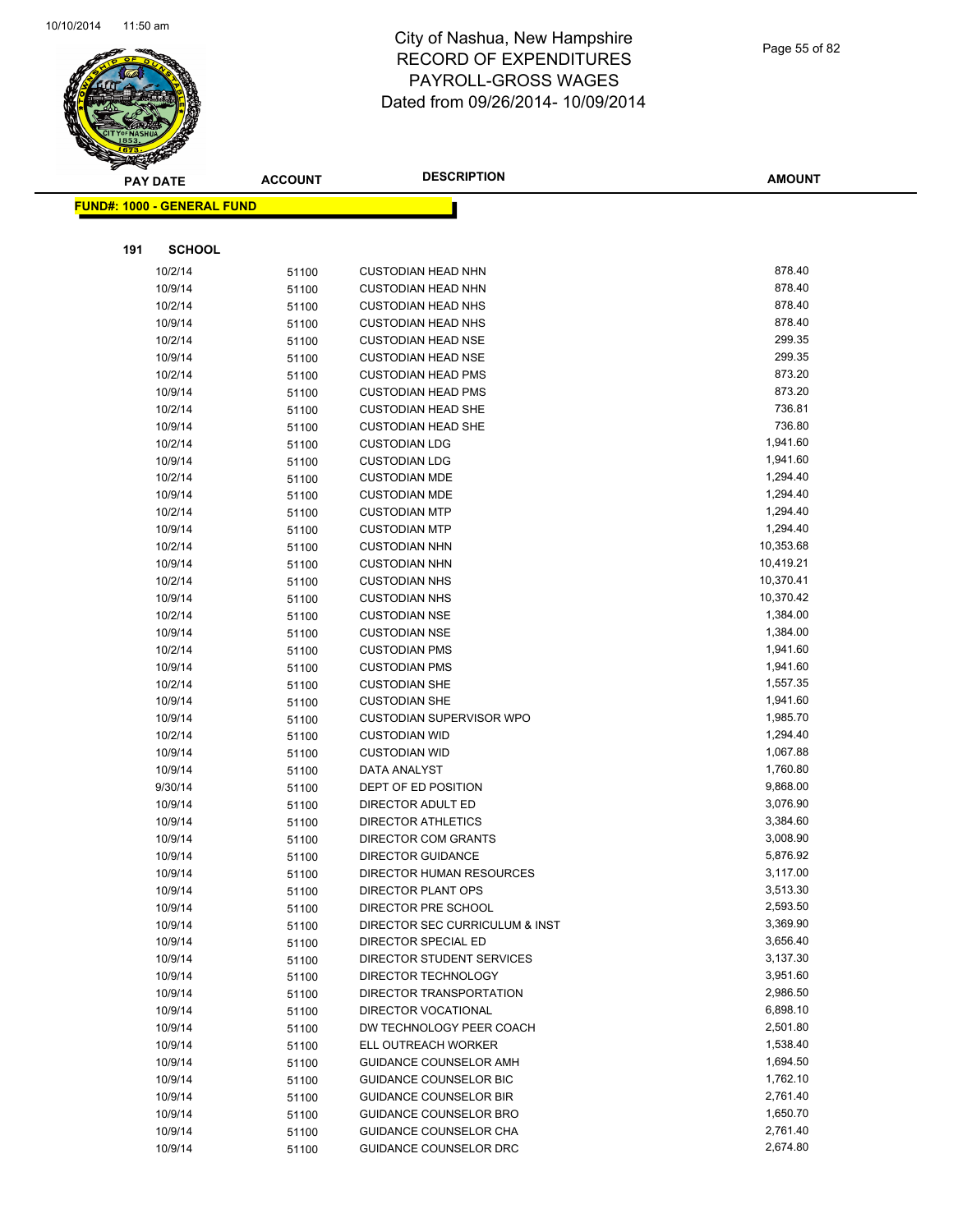

|     | <b>PAY DATE</b>                   | <b>ACCOUNT</b> | <b>DESCRIPTION</b>                                         | <b>AMOUNT</b>    |
|-----|-----------------------------------|----------------|------------------------------------------------------------|------------------|
|     | <b>FUND#: 1000 - GENERAL FUND</b> |                |                                                            |                  |
|     |                                   |                |                                                            |                  |
|     |                                   |                |                                                            |                  |
| 191 | <b>SCHOOL</b>                     |                |                                                            |                  |
|     | 10/9/14                           | 51100          | <b>GUIDANCE COUNSELOR ELM</b>                              | 10,748.20        |
|     | 10/9/14                           | 51100          | <b>GUIDANCE COUNSELOR FES</b>                              | 2,674.80         |
|     | 10/9/14                           | 51100          | GUIDANCE COUNSELOR FMS                                     | 5,230.20         |
|     | 10/9/14                           | 51100          | <b>GUIDANCE COUNSELOR LDG</b>                              | 2,540.20         |
|     | 10/9/14                           | 51100          | <b>GUIDANCE COUNSELOR MDE</b>                              | 2,119.30         |
|     | 10/9/14                           | 51100          | <b>GUIDANCE COUNSELOR MTP</b>                              | 2,674.80         |
|     | 10/9/14                           | 51100          | <b>GUIDANCE COUNSELOR NHN</b>                              | 18,797.70        |
|     | 10/9/14                           | 51100          | GUIDANCE COUNSELOR NHS                                     | 17,934.78        |
|     | 10/9/14                           | 51100          | GUIDANCE COUNSELOR NSE                                     | 2,674.80         |
|     | 10/9/14                           | 51100          | <b>GUIDANCE COUNSELOR PMS</b>                              | 9,255.30         |
|     | 10/9/14                           | 51100          | GUIDANCE COUNSELOR SHE                                     | 2,458.60         |
|     | 10/9/14                           | 51100          | JOB DEVELOPER SPED NHN                                     | 2,761.40         |
|     | 10/9/14                           | 51100          | LIBRARIAN AMH                                              | 2,458.60         |
|     | 10/9/14                           | 51100          | <b>LIBRARIAN BIC</b>                                       | 755.48           |
|     | 10/9/14                           | 51100          | <b>LIBRARIAN BIR</b>                                       | 1,823.10         |
|     | 10/9/14                           | 51100          | <b>LIBRARIAN BRO</b>                                       | 1,683.50         |
|     | 10/9/14                           | 51100          | LIBRARIAN CHA                                              | 2,761.40         |
|     | 10/9/14                           | 51100          | <b>LIBRARIAN DRC</b>                                       | 1,867.20         |
|     | 10/9/14                           | 51100          | <b>LIBRARIAN ELM</b>                                       | 1,554.80         |
|     | 10/9/14                           | 51100          | <b>LIBRARIAN FES</b>                                       | 2,154.50         |
|     | 10/9/14                           | 51100          | <b>LIBRARIAN FMS</b>                                       | 3,161.20         |
|     | 10/9/14                           | 51100          | <b>LIBRARIAN LDG</b>                                       | 1,823.10         |
|     | 10/9/14                           | 51100          | LIBRARIAN MDE                                              | 2,119.30         |
|     | 10/9/14                           | 51100          | <b>LIBRARIAN MTP</b>                                       | 2,295.90         |
|     | 10/9/14                           | 51100          | <b>LIBRARIAN NHN</b>                                       | 4,324.90         |
|     | 10/9/14                           | 51100          | <b>LIBRARIAN NHS</b>                                       | 4,590.10         |
|     | 10/9/14                           | 51100          | <b>LIBRARIAN NSE</b>                                       | 2,119.30         |
|     | 10/9/14                           | 51100          | <b>LIBRARIAN PMS</b>                                       | 1,694.50         |
|     | 10/9/14                           | 51100          | <b>LIBRARIAN SHE</b>                                       | 2,674.80         |
|     | 10/9/14                           | 51100          | LICENSED PRACTICAL NURSE AMH                               | 1,126.30         |
|     | 10/9/14                           | 51100          | LICENSED PRACTICAL NURSE ELM                               | 1,437.20         |
|     | 10/2/14                           | 51100          | MAINTENANCE ALARM WPO                                      | 930.40           |
|     | 10/9/14                           | 51100          | MAINTENANCE ALARM WPO                                      | 930.40           |
|     | 10/2/14                           | 51100          | MAINTENANCE ASST GRDS WPO                                  | 886.40           |
|     | 10/9/14                           | 51100          | MAINTENANCE ASST GRDS WPO                                  | 886.40           |
|     | 10/2/14                           | 51100          | MAINTENANCE CARPENTER WPO                                  | 909.20<br>909.20 |
|     | 10/9/14                           | 51100          | MAINTENANCE CARPENTER WPO                                  | 1,860.80         |
|     | 10/2/14                           | 51100          | MAINTENANCE ELECTRICIAN WPO                                | 1,860.80         |
|     | 10/9/14                           | 51100          | MAINTENANCE ELECTRICIAN WPO<br>MAINTENANCE GRDS FORMEN WPO | 909.20           |
|     | 10/2/14                           | 51100          |                                                            | 909.20           |
|     | 10/9/14                           | 51100          | MAINTENANCE GRDS FORMEN WPO<br>MAINTENANCE GROUNDS WPO     | 3,120.80         |
|     | 10/2/14<br>10/9/14                | 51100          |                                                            | 3,120.80         |
|     |                                   | 51100          | MAINTENANCE GROUNDS WPO<br><b>MAINTENANCE HVAC WPO</b>     | 4,356.16         |
|     | 10/2/14<br>10/9/14                | 51100          | MAINTENANCE HVAC WPO                                       | 4,401.62         |
|     |                                   | 51100          | MAINTENANCE MESSENGER WPO                                  | 873.20           |
|     | 10/2/14<br>10/9/14                | 51100          | MAINTENANCE MESSENGER WPO                                  | 873.20           |
|     | 10/2/14                           | 51100          | MAINTENANCE PLUMBER WPO                                    | 1,860.80         |
|     | 10/9/14                           | 51100          | MAINTENANCE PLUMBER WPO                                    | 1,860.80         |
|     | 10/2/14                           | 51100          | MAINTENANCE TRADES WPO                                     | 2,711.60         |
|     | 10/9/14                           | 51100          | MAINTENANCE TRADES WPO                                     | 2,711.60         |
|     | 10/9/14                           | 51100          | MARKETING TEACHER NHS                                      | 2,119.30         |
|     |                                   | 51100          |                                                            |                  |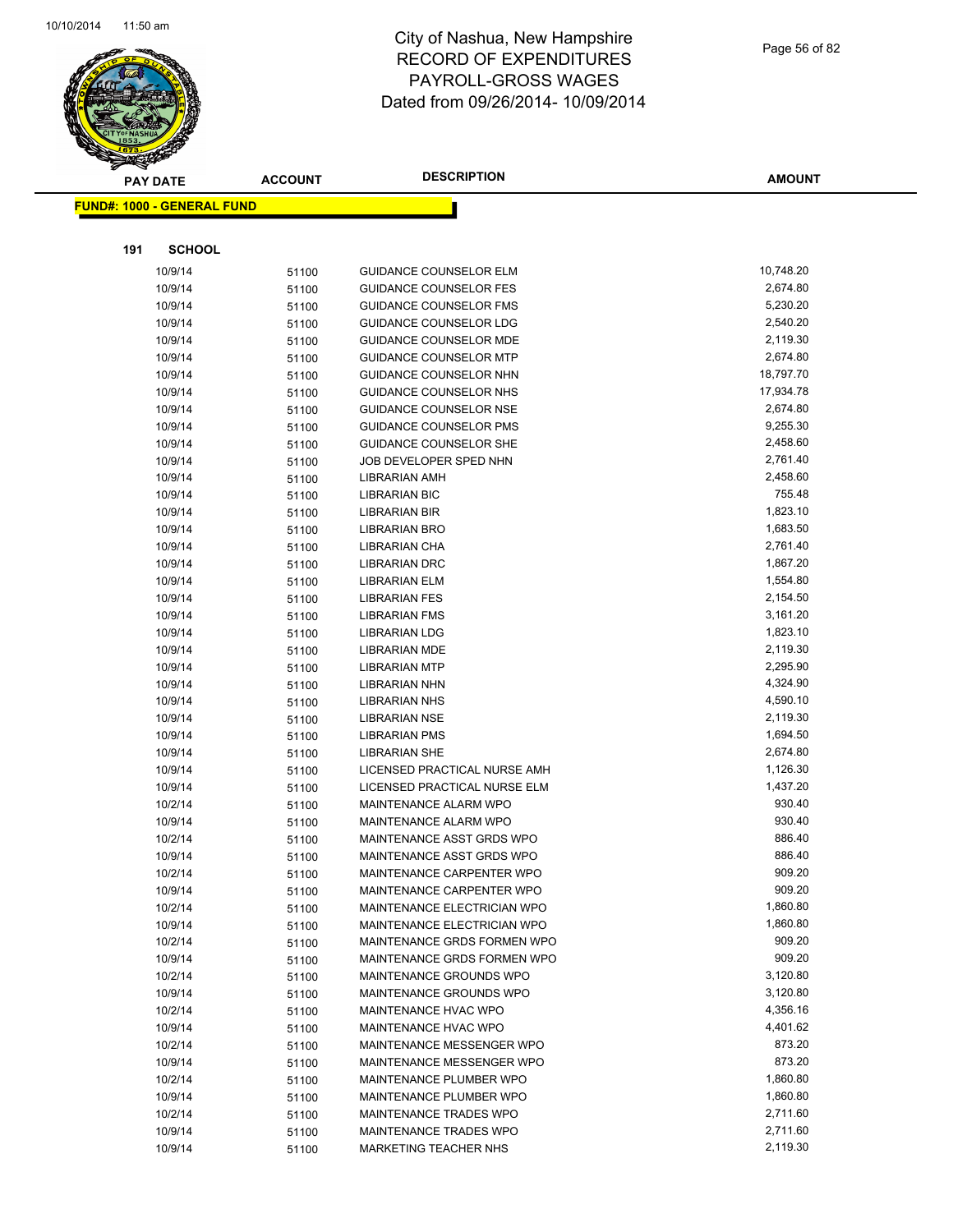

Page 57 of 82

|     | <b>PAY DATE</b>                   | <b>ACCOUNT</b> | <b>DESCRIPTION</b>                         | <b>AMOUNT</b>        |
|-----|-----------------------------------|----------------|--------------------------------------------|----------------------|
|     | <b>FUND#: 1000 - GENERAL FUND</b> |                |                                            |                      |
|     |                                   |                |                                            |                      |
|     |                                   |                |                                            |                      |
| 191 | <b>SCHOOL</b>                     |                |                                            |                      |
|     | 10/9/14                           | 51100          | <b>NURSE AMH</b>                           | 2,376.80             |
|     | 10/9/14                           | 51100          | <b>NURSE BIC</b>                           | 3,040.92             |
|     | 10/9/14                           | 51100          | <b>NURSE BIR</b>                           | 1,873.50             |
|     | 10/9/14                           | 51100          | <b>NURSE BRO</b>                           | 2,027.30             |
|     | 10/9/14                           | 51100          | <b>NURSE CHA</b>                           | 2,376.80             |
|     | 10/9/14                           | 51100          | <b>NURSE DRC</b>                           | 2,376.80             |
|     | 10/9/14                           | 51100          | <b>NURSE ELM</b>                           | 2,808.90             |
|     | 10/9/14                           | 51100          | <b>NURSE FMS</b>                           | 2,376.80             |
|     | 10/9/14                           | 51100          | <b>NURSE LDG</b>                           | 1,873.50             |
|     | 10/9/14                           | 51100          | NURSE MDE                                  | 2,376.80             |
|     | 10/9/14                           | 51100          | <b>NURSE MTP</b>                           | 1,477.00<br>4,557.90 |
|     | 10/9/14<br>10/9/14                | 51100          | <b>NURSE NHN</b><br><b>NURSE NHS</b>       | 4,753.60             |
|     | 10/9/14                           | 51100          | <b>NURSE NSE</b>                           | 2,181.10             |
|     | 10/9/14                           | 51100<br>51100 | <b>NURSE PMS</b>                           | 4,753.60             |
|     | 10/9/14                           | 51100          | <b>NURSE SHE</b>                           | 2,808.90             |
|     | 10/9/14                           | 51100          | OFFICE MANAGER BUSINESS                    | 2,389.10             |
|     | 10/9/14                           | 51100          | OFFICE MANAGER HUMAN RESOURCES             | 1,730.80             |
|     | 10/9/14                           | 51100          | OFFICE MANAGER PLANT OPS                   | 1,865.90             |
|     | 10/9/14                           | 51100          | OFFICE MANAGER SPED                        | 1,831.40             |
|     | 10/9/14                           | 51100          | OUT DISTRICT COORDINATOR                   | 2,977.70             |
|     | 10/2/14                           | 51100          | PARA ALT AMH                               | 584.71               |
|     | 10/9/14                           | 51100          | PARA ALT AMH                               | 685.85               |
|     | 10/2/14                           | 51100          | PARA ALT DRC                               | 417.59               |
|     | 10/9/14                           | 51100          | PARA ALT DRC                               | 467.02               |
|     | 10/2/14                           | 51100          | PARA ALT FMS                               | 593.78               |
|     | 10/9/14                           | 51100          | PARA ALT FMS                               | 684.08               |
|     | 10/2/14                           | 51100          | PARA ALT LDG                               | 543.90               |
|     | 10/9/14                           | 51100          | PARA ALT LDG                               | 668.80               |
|     | 10/2/14                           | 51100          | PARA ALT MTP                               | 414.20               |
|     | 10/9/14                           | 51100          | PARA ALT MTP                               | 473.72               |
|     | 10/2/14                           | 51100          | PARA ALT PMS                               | 475.02               |
|     | 10/9/14                           | 51100          | PARA ALT PMS                               | 553.41               |
|     | 10/2/14                           | 51100          | PARA DW SPEC ED AMH                        | 7,683.88             |
|     | 10/9/14                           | 51100          | PARA DW SPEC ED AMH                        | 9,450.80             |
|     | 10/2/14                           | 51100          | PARA DW SPEC ED BIC                        | 421.69<br>494.02     |
|     | 10/9/14                           | 51100          | PARA DW SPEC ED BIC<br>PARA DW SPEC ED BIR | 1,290.48             |
|     | 10/2/14<br>10/9/14                | 51100          | PARA DW SPEC ED BIR                        | 1,545.22             |
|     | 10/2/14                           | 51100          | PARA DW SPEC ED BRO                        | 3,812.83             |
|     | 10/9/14                           | 51100<br>51100 | PARA DW SPEC ED BRO                        | 4,543.62             |
|     | 10/2/14                           | 51100          | PARA DW SPEC ED CHA                        | 6,245.14             |
|     | 10/9/14                           | 51100          | PARA DW SPEC ED CHA                        | 8,151.51             |
|     | 10/2/14                           | 51100          | PARA DW SPEC ED FMS                        | 1,179.40             |
|     | 10/9/14                           | 51100          | PARA DW SPEC ED FMS                        | 1,376.91             |
|     | 10/2/14                           | 51100          | PARA DW SPEC ED MDE                        | 7,528.31             |
|     | 10/9/14                           | 51100          | PARA DW SPEC ED MDE                        | 9,084.50             |
|     | 10/2/14                           | 51100          | PARA DW SPEC ED MTP                        | 860.38               |
|     | 10/9/14                           | 51100          | PARA DW SPEC ED MTP                        | 1,014.03             |
|     | 10/2/14                           | 51100          | PARA DW SPEC ED NHN                        | 4,541.86             |
|     | 10/9/14                           | 51100          | PARA DW SPEC ED NHN                        | 5,053.34             |
|     | 10/2/14                           | 51100          | PARA DW SPEC ED NHS                        | 7,652.89             |
|     |                                   |                |                                            |                      |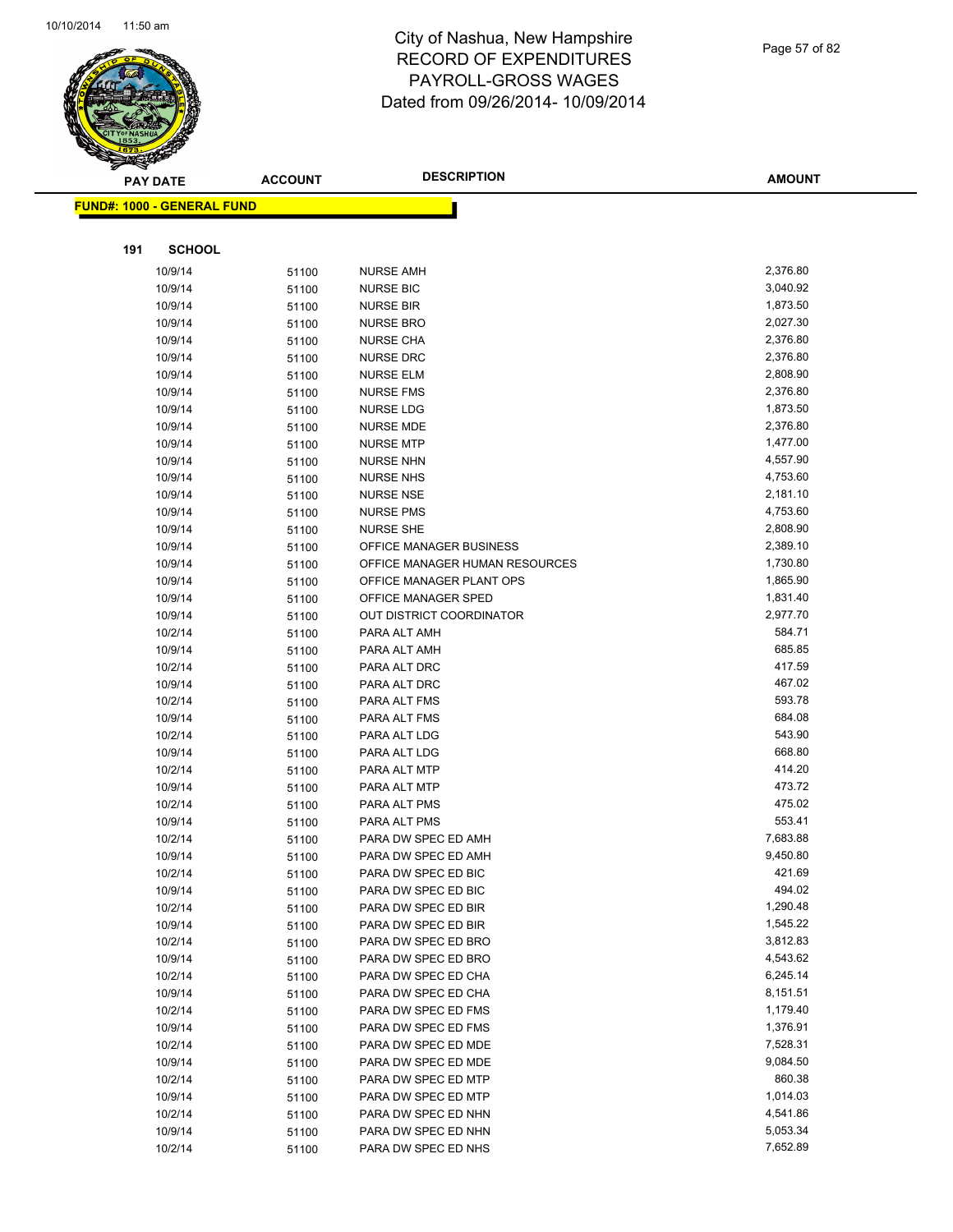

| <b>PAY DATE</b>                   | <b>ACCOUNT</b> | <b>DESCRIPTION</b>           | <b>AMOUNT</b>    |
|-----------------------------------|----------------|------------------------------|------------------|
| <b>FUND#: 1000 - GENERAL FUND</b> |                |                              |                  |
|                                   |                |                              |                  |
| 191<br><b>SCHOOL</b>              |                |                              |                  |
| 10/9/14                           | 51100          | PARA DW SPEC ED NHS          | 9,032.70         |
| 10/2/14                           | 51100          | PARA DW SPEC ED NSE          | 5,391.46         |
| 10/9/14                           | 51100          | PARA DW SPEC ED NSE          | 6,441.38         |
| 10/2/14                           | 51100          | PARA DW SPEC ED PMS          | 5,851.01         |
| 10/9/14                           | 51100          | PARA DW SPEC ED PMS          | 6,789.41         |
| 10/2/14                           | 51100          | PARA DW SPEC ED SHE          | 6,808.12         |
| 10/9/14                           | 51100          | PARA DW SPEC ED SHE          | 8,792.34         |
| 10/2/14                           | 51100          | PARA DW SPEC ED WID          | 2,481.54         |
| 10/9/14                           | 51100          | PARA DW SPEC ED WID          | 2,974.76         |
| 10/2/14                           | 51100          | PARA DW SPEC ELM             | 3,995.09         |
| 10/9/14                           | 51100          | PARA DW SPEC ELM             | 5,110.50         |
| 10/2/14                           | 51100          | PARA ELL BIR                 | 489.63           |
| 10/9/14                           | 51100          | PARA ELL BIR                 | 628.66           |
| 10/2/14                           | 51100          | PARA ELL DRC                 | 515.40           |
| 10/9/14                           | 51100          | PARA ELL DRC                 | 598.44           |
| 10/9/14                           | 51100          | PARA ELL ELM                 | 454.03           |
| 10/2/14                           | 51100          | PARA ELL FES                 | 441.30           |
| 10/9/14                           | 51100          | PARA ELL FES                 | 545.07           |
| 10/2/14                           | 51100          | PARA ELL FMS                 | 422.73           |
| 10/9/14                           | 51100          | PARA ELL FMS                 | 489.83           |
| 10/2/14                           | 51100          | PARA ELL LDG                 | 515.40           |
| 10/9/14                           | 51100          | PARA ELL LDG                 | 628.78           |
| 10/2/14                           | 51100          | PARA ELL MTP                 | 378.20           |
| 10/9/14                           | 51100          | PARA ELL MTP                 | 432.43           |
| 10/2/14                           | 51100          | PARA ELL NHS                 | 549.77           |
| 10/9/14                           | 51100          | PARA ELL NHS                 | 647.95<br>390.60 |
| 10/2/14                           | 51100          | PARA ELL PMS                 | 418.50           |
| 10/9/14<br>10/2/14                | 51100          | PARA ELL PMS<br>PARA ELL SHE | 515.40           |
| 10/9/14                           | 51100          | PARA ELL SHE                 | 598.80           |
| 10/2/14                           | 51100<br>51100 | PARA INST AMH                | 2,348.50         |
| 10/9/14                           | 51100          | PARA INST AMH                | 2,754.28         |
| 10/2/14                           | 51100          | PARA INST BIC                | 6,020.99         |
| 10/9/14                           | 51100          | PARA INST BIC                | 7,043.51         |
| 10/2/14                           | 51100          | PARA INST BIR                | 4,013.80         |
| 10/9/14                           | 51100          | PARA INST BIR                | 4,754.86         |
| 10/2/14                           | 51100          | PARA INST BRO                | 2,671.22         |
| 10/9/14                           | 51100          | PARA INST BRO                | 3,127.16         |
| 10/2/14                           | 51100          | PARA INST CHA                | 5,391.83         |
| 10/9/14                           | 51100          | PARA INST CHA                | 6,427.88         |
| 10/2/14                           | 51100          | PARA INST DRC                | 4,318.14         |
| 10/9/14                           | 51100          | PARA INST DRC                | 5,079.68         |
| 10/2/14                           | 51100          | PARA INST ELM                | 5,308.41         |
| 10/9/14                           | 51100          | PARA INST ELM                | 6,280.65         |
| 10/2/14                           | 51100          | PARA INST FES                | 7,162.29         |
| 10/9/14                           | 51100          | PARA INST FES                | 7,721.19         |
| 10/2/14                           | 51100          | PARA INST FMS                | 4,878.18         |
| 10/9/14                           | 51100          | PARA INST FMS                | 5,635.98         |
| 10/2/14                           | 51100          | PARA INST LDG                | 7,737.60         |
| 10/9/14                           | 51100          | PARA INST LDG                | 8,903.47         |
| 10/2/14                           | 51100          | PARA INST MDE                | 4,009.29         |
| 10/9/14                           | 51100          | PARA INST MDE                | 4,711.19         |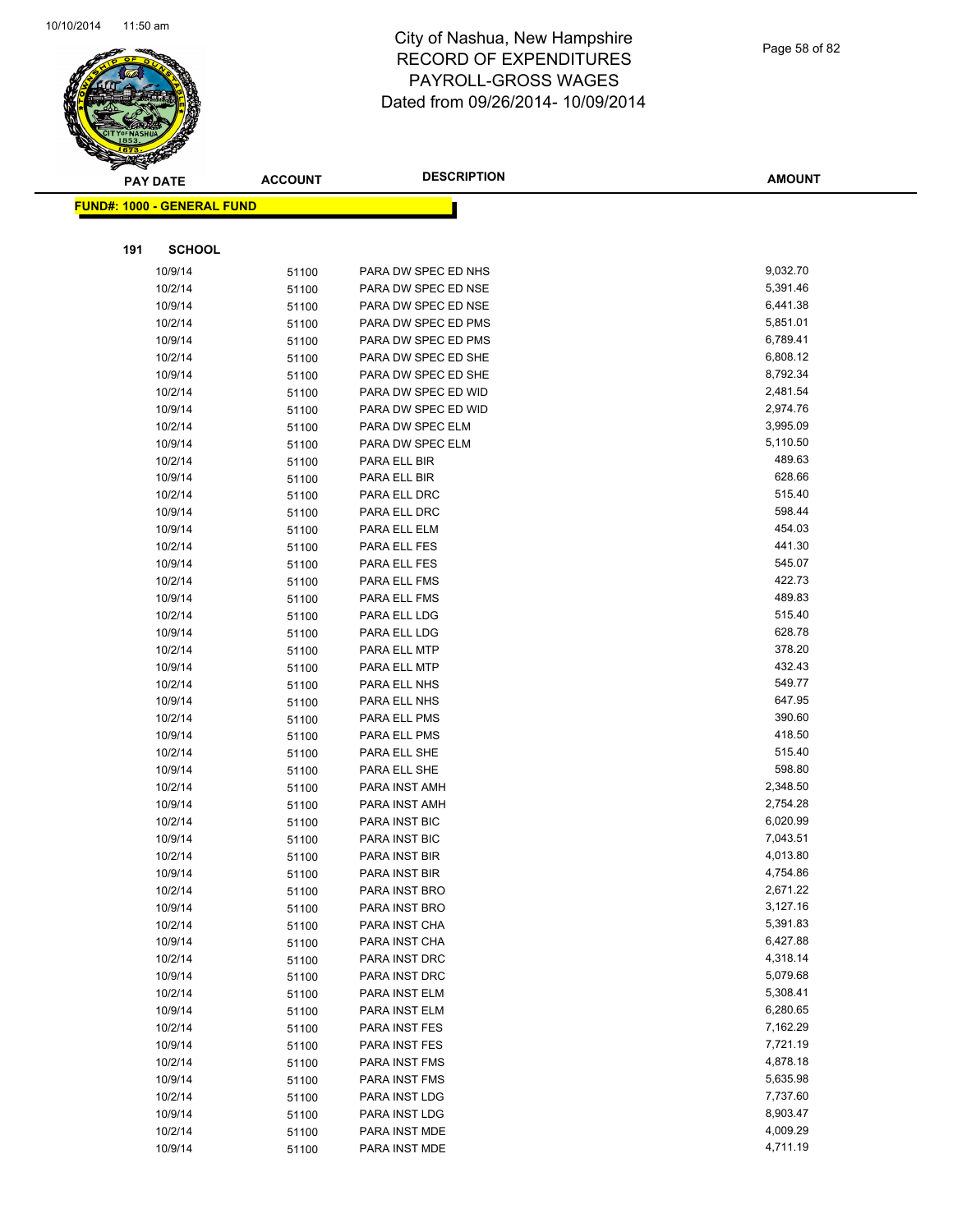

Page 59 of 82

| <b>PAY DATE</b> |                                    | <b>ACCOUNT</b> | <b>DESCRIPTION</b>   | <b>AMOUNT</b> |
|-----------------|------------------------------------|----------------|----------------------|---------------|
|                 | <u> FUND#: 1000 - GENERAL FUND</u> |                |                      |               |
|                 |                                    |                |                      |               |
|                 | <b>SCHOOL</b>                      |                |                      |               |
| 191             |                                    |                |                      |               |
|                 | 10/2/14                            | 51100          | PARA INST MTP        | 2,104.19      |
|                 | 10/9/14                            | 51100          | PARA INST MTP        | 2,466.62      |
|                 | 10/2/14                            | 51100          | PARA INST NHN        | 2,719.13      |
|                 | 10/9/14                            | 51100          | PARA INST NHN        | 3,209.53      |
|                 | 10/2/14                            | 51100          | PARA INST NHS        | 2,046.87      |
|                 | 10/9/14                            | 51100          | PARA INST NHS        | 2,313.94      |
|                 | 10/2/14                            | 51100          | PARA INST NSE        | 956.80        |
|                 | 10/9/14                            | 51100          | PARA INST NSE        | 1,108.66      |
|                 | 10/2/14                            | 51100          | <b>PARA INST PMS</b> | 4,250.96      |
|                 | 10/9/14                            | 51100          | <b>PARA INST PMS</b> | 4,933.49      |
|                 | 10/2/14                            | 51100          | PARA INST SHE        | 3,695.26      |
|                 | 10/9/14                            | 51100          | PARA INST SHE        | 4,451.31      |
|                 | 10/2/14                            | 51100          | PARA JOB COACH       | 478.79        |
|                 | 10/9/14                            | 51100          | PARA JOB COACH       | 555.32        |
|                 | 10/2/14                            | 51100          | PARA KIND AMH        | 943.98        |
|                 | 10/9/14                            | 51100          | PARA KIND AMH        | 1,127.71      |
|                 | 10/2/14                            | 51100          | PARA KIND BIC        | 545.51        |
|                 | 10/9/14                            | 51100          | PARA KIND BIC        | 627.76        |
|                 | 10/2/14                            | 51100          | PARA KIND BIR        | 519.70        |
|                 | 10/9/14                            | 51100          | PARA KIND BIR        | 598.56        |
|                 | 10/2/14                            | 51100          | PARA KIND BRO        | 541.08        |
|                 | 10/9/14                            | 51100          | PARA KIND BRO        | 627.64        |
|                 | 10/2/14                            | 51100          | PARA KIND CHA        | 444.98        |
|                 | 10/9/14                            | 51100          | PARA KIND CHA        | 520.24        |
|                 | 10/2/14                            | 51100          | PARA KIND DRC        | 515.40        |
|                 | 10/9/14                            | 51100          | PARA KIND DRC        | 633.54        |
|                 | 10/2/14                            | 51100          | PARA KIND FES        | 805.82        |
|                 | 10/9/14                            | 51100          | PARA KIND FES        | 978.67        |
|                 | 10/2/14                            | 51100          | PARA KIND LDG        | 928.50        |
|                 | 10/9/14                            | 51100          | PARA KIND LDG        | 1,115.28      |
|                 | 10/2/14                            | 51100          | PARA KIND MDE        | 532.20        |
|                 | 10/9/14                            | 51100          | PARA KIND MDE        | 617.78        |
|                 | 10/2/14                            | 51100          | PARA KIND MTP        | 1,082.15      |
|                 | 10/9/14                            | 51100          | PARA KIND MTP        | 1,252.43      |
|                 | 10/2/14                            | 51100          | PARA KIND NSE        | 549.96        |
|                 | 10/9/14                            | 51100          | PARA KIND NSE        | 628.74        |
|                 | 10/2/14                            | 51100          | PARA KIND SHE        | 572.14        |
|                 | 10/9/14                            | 51100          | PARA KIND SHE        | 694.12        |
|                 | 10/2/14                            | 51100          | PARA MEDIA NHN       | 611.90        |
|                 | 10/9/14                            | 51100          | PARA MEDIA NHN       | 710.35        |
|                 | 10/2/14                            | 51100          | PARA MEDIA NHS       | 1,120.85      |
|                 | 10/9/14                            | 51100          | PARA MEDIA NHS       | 1,353.68      |
|                 | 10/2/14                            | 51100          | PARA PRE SCH BIC     | 916.75        |
|                 | 10/9/14                            | 51100          | PARA PRE SCH BIC     | 1,063.53      |
|                 | 10/2/14                            | 51100          | PARA PRE SCH BRO     | 4,705.50      |
|                 | 10/9/14                            | 51100          | PARA PRE SCH BRO     | 5,509.05      |
|                 | 10/2/14                            | 51100          | PARA READ ELM        | 563.27        |
|                 | 10/9/14                            | 51100          | PARA READ ELM        | 689.18        |
|                 | 10/2/14                            | 51100          | PARA SCI NHN         | 566.55        |
|                 | 10/9/14                            | 51100          | PARA SCI NHN         | 714.94        |
|                 | 10/2/14                            | 51100          | PARA SCI NHS         | 522.41        |
|                 | 10/9/14                            | 51100          | PARA SCI NHS         | 636.28        |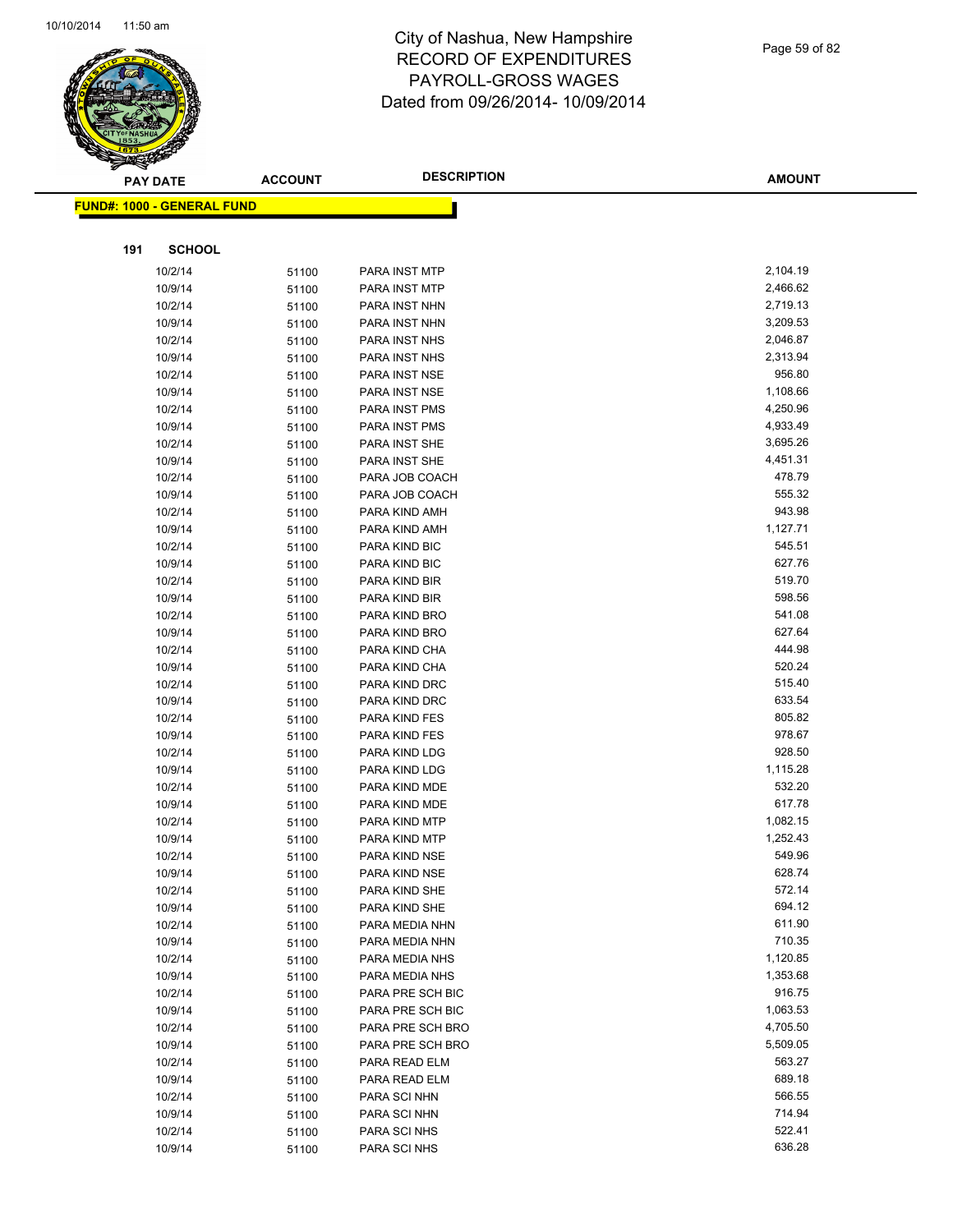

Page 60 of 82

|     | <b>PAY DATE</b>                   | <b>ACCOUNT</b> | <b>DESCRIPTION</b>                           | <b>AMOUNT</b>        |
|-----|-----------------------------------|----------------|----------------------------------------------|----------------------|
|     | <b>FUND#: 1000 - GENERAL FUND</b> |                |                                              |                      |
|     |                                   |                |                                              |                      |
|     |                                   |                |                                              |                      |
| 191 | <b>SCHOOL</b>                     |                |                                              |                      |
|     | 10/2/14                           | 51100          | PARA VOC NHS                                 | 570.70               |
|     | 10/9/14                           | 51100          | PARA VOC NHS                                 | 660.93               |
|     | 10/9/14                           | 51100          | PEER COACH SCIENCE                           | 5,436.20             |
|     | 10/9/14                           | 51100          | PRINCIPAL AMH                                | 3,426.00             |
|     | 10/9/14                           | 51100          | PRINCIPAL BIC                                | 3,791.49             |
|     | 10/9/14                           | 51100          | PRINCIPAL BIR                                | 3,531.70             |
|     | 10/9/14                           | 51100          | PRINCIPAL BRO                                | 3,572.60             |
|     | 10/9/14                           | 51100          | PRINCIPAL CHA                                | 3,474.90             |
|     | 10/9/14                           | 51100          | PRINCIPAL DRC                                | 3,084.60             |
|     | 10/9/14                           | 51100          | PRINCIPAL ELM                                | 3,630.60             |
|     | 10/9/14                           | 51100          | PRINCIPAL FES                                | 3,426.00             |
|     | 10/9/14                           | 51100          | PRINCIPAL FMS                                | 3,980.20             |
|     | 10/9/14                           | 51100          | PRINCIPAL LDG                                | 3,795.10             |
|     | 10/9/14                           | 51100          | PRINCIPAL MDE                                | 3,474.90             |
|     | 10/9/14                           | 51100          | PRINCIPAL MTP                                | 3,572.60             |
|     | 10/9/14                           | 51100          | PRINCIPAL NHN                                | 3,961.50             |
|     | 10/9/14                           | 51100          | PRINCIPAL NHS                                | 4,032.80             |
|     | 10/9/14                           | 51100          | PRINCIPAL NSE                                | 3,531.70             |
|     | 10/9/14                           | 51100          | PRINCIPAL PMS                                | 3,680.50             |
|     | 10/9/14                           | 51100          | PRINCIPAL SHE                                | 3,841.80             |
|     | 10/9/14                           | 51100          | SCHOOL PSYCHOLOGIST WID                      | 36,741.80            |
|     | 10/9/14                           | 51100          | SCHOOL PSYCHOLOGY INTERN                     | 318.10               |
|     | 10/2/14                           | 51100          | SECURITY GUARD NHS                           | 736.80               |
|     | 10/9/14                           | 51100          | SECURITY GUARD NHS                           | 736.80               |
|     | 10/2/14                           | 51100          | SECURITY MONITOR NHN                         | 1,937.57             |
|     | 10/9/14                           | 51100          | <b>SECURITY MONITOR NHN</b>                  | 1,941.60<br>1,909.20 |
|     | 10/2/14<br>10/9/14                | 51100          | SECURITY MONITOR NHS<br>SECURITY MONITOR NHS | 1,878.46             |
|     | 10/2/14                           | 51100          | SIGN LANGUAGE INTERPRETER                    | 2,010.53             |
|     | 10/9/14                           | 51100<br>51100 | SIGN LANGUAGE INTERPRETER                    | 2,206.04             |
|     | 10/9/14                           | 51100          | SOCIAL WORKER ELM                            | 2,289.00             |
|     | 10/9/14                           | 51100          | SOCIAL WORKER FMS                            | 2,540.20             |
|     | 10/9/14                           | 51100          | SPEECH LANG PATHOLOGIST WID                  | 50,743.90            |
|     | 10/2/14                           | 51100          | SPEECH LANGUAGE ASST                         | 662.24               |
|     | 10/9/14                           | 51100          | SPEECH LANGUAGE ASST                         | 662.24               |
|     | 10/9/14                           | 51100          | STUDENT ACTIVITY COORD NHN                   | 1,045.49             |
|     | 10/9/14                           | 51100          | STUDENT ACTIVITY COORD NHS                   | 1,095.89             |
|     | 10/9/14                           | 51100          | STUDENT INFO COORDINATOR                     | 1,730.80             |
|     | 10/9/14                           | 51100          | <b>SUPERINTENDENT</b>                        | 5,489.10             |
|     | 9/30/14                           | 51100          | SYSTEMS ADMIN FULL YEAR                      | 755.80               |
|     | 10/9/14                           | 51100          | SYSTEMS ADMIN FULL YEAR                      | 13,150.51            |
|     | 10/9/14                           | 51100          | <b>TEACHER ART AMH</b>                       | 2,501.80             |
|     | 10/9/14                           | 51100          | <b>TEACHER ART BIC</b>                       | 1,823.10             |
|     | 10/9/14                           | 51100          | TEACHER ART BIR                              | 2,501.80             |
|     | 10/9/14                           | 51100          | <b>TEACHER ART BRO</b>                       | 2,705.10             |
|     | 10/9/14                           | 51100          | <b>TEACHER ART CHA</b>                       | 2,674.80             |
|     | 10/9/14                           | 51100          | <b>TEACHER ART DRC</b>                       | 1,329.10             |
|     | 10/9/14                           | 51100          | <b>TEACHER ART ELM</b>                       | 4,369.30             |
|     | 10/9/14                           | 51100          | <b>TEACHER ART FES</b>                       | 1,823.10             |
|     | 10/9/14                           | 51100          | <b>TEACHER ART FMS</b>                       | 4,635.80             |
|     | 10/9/14                           | 51100          | <b>TEACHER ART LDG</b>                       | 1,972.10             |
|     | 10/9/14                           | 51100          | TEACHER ART MDE                              | 1,762.10             |
|     |                                   |                |                                              |                      |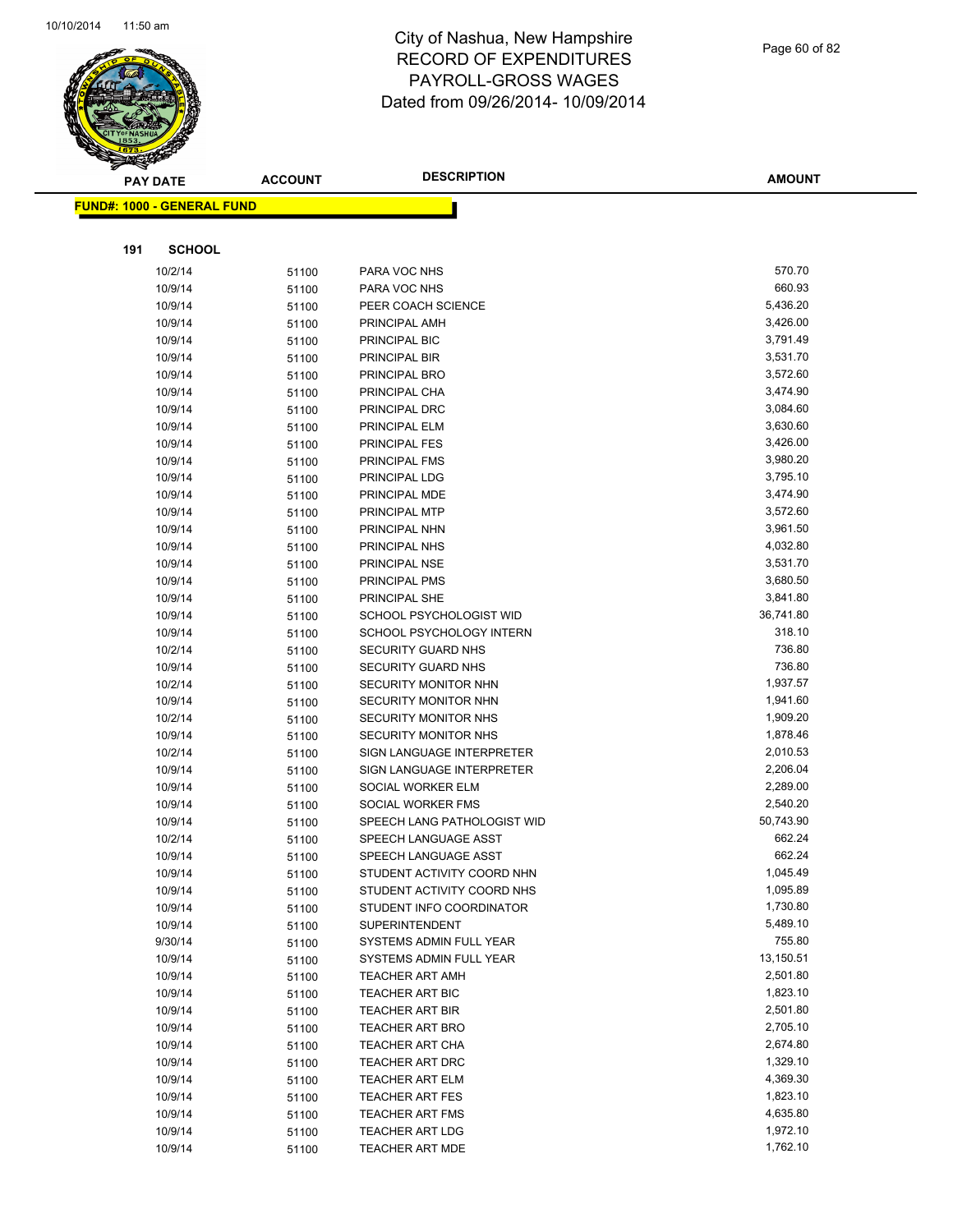

|     | <b>PAY DATE</b>                   | <b>ACCOUNT</b> | <b>DESCRIPTION</b>          | <b>AMOUNT</b> |
|-----|-----------------------------------|----------------|-----------------------------|---------------|
|     | <b>FUND#: 1000 - GENERAL FUND</b> |                |                             |               |
|     |                                   |                |                             |               |
|     |                                   |                |                             |               |
| 191 | <b>SCHOOL</b>                     |                |                             |               |
|     | 10/9/14                           | 51100          | <b>TEACHER ART NHN</b>      | 9,773.60      |
|     | 10/9/14                           | 51100          | TEACHER ART NHS             | 9,635.30      |
|     | 10/9/14                           | 51100          | <b>TEACHER ART NSE</b>      | 2,761.40      |
|     | 10/9/14                           | 51100          | <b>TEACHER ART PMS</b>      | 3,385.90      |
|     | 10/9/14                           | 51100          | <b>TEACHER ART SHE</b>      | 1,810.20      |
|     | 10/9/14                           | 51100          | <b>TEACHER AUTO NHN</b>     | 5,003.60      |
|     | 10/9/14                           | 51100          | TEACHER BEHAVIOR SPEC WID   | 5,349.60      |
|     | 10/9/14                           | 51100          | TEACHER BIO TEC NHN         | 2,091.20      |
|     | 10/9/14                           | 51100          | TEACHER BUILD CONST NHS     | 2,501.80      |
|     | 10/9/14                           | 51100          | <b>TEACHER BUSINESS NHN</b> | 10,520.90     |
|     | 10/9/14                           | 51100          | <b>TEACHER BUSINESS NHS</b> | 5,050.40      |
|     | 10/9/14                           | 51100          | <b>TEACHER COMPUTER ELM</b> | 4,220.70      |
|     | 10/9/14                           | 51100          | <b>TEACHER COMPUTER FMS</b> | 4,427.10      |
|     | 10/9/14                           | 51100          | <b>TEACHER COMPUTER NHN</b> | 2,154.50      |
|     | 10/9/14                           | 51100          | TEACHER COMPUTER NHS        | 4,717.20      |
|     | 10/9/14                           | 51100          | TEACHER COMPUTER PMS        | 5,631.50      |
|     | 10/9/14                           | 51100          | TEACHER COSMETOLOGY NHN     | 5,407.40      |
|     | 10/9/14                           | 51100          | <b>TEACHER CULINARY NHN</b> | 5,003.60      |
|     | 10/9/14                           | 51100          | <b>TEACHER DEAF NSE</b>     | 4,568.60      |
|     | 10/9/14                           | 51100          | <b>TEACHER DEAF WID</b>     | 2,674.80      |
|     | 10/9/14                           | 51100          | <b>TEACHER DWSE AMH</b>     | 6,827.90      |
|     | 10/9/14                           | 51100          | <b>TEACHER DWSE BIR</b>     | 2,295.90      |
|     | 10/9/14                           | 51100          | <b>TEACHER DWSE BRO</b>     | 5,350.00      |
|     | 10/9/14                           | 51100          | TEACHER DWSE CHA            | 2,135.00      |
|     | 10/9/14                           | 51100          | <b>TEACHER DWSE ELM</b>     | 9,887.70      |
|     | 10/9/14                           | 51100          | <b>TEACHER DWSE MDE</b>     | 4,153.10      |
|     | 10/9/14                           | 51100          | <b>TEACHER DWSE NSE</b>     | 4,436.90      |
|     | 10/9/14                           | 51100          | <b>TEACHER DWSE PMS</b>     | 6,975.50      |
|     | 10/9/14                           | 51100          | TEACHER DWSE SHE            | 4,109.30      |
|     | 10/9/14                           | 51100          | TEACHER ECE NHS             | 5,349.60      |
|     | 10/9/14                           | 51100          | TEACHER ELECTRICAL NHS      | 2,501.80      |
|     | 10/9/14                           | 51100          | <b>TEACHER ELL AMH</b>      | 1,683.50      |
|     | 10/9/14                           | 51100          | <b>TEACHER ELL BIR</b>      | 2,674.80      |
|     | 10/9/14                           | 51100          | TEACHER ELL DRC             | 5,538.20      |
|     | 10/9/14                           | 51100          | <b>TEACHER ELL ELM</b>      | 4,297.20      |
|     | 10/9/14                           | 51100          | TEACHER ELL FES             | 7,808.20      |
|     | 10/9/14                           | 51100          | TEACHER ELL FMS             | 1,949.70      |
|     | 10/9/14                           | 51100          | TEACHER ELL LDG             | 5,304.00      |
|     | 10/9/14                           | 51100          | <b>TEACHER ELL MTP</b>      | 2,674.80      |
|     | 10/9/14                           | 51100          | TEACHER ELL NHN             | 4,016.80      |
|     | 9/30/14                           | 51100          | TEACHER ELL NHS             | 6,402.00      |
|     | 10/9/14                           | 51100          | TEACHER ELL NHS             | 5,797.97      |
|     | 10/9/14                           | 51100          | <b>TEACHER ELL PMS</b>      | 1,823.10      |
|     | 10/9/14                           | 51100          | TEACHER ELL SHE             | 1,955.80      |
|     | 10/9/14                           | 51100          | <b>TEACHER ENGLISH ELM</b>  | 22,514.10     |
|     | 10/9/14                           | 51100          | TEACHER ENGLISH FMS         | 16,933.70     |
|     | 10/9/14                           | 51100          | <b>TEACHER ENGLISH NHN</b>  | 36,829.90     |
|     | 10/9/14                           | 51100          | <b>TEACHER ENGLISH NHS</b>  | 40,350.11     |
|     | 10/9/14                           | 51100          | <b>TEACHER ENGLISH PMS</b>  | 15,455.90     |
|     | 10/9/14                           | 51100          | <b>TEACHER FACS ELM</b>     | 3,256.40      |
|     | 10/9/14                           | 51100          | <b>TEACHER FACS FMS</b>     | 4,465.08      |
|     | 10/9/14                           | 51100          | TEACHER FACS NHN            | 5,496.71      |
|     |                                   |                |                             |               |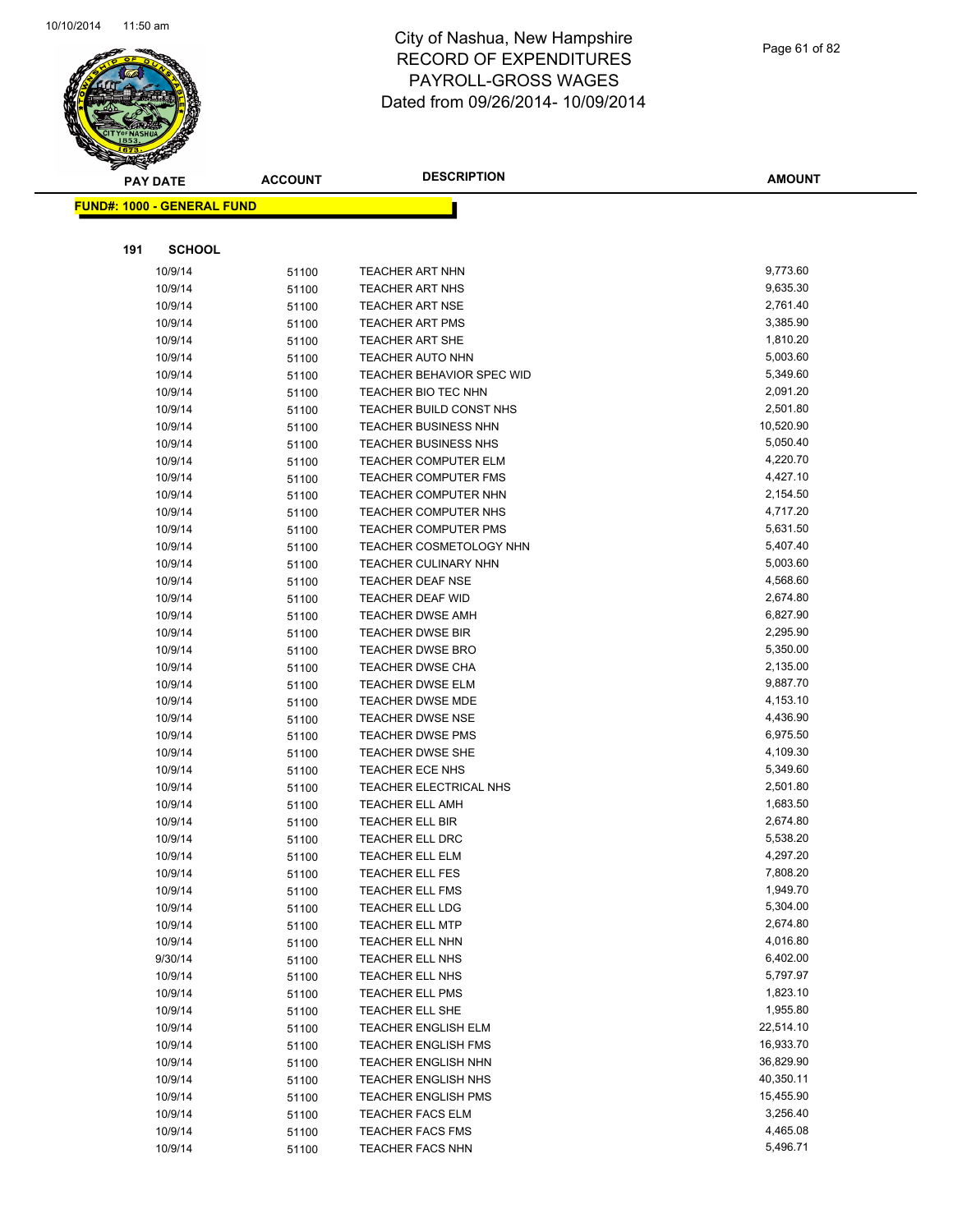

| $\tilde{\phantom{a}}$ | <b>PAY DATE</b>                   | <b>ACCOUNT</b> | <b>DESCRIPTION</b>                               | <b>AMOUNT</b>        |
|-----------------------|-----------------------------------|----------------|--------------------------------------------------|----------------------|
|                       | <b>FUND#: 1000 - GENERAL FUND</b> |                |                                                  |                      |
|                       |                                   |                |                                                  |                      |
| 191                   | <b>SCHOOL</b>                     |                |                                                  |                      |
|                       |                                   |                |                                                  |                      |
|                       | 10/9/14                           | 51100          | <b>TEACHER FACS NHS</b>                          | 7,157.50             |
|                       | 10/9/14                           | 51100          | <b>TEACHER FACS PMS</b>                          | 5,176.60             |
|                       | 10/9/14                           | 51100          | <b>TEACHER FOREIGN LANG ELM</b>                  | 5,436.20             |
|                       | 10/9/14                           | 51100          | TEACHER FOREIGN LANG FMS                         | 2,674.80             |
|                       | 10/9/14                           | 51100          | <b>TEACHER FOREIGN LANG NHN</b>                  | 10,834.50            |
|                       | 10/9/14                           | 51100          | <b>TEACHER FOREIGN LANG NHS</b>                  | 21,621.10            |
|                       | 10/9/14                           | 51100          | TEACHER FOREIGN LANG PMS                         | 5,263.20             |
|                       | 10/9/14                           | 51100          | <b>TEACHER GR1 AMH</b>                           | 9,511.70<br>9,158.10 |
|                       | 10/9/14                           | 51100          | <b>TEACHER GR1 BIC</b>                           | 9,594.40             |
|                       | 10/9/14                           | 51100          | <b>TEACHER GR1 BIR</b>                           | 4,757.30             |
|                       | 10/9/14<br>10/9/14                | 51100          | <b>TEACHER GR1 BRO</b>                           | 10,571.10            |
|                       | 10/9/14                           | 51100          | <b>TEACHER GR1 CHA</b><br><b>TEACHER GR1 DRC</b> | 6,658.30             |
|                       | 10/9/14                           | 51100<br>51100 | <b>TEACHER GR1 FES</b>                           | 9,905.60             |
|                       | 10/9/14                           | 51100          | <b>TEACHER GR1 LDG</b>                           | 11,125.10            |
|                       | 10/9/14                           | 51100          | <b>TEACHER GR1 MDE</b>                           | 8,020.80             |
|                       | 10/9/14                           | 51100          | <b>TEACHER GR1 MTP</b>                           | 7,000.30             |
|                       | 10/9/14                           | 51100          | <b>TEACHER GR1 NSE</b>                           | 6,348.90             |
|                       | 10/9/14                           | 51100          | <b>TEACHER GR1 SHE</b>                           | 7,635.20             |
|                       | 10/9/14                           | 51100          | <b>TEACHER GR2 AMH</b>                           | 7,320.00             |
|                       | 10/9/14                           | 51100          | <b>TEACHER GR2 BIC</b>                           | 8,444.50             |
|                       | 10/9/14                           | 51100          | <b>TEACHER GR2 BIR</b>                           | 9,502.70             |
|                       | 10/9/14                           | 51100          | <b>TEACHER GR2 BRO</b>                           | 7,014.10             |
|                       | 10/9/14                           | 51100          | TEACHER GR2 CHA                                  | 8,022.10             |
|                       | 10/9/14                           | 51100          | <b>TEACHER GR2 DRC</b>                           | 7,474.00             |
|                       | 10/9/14                           | 51100          | <b>TEACHER GR2 FES</b>                           | 9,393.70             |
|                       | 10/9/14                           | 51100          | <b>TEACHER GR2 LDG</b>                           | 9,502.70             |
|                       | 10/9/14                           | 51100          | <b>TEACHER GR2 MDE</b>                           | 8,123.70             |
|                       | 10/9/14                           | 51100          | <b>TEACHER GR2 MTP</b>                           | 6,260.00             |
|                       | 10/9/14                           | 51100          | <b>TEACHER GR2 NSE</b>                           | 6,458.90             |
|                       | 10/9/14                           | 51100          | <b>TEACHER GR2 SHE</b>                           | 3,385.90             |
|                       | 10/9/14                           | 51100          | <b>TEACHER GR3 AMH</b>                           | 4,455.90             |
|                       | 10/9/14                           | 51100          | <b>TEACHER GR3 BIC</b>                           | 10,194.70            |
|                       | 10/9/14                           | 51100          | <b>TEACHER GR3 BIR</b>                           | 8,382.70             |
|                       | 10/9/14                           | 51100          | <b>TEACHER GR3 BRO</b>                           | 5,176.60             |
|                       | 10/9/14                           | 51100          | TEACHER GR3 CHA                                  | 7,618.70             |
|                       | 10/9/14                           | 51100          | <b>TEACHER GR3 DRC</b>                           | 5,028.50             |
|                       | 10/9/14                           | 51100          | <b>TEACHER GR3 FES</b>                           | 7,248.70             |
|                       | 10/9/14                           | 51100          | <b>TEACHER GR3 LDG</b>                           | 6,871.10             |
|                       | 10/9/14                           | 51100          | <b>TEACHER GR3 MDE</b>                           | 13,327.70            |
|                       | 10/9/14                           | 51100          | <b>TEACHER GR3 MTP</b>                           | 6,771.40             |
|                       | 10/9/14                           | 51100          | <b>TEACHER GR3 NSE</b>                           | 6,002.00             |
|                       | 10/9/14                           | 51100          | TEACHER GR3 SHE                                  | 11,279.40            |
|                       | 10/9/14                           | 51100          | <b>TEACHER GR4 AMH</b>                           | 3,825.70             |
|                       | 10/9/14                           | 51100          | <b>TEACHER GR4 BIC</b>                           | 7,808.50             |
|                       | 10/9/14                           | 51100          | <b>TEACHER GR4 BIR</b>                           | 7,820.90             |
|                       | 10/9/14                           | 51100          | <b>TEACHER GR4 BRO</b>                           | 6,855.70             |
|                       | 10/9/14                           | 51100          | <b>TEACHER GR4 CHA</b>                           | 8,024.50             |
|                       | 10/9/14                           | 51100          | <b>TEACHER GR4 DRC</b>                           | 4,896.80             |
|                       | 10/9/14                           | 51100          | <b>TEACHER GR4 FES</b>                           | 7,531.00             |
|                       | 10/9/14                           | 51100          | <b>TEACHER GR4 LDG</b>                           | 8,820.80             |
|                       | 10/9/14                           | 51100          | <b>TEACHER GR4 MDE</b>                           | 5,338.70             |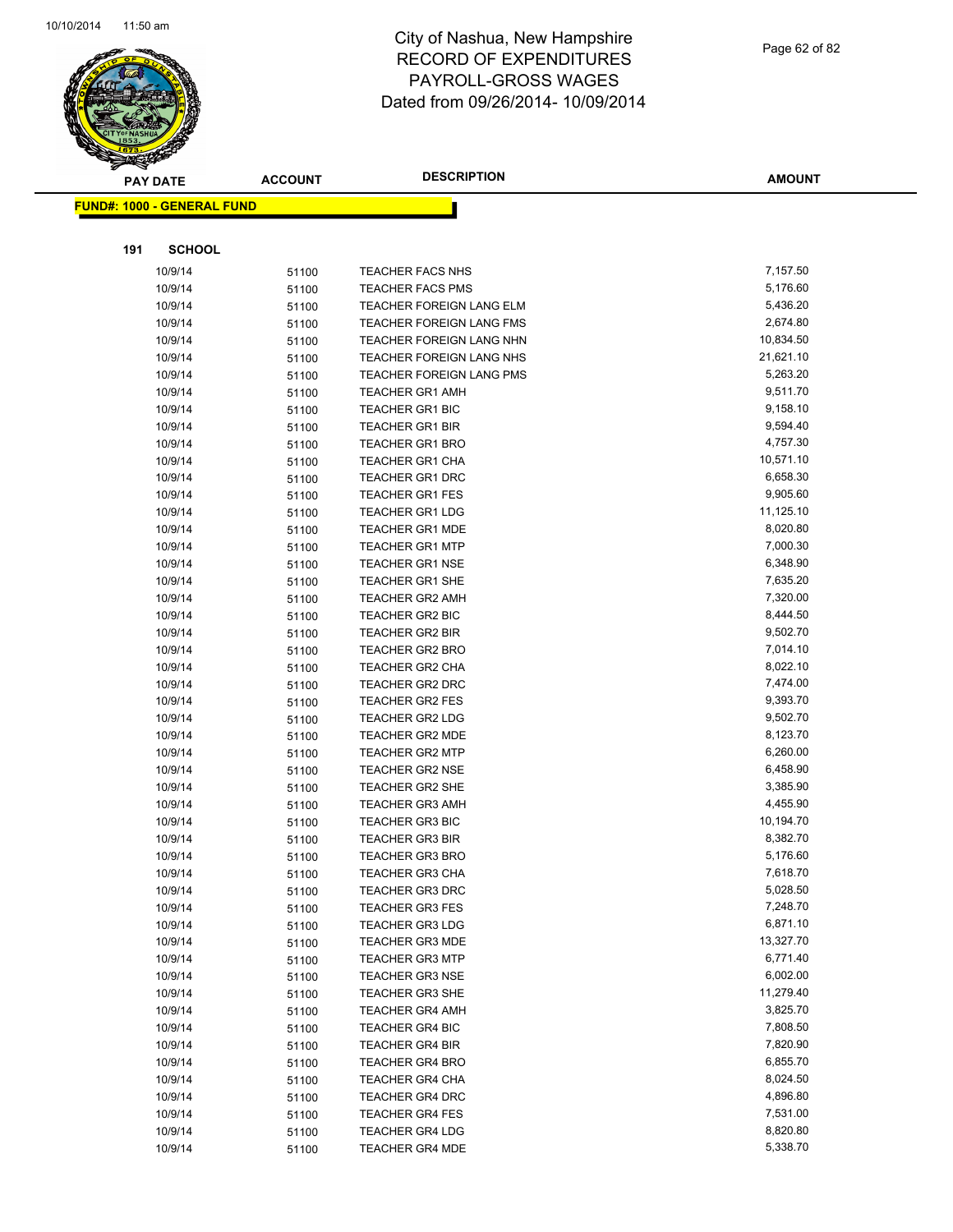

Page 63 of 82

|     | <b>PAY DATE</b>                    | <b>ACCOUNT</b> | <b>DESCRIPTION</b>            | <b>AMOUNT</b> |
|-----|------------------------------------|----------------|-------------------------------|---------------|
|     | <u> FUND#: 1000 - GENERAL FUND</u> |                |                               |               |
|     |                                    |                |                               |               |
| 191 | <b>SCHOOL</b>                      |                |                               |               |
|     |                                    |                | <b>TEACHER GR4 MTP</b>        | 5,805.40      |
|     | 10/9/14<br>10/9/14                 | 51100          | <b>TEACHER GR4 NSE</b>        | 6,586.20      |
|     | 10/9/14                            | 51100          | <b>TEACHER GR4 SHE</b>        | 7,457.30      |
|     | 10/9/14                            | 51100          | <b>TEACHER GR5 AMH</b>        | 5,176.60      |
|     | 10/9/14                            | 51100          | TEACHER GR5 BIC               | 11,376.80     |
|     | 10/9/14                            | 51100          | <b>TEACHER GR5 BIR</b>        | 9,863.30      |
|     | 10/9/14                            | 51100<br>51100 | <b>TEACHER GR5 BRO</b>        | 7,330.80      |
|     | 10/9/14                            | 51100          | <b>TEACHER GR5 CHA</b>        | 8,172.40      |
|     | 10/9/14                            | 51100          | <b>TEACHER GR5 DRC</b>        | 5,250.20      |
|     | 9/30/14                            | 51100          | <b>TEACHER GR5 FES</b>        | 740.92        |
|     | 10/9/14                            | 51100          | <b>TEACHER GR5 FES</b>        | 8,295.30      |
|     | 10/9/14                            | 51100          | <b>TEACHER GR5 LDG</b>        | 9,757.90      |
|     | 10/9/14                            | 51100          | <b>TEACHER GR5 MDE</b>        | 11,947.20     |
|     | 10/9/14                            | 51100          | <b>TEACHER GR5 MTP</b>        | 7,025.30      |
|     | 10/9/14                            | 51100          | <b>TEACHER GR5 NSE</b>        | 7,721.70      |
|     | 10/9/14                            | 51100          | <b>TEACHER GR5 SHE</b>        | 7,295.90      |
|     | 10/9/14                            | 51100          | <b>TEACHER GR6 ELM</b>        | 32,421.50     |
|     | 10/9/14                            | 51100          | <b>TEACHER GR6 FMS</b>        | 23,844.30     |
|     | 10/9/14                            | 51100          | <b>TEACHER GR6 PMS</b>        | 22,590.10     |
|     | 10/9/14                            | 51100          | <b>TEACHER GRAPH NHS</b>      | 1,972.10      |
|     | 10/9/14                            | 51100          | <b>TEACHER GRAPHICS NHN</b>   | 2,501.80      |
|     | 10/9/14                            | 51100          | <b>TEACHER HEALTH ELM</b>     | 2,377.00      |
|     | 10/9/14                            | 51100          | <b>TEACHER HEALTH NHN</b>     | 3,002.10      |
|     | 10/9/14                            | 51100          | <b>TEACHER HEALTH NHS</b>     | 4,152.50      |
|     | 10/9/14                            | 51100          | <b>TEACHER HEALTHOC NHS</b>   | 5,176.60      |
|     | 10/9/14                            | 51100          | TEACHER HVAC NHS              | 1,554.80      |
|     | 10/9/14                            | 51100          | TEACHER IN SCH SUSPENSION ELM | 1,510.90      |
|     | 10/9/14                            | 51100          | TEACHER IN SCH SUSPENSION NHN | 2,458.60      |
|     | 10/9/14                            | 51100          | <b>TEACHER KIND AMH</b>       | 4,747.60      |
|     | 10/9/14                            | 51100          | <b>TEACHER KIND BIC</b>       | 2,674.80      |
|     | 10/9/14                            | 51100          | <b>TEACHER KIND BIR</b>       | 2,458.60      |
|     | 10/9/14                            | 51100          | <b>TEACHER KIND BRO</b>       | 2,501.80      |
|     | 10/9/14                            | 51100          | <b>TEACHER KIND CHA</b>       | 4,325.50      |
|     | 10/9/14                            | 51100          | <b>TEACHER KIND DRC</b>       | 7,843.10      |
|     | 10/9/14                            | 51100          | <b>TEACHER KIND FES</b>       | 8,977.10      |
|     | 10/9/14                            | 51100          | <b>TEACHER KIND LDG</b>       | 10,151.50     |
|     | 10/9/14                            | 51100          | <b>TEACHER KIND MDE</b>       | 4,486.30      |
|     | 10/9/14                            | 51100          | <b>TEACHER KIND MTP</b>       | 5,158.00      |
|     | 10/9/14                            | 51100          | <b>TEACHER KIND NSE</b>       | 1,885.00      |
|     | 10/9/14                            | 51100          | <b>TEACHER KIND SHE</b>       | 1,949.70      |
|     | 10/9/14                            | 51100          | <b>TEACHER MATH ELM</b>       | 19,484.80     |
|     | 10/9/14                            | 51100          | <b>TEACHER MATH FMS</b>       | 10,901.70     |
|     | 9/30/14                            | 51100          | <b>TEACHER MATH NHN</b>       | 141.54        |
|     | 10/9/14                            | 51100          | <b>TEACHER MATH NHN</b>       | 36,169.90     |
|     | 10/9/14                            | 51100          | <b>TEACHER MATH NHS</b>       | 39,493.50     |
|     | 10/9/14                            | 51100          | <b>TEACHER MATH PMS</b>       | 8,679.80      |
|     | 10/9/14                            | 51100          | <b>TEACHER MUSIC AMH</b>      | 1,554.80      |
|     | 10/9/14                            | 51100          | TEACHER MUSIC BIC             | 2,501.80      |
|     | 10/9/14                            | 51100          | <b>TEACHER MUSIC BIR</b>      | 2,501.80      |
|     | 10/9/14                            | 51100          | <b>TEACHER MUSIC BRO</b>      | 2,674.80      |
|     | 10/9/14                            | 51100          | <b>TEACHER MUSIC CHA</b>      | 2,674.80      |
|     | 10/9/14                            | 51100          | <b>TEACHER MUSIC DRC</b>      | 2,501.80      |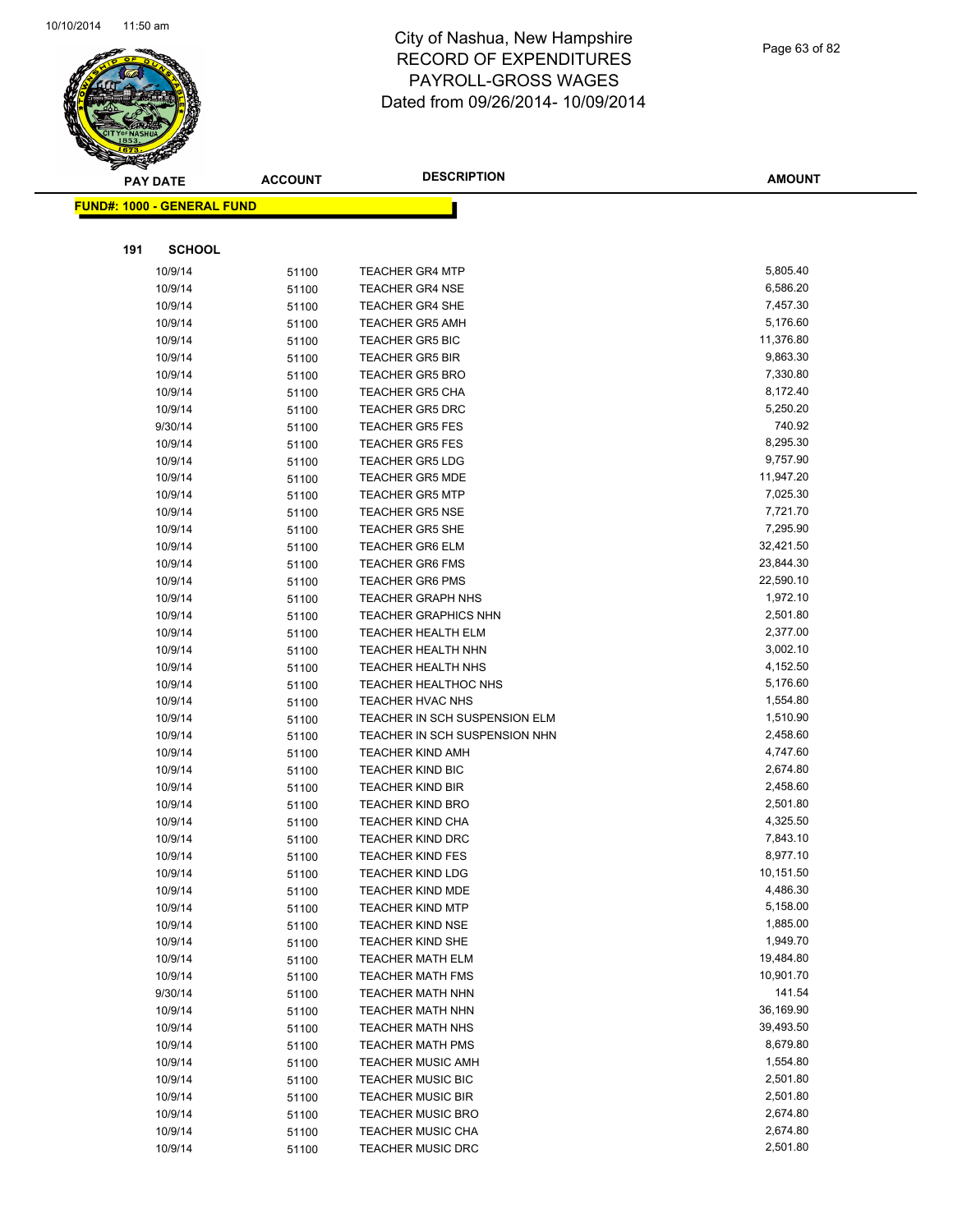

Page 64 of 82

|     | <b>PAY DATE</b>                    | <b>ACCOUNT</b> | <b>DESCRIPTION</b>               | <b>AMOUNT</b>        |
|-----|------------------------------------|----------------|----------------------------------|----------------------|
|     | <u> FUND#: 1000 - GENERAL FUND</u> |                |                                  |                      |
|     |                                    |                |                                  |                      |
|     |                                    |                |                                  |                      |
| 191 | <b>SCHOOL</b>                      |                |                                  |                      |
|     | 10/9/14                            | 51100          | <b>TEACHER MUSIC ELM</b>         | 3,568.50             |
|     | 10/9/14                            | 51100          | <b>TEACHER MUSIC FES</b>         | 2,501.80             |
|     | 10/9/14                            | 51100          | <b>TEACHER MUSIC FMS</b>         | 4,747.60             |
|     | 10/9/14                            | 51100          | <b>TEACHER MUSIC LDG</b>         | 2,540.20             |
|     | 10/9/14                            | 51100          | TEACHER MUSIC MDE                | 1,823.10             |
|     | 10/9/14                            | 51100          | <b>TEACHER MUSIC NHN</b>         | 5,349.60             |
|     | 10/9/14                            | 51100          | <b>TEACHER MUSIC NHS</b>         | 4,797.70             |
|     | 10/9/14                            | 51100          | <b>TEACHER MUSIC NSE</b>         | 1,878.90             |
|     | 10/9/14                            | 51100          | <b>TEACHER MUSIC PMS</b>         | 4,125.60             |
|     | 10/9/14                            | 51100          | <b>TEACHER MUSIC SHE</b>         | 2,295.90             |
|     | 10/9/14                            | 51100          | TEACHER PE BIC                   | 1,885.00             |
|     | 10/9/14                            | 51100          | <b>TEACHER PE BIR</b>            | 2,540.20<br>2,588.30 |
|     | 10/9/14                            | 51100          | TEACHER PE BRO                   |                      |
|     | 10/9/14                            | 51100          | TEACHER PE CHA                   | 2,501.80             |
|     | 10/9/14<br>10/9/14                 | 51100          | TEACHER PE DRC<br>TEACHER PE ELM | 2,674.80<br>6,725.60 |
|     | 10/9/14                            | 51100          | TEACHER PE FES                   | 1,510.90             |
|     | 10/9/14                            | 51100<br>51100 | TEACHER PE FMS                   | 5,003.60             |
|     | 10/9/14                            |                | <b>TEACHER PE LDG</b>            | 1,683.50             |
|     | 10/9/14                            | 51100<br>51100 | <b>TEACHER PE MDE</b>            | 2,458.60             |
|     | 10/9/14                            | 51100          | TEACHER PE NHN                   | 9,768.38             |
|     | 10/9/14                            | 51100          | TEACHER PE NHS                   | 7,033.10             |
|     | 10/9/14                            | 51100          | <b>TEACHER PE NSE</b>            | 2,304.10             |
|     | 10/9/14                            | 51100          | TEACHER PE PMS                   | 6,197.00             |
|     | 10/9/14                            | 51100          | TEACHER PE SHE                   | 2,458.60             |
|     | 10/9/14                            | 51100          | <b>TEACHER PRESCHOOL BIC</b>     | 9,081.28             |
|     | 10/9/14                            | 51100          | <b>TEACHER PRESCHOOL BRO</b>     | 7,050.40             |
|     | 10/9/14                            | 51100          | <b>TEACHER PRESCHOOL DRC</b>     | 4,185.30             |
|     | 10/9/14                            | 51100          | <b>TEACHER PRESCHOOL MTP</b>     | 2,674.80             |
|     | 10/9/14                            | 51100          | TEACHER PRESCHOOL NHS            | 1,104.60             |
|     | 10/9/14                            | 51100          | <b>TEACHER PRESCHOOL NSE</b>     | 5,410.59             |
|     | 10/9/14                            | 51100          | <b>TEACHER READ AMH</b>          | 2,761.40             |
|     | 10/9/14                            | 51100          | <b>TEACHER READ BIC</b>          | 5,050.40             |
|     | 10/9/14                            | 51100          | <b>TEACHER READ BIR</b>          | 2,674.80             |
|     | 10/9/14                            | 51100          | <b>TEACHER READ BRO</b>          | 1,823.09             |
|     | 10/9/14                            | 51100          | TEACHER READ DRC                 | 2,761.40             |
|     | 10/9/14                            | 51100          | <b>TEACHER READ ELM</b>          | 5,922.60             |
|     | 10/9/14                            | 51100          | <b>TEACHER READ FES</b>          | 2,674.80             |
|     | 10/9/14                            | 51100          | <b>TEACHER READ FMS</b>          | 5,133.40             |
|     | 10/9/14                            | 51100          | <b>TEACHER READ LDG</b>          | 2,289.00             |
|     | 10/9/14                            | 51100          | <b>TEACHER READ MDE</b>          | 2,674.80             |
|     | 10/9/14                            | 51100          | <b>TEACHER READ MTP</b>          | 1,893.80             |
|     | 10/9/14                            | 51100          | <b>TEACHER READ NHN</b>          | 1,623.80             |
|     | 10/9/14                            | 51100          | TEACHER READ NHS                 | 3,161.20             |
|     | 10/9/14                            | 51100          | <b>TEACHER READ NSE</b>          | 2,674.80             |
|     | 10/9/14                            | 51100          | TEACHER READ PMS                 | 4,220.70             |
|     | 10/9/14                            | 51100          | <b>TEACHER READ SHE</b>          | 2,458.60             |
|     | 10/9/14                            | 51100          | TEACHER SCIENCE ELM              | 19,091.50            |
|     | 10/9/14                            | 51100          | <b>TEACHER SCIENCE FMS</b>       | 10,253.70            |
|     | 10/9/14                            | 51100          | <b>TEACHER SCIENCE NHN</b>       | 33,619.40            |
|     | 9/30/14                            | 51100          | <b>TEACHER SCIENCE NHS</b>       | 68.73                |
|     | 10/9/14                            | 51100          | TEACHER SCIENCE NHS              | 38,817.40            |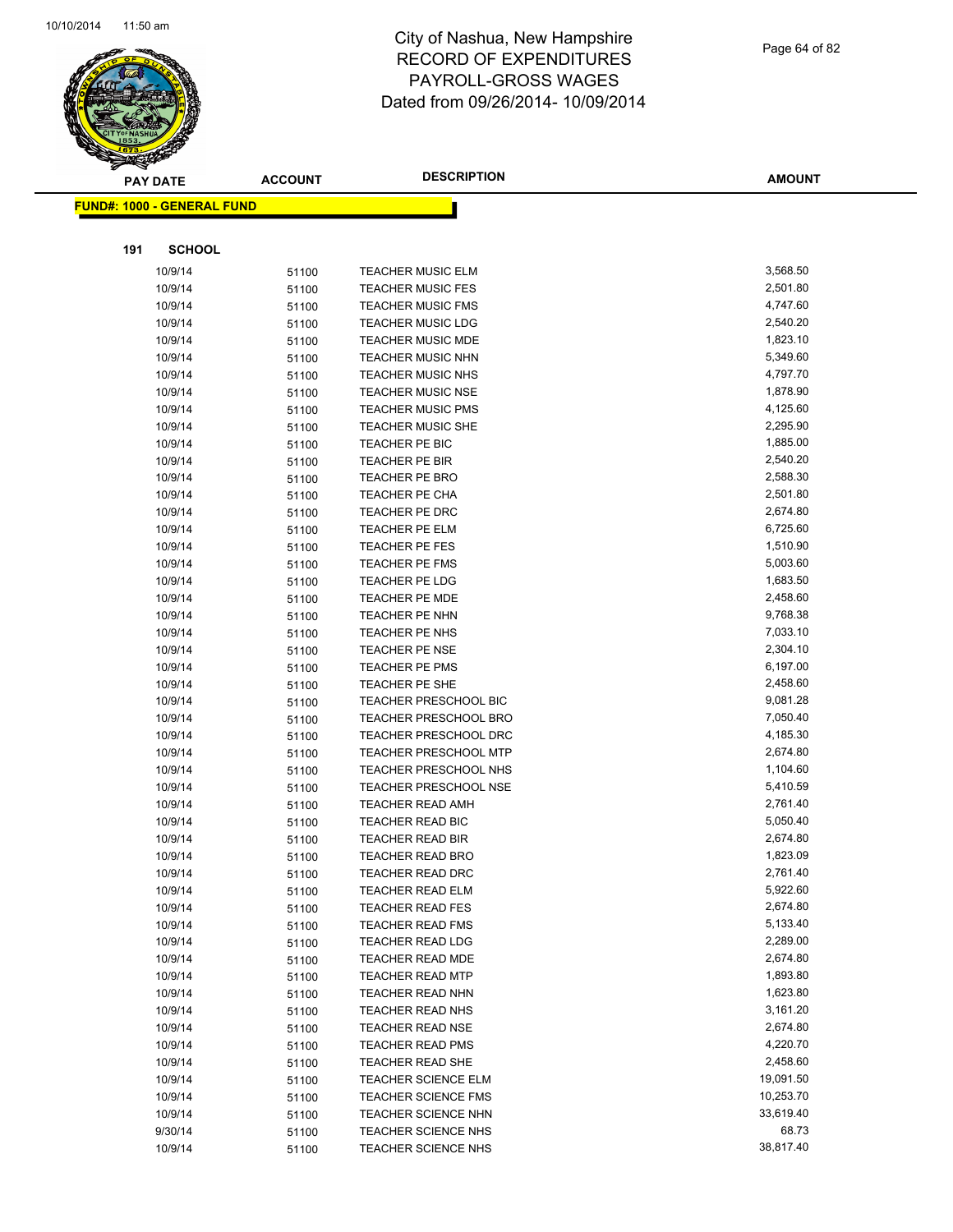

Page 65 of 82

| <b>PAY DATE</b>                   | <b>ACCOUNT</b> | <b>DESCRIPTION</b>                                       | <b>AMOUNT</b>    |
|-----------------------------------|----------------|----------------------------------------------------------|------------------|
| <b>FUND#: 1000 - GENERAL FUND</b> |                |                                                          |                  |
|                                   |                |                                                          |                  |
|                                   |                |                                                          |                  |
| 191<br><b>SCHOOL</b>              |                |                                                          |                  |
| 10/9/14                           | 51100          | <b>TEACHER SCIENCE PMS</b>                               | 9,717.90         |
| 10/9/14                           | 51100          | TEACHER SOCIAL STUDIES ELM                               | 14,592.21        |
| 10/9/14                           | 51100          | TEACHER SOCIAL STUDIES FMS                               | 12,955.30        |
| 10/9/14                           | 51100          | TEACHER SOCIAL STUDIES NHN                               | 32,484.70        |
| 10/9/14                           | 51100          | TEACHER SOCIAL STUDIES NHS                               | 35,827.29        |
| 10/9/14                           | 51100          | TEACHER SOCIAL STUDIES PMS                               | 10,709.70        |
| 10/9/14                           | 51100          | <b>TEACHER SPED AMH</b>                                  | 2,289.00         |
| 10/9/14                           | 51100          | TEACHER SPED BIC                                         | 5,851.40         |
| 10/9/14                           | 51100          | <b>TEACHER SPED BIR</b>                                  | 4,970.70         |
| 10/9/14                           | 51100          | TEACHER SPED BRO                                         | 5,436.20         |
| 10/9/14                           | 51100          | <b>TEACHER SPED CHA</b>                                  | 9,992.80         |
| 10/9/14                           | 51100          | <b>TEACHER SPED DRC</b>                                  | 2,458.60         |
| 10/9/14                           | 51100          | <b>TEACHER SPED ELM</b>                                  | 19,466.00        |
| 10/9/14                           | 51100          | <b>TEACHER SPED FES</b>                                  | 5,158.00         |
| 10/9/14                           | 51100          | TEACHER SPED FMS                                         | 6,408.50         |
| 10/9/14                           | 51100          | <b>TEACHER SPED LDG</b>                                  | 2,119.30         |
| 10/9/14                           | 51100          | <b>TEACHER SPED MDE</b>                                  | 6,036.30         |
| 10/9/14                           | 51100          | <b>TEACHER SPED MTP</b>                                  | 5,176.60         |
| 10/9/14                           | 51100          | <b>TEACHER SPED NHN</b>                                  | 19,127.90        |
| 10/2/14                           | 51100          | <b>TEACHER SPED NHS</b>                                  | (138.05)         |
| 10/9/14                           | 51100          | <b>TEACHER SPED NHS</b>                                  | 30,485.00        |
| 10/9/14                           | 51100          | TEACHER SPED NSE                                         | 1,878.90         |
| 10/9/14                           | 51100          | <b>TEACHER SPED PMS</b>                                  | 11,609.80        |
| 10/9/14                           | 51100          | TEACHER SPED SHE                                         | 5,176.60         |
| 10/9/14                           | 51100          | <b>TEACHER TECHED ELM</b>                                | 8,158.90         |
| 10/9/14                           | 51100          | <b>TEACHER TECHED FMS</b>                                | 5,220.00         |
| 10/9/14                           | 51100          | <b>TEACHER TECHED NHN</b>                                | 7,954.40         |
| 10/9/14                           | 51100          | <b>TEACHER TECHED NHS</b>                                | 10,737.40        |
| 10/9/14                           | 51100          | <b>TEACHER TECHED PMS</b>                                | 5,349.60         |
| 10/9/14                           | 51100          | TEACHER TV PROD NHS                                      | 2,458.60         |
| 10/9/14                           | 51100          | <b>TEACHER VISION WID</b>                                | 5,028.80         |
| 10/2/14                           | 51100          | TECH INTERGRATION ASST AMH                               | 577.50           |
| 10/9/14                           | 51100          | TECH INTERGRATION ASST AMH                               | 577.50           |
| 10/2/14                           | 51100          | TECH INTERGRATION ASST BIC                               | 627.48           |
| 10/9/14                           | 51100          | TECH INTERGRATION ASST BIC                               | 602.78           |
| 10/2/14                           | 51100          | TECH INTERGRATION ASST CHA                               | 547.80           |
| 10/9/14                           | 51100          | TECH INTERGRATION ASST CHA                               | 543.24<br>604.75 |
| 10/2/14                           | 51100          | TECH INTERGRATION ASST FES                               | 604.75           |
| 10/9/14                           | 51100          | TECH INTERGRATION ASST FES                               | 547.80           |
| 10/2/14                           | 51100          | TECH INTERGRATION ASST LDG                               | 547.80           |
| 10/9/14                           | 51100          | TECH INTERGRATION ASST LDG                               | 604.75           |
| 10/2/14                           | 51100          | TECH INTERGRATION ASST MDE                               | 609.79           |
| 10/9/14<br>10/2/14                | 51100          | TECH INTERGRATION ASST MDE<br>TECH INTERGRATION ASST NSE | 584.46           |
| 10/9/14                           | 51100          | TECH INTERGRATION ASST NSE                               | 579.71           |
| 10/2/14                           | 51100<br>51100 | TECH INTERGRATION ASST SHE                               | 525.00           |
| 10/9/14                           | 51100          | TECH INTERGRATION ASST SHE                               | 529.56           |
| 10/2/14                           | 51200          | ATHLETIC EQUIPMENT MANAGER NHN                           | 200.00           |
| 10/9/14                           | 51200          | ATHLETIC EQUIPMENT MANAGER NHN                           | 40.00            |
| 10/2/14                           | 51200          | ATHLETIC EQUIPMENT MANAGER NHS                           | 90.00            |
| 10/2/14                           | 51200          | CLERICAL BOARD OF ED SUP                                 | 573.32           |
| 10/9/14                           | 51200          | CLERICAL BOARD OF ED SUP                                 | 533.22           |
|                                   |                |                                                          |                  |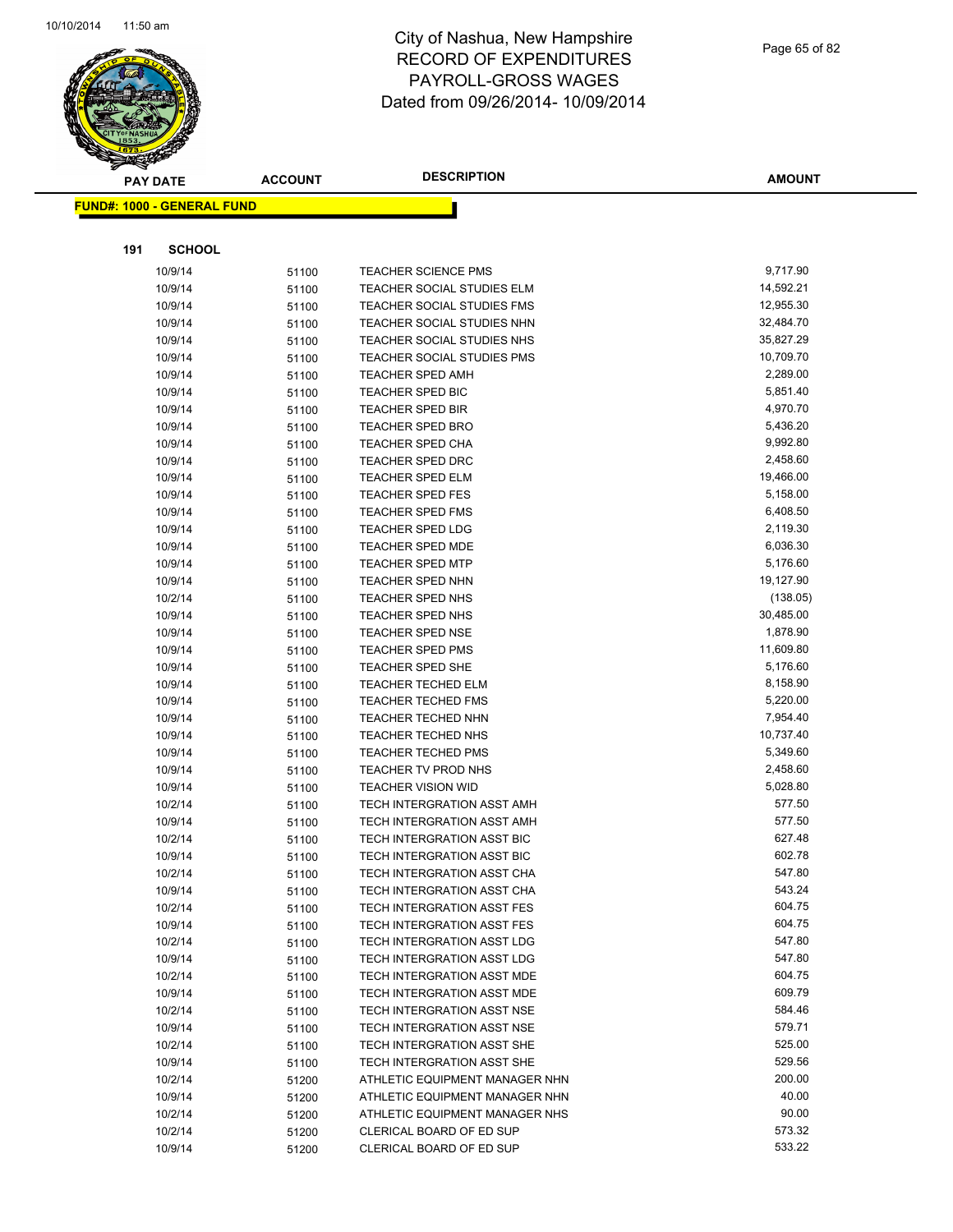

Page 66 of 82

| <b>PAY DATE</b>                   | <b>ACCOUNT</b> | <b>DESCRIPTION</b>                     | <b>AMOUNT</b>      |
|-----------------------------------|----------------|----------------------------------------|--------------------|
| <b>FUND#: 1000 - GENERAL FUND</b> |                |                                        |                    |
|                                   |                |                                        |                    |
|                                   |                |                                        |                    |
| <b>SCHOOL</b><br>191              |                |                                        |                    |
| 10/2/14                           | 51200          | CLERICAL VOLUNTEER SUP                 | 369.15             |
| 10/9/14                           | 51200          | CLERICAL VOLUNTEER SUP                 | 246.10             |
| 10/2/14                           | 51200          | <b>CROSSING GUARD WPO</b>              | 2,030.40           |
| 10/9/14                           | 51200          | <b>CROSSING GUARD WPO</b>              | 2,008.95           |
| 10/2/14                           | 51200          | <b>CUSTODIAN CHA</b>                   | 323.60             |
| 10/9/14                           | 51200          | <b>CUSTODIAN CHA</b>                   | 323.60             |
| 10/2/14                           | 51200          | <b>CUSTODIAN HEAD AMH</b>              | 15.00              |
| 10/9/14                           | 51200          | <b>CUSTODIAN HEAD CHA</b>              | 15.00              |
| 10/2/14                           | 51200          | <b>CUSTODIAN HEAD MTP</b>              | 45.00              |
| 10/9/14                           | 51200          | <b>CUSTODIAN HEAD MTP</b>              | 30.00              |
| 10/9/14                           | 51200          | <b>CUSTODIAN MTP</b>                   | 45.00              |
| 10/2/14                           | 51200          | <b>CUSTODIAN NHN</b>                   | 323.60             |
| 10/9/14                           | 51200          | <b>CUSTODIAN NHN</b>                   | 323.60             |
| 10/2/14                           | 51200          | FOOD SERVICE ASST PT AMH               | 1,453.04           |
| 10/9/14                           | 51200          | FOOD SERVICE ASST PT AMH               | 44.30              |
| 10/2/14                           | 51200          | FOOD SERVICE ASST PT CHA               | 1,196.10           |
| 10/9/14                           | 51200          | FOOD SERVICE ASST PT CHA               | 44.30              |
| 10/2/14                           | 51200          | FOOD SERVICE ASST PT ELM               | 175.05             |
| 10/2/14                           | 51200          | FOOD SERVICE ASST PT LDG               | 37.67              |
| 10/2/14                           | 51200          | FOOD SERVICE ASST PT MDE               | 13.29              |
| 10/2/14                           | 51200          | FOOD SERVICE ASST PT MTP               | 70.88              |
| 10/2/14                           | 51200          | FOOD SERVICE ASST PT NSE               | 2,301.39           |
| 10/9/14                           | 51200          | FOOD SERVICE ASST PT NSE               | 22.15              |
| 10/2/14                           | 51200          | FOOD SERVICE COOK CHA                  | 62.02              |
| 10/2/14                           | 51200          | FOOD SERVICE COOK LDG                  | 50.25              |
| 10/9/14                           | 51200          | FOOD SERVICE COOK LDG                  | 50.25              |
| 10/2/14                           | 51200          | FOOD SERVICE COOK PMS                  | 62.50              |
| 10/9/14                           | 51200          | GUIDANCE COUNSELOR NHS                 | 802.92             |
| 9/25/14                           | 51200          | HOME SCHOOL CORD TTI                   | (393.78)           |
| 10/2/14                           | 51200          | HOME SCHOOL CORD TTI                   | 618.77             |
| 10/9/14                           | 51200          | HOME SCHOOL CORD TTI                   | 225.01             |
| 10/2/14                           | 51200          | <b>INSTRUMENTAL MUSIC</b>              | 1,662.50           |
| 10/9/14                           | 51200          | <b>INSTRUMENTAL MUSIC</b>              | 1,612.50           |
| 10/9/14                           | 51200          | <b>LIBRARIAN BIC</b>                   | 881.00             |
| 10/2/14                           | 51200          | LUNCH MONITOR AMH                      | 537.35             |
| 10/9/14                           | 51200          | LUNCH MONITOR AMH                      | 518.32             |
| 9/25/14                           | 51200          | LUNCH MONITOR BIC                      | (151.25)<br>635.25 |
| 10/2/14<br>10/9/14                | 51200          | LUNCH MONITOR BIC                      | 814.00             |
| 10/2/14                           | 51200          | LUNCH MONITOR BIC<br>LUNCH MONITOR BIR | 833.15             |
| 10/9/14                           | 51200<br>51200 | LUNCH MONITOR BIR                      | 812.00             |
| 10/2/14                           | 51200          | LUNCH MONITOR BRO                      | 440.00             |
| 10/9/14                           | 51200          | LUNCH MONITOR BRO                      | 440.00             |
| 10/2/14                           | 51200          | <b>LUNCH MONITOR CHA</b>               | 644.11             |
| 10/9/14                           | 51200          | LUNCH MONITOR CHA                      | 687.50             |
| 10/2/14                           | 51200          | LUNCH MONITOR DRC                      | 643.80             |
| 10/9/14                           | 51200          | LUNCH MONITOR DRC                      | 676.80             |
| 10/2/14                           | 51200          | LUNCH MONITOR ELM                      | 143.00             |
| 10/9/14                           | 51200          | LUNCH MONITOR ELM                      | 121.00             |
| 10/2/14                           | 51200          | LUNCH MONITOR FES                      | 1,038.50           |
| 10/9/14                           | 51200          | LUNCH MONITOR FES                      | 903.00             |
| 10/2/14                           | 51200          | LUNCH MONITOR FMS                      | 283.08             |
|                                   |                |                                        |                    |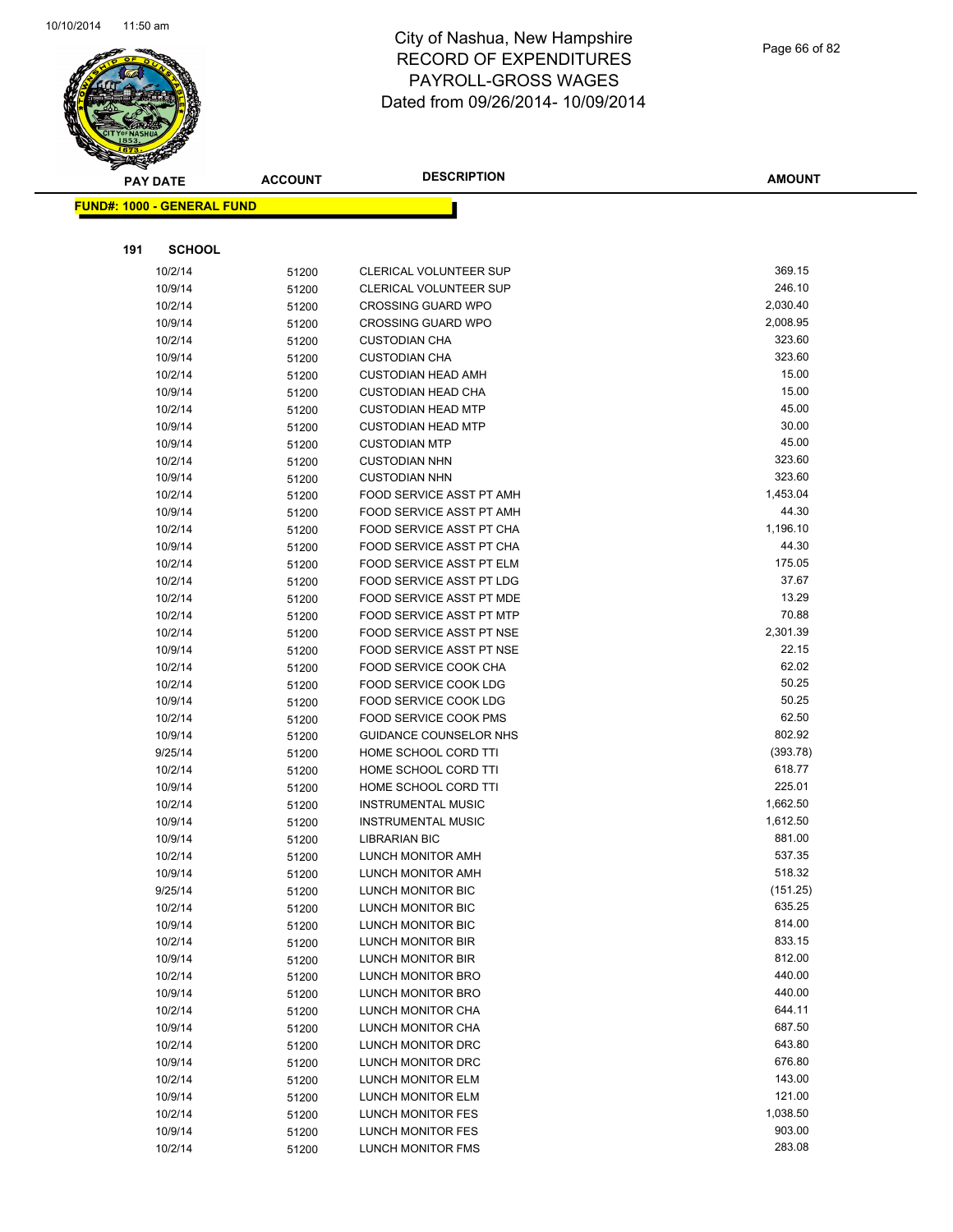

Page 67 of 82

|     | <b>PAY DATE</b>                   | <b>ACCOUNT</b> | <b>DESCRIPTION</b>                         | <b>AMOUNT</b>  |
|-----|-----------------------------------|----------------|--------------------------------------------|----------------|
|     | <b>FUND#: 1000 - GENERAL FUND</b> |                |                                            |                |
|     |                                   |                |                                            |                |
|     |                                   |                |                                            |                |
| 191 | <b>SCHOOL</b>                     |                |                                            |                |
|     | 10/9/14                           | 51200          | LUNCH MONITOR FMS                          | 270.21         |
|     | 10/2/14                           | 51200          | LUNCH MONITOR LDG                          | 1,837.72       |
|     | 10/9/14                           | 51200          | LUNCH MONITOR LDG                          | 850.21         |
|     | 10/2/14                           | 51200          | <b>LUNCH MONITOR MDE</b>                   | 630.74         |
|     | 10/9/14                           | 51200          | LUNCH MONITOR MDE                          | 704.00         |
|     | 10/2/14                           | 51200          | LUNCH MONITOR MTP                          | 613.70         |
|     | 10/9/14                           | 51200          | <b>LUNCH MONITOR MTP</b>                   | 501.50         |
|     | 10/2/14                           | 51200          | LUNCH MONITOR NHN                          | 319.00         |
|     | 10/9/14                           | 51200          | LUNCH MONITOR NHN                          | 385.00         |
|     | 10/2/14                           | 51200          | LUNCH MONITOR NHS                          | 214.50         |
|     | 10/9/14                           | 51200          | LUNCH MONITOR NHS                          | 239.25         |
|     | 10/2/14                           | 51200          | LUNCH MONITOR NSE                          | 299.75         |
|     | 10/9/14                           | 51200          | LUNCH MONITOR NSE                          | 330.00         |
|     | 10/2/14                           | 51200          | LUNCH MONITOR PMS                          | 247.50         |
|     | 10/9/14                           | 51200          | LUNCH MONITOR PMS                          | 275.00         |
|     | 10/2/14                           | 51200          | LUNCH MONITOR SHE                          | 600.45         |
|     | 10/9/14                           | 51200          | LUNCH MONITOR SHE                          | 618.95         |
|     | 10/9/14                           | 51200          | <b>NURSE FES</b>                           | 738.51         |
|     | 10/2/14                           | 51200          | PARA ALT PMS                               | 80.85<br>80.85 |
|     | 10/9/14                           | 51200          | PARA ALT PMS                               | 403.44         |
|     | 10/2/14                           | 51200          | PARA DW SPEC ED BIR                        | 500.53         |
|     | 10/9/14                           | 51200          | PARA DW SPEC ED BIR                        | 748.67         |
|     | 10/2/14                           | 51200          | PARA DW SPEC ED BRO                        | 22.15          |
|     | 10/9/14                           | 51200          | PARA DW SPEC ED BRO<br>PARA DW SPEC ED PMS | 473.28         |
|     | 10/2/14<br>10/2/14                | 51200          | PARA ELL BIR                               | 8.86           |
|     | 10/2/14                           | 51200<br>51200 | PARA ELL FES                               | 1,581.51       |
|     | 10/9/14                           | 51200          | PARA ELL FES                               | 33.23          |
|     | 10/2/14                           | 51200          | PARA ELL MTP                               | 595.20         |
|     | 10/2/14                           | 51200          | PARA INST AMH                              | 2,592.36       |
|     | 10/9/14                           | 51200          | PARA INST AMH                              | 823.15         |
|     | 10/2/14                           | 51200          | PARA INST BIC                              | 2,155.97       |
|     | 10/9/14                           | 51200          | PARA INST BIC                              | 726.30         |
|     | 10/2/14                           | 51200          | PARA INST BIR                              | 1,550.50       |
|     | 10/9/14                           | 51200          | PARA INST BIR                              | 44.30          |
|     | 10/2/14                           | 51200          | PARA INST DRC                              | 2,028.11       |
|     | 10/9/14                           | 51200          | PARA INST DRC                              | 62.02          |
|     | 10/2/14                           | 51200          | PARA INST FES                              | 1,519.49       |
|     | 10/9/14                           | 51200          | PARA INST FES                              | 33.23          |
|     | 10/2/14                           | 51200          | PARA INST FMS                              | 686.65         |
|     | 10/9/14                           | 51200          | PARA INST FMS                              | 22.15          |
|     | 10/2/14                           | 51200          | PARA INST LDG                              | 2,239.62       |
|     | 10/9/14                           | 51200          | PARA INST LDG                              | 26.58          |
|     | 10/2/14                           | 51200          | PARA INST MTP                              | 325.55         |
|     | 10/9/14                           | 51200          | PARA INST MTP                              | 376.59         |
|     | 10/2/14                           | 51200          | PARA INST NHN                              | 283.47         |
|     | 10/9/14                           | 51200          | PARA INST NHN                              | 330.77         |
|     | 10/2/14                           | 51200          | PARA INST PMS                              | 1,132.53       |
|     | 10/9/14                           | 51200          | PARA INST PMS                              | 22.15          |
|     | 10/2/14                           | 51200          | PARA INST SHE                              | 360.40         |
|     | 10/9/14                           | 51200          | PARA INST SHE                              | 314.66         |
|     | 10/2/14                           | 51200          | PARA LIB NHN                               | 266.10         |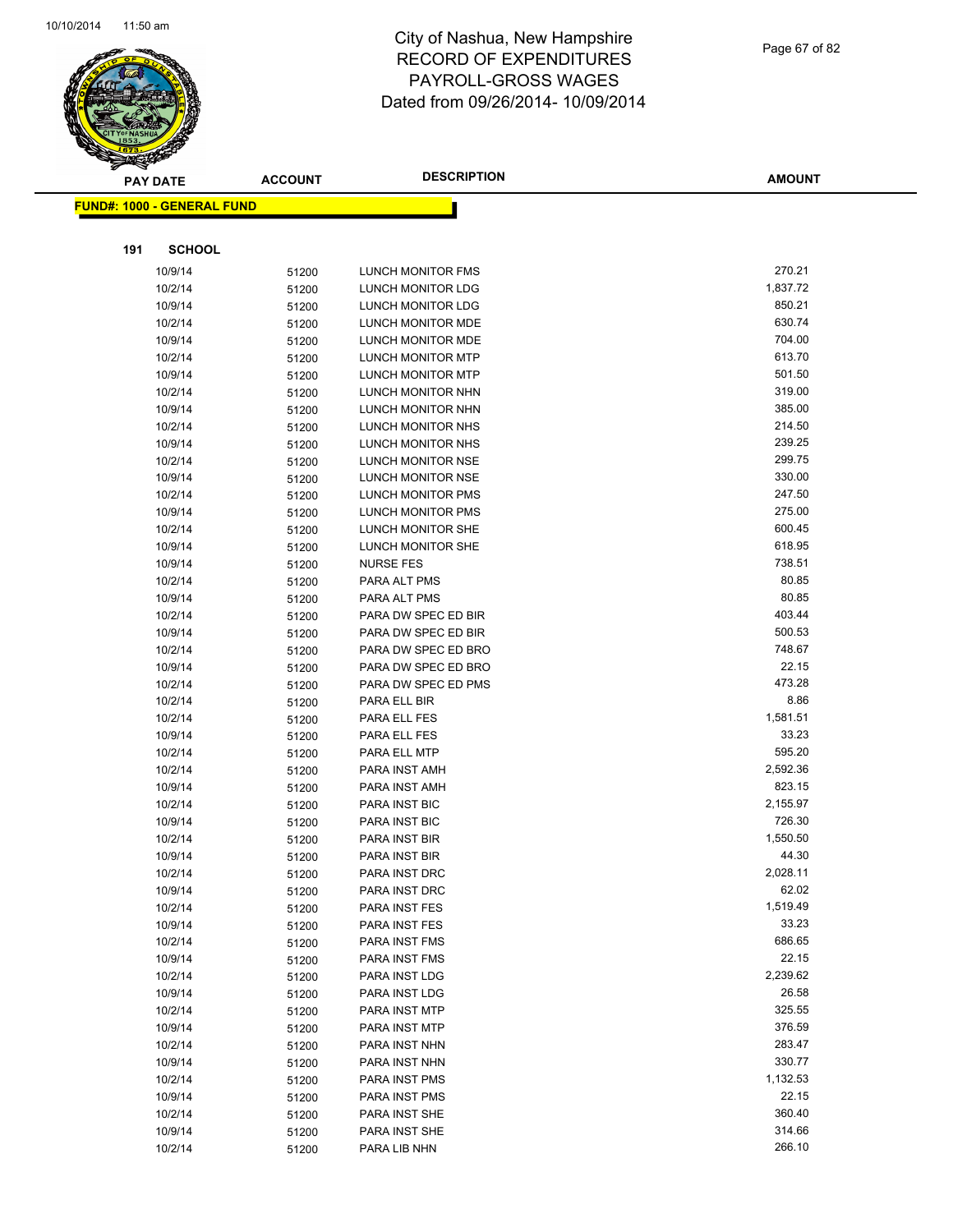

Page 68 of 82

|     | <b>PAY DATE</b>                   | <b>ACCOUNT</b> | <b>DESCRIPTION</b>                 | <b>AMOUNT</b>    |
|-----|-----------------------------------|----------------|------------------------------------|------------------|
|     | <b>FUND#: 1000 - GENERAL FUND</b> |                |                                    |                  |
|     |                                   |                |                                    |                  |
|     |                                   |                |                                    |                  |
| 191 | <b>SCHOOL</b>                     |                |                                    |                  |
|     | 10/9/14                           | 51200          | PARA LIB NHN                       | 310.79           |
|     | 10/2/14                           | 51200          | PARA LIB PMS                       | 234.48           |
|     | 10/9/14                           | 51200          | PARA LIB PMS                       | 239.94           |
|     | 10/2/14                           | 51200          | PARA MEDIA NHS                     | 191.40           |
|     | 10/9/14                           | 51200          | PARA MEDIA NHS                     | 157.70           |
|     | 10/2/14                           | 51200          | PARA MUSIC FMS                     | 260.40<br>224.78 |
|     | 10/9/14                           | 51200          | PARA MUSIC FMS<br>PARA PRE SCH BIC | 2,307.80         |
|     | 10/2/14<br>10/9/14                | 51200          | PARA PRE SCH BIC                   | 2,696.83         |
|     | 10/2/14                           | 51200          | PARA PRE SCH BRO                   | 1,202.88         |
|     | 10/9/14                           | 51200          | PARA PRE SCH BRO                   | 1,756.88         |
|     | 10/2/14                           | 51200          | PARA PRE SCH DRC                   | 1,969.45         |
|     | 10/9/14                           | 51200<br>51200 | PARA PRE SCH DRC                   | 2,143.48         |
|     | 10/2/14                           | 51200          | PARA PRE SCH MTP                   | 1,014.15         |
|     | 10/9/14                           | 51200          | PARA PRE SCH MTP                   | 1,204.41         |
|     | 10/2/14                           | 51200          | PARA PRE SCH NSE                   | 3,657.09         |
|     | 10/9/14                           | 51200          | PARA PRE SCH NSE                   | 4,517.78         |
|     | 10/2/14                           | 51200          | PARA SCI NHS                       | 105.00           |
|     | 10/9/14                           | 51200          | PARA SCI NHS                       | 40.00            |
|     | 10/2/14                           | 51200          | PARA TTI DRC                       | 198.15           |
|     | 10/9/14                           | 51200          | PARA TTI DRC                       | 288.45           |
|     | 10/2/14                           | 51200          | PARA TTI LDG                       | 75.00            |
|     | 10/9/14                           | 51200          | PARA TTI LDG                       | 75.00            |
|     | 9/30/14                           | 51200          | SCHOOL PSYCHOLOGIST WID            | (2, 199.37)      |
|     | 10/9/14                           | 51200          | SCHOOL PSYCHOLOGIST WID            | 3,922.30         |
|     | 10/2/14                           | 51200          | SCHOOL PSYCHOLOGY INTERN           | 97.50            |
|     | 10/2/14                           | 51200          | SOFTBALL VARSITY NHS               | 40.00            |
|     | 10/9/14                           | 51200          | SPECIAL EDUCATION TUTOR            | 425.00           |
|     | 10/9/14                           | 51200          | SPEECH LANG PATHOLOGIST WID        | 13,628.38        |
|     | 10/2/14                           | 51200          | <b>SUB CLERICAL</b>                | 425.29           |
|     | 10/9/14                           | 51200          | <b>SUB CLERICAL</b>                | 341.43           |
|     | 10/2/14                           | 51200          | SUB FOOD SERVICE                   | 8.86             |
|     | 10/2/14                           | 51200          | <b>SUB LUNCH MONITOR</b>           | 1,291.11         |
|     | 10/9/14                           | 51200          | <b>SUB LUNCH MONITOR</b>           | 33.23            |
|     | 10/9/14                           | 51200          | SUB PARA PROFESSIONAL              | 11.08            |
|     | 10/2/14                           | 51200          | <b>SUB TEACHER</b>                 | 2,050.50         |
|     | 10/9/14                           | 51200          | <b>SUB TEACHER</b>                 | 187.50           |
|     | 10/9/14                           | 51200          | TEACHER ART NHN                    | 423.70           |
|     | 10/9/14                           | 51200          | <b>TEACHER BEHAVIOR SPEC WID</b>   | 983.42           |
|     | 10/9/14                           | 51200          | TEACHER BIO TEC NHN                | 500.70           |
|     | 10/9/14                           | 51200          | TEACHER COMPUTER NHN               | 388.70           |
|     | 10/9/14                           | 51200          | <b>TEACHER ELL LDG</b>             | 1,950.00         |
|     | 10/9/14                           | 51200          | TEACHER ENGLISH NHN                | 1,229.28         |
|     | 10/9/14                           | 51200          | TEACHER FOREIGN LANG FMS           | 918.40           |
|     | 10/9/14                           | 51200          | <b>TEACHER GR6 PMS</b>             | 87.50            |
|     | 10/9/14                           | 51200          | TEACHER INST SPED WID              | 1,831.18         |
|     | 10/9/14                           | 51200          | <b>TEACHER KIND BIC</b>            | 2,253.80         |
|     | 10/9/14                           | 51200          | <b>TEACHER KIND BIR</b>            | 847.30           |
|     | 10/9/14                           | 51200          | TEACHER MATH FMS                   | 430.90           |
|     | 10/9/14                           | 51200          | TEACHER MATH NHN                   | 1,133.20         |
|     | 10/9/14                           | 51200          | TEACHER MUSIC AMH                  | 225.00           |
|     | 10/9/14                           | 51200          | TEACHER MUSIC DRC                  | 312.50           |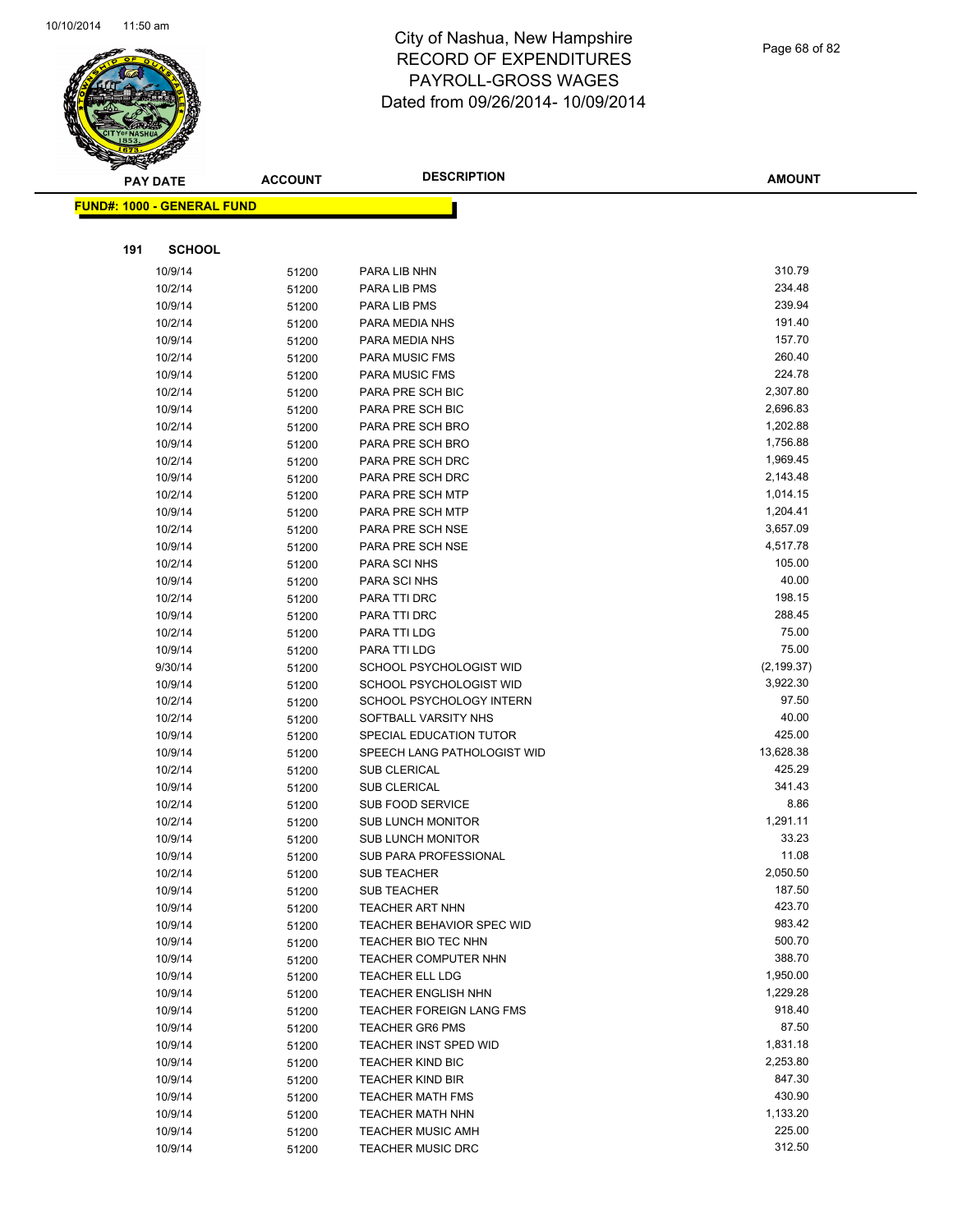

**191 SCHOOL**

### City of Nashua, New Hampshire RECORD OF EXPENDITURES PAYROLL-GROSS WAGES Dated from 09/26/2014- 10/09/2014

**AMOUNT PAY DATE ACCOUNT DESCRIPTION FUND#: 1000 - GENERAL FUND** 10/9/14 51200 TEACHER MUSIC ELM 825.30 9/30/14 51200 TEACHER MUSIC MTP 1,143.54 10/9/14 51200 TEACHER MUSIC MTP 1,147.98 10/9/14 51200 TEACHER MUSIC NHS 500.00 500.00 10/9/14 51200 TEACHER READ ELM 1,580.60 10/9/14 51200 TEACHER SPED NHN 5,312.70 10/9/14 51200 TEACHER SPED NHS 847.30 10/9/14 51200 TEACHER TECHED NHS 90.00

| 10/9/14 | 51200 | <b>TEACHER TTI MTP</b>                 | 1,130.73  |
|---------|-------|----------------------------------------|-----------|
| 10/9/14 | 51200 | <b>TEACHER VISION WIDE</b>             | 1,069.93  |
| 10/2/14 | 51200 | <b>TICKETSELLER</b>                    | 155.00    |
| 10/2/14 | 51300 | <b>OVERTIME-REGULAR</b>                | 6,000.61  |
| 10/9/14 | 51300 | OVERTIME-REGULAR                       | 6,809.14  |
| 10/2/14 | 51400 | <b>WAGES TEMP-SEASONAL</b>             | 1,469.60  |
| 10/9/14 | 51400 | <b>WAGES TEMP-SEASONAL</b>             | 1,229.60  |
| 10/2/14 | 51412 | <b>WAGES PER DIEM</b>                  | 24,959.78 |
| 10/9/14 | 51412 | <b>WAGES PER DIEM</b>                  | 27,166.14 |
| 10/2/14 | 51600 | <b>LONGEVITY</b>                       | 2,803.81  |
| 10/9/14 | 51600 | <b>LONGEVITY</b>                       | 2,770.03  |
| 10/9/14 | 51650 | <b>ADDITIONAL HOURS</b>                | 703.50    |
| 9/30/14 | 51700 | <b>STIPENDS</b>                        | 1,216.00  |
| 10/9/14 | 51700 | <b>STIPENDS</b>                        | 77,511.00 |
| 9/30/14 | 51750 | <b>RETIREMENT &amp; SEPARATION PAY</b> | 64,517.73 |
| 10/9/14 | 51750 | <b>RETIREMENT &amp; SEPARATION PAY</b> | 2,037.20  |
|         |       |                                        |           |

#### **TOTAL 191 - SCHOOL \$3,339,208.69**

#### **TOTAL FUND 1000 - GENERAL FUND \$5,155,851.23**

. . .

| 161<br><b>STREETS-CAP IMP</b>      |       |                             |            |
|------------------------------------|-------|-----------------------------|------------|
| 9/25/14                            | 51300 | OVERTIME-REGULAR            | (7,698.50) |
| 10/2/14                            | 51300 | <b>OVERTIME-REGULAR</b>     | 2,763.28   |
| 10/9/14                            | 51300 | <b>OVERTIME-REGULAR</b>     | 201.50     |
| 9/25/14                            | 81100 | <b>CAPITAL IMPROVEMENTS</b> | 7,698.50   |
| <b>TOTAL 161 - STREETS-CAP IMP</b> |       |                             | \$2,964.78 |

**FUND#: 1010 - GF-PRIOR YEAR ESCROWS/EXPENSES**

Page 69 of 82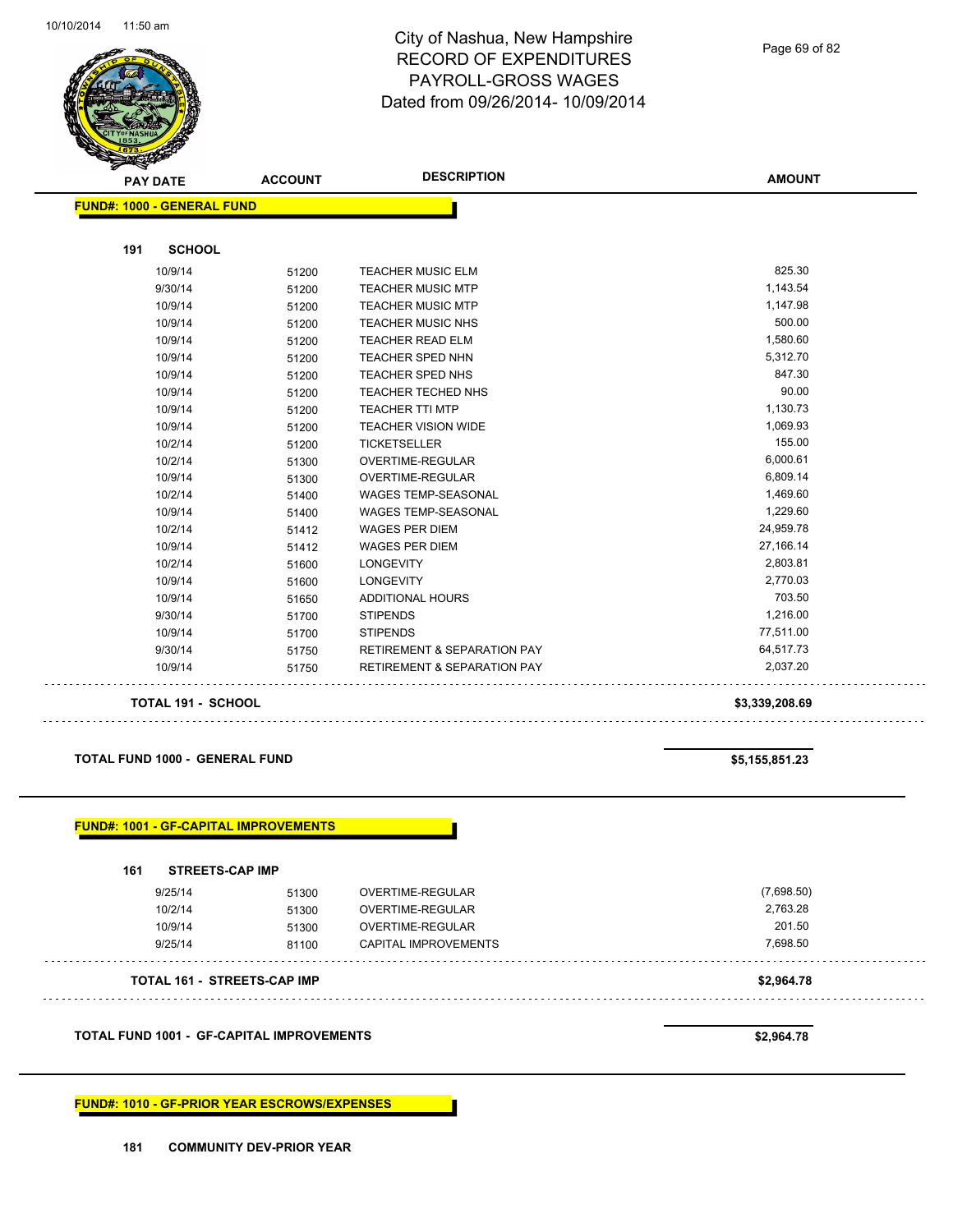

#### **TOTAL FUND 1010 - GF-PRIOR YEAR ESCROWS/EXPENSES \$1,008.00**

#### **FUND#: 2100 - FOOD SERVICES FUND**

| 10/2/14 | 51100 | CLERICAL FOOD SERVICE NHS            | 709.90    |
|---------|-------|--------------------------------------|-----------|
| 10/9/14 | 51100 | CLERICAL FOOD SERVICE NHS            | 709.90    |
| 10/2/14 | 51100 | DELIVERY DRIVER FOOD SERVICE         | 746.85    |
| 10/9/14 | 51100 | DELIVERY DRIVER FOOD SERVICE         | 766.00    |
| 10/9/14 | 51100 | DIRECTOR FOOD SERVICE                | 2,853.80  |
| 10/9/14 | 51100 | <b>FOOD SERVICE BUSINESS MANAGER</b> | 2,030.50  |
| 10/2/14 | 51100 | FOOD SERVICE COOK AMH                | 491.40    |
| 10/9/14 | 51100 | FOOD SERVICE COOK AMH                | 491.40    |
| 10/2/14 | 51100 | FOOD SERVICE COOK BIC                | 491.40    |
| 10/9/14 | 51100 | FOOD SERVICE COOK BIC                | 491.40    |
| 10/2/14 | 51100 | <b>FOOD SERVICE COOK BIR</b>         | 491.40    |
| 10/9/14 | 51100 | FOOD SERVICE COOK BIR                | 491.40    |
| 10/2/14 | 51100 | FOOD SERVICE COOK BRO                | 449.75    |
| 10/9/14 | 51100 | FOOD SERVICE COOK BRO                | 491.40    |
| 10/2/14 | 51100 | <b>FOOD SERVICE COOK CHA</b>         | 484.38    |
| 10/9/14 | 51100 | FOOD SERVICE COOK CHA                | 491.40    |
| 10/2/14 | 51100 | FOOD SERVICE COOK DRC                | 491.40    |
| 10/9/14 | 51100 | FOOD SERVICE COOK DRC                | 491.40    |
| 10/2/14 | 51100 | <b>FOOD SERVICE COOK ELM</b>         | 982.29    |
| 10/9/14 | 51100 | FOOD SERVICE COOK ELM                | 1,003.80  |
| 10/2/14 | 51100 | <b>FOOD SERVICE COOK FES</b>         | 422.99    |
| 10/9/14 | 51100 | <b>FOOD SERVICE COOK FES</b>         | 432.25    |
| 10/2/14 | 51100 | <b>FOOD SERVICE COOK FMS</b>         | 487.56    |
| 10/9/14 | 51100 | <b>FOOD SERVICE COOK FMS</b>         | 501.90    |
| 10/2/14 | 51100 | FOOD SERVICE COOK LDG                | 473.90    |
| 10/9/14 | 51100 | <b>FOOD SERVICE COOK LDG</b>         | 473.90    |
| 10/2/14 | 51100 | FOOD SERVICE COOK MDE                | 467.13    |
| 10/9/14 | 51100 | FOOD SERVICE COOK MDE                | 473.90    |
| 10/2/14 | 51100 | FOOD SERVICE COOK NHN                | 906.03    |
| 10/9/14 | 51100 | FOOD SERVICE COOK NHN                | 1,035.65  |
| 10/2/14 | 51100 | FOOD SERVICE COOK NHS                | 984.35    |
| 10/9/14 | 51100 | FOOD SERVICE COOK NHS                | 973.35    |
| 10/2/14 | 51100 | <b>FOOD SERVICE COOK NSE</b>         | 463.68    |
| 10/9/14 | 51100 | FOOD SERVICE COOK NSE                | 470.40    |
| 10/2/14 | 51100 | FOOD SERVICE COOK PMS                | 501.90    |
| 10/9/14 | 51100 | FOOD SERVICE COOK PMS                | 501.90    |
| 10/2/14 | 51100 | FOOD SERVICE COOK SHE                | 473.90    |
| 10/9/14 | 51100 | FOOD SERVICE COOK SHE                | 473.90    |
| 10/9/14 | 51100 | <b>FOOD SERVICE SITE CORD</b>        | 11,184.10 |
| 10/2/14 | 51100 | <b>FOOD SERVICECOOK MTP</b>          | 452.90    |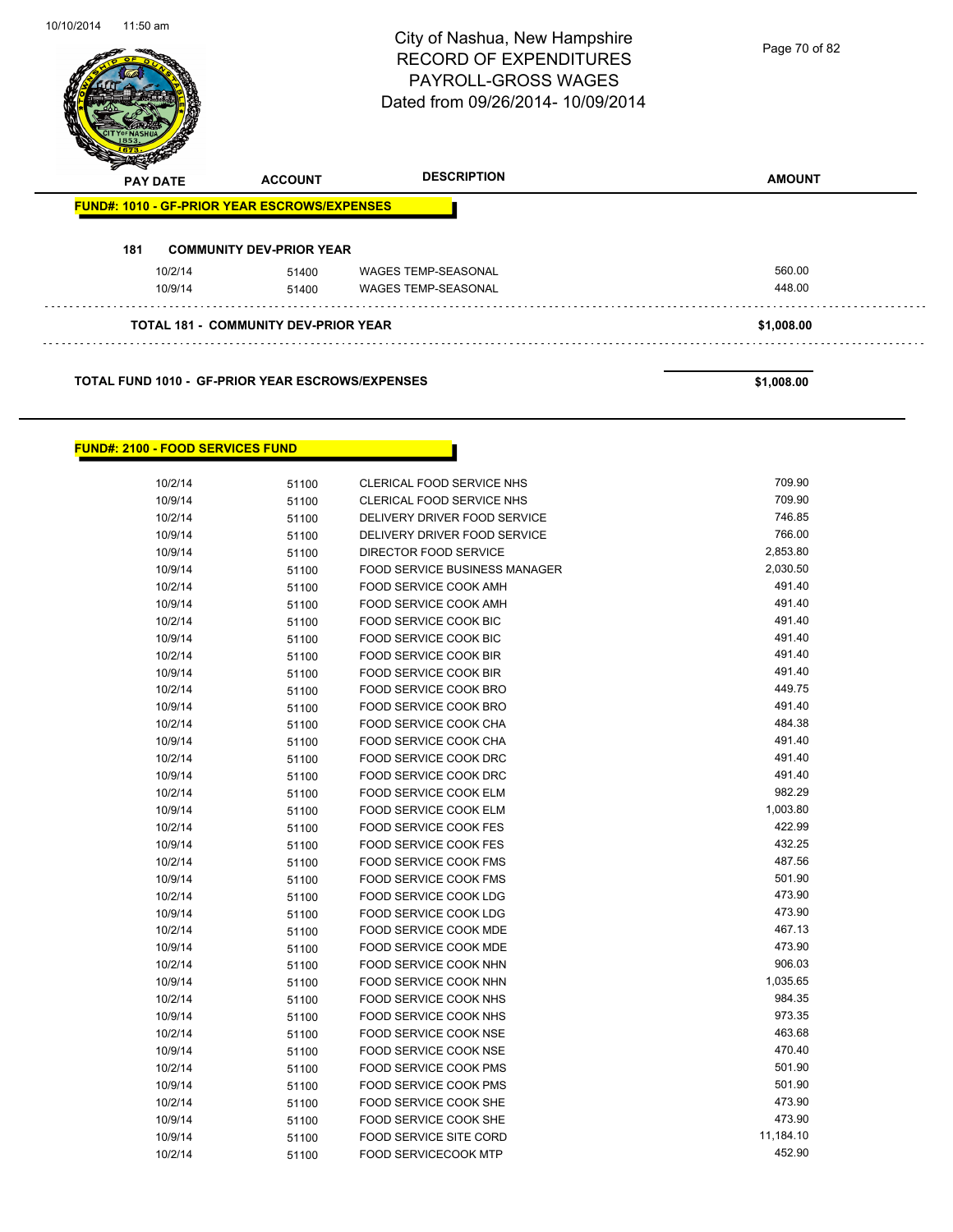

| <b>PAY DATE</b>                         | <b>ACCOUNT</b> | <b>DESCRIPTION</b>              | <b>AMOUNT</b> |
|-----------------------------------------|----------------|---------------------------------|---------------|
| <b>FUND#: 2100 - FOOD SERVICES FUND</b> |                |                                 |               |
|                                         |                |                                 |               |
| 10/9/14                                 | 51100          | <b>FOOD SERVICECOOK MTP</b>     | 452.90        |
| 10/2/14                                 | 51200          | FOOD SERVICE ASST PT AMH        | 539.63        |
| 10/9/14                                 | 51200          | FOOD SERVICE ASST PT AMH        | 523.25        |
| 10/2/14                                 | 51200          | FOOD SERVICE ASST PT BIC        | 541.60        |
| 10/9/14                                 | 51200          | FOOD SERVICE ASST PT BIC        | 541.60        |
| 10/2/14                                 | 51200          | <b>FOOD SERVICE ASST PT BIR</b> | 442.67        |
| 10/9/14                                 | 51200          | <b>FOOD SERVICE ASST PT BIR</b> | 425.66        |
| 10/2/14                                 | 51200          | FOOD SERVICE ASST PT BRO        | 354.90        |
| 10/9/14                                 | 51200          | FOOD SERVICE ASST PT BRO        | 354.90        |
| 10/2/14                                 | 51200          | FOOD SERVICE ASST PT CHA        | 613.87        |
| 10/9/14                                 | 51200          | FOOD SERVICE ASST PT CHA        | 643.55        |
| 10/2/14                                 | 51200          | FOOD SERVICE ASST PT DRC        | 670.02        |
| 10/9/14                                 | 51200          | FOOD SERVICE ASST PT DRC        | 681.85        |
| 10/2/14                                 | 51200          | FOOD SERVICE ASST PT ELM        | 1,695.45      |
| 10/9/14                                 | 51200          | FOOD SERVICE ASST PT ELM        | 1,781.94      |
| 10/2/14                                 | 51200          | <b>FOOD SERVICE ASST PT FES</b> | 719.64        |
| 10/9/14                                 | 51200          | <b>FOOD SERVICE ASST PT FES</b> | 725.55        |
| 10/2/14                                 | 51200          | FOOD SERVICE ASST PT FMS        | 1,801.81      |
| 10/9/14                                 | 51200          | FOOD SERVICE ASST PT FMS        | 1,676.93      |
| 10/2/14                                 | 51200          | FOOD SERVICE ASST PT LDG        | 944.08        |
| 10/9/14                                 | 51200          | FOOD SERVICE ASST PT LDG        | 941.40        |
| 10/2/14                                 | 51200          | FOOD SERVICE ASST PT MDE        | 260.35        |
| 10/9/14                                 | 51200          | FOOD SERVICE ASST PT MDE        | 257.45        |
| 10/2/14                                 | 51200          | FOOD SERVICE ASST PT MTP        | 566.93        |
| 10/9/14                                 | 51200          | FOOD SERVICE ASST PT MTP        | 495.75        |
| 10/2/14                                 | 51200          | FOOD SERVICE ASST PT NHN        | 4,183.79      |
| 10/9/14                                 | 51200          | FOOD SERVICE ASST PT NHN        | 5,195.58      |
| 10/2/14                                 | 51200          | FOOD SERVICE ASST PT NHS        | 3,847.64      |
| 10/9/14                                 | 51200          | FOOD SERVICE ASST PT NHS        | 4,034.17      |
| 10/2/14                                 | 51200          | FOOD SERVICE ASST PT NSE        | 283.47        |
| 10/9/14                                 | 51200          | FOOD SERVICE ASST PT NSE        | 289.25        |
| 10/2/14                                 | 51200          | FOOD SERVICE ASST PT PMS        | 2,097.77      |
| 10/9/14                                 | 51200          | FOOD SERVICE ASST PT PMS        | 2,187.49      |
| 10/2/14                                 | 51200          | FOOD SERVICE ASST PT SHE        | 527.15        |
| 10/9/14                                 | 51200          | FOOD SERVICE ASST PT SHE        | 561.86        |
| 10/2/14                                 | 51200          | PARA DW SPEC ELM                | 413.06        |
| 10/2/14                                 | 51300          | OVERTIME-REGULAR                | 120.99        |
| 10/9/14                                 | 51300          | OVERTIME-REGULAR                | 115.51        |
| 10/2/14                                 | 51412          | <b>WAGES PER DIEM</b>           | 3,567.21      |
| 10/9/14                                 | 51412          | <b>WAGES PER DIEM</b>           | 2,924.45      |
|                                         |                |                                 |               |

**TOTAL FUND 2100 - FOOD SERVICES FUND \$86,809.83** 

#### **FUND#: 2201 - DRIVERS EDUCATION FUND**

| 10/2/14 | 51200 | DRIVER INSTRUCTOR  | 550.00 |
|---------|-------|--------------------|--------|
| 10/9/14 | 51200 | DRIVER INSTRUCTOR  | 750.00 |
| 10/9/14 | 51200 | TEACHER TECHED ELM | 400.00 |
| 10/9/14 | 51200 | TEACHER TECHED FMS | 575.00 |
| 10/9/14 | 51200 | TEACHER TECHED PMS | 300.00 |
| 10/9/14 | 51300 | OVERTIME-REGULAR   | 29.81  |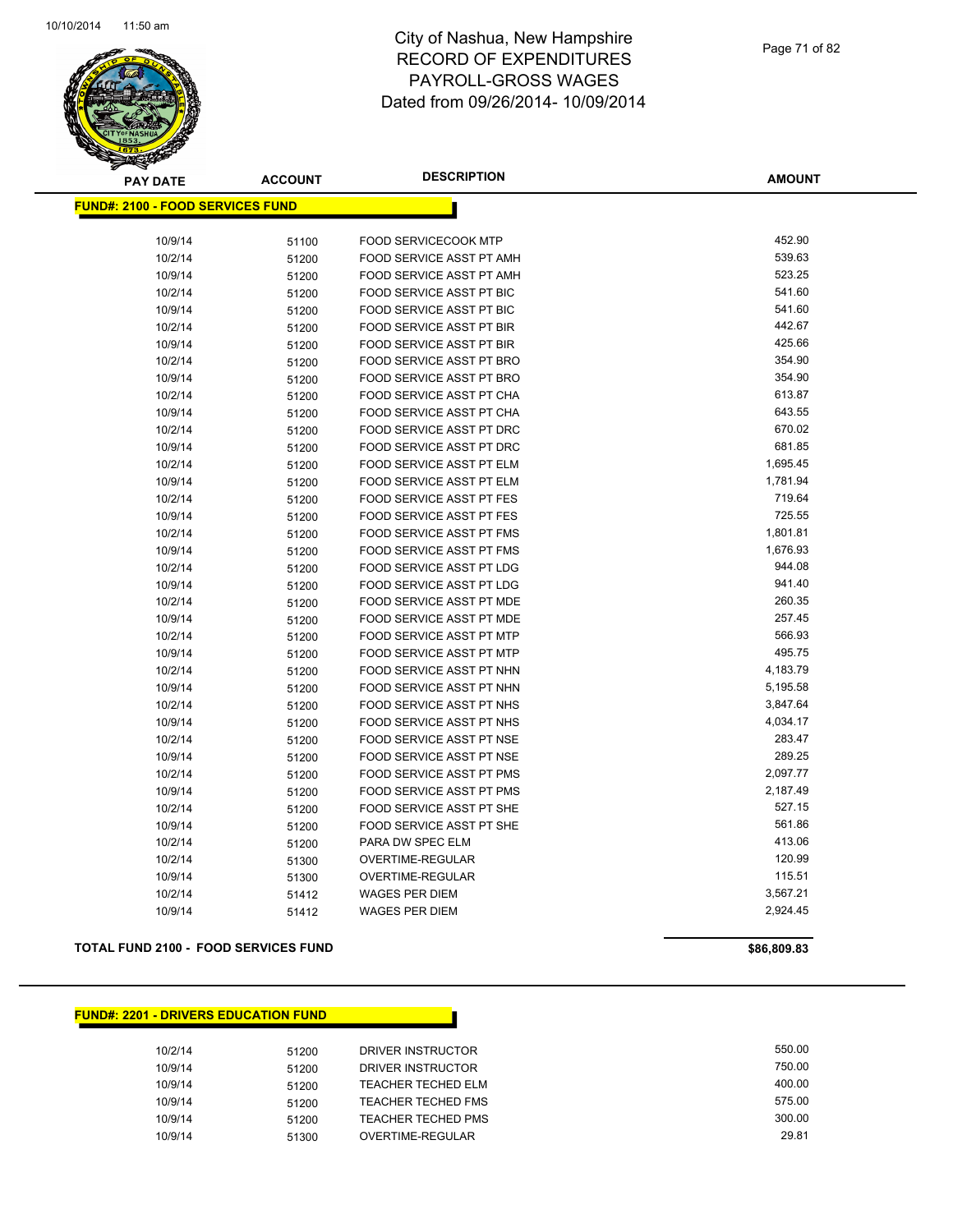|                                                                                           |                | City of Nashua, New Hampshire<br><b>RECORD OF EXPENDITURES</b><br>PAYROLL-GROSS WAGES<br>Dated from 09/26/2014- 10/09/2014 | Page 72 of 82        |
|-------------------------------------------------------------------------------------------|----------------|----------------------------------------------------------------------------------------------------------------------------|----------------------|
| <b>PAY DATE</b>                                                                           | <b>ACCOUNT</b> | <b>DESCRIPTION</b>                                                                                                         | <b>AMOUNT</b>        |
| <b>TOTAL FUND 2201 - DRIVERS EDUCATION FUND</b>                                           |                |                                                                                                                            | \$2,604.81           |
| <b>FUND#: 2207 - ADULT ED/CONTINUING ED</b>                                               |                |                                                                                                                            |                      |
| 10/2/14                                                                                   | 51200          | ADULT ED DIPOLMA INST                                                                                                      | 75.00                |
| 10/9/14                                                                                   | 51200          | ADULT ED DIPOLMA INST                                                                                                      | 75.00                |
| 10/2/14                                                                                   | 51200          | ADULT ED ENRICHMENT INST                                                                                                   | 150.00               |
| 10/9/14                                                                                   | 51200          | ADULT ED ENRICHMENT INST                                                                                                   | 150.00               |
| 10/2/14                                                                                   | 51200          | ADULT ED ENRICHMENT TEACHER                                                                                                | 50.00                |
| 10/9/14                                                                                   | 51200          | ADULT ED ENRICHMENT TEACHER                                                                                                | 75.00                |
| 10/9/14                                                                                   | 51200          | ASST SYSTEMS ADMIN FULL YEAR                                                                                               | 87.50                |
| 10/2/14                                                                                   | 51200          | CLERICAL SPECIAL ED NHN                                                                                                    | 37.50                |
| 10/9/14                                                                                   | 51200          | CLERICAL SPECIAL ED NHN                                                                                                    | 37.50                |
| 10/9/14                                                                                   | 51200          | ELL OUTREACH WORKER                                                                                                        | 50.00                |
| 10/9/14                                                                                   | 51200          | PARA INST BRO                                                                                                              | 50.00                |
| 10/2/14                                                                                   | 51200          | <b>SUB TEACHER</b>                                                                                                         | 75.00                |
| 10/9/14                                                                                   | 51200          | <b>TEACHER ART PMS</b>                                                                                                     | 75.00                |
|                                                                                           |                |                                                                                                                            | \$987.50             |
| 10/9/14                                                                                   | 51100          | DIRECTOR 21 CENTURY                                                                                                        | 2,196.70             |
| TOTAL FUND 2207 - ADULT ED/CONTINUING ED<br>FUND#: 2222 - AFTER SCHOOL PROGRAM<br>10/2/14 | 51200          | TEACHER SOCIAL STUDIES ELM                                                                                                 | 250.00               |
| <b>TOTAL FUND 2222 - AFTER SCHOOL PROGRAM</b>                                             |                |                                                                                                                            | \$2,446.70           |
| <b>FUND#: 2252 - DAY CARE</b>                                                             |                |                                                                                                                            |                      |
| 10/9/14                                                                                   | 51100          | PANTHER PRESCHOOL DIRECTOR                                                                                                 | 846.20               |
| <b>TOTAL FUND 2252 - DAY CARE</b>                                                         |                |                                                                                                                            | \$846.20             |
| <b>FUND#: 2257 - SPECIAL ED LOCAL</b>                                                     |                |                                                                                                                            |                      |
|                                                                                           |                |                                                                                                                            |                      |
| 10/2/14<br>10/9/14                                                                        | 51100          | PARA DW SPEC ED CHA                                                                                                        | 1,040.44<br>1,251.11 |
| 10/2/14                                                                                   | 51100          | PARA DW SPEC ED CHA<br>PARA DW SPEC ED FMS                                                                                 | 490.54               |
| 10/9/14                                                                                   | 51100          | PARA DW SPEC ED FMS                                                                                                        | 573.42               |
| 10/2/14                                                                                   | 51100          | PARA DW SPEC ED MDE                                                                                                        | 393.60               |
| 10/9/14                                                                                   | 51100          | PARA DW SPEC ED MDE                                                                                                        | 483.08               |
| 10/2/14                                                                                   | 51100          | PARA DW SPEC ED SHE                                                                                                        | 1,399.33             |
| 10/9/14                                                                                   | 51100          | PARA DW SPEC ED SHE                                                                                                        | 1,184.02             |
| 10/2/14                                                                                   | 51100          | PARA DW SPEC ELM                                                                                                           | 439.13               |
| 10/9/14                                                                                   | 51100<br>51100 | PARA DW SPEC ELM                                                                                                           | 513.38               |
| 10/2/14                                                                                   | 51100          | SIGN LANGUAGE INTERPRETER                                                                                                  | 976.29               |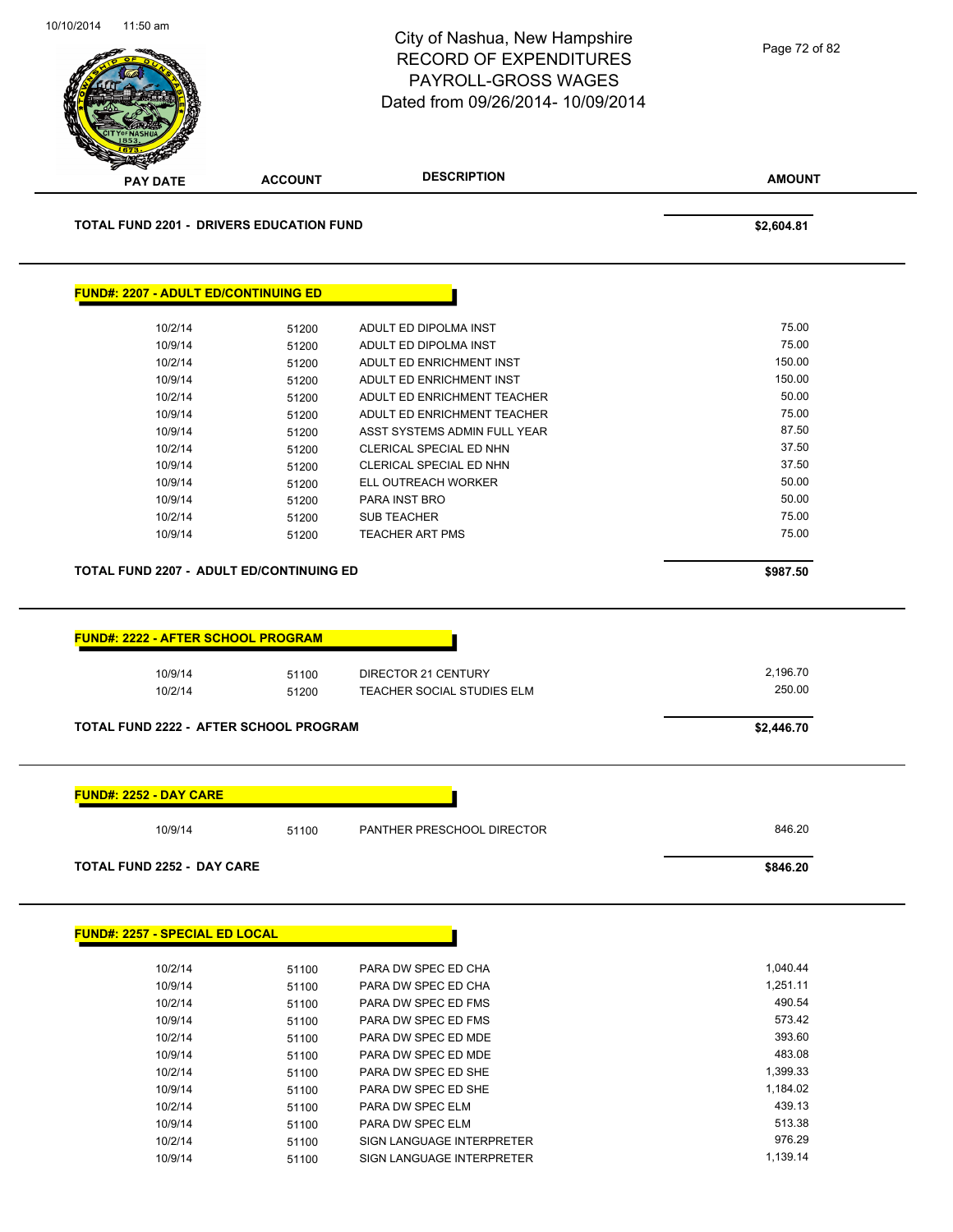$\overline{\phantom{a}}$ 



# City of Nashua, New Hampshire RECORD OF EXPENDITURES PAYROLL-GROSS WAGES Dated from 09/26/2014- 10/09/2014

Page 73 of 82

| <b>PAY DATE</b>                                             | <b>ACCOUNT</b> | <b>DESCRIPTION</b>                                       | <b>AMOUNT</b>      |
|-------------------------------------------------------------|----------------|----------------------------------------------------------|--------------------|
| <b>FUND#: 2257 - SPECIAL ED LOCAL</b>                       |                |                                                          |                    |
| 10/2/14                                                     | 51412          | <b>WAGES PER DIEM</b>                                    | 259.84             |
| 10/9/14                                                     | 51412          | <b>WAGES PER DIEM</b>                                    | 278.40             |
| <b>TOTAL FUND 2257 - SPECIAL ED LOCAL</b>                   |                |                                                          | \$10,421.72        |
|                                                             |                |                                                          |                    |
| <b>FUND#: 2503 - PARKS &amp; REC PROGRAMS FUND</b>          |                |                                                          |                    |
| 10/2/14                                                     | 51100          | PROGRAM COORDINATOR                                      | 347.90             |
| 10/9/14                                                     | 51100          | PROGRAM COORDINATOR                                      | 347.90             |
| <b>TOTAL FUND 2503 - PARKS &amp; REC PROGRAMS FUND</b>      |                |                                                          | \$695.80           |
| <b>FUND#: 2505 - GOVT &amp; EDUCATION CHANNELS FUND</b>     |                |                                                          |                    |
|                                                             |                |                                                          |                    |
| 10/2/14                                                     | 51100          | ECHANNEL ACCESS ADMINISTRATOR                            | 1,044.70           |
| 10/9/14                                                     | 51100          | ECHANNEL ACCESS ADMINISTRATOR                            | 1,044.70           |
| 10/2/14                                                     | 51100          | PEG PROGRAM MANAGER                                      | 1,173.50           |
| 10/9/14                                                     | 51100          | PEG PROGRAM MANAGER                                      | 1,173.50           |
| <b>TOTAL FUND 2505 - GOVT &amp; EDUCATION CHANNELS FUND</b> |                |                                                          | \$4,436.40         |
| <b>FUND#: 3050 - POLICE GRANTS FUND</b>                     |                |                                                          |                    |
| 10/2/14                                                     | 51100          | DOMESTIC VIOLENCE ADVOCATE                               | 807.60             |
| 10/9/14                                                     | 51100          | DOMESTIC VIOLENCE ADVOCATE                               | 807.60             |
| 10/2/14                                                     | 51100          | PATROLMAN ALL RANKS                                      | 1,173.90           |
| 10/9/14                                                     | 51100          | PATROLMAN ALL RANKS                                      | 1,254.45           |
| 10/2/14                                                     | 51300          | OVERTIME-REGULAR                                         | 1,333.91           |
| 10/9/14                                                     | 51300          | OVERTIME-REGULAR                                         | 1,228.58           |
| <b>TOTAL FUND 3050 - POLICE GRANTS FUND</b>                 |                |                                                          | \$6,606.04         |
|                                                             |                |                                                          |                    |
| <b>FUND#: 3068 - COMMUNITY SERVICES GRANTS FUND</b>         |                |                                                          |                    |
|                                                             | 51100          | <b>EPIDEMIOLOGIST</b>                                    | 1,351.05           |
| 10/2/14                                                     |                |                                                          |                    |
| 10/9/14                                                     | 51100          | <b>EPIDEMIOLOGIST</b>                                    | 1,351.05           |
| 10/2/14                                                     | 51100          | INTAKE SPECIALIST PROGRAM ASST                           | 366.50             |
| 10/9/14                                                     | 51100          | INTAKE SPECIALIST PROGRAM ASST                           | 366.49             |
| 10/2/14                                                     | 51100          | PROGRAM ASSISTANT                                        | 435.30             |
| 10/9/14                                                     | 51100          | PROGRAM ASSISTANT                                        | 435.30             |
| 9/26/14                                                     | 51100          | PUB HEALTH NURSE                                         | (701.00)           |
| 10/2/14                                                     | 51100          | PUB HEALTH PREPAREDNESS COORD                            | 1,150.51           |
| 10/9/14<br>10/2/14                                          | 51100          | PUB HEALTH PREPAREDNESS COORD<br>SMP PROGRAM COORDINATOR | 1,150.50<br>852.15 |

10/9/14 51100 SMP PROGRAM COORDINATOR 852.15

10/2/14 51100 SMP PROGRAM COORDINATOR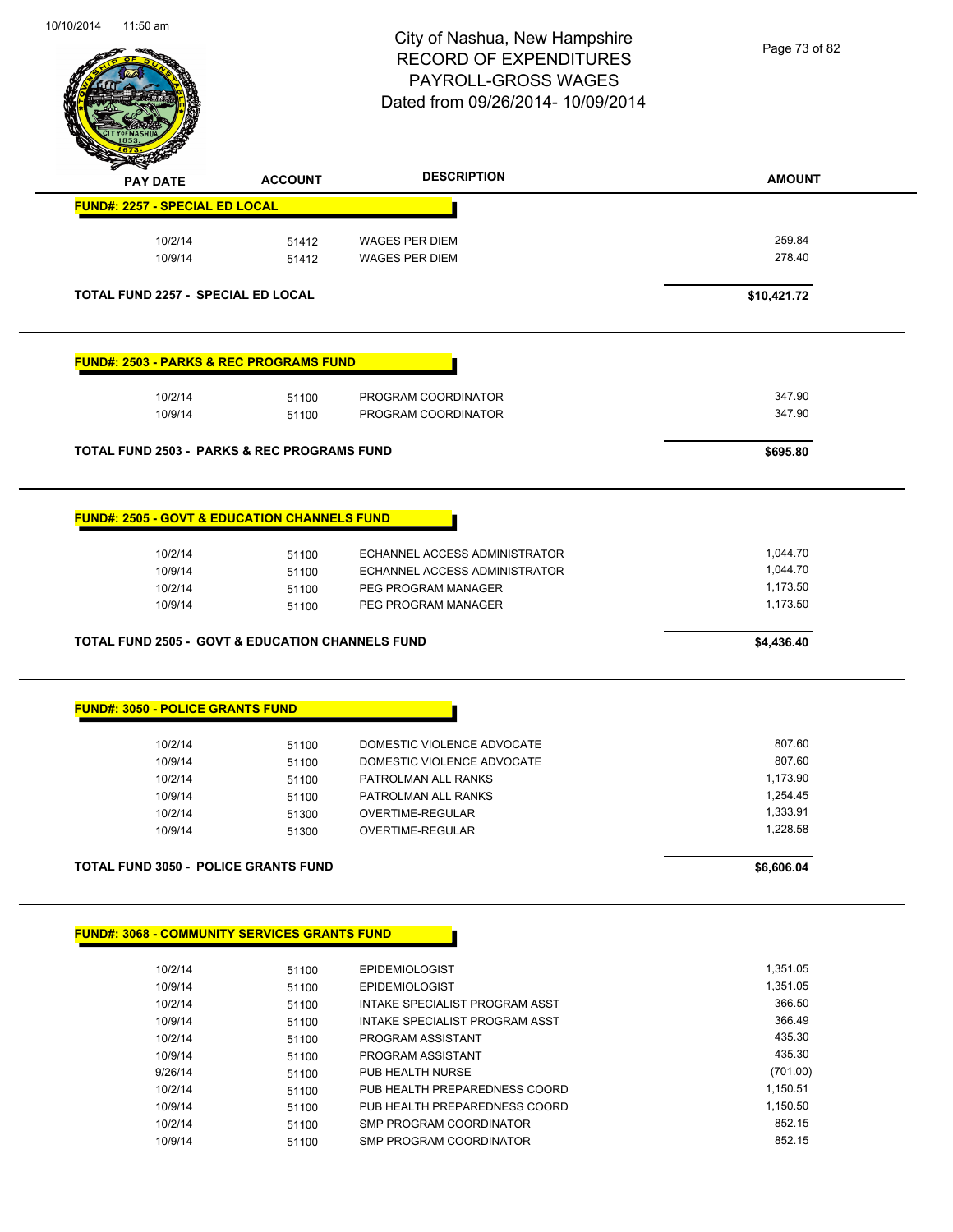|                                                         |                | City of Nashua, New Hampshire<br><b>RECORD OF EXPENDITURES</b><br><b>PAYROLL-GROSS WAGES</b><br>Dated from 09/26/2014- 10/09/2014 | Page 74 of 82      |
|---------------------------------------------------------|----------------|-----------------------------------------------------------------------------------------------------------------------------------|--------------------|
| <b>PAY DATE</b>                                         | <b>ACCOUNT</b> | <b>DESCRIPTION</b>                                                                                                                | <b>AMOUNT</b>      |
| <b>TOTAL FUND 3068 - COMMUNITY SERVICES GRANTS FUND</b> |                |                                                                                                                                   | \$7,610.00         |
| <b>FUND#: 3070 - COMMUNITY HEALTH GRANTS FUND</b>       |                |                                                                                                                                   |                    |
| 9/26/14                                                 | 51100          | PUB HEALTH NURSE                                                                                                                  | (4,691.51)         |
| <b>TOTAL FUND 3070 - COMMUNITY HEALTH GRANTS FUND</b>   |                |                                                                                                                                   | (\$4,691.51)       |
| <b>FUND#: 3090 - URBAN PROGRAM GRANTS FUND</b>          |                |                                                                                                                                   |                    |
| 10/2/14                                                 | 51100          | <b>GRANT MGMT SPECIALIST</b>                                                                                                      | 961.60             |
| 10/9/14                                                 | 51100          | <b>GRANT MGMT SPECIALIST</b>                                                                                                      | 961.60             |
| 10/2/14                                                 | 51100          | INTAKE SPECIALIST PROGRAM ASST                                                                                                    | 549.70             |
| 10/9/14                                                 | 51100          | INTAKE SPECIALIST PROGRAM ASST                                                                                                    | 549.71             |
| 10/2/14                                                 | 51100          | <b>MANAGER URBAN PROGRAMS</b>                                                                                                     | 1,450.00           |
| 10/9/14                                                 | 51100          | <b>MANAGER URBAN PROGRAMS</b>                                                                                                     | 1,450.00           |
| 10/2/14                                                 | 51100          | PROGRAM COORDINATOR LP&HH                                                                                                         | 1,073.90           |
| 10/9/14                                                 | 51100          | PROGRAM COORDINATOR LP&HH                                                                                                         | 1,073.90           |
| 10/2/14                                                 | 51100          | PROJECT ADMINISTRATOR                                                                                                             | 1,162.45           |
| 10/9/14                                                 | 51100          | PROJECT ADMINISTRATOR                                                                                                             | 1,162.45           |
| 10/2/14                                                 | 51100          | PROJECT ADMINISTRATOR LP&HH                                                                                                       | 1,000.40           |
| 10/9/14                                                 | 51100          | PROJECT ADMINISTRATOR LP&HH                                                                                                       | 1,000.40           |
| 10/2/14                                                 | 51200          | CODE ENFORCEMENT OFFICER II                                                                                                       | 559.68             |
| 10/9/14                                                 | 51200          | <b>CODE ENFORCEMENT OFFICER II</b>                                                                                                | 559.68             |
| TOTAL FUND 3090 - URBAN PROGRAM GRANTS FUND             |                |                                                                                                                                   | \$13,515.47        |
| <b>FUND#: 3120 - TRANSIT GRANTS FUND</b>                |                |                                                                                                                                   |                    |
|                                                         |                |                                                                                                                                   |                    |
| 10/2/14                                                 | 51100          | <b>TRANSIT FINANCE COORDINATOR</b>                                                                                                | 1,139.65           |
| 10/9/14                                                 | 51100          | TRANSIT FINANCE COORDINATOR                                                                                                       | 1,139.65           |
|                                                         | 51100          | <b>TRANSIT FLEET FACILITIES SUPV</b>                                                                                              | 961.60             |
| 10/2/14                                                 |                | TRANSIT FLEET FACILITIES SUPV                                                                                                     | 961.60             |
| 10/9/14                                                 | 51100          |                                                                                                                                   |                    |
| 10/2/14                                                 | 51100          | <b>TRANSIT MECHANICS</b>                                                                                                          | 1,744.00           |
| 10/9/14                                                 | 51100          | <b>TRANSIT MECHANICS</b>                                                                                                          | 1,744.00           |
| 10/2/14                                                 | 51100          | <b>TRANSIT OPER MKTG SUPV</b>                                                                                                     | 1,014.25           |
| 10/9/14                                                 | 51100          | <b>TRANSIT OPER MKTG SUPV</b>                                                                                                     | 1,014.25           |
| 10/2/14                                                 | 51100          | <b>TRANSIT OPERATIONS COORDINATOR</b>                                                                                             | 863.35             |
| 10/9/14                                                 | 51100          | <b>TRANSIT OPERATIONS COORDINATOR</b>                                                                                             | 863.35             |
| 10/2/14                                                 | 51100          | TRANSIT UTILITY SERVICE WORKER                                                                                                    | 643.65             |
| 10/9/14                                                 | 51100          | <b>TRANSIT UTILITY SERVICE WORKER</b>                                                                                             | 643.65             |
| 9/26/14<br>10/2/14                                      | 51300<br>51300 | OVERTIME-REGULAR<br>OVERTIME-REGULAR                                                                                              | 2,952.61<br>229.29 |

**TOTAL FUND 3120 - TRANSIT GRANTS FUND \$16,173.91**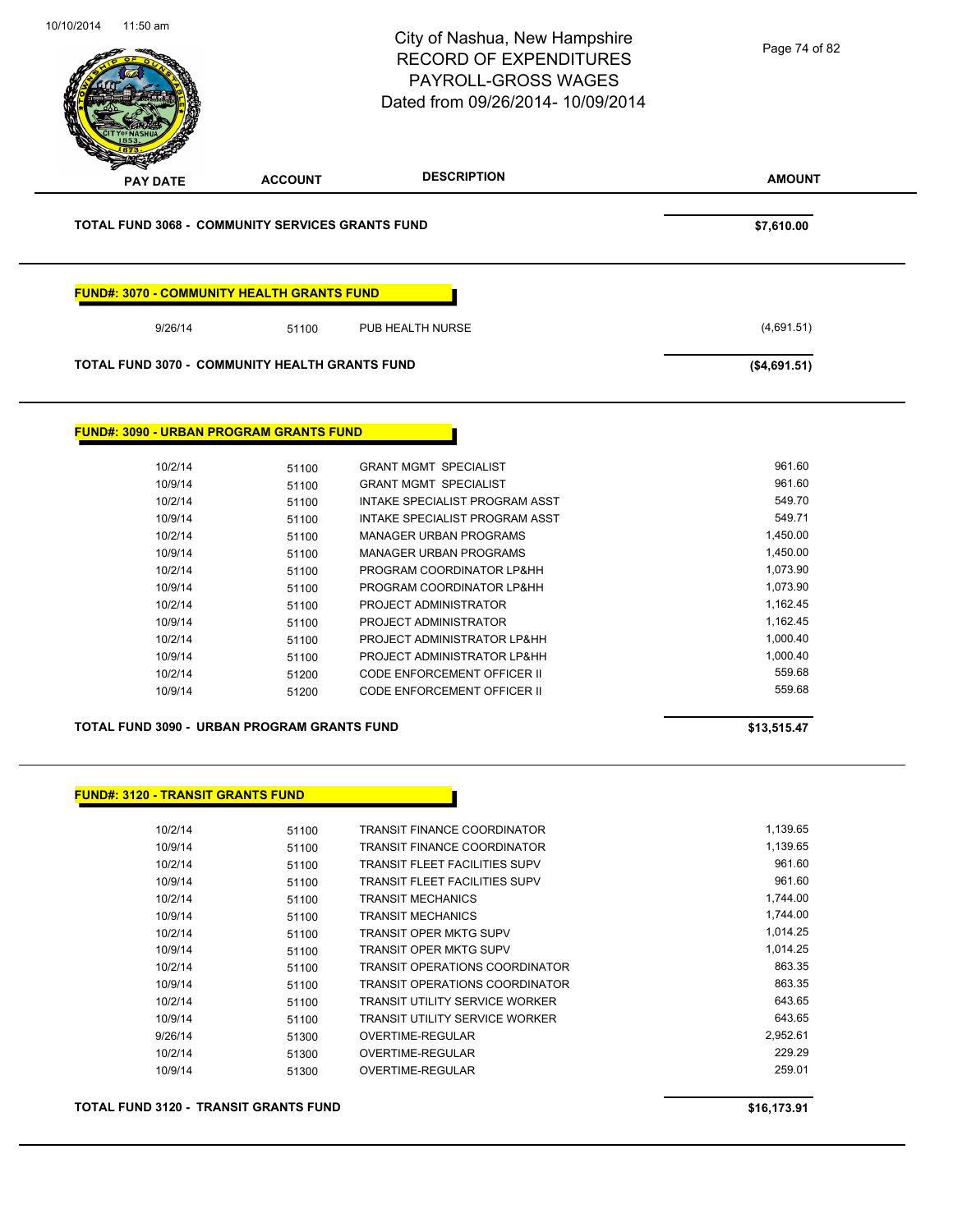

| <b>PAY DATE</b>                          | <b>ACCOUNT</b> | <b>DESCRIPTION</b>                                 | <b>AMOUNT</b>    |
|------------------------------------------|----------------|----------------------------------------------------|------------------|
| <u> FUND#: 3800 - SCHOOL GRANTS FUND</u> |                |                                                    |                  |
|                                          |                |                                                    |                  |
| 10/9/14                                  | 51100          | 21 CENTURY ELEM MFAM RES COORD                     | 5,798.60         |
| 10/9/14                                  | 51100          | ASSISTANT PRINCIPAL AMH                            | 1,406.20         |
| 10/9/14                                  | 51100          | ASSISTANT PRINCIPAL BRO                            | 1,403.90         |
| 10/9/14                                  | 51100          | ASSISTANT PRINCIPAL CHARL                          | 1,483.80         |
| 10/9/14                                  | 51100          | ASSISTANT PRINCIPAL MDE                            | 1,406.20         |
| 10/9/14                                  | 51100          | ASSISTANT PRINCIPAL SHE                            | 1,403.90         |
| 10/9/14                                  | 51100          | AYP FACILITATOR LDG                                | 3,365.80         |
| 10/2/14                                  | 51100          | <b>CLERICAL 21 CENTURY</b>                         | 735.21           |
| 10/9/14                                  | 51100          | <b>CLERICAL 21 CENTURY</b>                         | 735.21           |
| 9/30/14                                  | 51100          | DEPT OF ED POSITION                                | (9,868.00)       |
| 10/9/14                                  | 51100          | DIRECTOR TITLE 1                                   | 3,153.80         |
| 10/9/14                                  | 51100          | DW TECHNOLOGY PEER COACH                           | 2,845.10         |
| 10/2/14                                  | 51100          | ELL OUTREACH WORKER HOURLY                         | 600.00           |
| 10/9/14                                  | 51100          | ELL OUTREACH WORKER HOURLY                         | 600.00           |
| 10/2/14                                  | 51100          | <b>FAMILY LIAISON</b>                              | 250.00           |
| 10/9/14                                  | 51100          | <b>FAMILY LIAISON</b>                              | 250.00           |
| 10/2/14                                  | 51100          | <b>INTERPRETER</b>                                 | 300.00           |
| 10/9/14                                  | 51100          | <b>INTERPRETER</b>                                 | 300.00           |
| 10/9/14                                  | 51100          | <b>INTRUCTIONAL LEADER FES</b>                     | 5,826.00         |
| 10/9/14                                  | 51100          | JOB DEVELOPER SPED NHS                             | 1,955.80         |
| 10/9/14                                  | 51100          | <b>OFFICE MANAGER TITLE 1</b>                      | 1,442.40         |
| 10/2/14                                  | 51100          | <b>PARA KIND FES</b>                               | 402.91           |
| 10/9/14                                  | 51100          | PARA KIND FES                                      | 490.33           |
| 10/2/14                                  | 51100          | PARA TTI AMH                                       | 541.07           |
| 10/9/14                                  | 51100          | PARA TTI AMH                                       | 672.11           |
| 10/2/14                                  | 51100          | PARA TTI DRC                                       | 840.45           |
| 10/9/14                                  | 51100          | PARA TTI DRC                                       | 937.77           |
| 10/2/14                                  | 51100          | PARA TTI LDG                                       | 1,998.80         |
| 10/9/14                                  | 51100          | PARA TTI LDG                                       | 2,296.52         |
| 10/2/14                                  | 51100          | PARA TTI NURSERY                                   | 717.55           |
| 10/9/14                                  | 51100          | PARA TTI NURSERY                                   | 889.46<br>397.47 |
| 10/2/14<br>10/9/14                       | 51100          | PARA VOC NHS                                       | 468.44           |
|                                          | 51100          | PARA VOC NHS                                       | 1,694.50         |
| 10/9/14<br>10/9/14                       | 51100          | <b>TEACHER DWSE BIR</b><br><b>TEACHER DWSE BRO</b> | 1,832.90         |
| 10/9/14                                  | 51100          | <b>TEACHER DWSE CHA</b>                            | 1,823.10         |
| 10/9/14                                  | 51100<br>51100 | <b>TEACHER DWSE ELM</b>                            | 1,554.80         |
| 10/9/14                                  | 51100          | TEACHER DWSE SHE                                   | 1,554.80         |
| 10/9/14                                  | 51100          | <b>TEACHER PRESCHOOL NHS</b>                       | 1,656.80         |
| 10/9/14                                  | 51100          | <b>TEACHER SPED AMH</b>                            | 1,823.10         |
| 10/9/14                                  | 51100          | TEACHER SPED DRC                                   | 3,378.00         |
| 10/9/14                                  | 51100          | <b>TEACHER SPED ELM</b>                            | 3,377.90         |
| 10/9/14                                  | 51100          | <b>TEACHER SPED FES</b>                            | 2,295.90         |
| 10/9/14                                  | 51100          | <b>TEACHER SPED FMS</b>                            | 3,575.40         |
| 10/9/14                                  | 51100          | <b>TEACHER SPED LDG</b>                            | 5,017.51         |
| 10/9/14                                  | 51100          | <b>TEACHER SPED MDE</b>                            | 1,554.80         |
| 10/9/14                                  | 51100          | <b>TEACHER SPED NHN</b>                            | 6,694.90         |
| 10/9/14                                  | 51100          | TEACHER SPED NHS                                   | 6,194.70         |
| 10/9/14                                  | 51100          | TEACHER SPED NSE                                   | 3,273.00         |
| 10/9/14                                  | 51100          | <b>TEACHER SPED PMS</b>                            | 1,554.80         |
| 10/9/14                                  | 51100          | TEACHER TEAM FACILITATOR AMH                       | 2,501.80         |
| 10/9/14                                  | 51100          | <b>TEACHER TEAM FACILITATOR MTP</b>                | 1,885.00         |
| 10/9/14                                  | 51200          | 21 CENTURY ELEM MFAM RES COORD                     | 206.89           |
| 10/2/14                                  | 51200          | 21ST CENTURY INSTRUCTOR                            | 952.93           |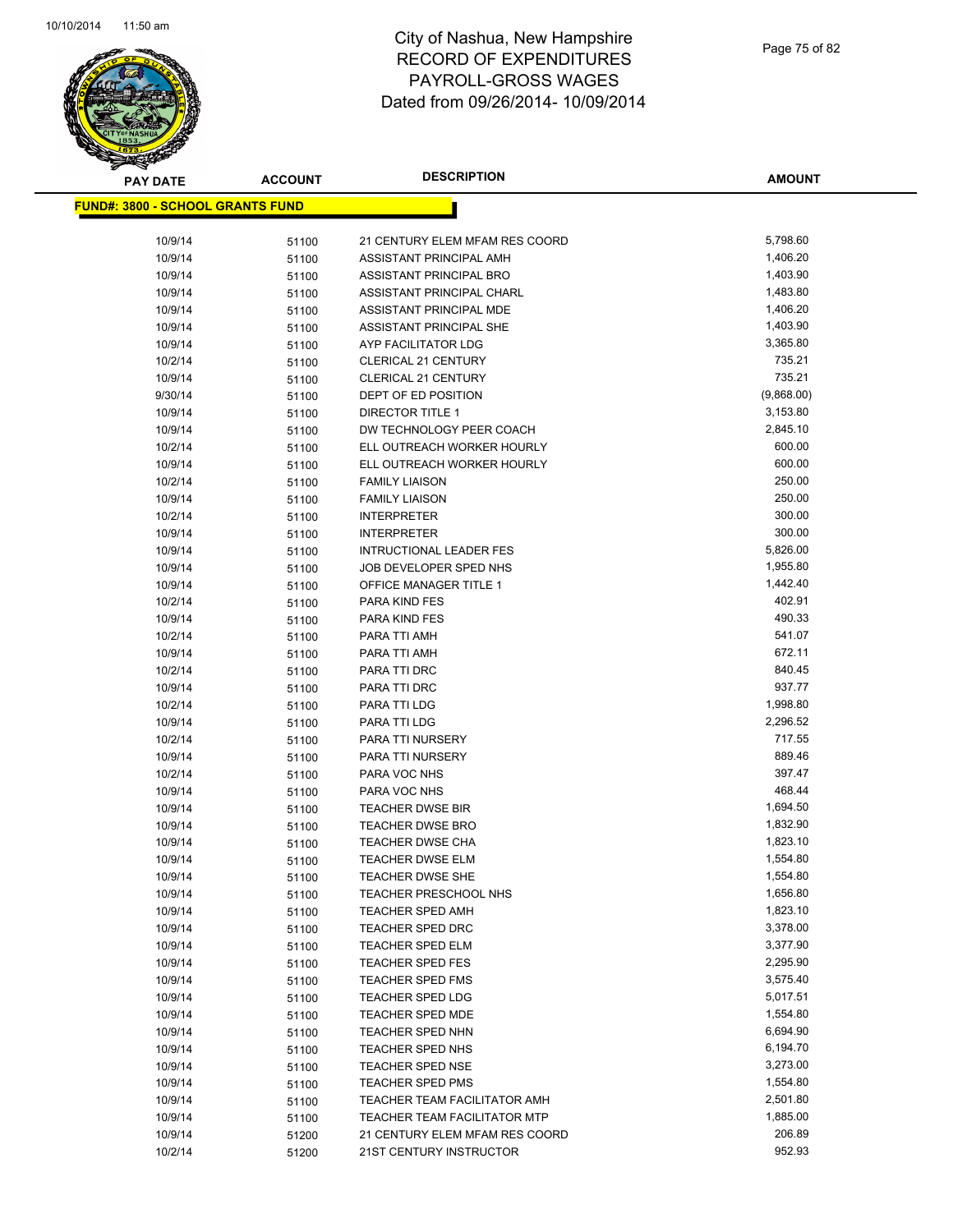

| <b>PAY DATE</b>                          | <b>ACCOUNT</b> | <b>DESCRIPTION</b>                         | <b>AMOUNT</b>  |
|------------------------------------------|----------------|--------------------------------------------|----------------|
| <u> FUND#: 3800 - SCHOOL GRANTS FUND</u> |                |                                            |                |
|                                          |                |                                            |                |
| 10/9/14                                  | 51200          | 21ST CENTURY INSTRUCTOR                    | 1,454.26       |
| 10/9/14                                  | 51200          | ADULT ED DIPOLMA INST                      | 50.00          |
| 10/2/14                                  | 51200          | ADULT ED DIPOLMA TEACHER                   | 212.50         |
| 10/9/14                                  | 51200          | ADULT ED DIPOLMA TEACHER                   | 75.00          |
| 10/2/14                                  | 51200          | ADULT ED ENRICHMENT INST                   | 75.00          |
| 10/9/14                                  | 51200          | ADULT ED ENRICHMENT INST                   | 12.50          |
| 10/2/14                                  | 51200          | ADULT ED INSTRUCTOR                        | 75.00          |
| 10/9/14                                  | 51200          | ADULT ED INSTRUCTOR                        | 75.00          |
| 10/9/14                                  | 51200          | CLERICAL ACADEMY NHN                       | 64.39          |
| 10/2/14                                  | 51200          | <b>FAMILY LIAISON</b>                      | 375.00         |
| 10/9/14                                  | 51200          | <b>FAMILY LIAISON</b>                      | 387.50         |
| 10/9/14                                  | 51200          | FOCUS MONITORING DATA ANALYST              | 1,721.30       |
| 10/9/14                                  | 51200          | FOOD SERVICE COOK LDG                      | 35.00          |
| 10/9/14                                  | 51200          | <b>GUIDANCE COUNSELOR FES</b>              | 116.17         |
| 10/9/14                                  | 51200          | <b>GUIDANCE COUNSELOR NHN</b>              | 312.50         |
| 10/2/14                                  | 51200          | HOME SCHOOL CORD TTI                       | 3,293.05       |
| 10/9/14                                  | 51200          | HOME SCHOOL CORD TTI                       | 3,284.56       |
| 10/9/14                                  | 51200          | <b>INTERPRETER</b>                         | 37.50          |
| 10/9/14                                  | 51200          | <b>LIBRARIAN NHN</b>                       | 100.00         |
| 10/9/14                                  | 51200          | <b>LIBRARIAN NHS</b>                       | 75.00          |
| 10/2/14                                  | 51200          | LUNCH MONITOR DRC                          | 178.43         |
| 10/9/14                                  | 51200          | LUNCH MONITOR DRC                          | 223.44         |
| 10/2/14                                  | 51200          | LUNCH MONITOR SHE                          | 77.58          |
| 10/9/14                                  | 51200          | LUNCH MONITOR SHE                          | 71.71          |
| 10/2/14                                  | 51200          | PARA ALT LDG                               | 105.00         |
| 10/9/14                                  | 51200          | PARA ALT LDG                               | 35.00          |
| 10/2/14                                  | 51200          | PARA ALT MTP                               | 40.05          |
| 10/9/14                                  | 51200          | PARA ALT MTP                               | 86.78          |
| 10/2/14                                  | 51200          | PARA DW SPEC ED AMH                        | 26.70          |
| 10/9/14                                  | 51200          | PARA DW SPEC ED AMH                        | 33.38          |
| 10/2/14                                  | 51200          | PARA DW SPEC ED NHN                        | 75.00<br>75.00 |
| 10/9/14<br>10/2/14                       | 51200          | PARA DW SPEC ED NHN<br>PARA DW SPEC ED WID | 52.73          |
| 10/9/14                                  | 51200          | PARA DW SPEC ED WID                        | 35.23          |
| 10/2/14                                  | 51200          | PARA ELL MTP                               | 163.45         |
| 10/9/14                                  | 51200<br>51200 | PARA ELL MTP                               | 229.30         |
| 10/9/14                                  | 51200          | <b>PARA ELL PMS</b>                        | 93.00          |
| 10/2/14                                  | 51200          | PARA INST AMH                              | 39.41          |
| 10/2/14                                  | 51200          | PARA INST DRC                              | 125.93         |
| 10/9/14                                  | 51200          | PARA INST DRC                              | 156.78         |
| 10/2/14                                  | 51200          | PARA INST FES                              | 207.57         |
| 10/9/14                                  | 51200          | PARA INST FES                              | 296.77         |
| 10/2/14                                  | 51200          | PARA INST LDG                              | 290.11         |
| 10/9/14                                  | 51200          | PARA INST LDG                              | 297.45         |
| 10/2/14                                  | 51200          | PARA INST NHN                              | 90.03          |
| 10/9/14                                  | 51200          | PARA INST NHN                              | 90.03          |
| 10/2/14                                  | 51200          | PARA INST PMS                              | 76.68          |
| 10/9/14                                  | 51200          | PARA INST PMS                              | 97.51          |
| 10/2/14                                  | 51200          | PARA KIND AMH                              | 68.38          |
| 10/9/14                                  | 51200          | PARA KIND AMH                              | 92.55          |
| 10/9/14                                  | 51200          | PARA KIND LDG                              | 38.34          |
| 10/2/14                                  | 51200          | PARA MEDIA NHN                             | 19.81          |
| 10/9/14                                  | 51200          | PARA MEDIA NHN                             | 49.61          |
| 10/2/14                                  | 51200          | PARA PRE SCH MTP                           | 105.00         |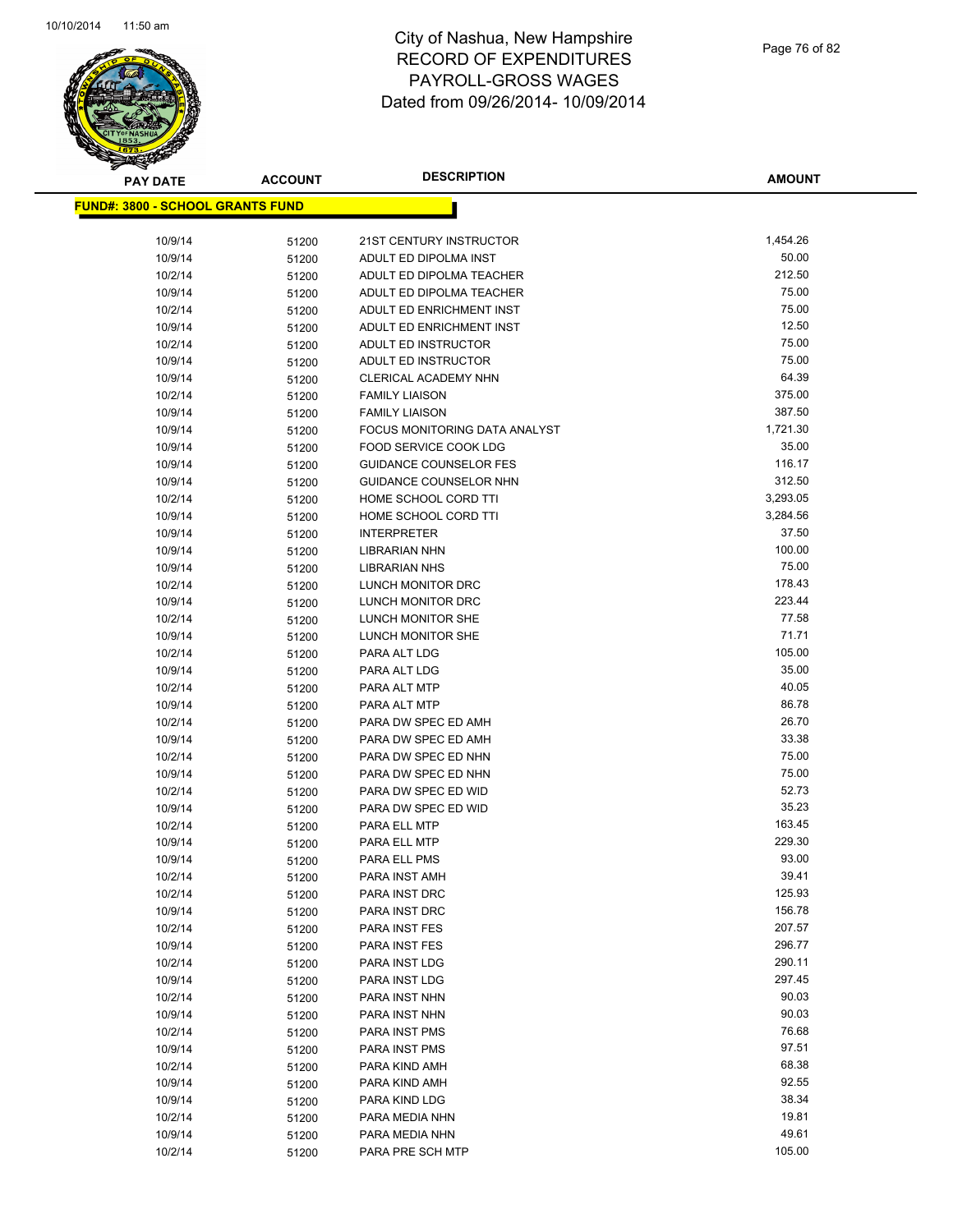

Page 77 of 82

**AMOUNT**

| 140.00<br>10/9/14<br>PARA PRE SCH MTP<br>51200<br>79.43<br>10/2/14<br>PARA TTI DRC<br>51200<br>122.37<br>10/9/14<br>PARA TTI DRC<br>51200<br>75.00<br>10/2/14<br>51200<br><b>SUB TEACHER</b><br>75.00<br>10/9/14<br><b>SUB TEACHER</b><br>51200<br>275.00<br>10/9/14<br>51200<br><b>TEACHER BUSINESS NHN</b><br>200.00<br>10/9/14<br>TEACHER ELL ELM<br>51200<br>175.00<br>10/9/14<br>TEACHER ELL FMS<br>51200<br>300.00<br>10/9/14<br><b>TEACHER ELL LDG</b><br>51200<br>150.00<br>10/9/14<br><b>TEACHER ELL PMS</b><br>51200<br>150.00<br>10/9/14<br><b>TEACHER ENGLISH FMS</b><br>51200<br>225.00<br>10/9/14<br><b>TEACHER ENGLISH NHN</b><br>51200<br>150.00<br>10/9/14<br><b>TEACHER ENGLISH NHS</b><br>51200<br>100.00<br>10/9/14<br><b>TEACHER GR1 LDG</b><br>51200<br>170.00<br>10/9/14<br>51200<br><b>TEACHER GR3 DRC</b><br>17.50<br>10/9/14<br><b>TEACHER GR3 SHE</b><br>51200<br>88.36<br>10/9/14<br>51200<br><b>TEACHER GR4 FES</b><br>42.50<br>10/9/14<br><b>TEACHER GR4 LDG</b><br>51200<br>17.50<br>10/9/14<br>51200<br><b>TEACHER GR4 MTP</b><br>100.00<br>10/9/14<br><b>TEACHER GR6 ELM</b><br>51200<br>125.00<br>10/9/14<br><b>TEACHER GR6 FMS</b><br>51200<br>100.00<br>10/9/14<br><b>TEACHER KIND DRC</b><br>51200<br>196.70<br>10/9/14<br><b>TEACHER KIND LDG</b><br>51200<br>25.00<br>10/9/14<br>TEACHER MATH ELM<br>51200<br>350.00<br>10/9/14<br><b>TEACHER MATH NHS</b><br>51200<br>25.00<br>10/9/14<br><b>TEACHER SCIENCE ELM</b><br>51200<br>300.00<br>10/9/14<br><b>TEACHER SCIENCE NHN</b><br>51200<br>600.00<br>10/9/14<br>51200<br>TEACHER SOCIAL STUDIES NHN<br>400.00<br>10/9/14<br>TEACHER SOCIAL STUDIES NHS<br>51200<br>150.00<br>10/9/14<br>TEACHER SOCIAL STUDIES PMS<br>51200<br>10/9/14<br>175.13<br><b>TEACHER SPED FES</b><br>51200<br>100.00<br>10/9/14<br><b>TEACHER SPED FMS</b><br>51200<br>170.00<br>10/9/14<br><b>TEACHER SPED LDG</b><br>51200<br>525.00<br>10/9/14<br>51200<br><b>TEACHER SPED NHN</b><br>75.00<br>10/9/14<br>TEACHER SPED PMS<br>51200<br>7,590.50<br>10/9/14<br>51200<br><b>TEACHER TTI AMH</b><br>6,167.90<br>10/9/14<br><b>TEACHER TTI FES</b><br>51200<br>10,662.09<br>10/9/14<br><b>TEACHER TTI LDG</b><br>51200<br>5,034.00<br>10/9/14<br><b>TEACHER TTI MTP</b><br>51200<br>4,498.00<br>10/9/14<br><b>TEACHER TTI NURSERY</b><br>51200<br>7,929.60<br>10/9/14<br><b>TEACHER TTIDRC</b><br>51200<br>10/2/14<br>417.60<br><b>WAGES PER DIEM</b><br>51412<br>273.80<br>10/9/14<br><b>WAGES PER DIEM</b><br>51412<br>1,315.00<br>10/9/14<br>ADDITIONAL HOURS<br>51650 | <u> FUND#: 3800 - SCHOOL GRANTS FUND</u> |  |  |
|----------------------------------------------------------------------------------------------------------------------------------------------------------------------------------------------------------------------------------------------------------------------------------------------------------------------------------------------------------------------------------------------------------------------------------------------------------------------------------------------------------------------------------------------------------------------------------------------------------------------------------------------------------------------------------------------------------------------------------------------------------------------------------------------------------------------------------------------------------------------------------------------------------------------------------------------------------------------------------------------------------------------------------------------------------------------------------------------------------------------------------------------------------------------------------------------------------------------------------------------------------------------------------------------------------------------------------------------------------------------------------------------------------------------------------------------------------------------------------------------------------------------------------------------------------------------------------------------------------------------------------------------------------------------------------------------------------------------------------------------------------------------------------------------------------------------------------------------------------------------------------------------------------------------------------------------------------------------------------------------------------------------------------------------------------------------------------------------------------------------------------------------------------------------------------------------------------------------------------------------------------------------------------------------------------------------------------------------------------------------------------------------------------------------------------------------------------------------------------------------------------------------------------------------|------------------------------------------|--|--|
|                                                                                                                                                                                                                                                                                                                                                                                                                                                                                                                                                                                                                                                                                                                                                                                                                                                                                                                                                                                                                                                                                                                                                                                                                                                                                                                                                                                                                                                                                                                                                                                                                                                                                                                                                                                                                                                                                                                                                                                                                                                                                                                                                                                                                                                                                                                                                                                                                                                                                                                                              |                                          |  |  |
|                                                                                                                                                                                                                                                                                                                                                                                                                                                                                                                                                                                                                                                                                                                                                                                                                                                                                                                                                                                                                                                                                                                                                                                                                                                                                                                                                                                                                                                                                                                                                                                                                                                                                                                                                                                                                                                                                                                                                                                                                                                                                                                                                                                                                                                                                                                                                                                                                                                                                                                                              |                                          |  |  |
|                                                                                                                                                                                                                                                                                                                                                                                                                                                                                                                                                                                                                                                                                                                                                                                                                                                                                                                                                                                                                                                                                                                                                                                                                                                                                                                                                                                                                                                                                                                                                                                                                                                                                                                                                                                                                                                                                                                                                                                                                                                                                                                                                                                                                                                                                                                                                                                                                                                                                                                                              |                                          |  |  |
|                                                                                                                                                                                                                                                                                                                                                                                                                                                                                                                                                                                                                                                                                                                                                                                                                                                                                                                                                                                                                                                                                                                                                                                                                                                                                                                                                                                                                                                                                                                                                                                                                                                                                                                                                                                                                                                                                                                                                                                                                                                                                                                                                                                                                                                                                                                                                                                                                                                                                                                                              |                                          |  |  |
|                                                                                                                                                                                                                                                                                                                                                                                                                                                                                                                                                                                                                                                                                                                                                                                                                                                                                                                                                                                                                                                                                                                                                                                                                                                                                                                                                                                                                                                                                                                                                                                                                                                                                                                                                                                                                                                                                                                                                                                                                                                                                                                                                                                                                                                                                                                                                                                                                                                                                                                                              |                                          |  |  |
|                                                                                                                                                                                                                                                                                                                                                                                                                                                                                                                                                                                                                                                                                                                                                                                                                                                                                                                                                                                                                                                                                                                                                                                                                                                                                                                                                                                                                                                                                                                                                                                                                                                                                                                                                                                                                                                                                                                                                                                                                                                                                                                                                                                                                                                                                                                                                                                                                                                                                                                                              |                                          |  |  |
|                                                                                                                                                                                                                                                                                                                                                                                                                                                                                                                                                                                                                                                                                                                                                                                                                                                                                                                                                                                                                                                                                                                                                                                                                                                                                                                                                                                                                                                                                                                                                                                                                                                                                                                                                                                                                                                                                                                                                                                                                                                                                                                                                                                                                                                                                                                                                                                                                                                                                                                                              |                                          |  |  |
|                                                                                                                                                                                                                                                                                                                                                                                                                                                                                                                                                                                                                                                                                                                                                                                                                                                                                                                                                                                                                                                                                                                                                                                                                                                                                                                                                                                                                                                                                                                                                                                                                                                                                                                                                                                                                                                                                                                                                                                                                                                                                                                                                                                                                                                                                                                                                                                                                                                                                                                                              |                                          |  |  |
|                                                                                                                                                                                                                                                                                                                                                                                                                                                                                                                                                                                                                                                                                                                                                                                                                                                                                                                                                                                                                                                                                                                                                                                                                                                                                                                                                                                                                                                                                                                                                                                                                                                                                                                                                                                                                                                                                                                                                                                                                                                                                                                                                                                                                                                                                                                                                                                                                                                                                                                                              |                                          |  |  |
|                                                                                                                                                                                                                                                                                                                                                                                                                                                                                                                                                                                                                                                                                                                                                                                                                                                                                                                                                                                                                                                                                                                                                                                                                                                                                                                                                                                                                                                                                                                                                                                                                                                                                                                                                                                                                                                                                                                                                                                                                                                                                                                                                                                                                                                                                                                                                                                                                                                                                                                                              |                                          |  |  |
|                                                                                                                                                                                                                                                                                                                                                                                                                                                                                                                                                                                                                                                                                                                                                                                                                                                                                                                                                                                                                                                                                                                                                                                                                                                                                                                                                                                                                                                                                                                                                                                                                                                                                                                                                                                                                                                                                                                                                                                                                                                                                                                                                                                                                                                                                                                                                                                                                                                                                                                                              |                                          |  |  |
|                                                                                                                                                                                                                                                                                                                                                                                                                                                                                                                                                                                                                                                                                                                                                                                                                                                                                                                                                                                                                                                                                                                                                                                                                                                                                                                                                                                                                                                                                                                                                                                                                                                                                                                                                                                                                                                                                                                                                                                                                                                                                                                                                                                                                                                                                                                                                                                                                                                                                                                                              |                                          |  |  |
|                                                                                                                                                                                                                                                                                                                                                                                                                                                                                                                                                                                                                                                                                                                                                                                                                                                                                                                                                                                                                                                                                                                                                                                                                                                                                                                                                                                                                                                                                                                                                                                                                                                                                                                                                                                                                                                                                                                                                                                                                                                                                                                                                                                                                                                                                                                                                                                                                                                                                                                                              |                                          |  |  |
|                                                                                                                                                                                                                                                                                                                                                                                                                                                                                                                                                                                                                                                                                                                                                                                                                                                                                                                                                                                                                                                                                                                                                                                                                                                                                                                                                                                                                                                                                                                                                                                                                                                                                                                                                                                                                                                                                                                                                                                                                                                                                                                                                                                                                                                                                                                                                                                                                                                                                                                                              |                                          |  |  |
|                                                                                                                                                                                                                                                                                                                                                                                                                                                                                                                                                                                                                                                                                                                                                                                                                                                                                                                                                                                                                                                                                                                                                                                                                                                                                                                                                                                                                                                                                                                                                                                                                                                                                                                                                                                                                                                                                                                                                                                                                                                                                                                                                                                                                                                                                                                                                                                                                                                                                                                                              |                                          |  |  |
|                                                                                                                                                                                                                                                                                                                                                                                                                                                                                                                                                                                                                                                                                                                                                                                                                                                                                                                                                                                                                                                                                                                                                                                                                                                                                                                                                                                                                                                                                                                                                                                                                                                                                                                                                                                                                                                                                                                                                                                                                                                                                                                                                                                                                                                                                                                                                                                                                                                                                                                                              |                                          |  |  |
|                                                                                                                                                                                                                                                                                                                                                                                                                                                                                                                                                                                                                                                                                                                                                                                                                                                                                                                                                                                                                                                                                                                                                                                                                                                                                                                                                                                                                                                                                                                                                                                                                                                                                                                                                                                                                                                                                                                                                                                                                                                                                                                                                                                                                                                                                                                                                                                                                                                                                                                                              |                                          |  |  |
|                                                                                                                                                                                                                                                                                                                                                                                                                                                                                                                                                                                                                                                                                                                                                                                                                                                                                                                                                                                                                                                                                                                                                                                                                                                                                                                                                                                                                                                                                                                                                                                                                                                                                                                                                                                                                                                                                                                                                                                                                                                                                                                                                                                                                                                                                                                                                                                                                                                                                                                                              |                                          |  |  |
|                                                                                                                                                                                                                                                                                                                                                                                                                                                                                                                                                                                                                                                                                                                                                                                                                                                                                                                                                                                                                                                                                                                                                                                                                                                                                                                                                                                                                                                                                                                                                                                                                                                                                                                                                                                                                                                                                                                                                                                                                                                                                                                                                                                                                                                                                                                                                                                                                                                                                                                                              |                                          |  |  |
|                                                                                                                                                                                                                                                                                                                                                                                                                                                                                                                                                                                                                                                                                                                                                                                                                                                                                                                                                                                                                                                                                                                                                                                                                                                                                                                                                                                                                                                                                                                                                                                                                                                                                                                                                                                                                                                                                                                                                                                                                                                                                                                                                                                                                                                                                                                                                                                                                                                                                                                                              |                                          |  |  |
|                                                                                                                                                                                                                                                                                                                                                                                                                                                                                                                                                                                                                                                                                                                                                                                                                                                                                                                                                                                                                                                                                                                                                                                                                                                                                                                                                                                                                                                                                                                                                                                                                                                                                                                                                                                                                                                                                                                                                                                                                                                                                                                                                                                                                                                                                                                                                                                                                                                                                                                                              |                                          |  |  |
|                                                                                                                                                                                                                                                                                                                                                                                                                                                                                                                                                                                                                                                                                                                                                                                                                                                                                                                                                                                                                                                                                                                                                                                                                                                                                                                                                                                                                                                                                                                                                                                                                                                                                                                                                                                                                                                                                                                                                                                                                                                                                                                                                                                                                                                                                                                                                                                                                                                                                                                                              |                                          |  |  |
|                                                                                                                                                                                                                                                                                                                                                                                                                                                                                                                                                                                                                                                                                                                                                                                                                                                                                                                                                                                                                                                                                                                                                                                                                                                                                                                                                                                                                                                                                                                                                                                                                                                                                                                                                                                                                                                                                                                                                                                                                                                                                                                                                                                                                                                                                                                                                                                                                                                                                                                                              |                                          |  |  |
|                                                                                                                                                                                                                                                                                                                                                                                                                                                                                                                                                                                                                                                                                                                                                                                                                                                                                                                                                                                                                                                                                                                                                                                                                                                                                                                                                                                                                                                                                                                                                                                                                                                                                                                                                                                                                                                                                                                                                                                                                                                                                                                                                                                                                                                                                                                                                                                                                                                                                                                                              |                                          |  |  |
|                                                                                                                                                                                                                                                                                                                                                                                                                                                                                                                                                                                                                                                                                                                                                                                                                                                                                                                                                                                                                                                                                                                                                                                                                                                                                                                                                                                                                                                                                                                                                                                                                                                                                                                                                                                                                                                                                                                                                                                                                                                                                                                                                                                                                                                                                                                                                                                                                                                                                                                                              |                                          |  |  |
|                                                                                                                                                                                                                                                                                                                                                                                                                                                                                                                                                                                                                                                                                                                                                                                                                                                                                                                                                                                                                                                                                                                                                                                                                                                                                                                                                                                                                                                                                                                                                                                                                                                                                                                                                                                                                                                                                                                                                                                                                                                                                                                                                                                                                                                                                                                                                                                                                                                                                                                                              |                                          |  |  |
|                                                                                                                                                                                                                                                                                                                                                                                                                                                                                                                                                                                                                                                                                                                                                                                                                                                                                                                                                                                                                                                                                                                                                                                                                                                                                                                                                                                                                                                                                                                                                                                                                                                                                                                                                                                                                                                                                                                                                                                                                                                                                                                                                                                                                                                                                                                                                                                                                                                                                                                                              |                                          |  |  |
|                                                                                                                                                                                                                                                                                                                                                                                                                                                                                                                                                                                                                                                                                                                                                                                                                                                                                                                                                                                                                                                                                                                                                                                                                                                                                                                                                                                                                                                                                                                                                                                                                                                                                                                                                                                                                                                                                                                                                                                                                                                                                                                                                                                                                                                                                                                                                                                                                                                                                                                                              |                                          |  |  |
|                                                                                                                                                                                                                                                                                                                                                                                                                                                                                                                                                                                                                                                                                                                                                                                                                                                                                                                                                                                                                                                                                                                                                                                                                                                                                                                                                                                                                                                                                                                                                                                                                                                                                                                                                                                                                                                                                                                                                                                                                                                                                                                                                                                                                                                                                                                                                                                                                                                                                                                                              |                                          |  |  |
|                                                                                                                                                                                                                                                                                                                                                                                                                                                                                                                                                                                                                                                                                                                                                                                                                                                                                                                                                                                                                                                                                                                                                                                                                                                                                                                                                                                                                                                                                                                                                                                                                                                                                                                                                                                                                                                                                                                                                                                                                                                                                                                                                                                                                                                                                                                                                                                                                                                                                                                                              |                                          |  |  |
|                                                                                                                                                                                                                                                                                                                                                                                                                                                                                                                                                                                                                                                                                                                                                                                                                                                                                                                                                                                                                                                                                                                                                                                                                                                                                                                                                                                                                                                                                                                                                                                                                                                                                                                                                                                                                                                                                                                                                                                                                                                                                                                                                                                                                                                                                                                                                                                                                                                                                                                                              |                                          |  |  |
|                                                                                                                                                                                                                                                                                                                                                                                                                                                                                                                                                                                                                                                                                                                                                                                                                                                                                                                                                                                                                                                                                                                                                                                                                                                                                                                                                                                                                                                                                                                                                                                                                                                                                                                                                                                                                                                                                                                                                                                                                                                                                                                                                                                                                                                                                                                                                                                                                                                                                                                                              |                                          |  |  |
|                                                                                                                                                                                                                                                                                                                                                                                                                                                                                                                                                                                                                                                                                                                                                                                                                                                                                                                                                                                                                                                                                                                                                                                                                                                                                                                                                                                                                                                                                                                                                                                                                                                                                                                                                                                                                                                                                                                                                                                                                                                                                                                                                                                                                                                                                                                                                                                                                                                                                                                                              |                                          |  |  |
|                                                                                                                                                                                                                                                                                                                                                                                                                                                                                                                                                                                                                                                                                                                                                                                                                                                                                                                                                                                                                                                                                                                                                                                                                                                                                                                                                                                                                                                                                                                                                                                                                                                                                                                                                                                                                                                                                                                                                                                                                                                                                                                                                                                                                                                                                                                                                                                                                                                                                                                                              |                                          |  |  |
|                                                                                                                                                                                                                                                                                                                                                                                                                                                                                                                                                                                                                                                                                                                                                                                                                                                                                                                                                                                                                                                                                                                                                                                                                                                                                                                                                                                                                                                                                                                                                                                                                                                                                                                                                                                                                                                                                                                                                                                                                                                                                                                                                                                                                                                                                                                                                                                                                                                                                                                                              |                                          |  |  |
|                                                                                                                                                                                                                                                                                                                                                                                                                                                                                                                                                                                                                                                                                                                                                                                                                                                                                                                                                                                                                                                                                                                                                                                                                                                                                                                                                                                                                                                                                                                                                                                                                                                                                                                                                                                                                                                                                                                                                                                                                                                                                                                                                                                                                                                                                                                                                                                                                                                                                                                                              |                                          |  |  |
|                                                                                                                                                                                                                                                                                                                                                                                                                                                                                                                                                                                                                                                                                                                                                                                                                                                                                                                                                                                                                                                                                                                                                                                                                                                                                                                                                                                                                                                                                                                                                                                                                                                                                                                                                                                                                                                                                                                                                                                                                                                                                                                                                                                                                                                                                                                                                                                                                                                                                                                                              |                                          |  |  |
|                                                                                                                                                                                                                                                                                                                                                                                                                                                                                                                                                                                                                                                                                                                                                                                                                                                                                                                                                                                                                                                                                                                                                                                                                                                                                                                                                                                                                                                                                                                                                                                                                                                                                                                                                                                                                                                                                                                                                                                                                                                                                                                                                                                                                                                                                                                                                                                                                                                                                                                                              |                                          |  |  |
|                                                                                                                                                                                                                                                                                                                                                                                                                                                                                                                                                                                                                                                                                                                                                                                                                                                                                                                                                                                                                                                                                                                                                                                                                                                                                                                                                                                                                                                                                                                                                                                                                                                                                                                                                                                                                                                                                                                                                                                                                                                                                                                                                                                                                                                                                                                                                                                                                                                                                                                                              |                                          |  |  |
|                                                                                                                                                                                                                                                                                                                                                                                                                                                                                                                                                                                                                                                                                                                                                                                                                                                                                                                                                                                                                                                                                                                                                                                                                                                                                                                                                                                                                                                                                                                                                                                                                                                                                                                                                                                                                                                                                                                                                                                                                                                                                                                                                                                                                                                                                                                                                                                                                                                                                                                                              |                                          |  |  |
|                                                                                                                                                                                                                                                                                                                                                                                                                                                                                                                                                                                                                                                                                                                                                                                                                                                                                                                                                                                                                                                                                                                                                                                                                                                                                                                                                                                                                                                                                                                                                                                                                                                                                                                                                                                                                                                                                                                                                                                                                                                                                                                                                                                                                                                                                                                                                                                                                                                                                                                                              |                                          |  |  |
|                                                                                                                                                                                                                                                                                                                                                                                                                                                                                                                                                                                                                                                                                                                                                                                                                                                                                                                                                                                                                                                                                                                                                                                                                                                                                                                                                                                                                                                                                                                                                                                                                                                                                                                                                                                                                                                                                                                                                                                                                                                                                                                                                                                                                                                                                                                                                                                                                                                                                                                                              |                                          |  |  |
|                                                                                                                                                                                                                                                                                                                                                                                                                                                                                                                                                                                                                                                                                                                                                                                                                                                                                                                                                                                                                                                                                                                                                                                                                                                                                                                                                                                                                                                                                                                                                                                                                                                                                                                                                                                                                                                                                                                                                                                                                                                                                                                                                                                                                                                                                                                                                                                                                                                                                                                                              |                                          |  |  |
|                                                                                                                                                                                                                                                                                                                                                                                                                                                                                                                                                                                                                                                                                                                                                                                                                                                                                                                                                                                                                                                                                                                                                                                                                                                                                                                                                                                                                                                                                                                                                                                                                                                                                                                                                                                                                                                                                                                                                                                                                                                                                                                                                                                                                                                                                                                                                                                                                                                                                                                                              |                                          |  |  |
|                                                                                                                                                                                                                                                                                                                                                                                                                                                                                                                                                                                                                                                                                                                                                                                                                                                                                                                                                                                                                                                                                                                                                                                                                                                                                                                                                                                                                                                                                                                                                                                                                                                                                                                                                                                                                                                                                                                                                                                                                                                                                                                                                                                                                                                                                                                                                                                                                                                                                                                                              |                                          |  |  |

### **TOTAL FUND 3800 - SCHOOL GRANTS FUND \$155,883.28**

## **FUND#: 3810 - FOOD SERVICE GRANTS FUND**

10/2/14 51300 OVERTIME-REGULAR 755.09 10/9/14 51300 OVERTIME-REGULAR 1,247.17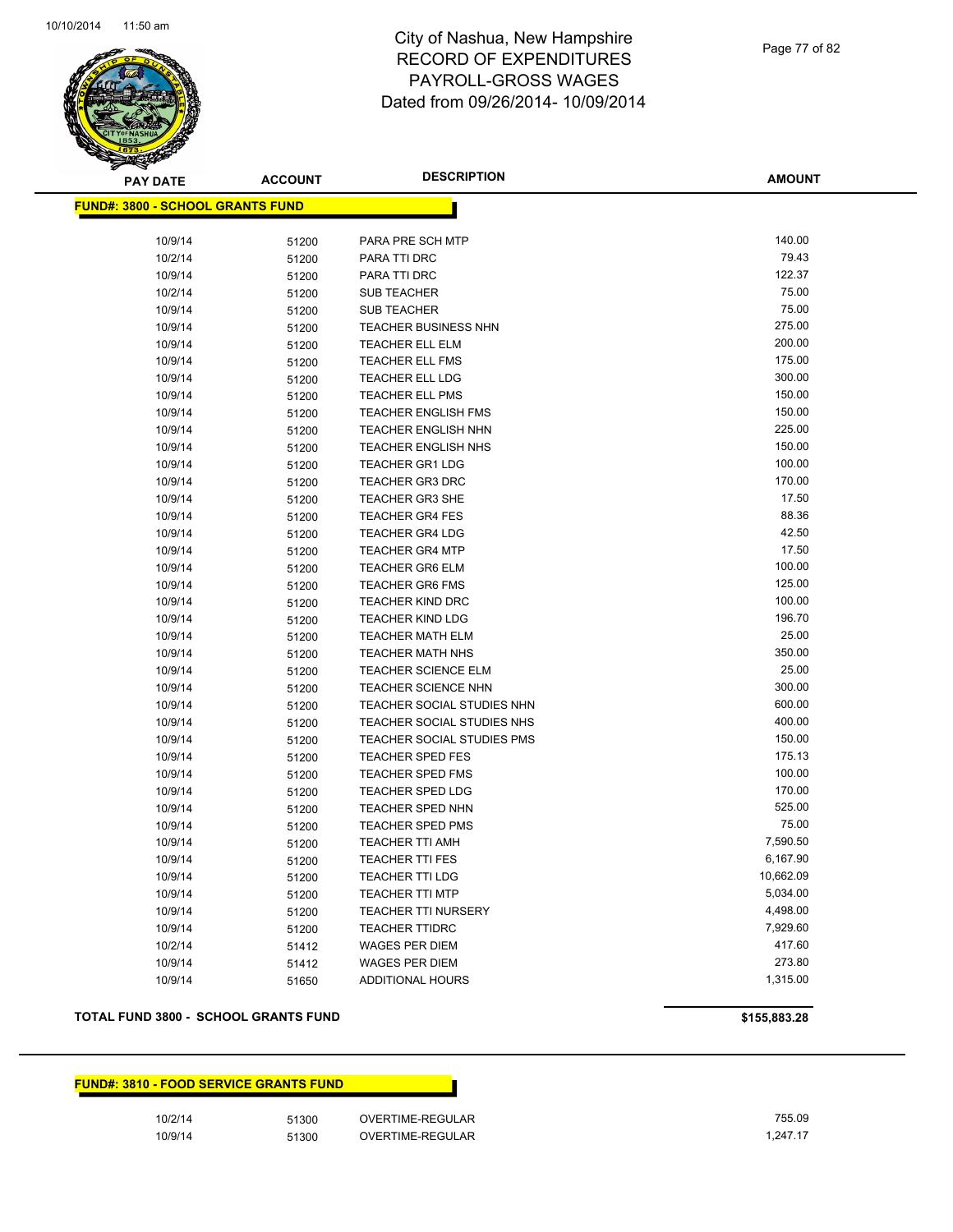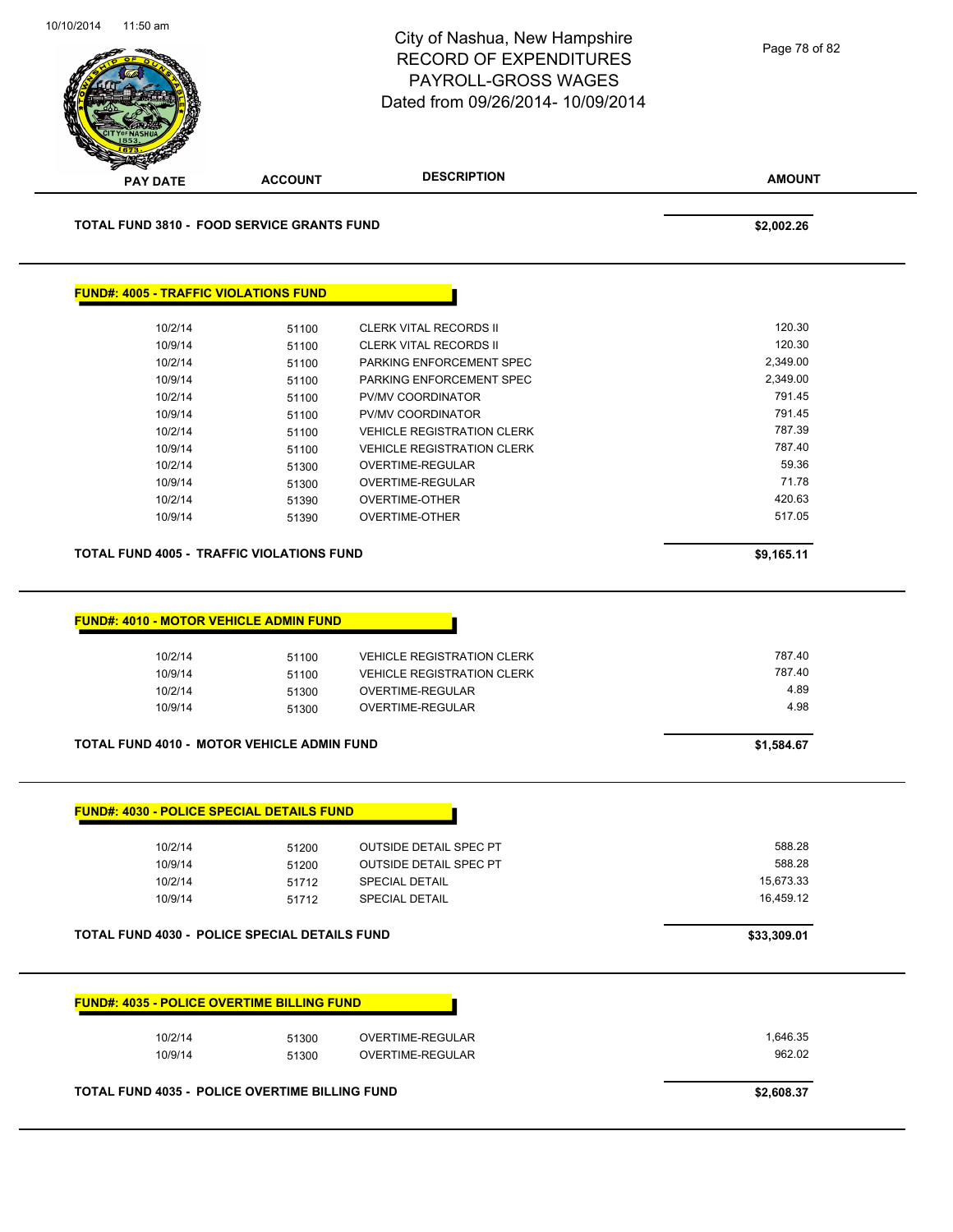

| 10/2/14 | 51100 | ACCOUNTING COMPLIANCE MGR            | 157.95   |
|---------|-------|--------------------------------------|----------|
| 10/9/14 | 51100 | ACCOUNTING COMPLIANCE MGR            | 157.95   |
| 10/2/14 | 51100 | ADMINISTRATIVE ASSISTANT I           | 632.00   |
| 10/9/14 | 51100 | ADMINISTRATIVE ASSISTANT I           | 632.00   |
| 10/2/14 | 51100 | ADMINISTRATIVE ASSISTANT II          | 665.60   |
| 10/9/14 | 51100 | ADMINISTRATIVE ASSISTANT II          | 665.60   |
| 10/2/14 | 51100 | AUTOMATIC COLLECTION EQUIP OPR       | 3,636.80 |
| 10/9/14 | 51100 | AUTOMATIC COLLECTION EQUIP OPR       | 3,636.80 |
| 10/2/14 | 51100 | <b>CITY ENGINEER</b>                 | 304.24   |
| 10/9/14 | 51100 | <b>CITY ENGINEER</b>                 | 304.25   |
| 10/2/14 | 51100 | <b>COLLECTION EQUIP OPR</b>          | 8,629.52 |
| 10/9/14 | 51100 | <b>COLLECTION EQUIP OPR</b>          | 8,467.36 |
| 10/2/14 | 51100 | <b>COLLECTION EQUIP OPR LANDFILL</b> | 900.80   |
| 10/9/14 | 51100 | <b>COLLECTION EQUIP OPR LANDFILL</b> | 900.80   |
| 10/2/14 | 51100 | DEP TREASURER TAX COLLECTOR          | 235.45   |
| 10/9/14 | 51100 | DEP TREASURER TAX COLLECTOR          | 235.45   |
| 10/2/14 | 51100 | DEPUTY MANAGER OF ENGINEERING        | 76.70    |
| 10/9/14 | 51100 | DEPUTY MANAGER OF ENGINEERING        | 76.69    |
| 10/2/14 | 51100 | <b>DIRECTOR PUBLIC WORKS</b>         | 212.10   |
| 10/9/14 | 51100 | <b>DIRECTOR PUBLIC WORKS</b>         | 212.10   |
| 10/2/14 | 51100 | DIVISION OPERATIONS MANAGER          | 176.70   |
| 10/9/14 | 51100 | DIVISION OPERATIONS MANAGER          | 176.70   |
| 10/2/14 | 51100 | DPW BILLING ACCOUNTANT               | 438.30   |
| 10/9/14 | 51100 | DPW BILLING ACCOUNTANT               | 438.30   |
| 10/2/14 | 51100 | DPW COLLECTIONS SPEC III             | 364.60   |
| 10/9/14 | 51100 | DPW COLLECTIONS SPEC III             | 364.60   |
| 10/2/14 | 51100 | DPW CONTRACT ADMINISTRATOR           | 108.35   |
| 10/9/14 | 51100 | DPW CONTRACT ADMINISTRATOR           | 108.35   |
| 10/2/14 | 51100 | <b>ENVIRONMENTAL ENGINEER</b>        | 1,293.10 |
| 10/9/14 | 51100 | <b>ENVIRONMENTAL ENGINEER</b>        | 1,293.10 |
| 10/2/14 | 51100 | <b>EQUIPMENT OPR LANDFILL</b>        | 6,392.41 |
| 10/9/14 | 51100 | <b>EQUIPMENT OPR LANDFILL</b>        | 6,392.40 |
| 10/2/14 | 51100 | FINANCE AND ADMIN MANAGER            | 383.40   |
| 10/9/14 | 51100 | FINANCE AND ADMIN MANAGER            | 383.40   |
| 10/2/14 | 51100 | LICENSED SCALE OPERATOR              | 680.10   |
| 10/9/14 | 51100 | LICENSED SCALE OPERATOR              | 680.10   |
| 10/2/14 | 51100 | <b>RECYCLING COORDINATOR</b>         | 1,061.70 |
| 10/9/14 | 51100 | <b>RECYCLING COORDINATOR</b>         | 1,061.70 |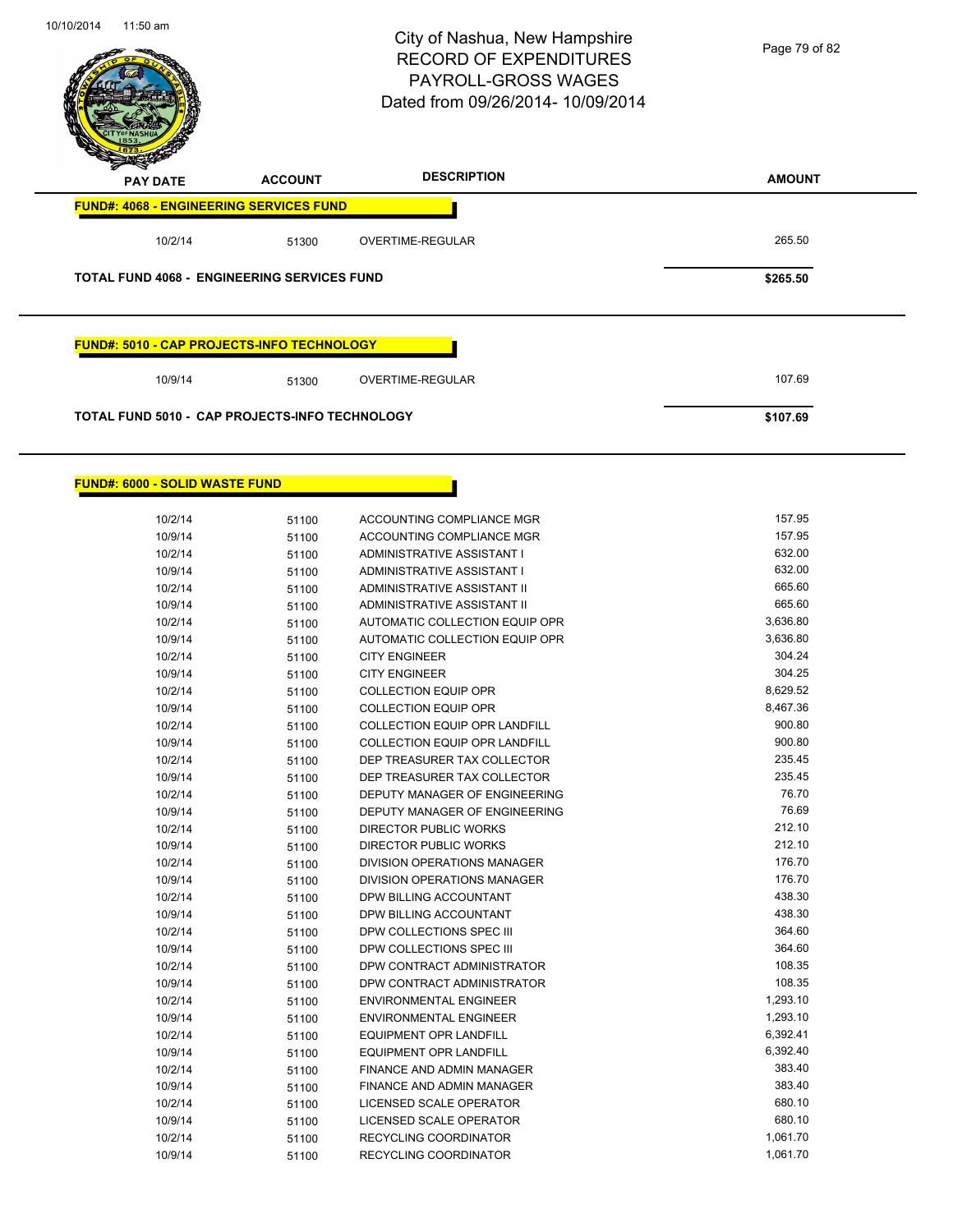

| z<br>$\sim$<br><b>PAY DATE</b>            | <b>ACCOUNT</b> | <b>DESCRIPTION</b>            | <b>AMOUNT</b> |
|-------------------------------------------|----------------|-------------------------------|---------------|
| <b>FUND#: 6000 - SOLID WASTE FUND</b>     |                |                               |               |
| 10/2/14                                   | 51100          | SOLID WASTE FOREMAN           | 2,308.30      |
| 10/9/14                                   | 51100          | SOLID WASTE FOREMAN           | 2,301.08      |
| 10/2/14                                   | 51100          | SOLID WASTE TECHNICIAN        | 985.55        |
| 10/9/14                                   | 51100          | SOLID WASTE TECHNICIAN        | 985.55        |
| 10/2/14                                   | 51100          | SUPERINTENDENT OF SOLID WASTE | 1,575.30      |
| 10/9/14                                   | 51100          | SUPERINTENDENT OF SOLID WASTE | 1,575.30      |
| 10/2/14                                   | 51300          | OVERTIME-REGULAR              | 1,618.63      |
| 10/9/14                                   | 51300          | OVERTIME-REGULAR              | 1,664.78      |
| 10/2/14                                   | 51400          | <b>WAGES TEMP-SEASONAL</b>    | 3,246.75      |
| 10/9/14                                   | 51400          | <b>WAGES TEMP-SEASONAL</b>    | 3,302.00      |
| 10/9/14                                   | 51600          | <b>LONGEVITY</b>              | 3,000.00      |
| <b>TOTAL FUND 6000 - SOLID WASTE FUND</b> |                |                               | \$75,100.71   |

## **FUND#: 6200 - WASTEWATER FUND**

| 10/2/14 | 51100 | ACCOUNTING COMPLIANCE MGR            | 315.80   |
|---------|-------|--------------------------------------|----------|
| 10/9/14 | 51100 | ACCOUNTING COMPLIANCE MGR            | 315.80   |
| 10/2/14 | 51100 | <b>ADMINISTRATIVE ASSISTANT II</b>   | 811.25   |
| 10/9/14 | 51100 | ADMINISTRATIVE ASSISTANT II          | 811.25   |
| 10/2/14 | 51100 | <b>ANALYTICAL CHEMIST</b>            | 853.70   |
| 10/9/14 | 51100 | <b>ANALYTICAL CHEMIST</b>            | 853.70   |
| 10/2/14 | 51100 | <b>CITY ENGINEER</b>                 | 709.95   |
| 10/9/14 | 51100 | <b>CITY ENGINEER</b>                 | 709.95   |
| 10/2/14 | 51100 | <b>COLLECTION SYSTEM FOREMAN</b>     | 1,087.55 |
| 10/9/14 | 51100 | <b>COLLECTION SYSTEM FOREMAN</b>     | 1,087.55 |
| 10/2/14 | 51100 | <b>COLLECTION SYSTEMS OPERATOR</b>   | 2,932.18 |
| 10/9/14 | 51100 | <b>COLLECTION SYSTEMS OPERATOR</b>   | 2,907.60 |
| 10/2/14 | 51100 | <b>COLLECTION SYSTEMS TECHNICIAN</b> | 2,248.28 |
| 10/9/14 | 51100 | <b>COLLECTION SYSTEMS TECHNICIAN</b> | 1,956.64 |
| 10/2/14 | 51100 | <b>COLLECTIONS SPEC II</b>           | 791.45   |
| 10/9/14 | 51100 | <b>COLLECTIONS SPEC II</b>           | 791.45   |
| 10/2/14 | 51100 | CSO STORM WATER ENGINEER             | 1,225.70 |
| 10/9/14 | 51100 | <b>CSO STORM WATER ENGINEER</b>      | 1,225.70 |
| 10/2/14 | 51100 | <b>CSO TECHNICIAN INSPECTOR</b>      | 993.75   |
| 10/9/14 | 51100 | <b>CSO TECHNICIAN INSPECTOR</b>      | 993.75   |
| 10/2/14 | 51100 | DEP TREASURER TAX COLLECTOR          | 235.45   |
| 10/9/14 | 51100 | DEP TREASURER TAX COLLECTOR          | 235.45   |
| 10/2/14 | 51100 | DEPUTY MANAGER OF ENGINEERING        | 766.80   |
| 10/9/14 | 51100 | DEPUTY MANAGER OF ENGINEERING        | 766.80   |
| 10/2/14 | 51100 | DIRECTOR PUBLIC WORKS                | 424.10   |
| 10/9/14 | 51100 | <b>DIRECTOR PUBLIC WORKS</b>         | 424.10   |
| 10/2/14 | 51100 | <b>DIVISION OPERATIONS MANAGER</b>   | 176.65   |
| 10/9/14 | 51100 | DIVISION OPERATIONS MANAGER          | 176.65   |
| 10/2/14 | 51100 | DPW BILLING ACCOUNTANT               | 438.25   |
| 10/9/14 | 51100 | DPW BILLING ACCOUNTANT               | 438.25   |
| 10/2/14 | 51100 | DPW COLLECTIONS SPEC III             | 364.60   |
| 10/9/14 | 51100 | DPW COLLECTIONS SPEC III             | 364.60   |
| 10/2/14 | 51100 | DPW CONTRACT ADMINISTRATOR           | 649.70   |
| 10/9/14 | 51100 | DPW CONTRACT ADMINISTRATOR           | 649.70   |
| 10/2/14 | 51100 | ELECTRICAL DIAGNOSTIC TECH I         | 1,039.60 |
| 10/9/14 | 51100 | ELECTRICAL DIAGNOSTIC TECH I         | 1,039.60 |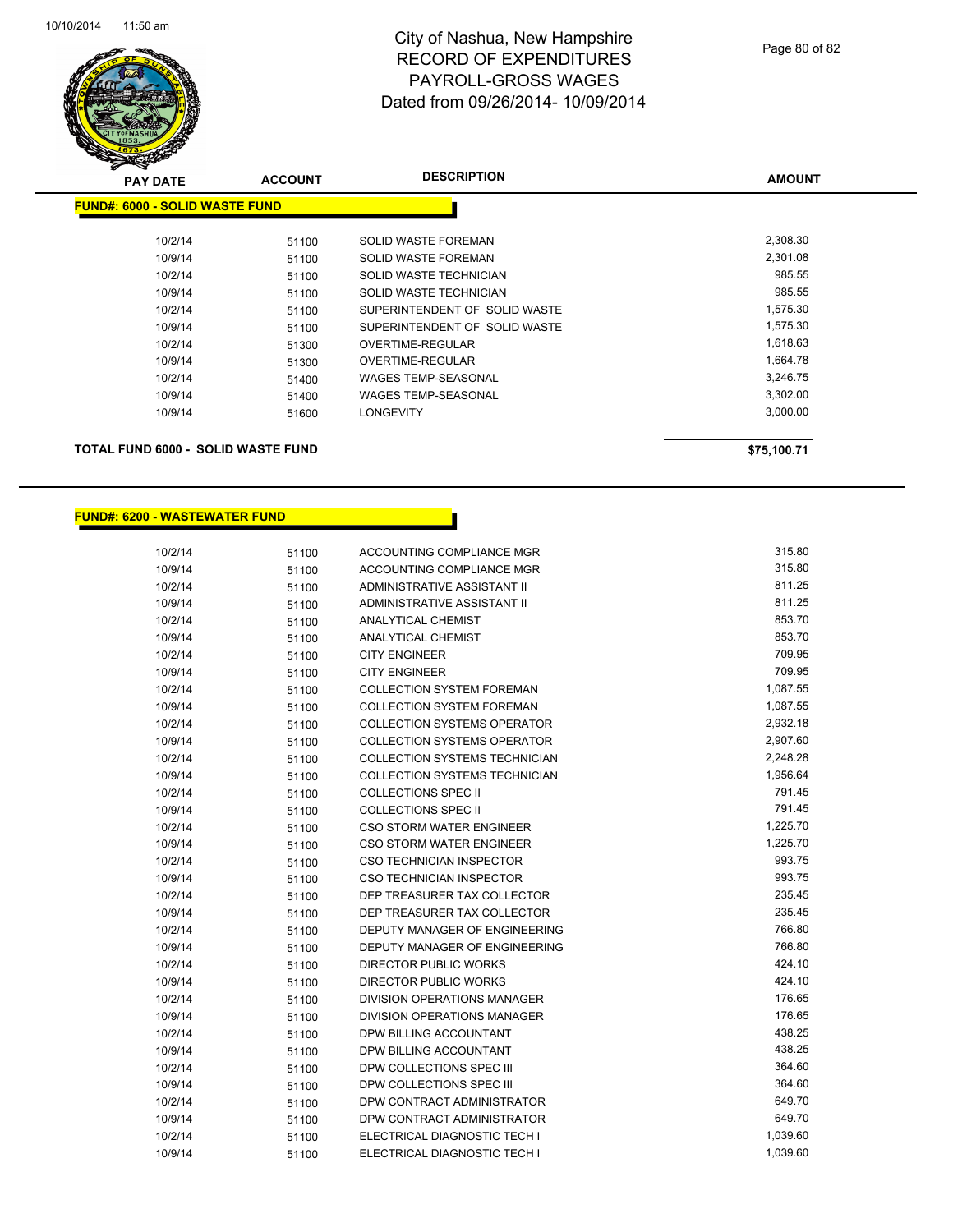

| <b>PAY DATE</b>                      | <b>ACCOUNT</b> | <b>DESCRIPTION</b>                     | <b>AMOUNT</b> |
|--------------------------------------|----------------|----------------------------------------|---------------|
| <b>FUND#: 6200 - WASTEWATER FUND</b> |                |                                        |               |
| 10/2/14                              | 51100          | FINANCE AND ADMIN MANAGER              | 383.40        |
| 10/9/14                              | 51100          | FINANCE AND ADMIN MANAGER              | 383.40        |
| 10/2/14                              | 51100          | FLEET MANAGER STREET DEPT              | 362.50        |
| 10/9/14                              | 51100          | FLEET MANAGER STREET DEPT              | 362.50        |
| 10/2/14                              | 51100          | FOREMAN MAINTENANCE                    | 1,154.15      |
| 10/9/14                              | 51100          | <b>FOREMAN MAINTENANCE</b>             | 1,154.15      |
| 10/2/14                              | 51100          | INDUSTRIAL PRETREATMENT COORD          | 1,154.10      |
| 10/9/14                              | 51100          | INDUSTRIAL PRETREATMENT COORD          | 1,154.10      |
| 10/2/14                              | 51100          | MECHANIC WWTP 1ST CLASS                | 3,003.60      |
| 10/9/14                              | 51100          | <b>MECHANIC WWTP 1ST CLASS</b>         | 3,116.24      |
| 10/2/14                              | 51100          | OPERATOR II WWTP                       | 3,976.80      |
| 10/9/14                              | 51100          | OPERATOR II WWTP                       | 3,976.80      |
| 10/2/14                              | 51100          | OPERATOR II WWTP 2nd                   | 1,009.20      |
| 10/9/14                              | 51100          | OPERATOR II WWTP 2nd                   | 1,009.20      |
| 10/2/14                              | 51100          | OPERATOR II WWTP 3rd                   | 2,322.36      |
| 10/9/14                              | 51100          | OPERATOR II WWTP 3rd                   | 2,030.90      |
| 10/2/14                              | 51100          | <b>OPERATOR III WWTP</b>               | 3,147.21      |
| 10/9/14                              | 51100          | <b>OPERATOR III WWTP</b>               | 3,147.21      |
| 10/2/14                              | 51100          | PLANT OPERATIONS SUPERVISOR            | 1,405.05      |
| 10/9/14                              | 51100          | PLANT OPERATIONS SUPERVISOR            | 1,405.05      |
| 10/2/14                              | 51100          | PROCESS CHEMIST                        | 1,073.90      |
| 10/9/14                              | 51100          | PROCESS CHEMIST                        | 1,073.90      |
| 10/2/14                              | 51100          | <b>RETIREE DPW</b>                     | 1,032.00      |
| 10/2/14                              | 51100          | <b>SUPV LABORATORY</b>                 | 1,154.10      |
| 10/9/14                              | 51100          | <b>SUPV LABORATORY</b>                 | 1,154.10      |
| 10/2/14                              | 51100          | TRUCK DRIVER STREET REPAIR             | 852.80        |
| 10/9/14                              | 51100          | TRUCK DRIVER STREET REPAIR             | 854.00        |
| 10/2/14                              | 51100          | <b>WASTEWATER PROJECT ENGINEER</b>     | 1,331.45      |
| 10/9/14                              | 51100          | <b>WASTEWATER PROJECT ENGINEER</b>     | 1,331.45      |
| 10/2/14                              | 51300          | OVERTIME-REGULAR                       | 5,577.28      |
| 10/9/14                              | 51300          | OVERTIME-REGULAR                       | 6,806.26      |
| 10/2/14                              | 51400          | <b>WAGES TEMP-SEASONAL</b>             | 480.00        |
| 10/9/14                              | 51400          | <b>WAGES TEMP-SEASONAL</b>             | 384.00        |
| 10/9/14                              | 51600          | LONGEVITY                              | 1,400.00      |
| 10/2/14                              | 51750          | <b>RETIREMENT &amp; SEPARATION PAY</b> | 21,371.25     |
|                                      |                |                                        |               |

### **TOTAL FUND 6200 - WASTEWATER FUND \$113,347.71**

| <b>FUND#: 6500 - PROPERTY &amp; CASUALTY FUND</b> |       |                                |
|---------------------------------------------------|-------|--------------------------------|
|                                                   |       |                                |
| 10/2/14                                           | 51100 | <b>PROGRAM SUPV</b>            |
| 10/9/14                                           | 51100 | <b>PROGRAM SUPV</b>            |
| 10/2/14                                           | 51100 | PROPERTY AND CASUALTY ADJUSTER |
| 10/9/14                                           | 51100 | PROPERTY AND CASUALTY ADJUSTER |
| 10/2/14                                           | 51100 | <b>RISK MANAGER</b>            |
| 10/9/14                                           | 51100 | <b>RISK MANAGER</b>            |
| 10/2/14                                           | 51100 | SAFETY LOSS PREVENTION SPEC    |
| 10/9/14                                           | 51100 | SAFETY LOSS PREVENTION SPEC    |
| 10/2/14                                           | 59207 | WORKERS COMPENSATION CLAIMS    |
| 10/9/14                                           | 59207 | WORKERS COMPENSATION CLAIMS    |
| 10/2/14                                           | 59290 | LONG TERM DISABILITY CLAIMS    |
| 10/9/14                                           | 59290 | LONG TERM DISABILITY CLAIMS    |